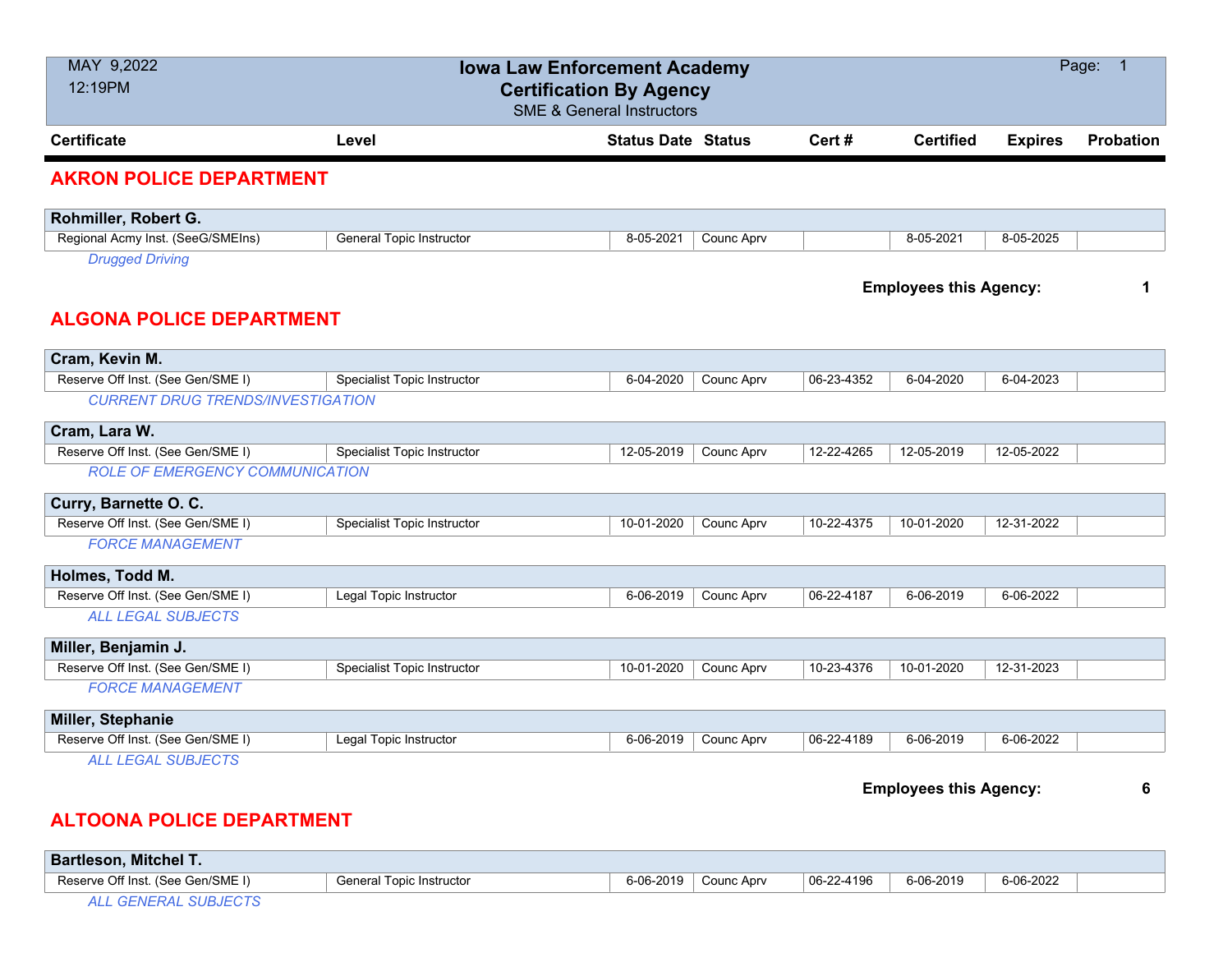| MAY 9,2022<br><b>Iowa Law Enforcement Academy</b><br>12:19PM<br><b>Certification By Agency</b><br><b>SME &amp; General Instructors</b> |                                    |                           |            |            |                               |                | Page: 2      |
|----------------------------------------------------------------------------------------------------------------------------------------|------------------------------------|---------------------------|------------|------------|-------------------------------|----------------|--------------|
| <b>Certificate</b>                                                                                                                     | Level                              | <b>Status Date Status</b> |            | Cert #     | <b>Certified</b>              | <b>Expires</b> | Probation    |
|                                                                                                                                        |                                    |                           |            |            |                               |                |              |
| Gonzalez, Marcos G.                                                                                                                    |                                    |                           |            |            |                               |                |              |
| Reserve Off Inst. (See Gen/SME I)                                                                                                      | <b>General Topic Instructor</b>    | 6-04-2020                 | Counc Aprv | 06-23-4338 | 6-04-2020                     | 6-04-2023      |              |
| <b>ALL GENERAL SUBJECTS</b>                                                                                                            |                                    |                           |            |            | <b>Employees this Agency:</b> |                | $\mathbf{2}$ |
| <b>ARNOLDS PARK POLICE DEPARTMENT</b>                                                                                                  |                                    |                           |            |            |                               |                |              |
| Hoss, Stacy J.                                                                                                                         |                                    |                           |            |            |                               |                |              |
| Reserve Off Inst. (See Gen/SME I)                                                                                                      | <b>General Topic Instructor</b>    | 12-02-2021                | Counc Aprv | 12-24-4546 | 12-02-2021                    | 12-02-2024     |              |
| <b>ALL GENERAL SUBJECTS</b>                                                                                                            |                                    |                           |            |            |                               |                |              |
| Yungbluth, Andrew W.                                                                                                                   |                                    |                           |            |            |                               |                |              |
| Subject Matter Expert Instructor                                                                                                       |                                    | 4-07-2022                 | Counc Aprv | 04-24-4567 | 4-07-2022                     | 3-31-2024      |              |
| <b>BLOOD BORNE PATHOGENS</b>                                                                                                           |                                    |                           |            |            |                               |                |              |
| Reserve Off Inst. (See Gen/SME I)                                                                                                      | General Topic Instructor           | 12-02-2021                | Counc Aprv | 12-24-4547 | 12-02-2021                    | 12-02-2024     |              |
| <b>ALL GENERAL SUBJECTS</b><br><b>ATLANTIC POLICE DEPARTMENT</b>                                                                       |                                    |                           |            |            | <b>Employees this Agency:</b> |                | $\mathbf{2}$ |
| Olson, Scot T.                                                                                                                         |                                    |                           |            |            |                               |                |              |
| Reserve Off Inst. (See Gen/SME I)                                                                                                      | <b>Specialist Topic Instructor</b> | 12-03-2020                | Counc Aprv | 12-23-4407 | 12-03-2020                    | 12-03-2023     |              |
| role of emergency communication                                                                                                        |                                    |                           |            |            |                               |                |              |
| Smith, Caleb K.                                                                                                                        |                                    |                           |            |            |                               |                |              |
| Reserve Off Inst. (See Gen/SME I)                                                                                                      | <b>Specialist Topic Instructor</b> | 2-06-2020                 | Counc Aprv | 02-22-4295 | 2-06-2020                     | 12-31-2022     |              |
| <b>PRECISION DRIVING</b>                                                                                                               |                                    |                           |            |            |                               |                |              |
| Strazdaz, Vanessa                                                                                                                      |                                    |                           |            |            |                               |                |              |
| Reserve Off Inst. (See Gen/SME I)                                                                                                      | Legal Topic Instructor             | 12-05-2019                | Counc Aprv | 12-22-4257 | 12-05-2019                    | 12-05-2022     |              |
| <b>ALL LEGAL SUBJECTS</b>                                                                                                              |                                    |                           |            |            |                               |                |              |
| Thompson, Brock L.                                                                                                                     |                                    |                           |            |            |                               |                |              |
| Reserve Off Inst. (See Gen/SME I)                                                                                                      | <b>Specialist Topic Instructor</b> | 2-03-2022                 | Counc Aprv | 02-24-4549 | 2-03-2022                     | 12-31-2024     |              |
| <b>PRECISION DRIVING</b>                                                                                                               |                                    |                           |            |            |                               |                |              |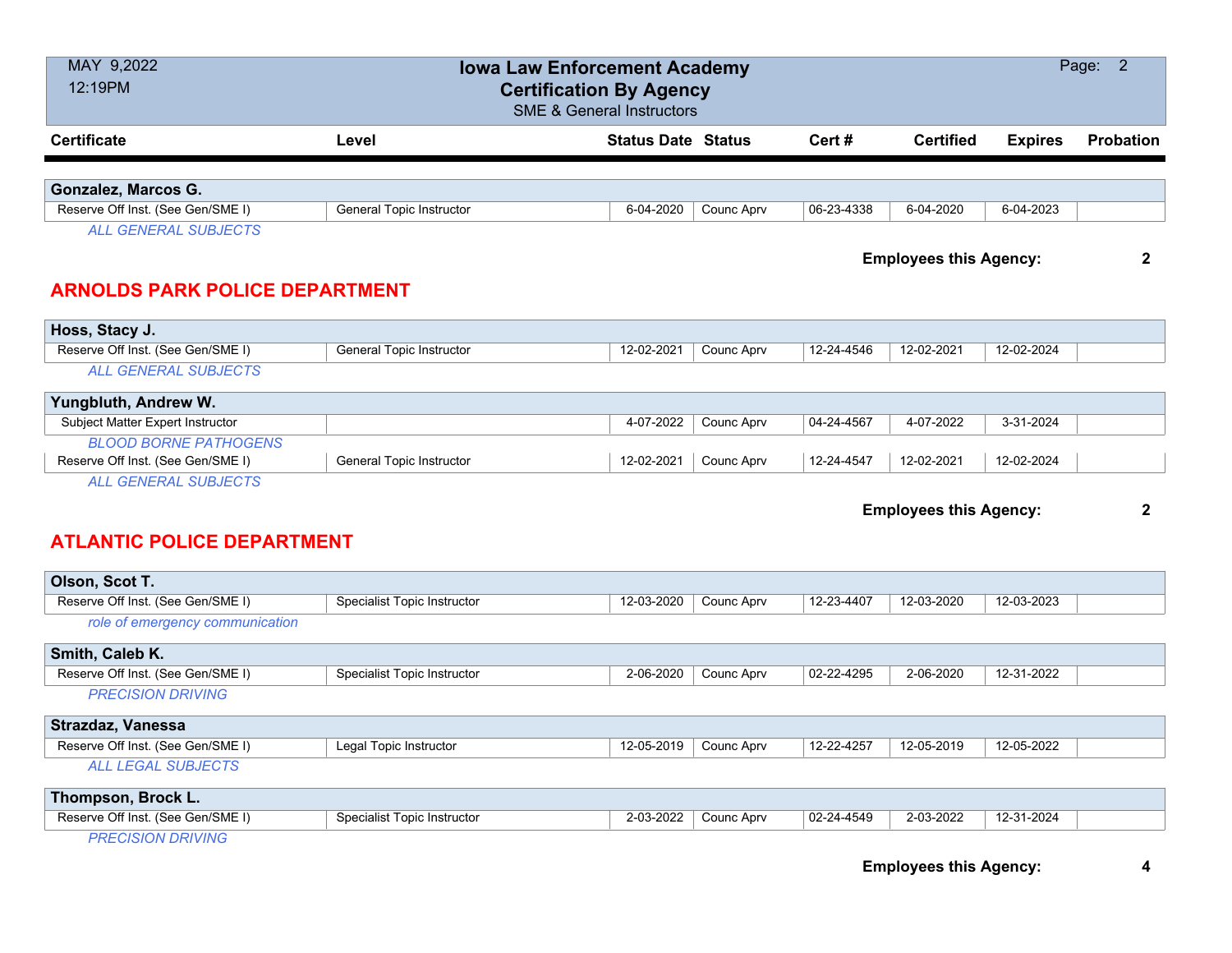| MAY 9,2022<br>12:19PM                      |                                 | <b>Iowa Law Enforcement Academy</b><br><b>Certification By Agency</b> |                        |            |                               |                | Page: 3          |
|--------------------------------------------|---------------------------------|-----------------------------------------------------------------------|------------------------|------------|-------------------------------|----------------|------------------|
|                                            |                                 | <b>SME &amp; General Instructors</b>                                  |                        |            |                               |                |                  |
| <b>Certificate</b>                         | Level                           | <b>Status Date Status</b>                                             |                        | Cert#      | <b>Certified</b>              | <b>Expires</b> | <b>Probation</b> |
| <b>AUDUBON POLICE DEPARTMENT</b>           |                                 |                                                                       |                        |            |                               |                |                  |
| Hansen, Samuel S.                          |                                 |                                                                       |                        |            |                               |                |                  |
| Reserve Off Inst. (See Gen/SME I)          | General Topic Instructor        | 10-07-2021                                                            | Counc Aprv             | 10-24-4520 | 10-07-2021                    | 10-07-2024     |                  |
| <b>ALL GENERAL SUBJECTS</b>                |                                 |                                                                       |                        |            |                               |                |                  |
|                                            |                                 |                                                                       |                        |            | <b>Employees this Agency:</b> |                | 1                |
| <b>BELLEVUE POLICE DEPARTMENT</b>          |                                 |                                                                       |                        |            |                               |                |                  |
|                                            |                                 |                                                                       |                        |            |                               |                |                  |
| Kilburg, Joshua L.                         |                                 |                                                                       |                        |            |                               |                |                  |
| Reserve Off Inst. (See Gen/SME I)          | <b>General Topic Instructor</b> | 4-01-2021                                                             | Counc Aprv             | 04-24-4461 | 4-01-2021                     | 4-01-2024      |                  |
| <b>All General Subjects</b>                |                                 |                                                                       |                        |            |                               |                |                  |
| Kloft, Ryan M.                             |                                 |                                                                       |                        |            |                               |                |                  |
| Reserve Off Inst. (See Gen/SME I)          | <b>General Topic Instructor</b> | 4-01-2021                                                             | Counc Aprv             | 04-24-4462 | 4-01-2021                     | 4-01-2024      |                  |
| <b>All General Subjects</b>                |                                 |                                                                       |                        |            |                               |                |                  |
| Lassance, Amanda J.                        |                                 |                                                                       |                        |            |                               |                |                  |
| Reserve Off Inst. (See Gen/SME I)          | Legal Topic Instructor          | 4-01-2021                                                             | Counc Aprv             | 04-24-4464 | 4-01-2021                     | 4-01-2024      |                  |
| <b>All Legal Subjects</b>                  |                                 |                                                                       |                        |            |                               |                |                  |
| Schroeder, Dennis L.                       |                                 |                                                                       |                        |            |                               |                |                  |
| Reserve Off Inst. (See Gen/SME I)          | General Topic Instructor        | 4-01-2021                                                             | Counc Aprv             | 04-24-4463 | 4-01-2021                     | 4-01-2024      |                  |
| <b>All General Subjects</b>                |                                 |                                                                       |                        |            |                               |                |                  |
|                                            |                                 |                                                                       |                        |            | <b>Employees this Agency:</b> |                | 4                |
|                                            |                                 |                                                                       |                        |            |                               |                |                  |
| <b>BLACK HAWK CO CONSOLIDATED COMM CTR</b> |                                 |                                                                       |                        |            |                               |                |                  |
| Mills, Taria J.                            |                                 |                                                                       |                        |            |                               |                |                  |
| Reserve Off Inst. (See Gen/SME I)          | Specialist Topic Instructor     | 12-05-2019                                                            | Counc Aprv             | 12-22-4279 | 12-05-2019                    | 12-05-2022     |                  |
| <b>ROLE OF EMERGENCY COMMUNICATION</b>     |                                 |                                                                       |                        |            |                               |                |                  |
|                                            |                                 |                                                                       |                        |            | <b>Employees this Agency:</b> |                | 1                |
| <b>BLACK HAWK COUNTY SHERIFF'S OFFICE</b>  |                                 |                                                                       |                        |            |                               |                |                  |
| Altenbaumer, Karla R.                      |                                 |                                                                       |                        |            |                               |                |                  |
| Jail Instructor (see Gen/SME Ins)          | <b>General Topic Instructor</b> |                                                                       | 8-06-2020   Counc Aprv |            | 8-06-2020                     | 6-06-2024      |                  |

*TOPICS: Interpersonal Communications Instructor*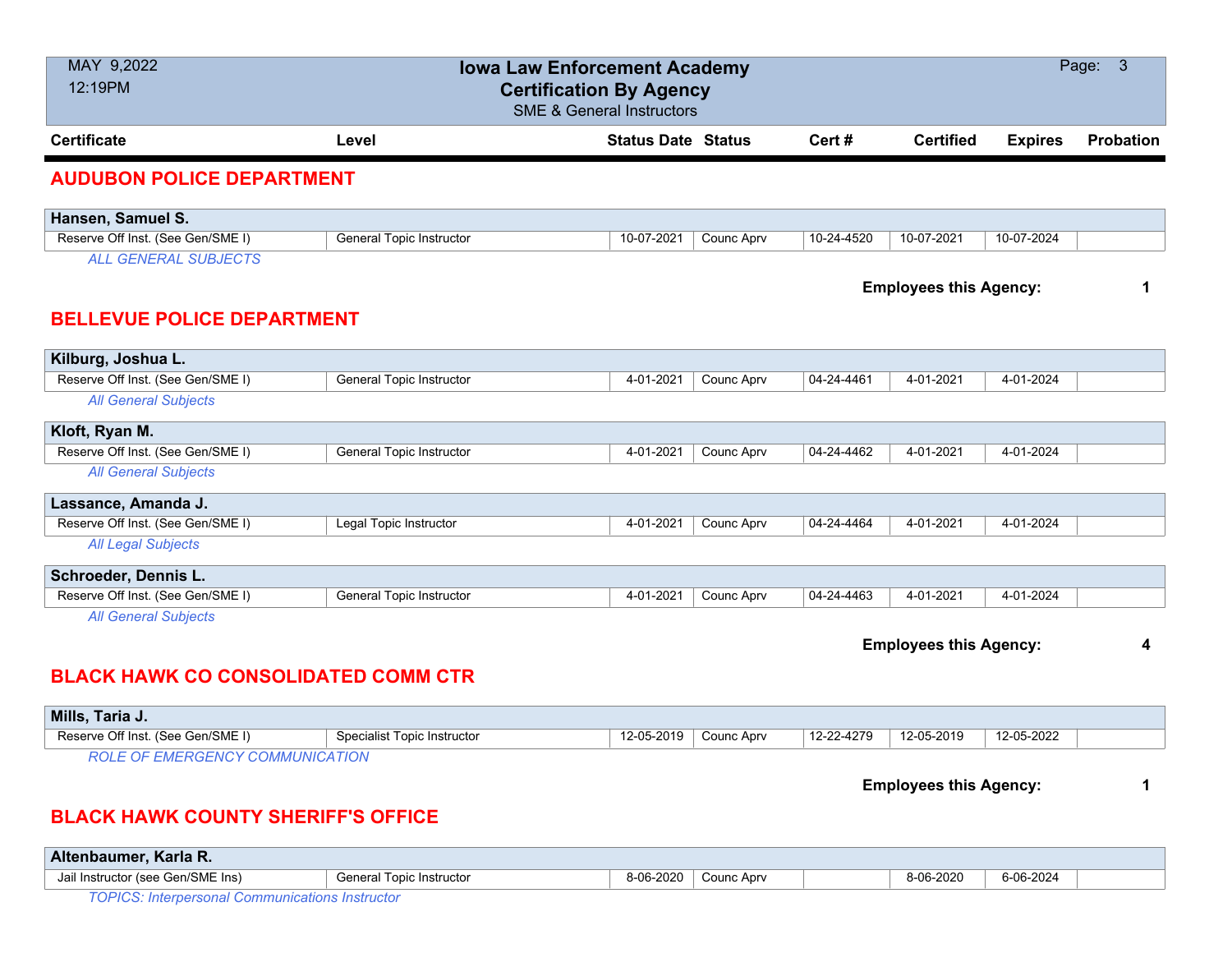| MAY 9,2022<br>Page: 4<br><b>Iowa Law Enforcement Academy</b><br>12:19PM<br><b>Certification By Agency</b><br><b>SME &amp; General Instructors</b> |                                                                                                                                                                                                                                                                                                                                           |                           |            |            |                               |                |                  |
|---------------------------------------------------------------------------------------------------------------------------------------------------|-------------------------------------------------------------------------------------------------------------------------------------------------------------------------------------------------------------------------------------------------------------------------------------------------------------------------------------------|---------------------------|------------|------------|-------------------------------|----------------|------------------|
| <b>Certificate</b>                                                                                                                                | Level                                                                                                                                                                                                                                                                                                                                     | <b>Status Date Status</b> |            | Cert#      | <b>Certified</b>              | <b>Expires</b> | <b>Probation</b> |
|                                                                                                                                                   |                                                                                                                                                                                                                                                                                                                                           |                           |            |            |                               |                |                  |
| Bauwens, Chad D.                                                                                                                                  |                                                                                                                                                                                                                                                                                                                                           |                           |            |            |                               |                |                  |
| <b>General Instructor</b>                                                                                                                         |                                                                                                                                                                                                                                                                                                                                           | 4-07-2022                 | Counc Aprv |            | 4-07-2022                     | 4-07-2025      |                  |
| officer training                                                                                                                                  | Certified in: Grievance and disciplinary procedures, Medical screening at intake, Security and Emergency Procedures, ADA, Methods of restraining violent persons,<br>Special needs of minorities, women and juveniles, Problem solving and guidance, Supervision of inmates, Report Writing, Inmate rules and regulations, Field training |                           |            |            |                               |                |                  |
| $-KF$                                                                                                                                             |                                                                                                                                                                                                                                                                                                                                           |                           |            |            |                               |                |                  |
| Hagarty, Chad E.                                                                                                                                  |                                                                                                                                                                                                                                                                                                                                           |                           |            |            |                               |                |                  |
| Jail Instructor (see Gen/SME Ins)                                                                                                                 | <b>General Topic Instructor</b>                                                                                                                                                                                                                                                                                                           | 8-06-2020                 | Counc Aprv |            | 8-06-2020                     | 6-06-2024      |                  |
| <b>Inmate Rules and Regulations</b>                                                                                                               | TOPICS: Grievance and Disciplinary Procedures, Medical Screening at Intake, Security Procedures, Emergency Procedures, Methods of Restraining Violent Persons,<br>Special Needs of Minorities, Women and Juveniles, Human Relations and Communication Skills, Problem Solving and Guidance, Supervision of Inmates, Report Writing,       |                           |            |            |                               |                |                  |
| Sebilsky, Brian L.                                                                                                                                |                                                                                                                                                                                                                                                                                                                                           |                           |            |            |                               |                |                  |
| Jail Instructor (see Gen/SME Ins)                                                                                                                 | General Topic Instructor                                                                                                                                                                                                                                                                                                                  | 8-06-2020                 | Counc Aprv |            | 8-06-2020                     | 6-06-2022      |                  |
| <b>Inmate Rules and Regulations</b><br>Sidles, Wayne A.                                                                                           | TOPICS: Grievance and Disciplinary Procedures, Medical Screening at Intake, Security Procedures, Emergency Procedures, Methods of Restraining Violent Persons,<br>Special Needs of Minorities, Women and Juveniles, Human Relations and Communication Skills, Problem Solving and Guidance, Supervision of Inmates, Report Writing,       |                           |            |            |                               |                |                  |
| Jail Instructor (see Gen/SME Ins)                                                                                                                 | General Topic Instructor                                                                                                                                                                                                                                                                                                                  | 8-06-2020                 | Counc Aprv |            | 8-06-2020                     | 6-06-2024      |                  |
| <b>TOPICS: Emergency Procedures</b>                                                                                                               |                                                                                                                                                                                                                                                                                                                                           |                           |            |            |                               |                |                  |
| Smith, Nicholas R.                                                                                                                                |                                                                                                                                                                                                                                                                                                                                           |                           |            |            |                               |                |                  |
| Jail Instructor (see Gen/SME Ins)                                                                                                                 | General Topic Instructor                                                                                                                                                                                                                                                                                                                  | 8-06-2020                 | Counc Aprv |            | 8-06-2020                     | 4-04-2024      |                  |
|                                                                                                                                                   | TOPICS: Security Procedures, Methods of Restraining Violent Persons, Problem Solving and Guidance                                                                                                                                                                                                                                         |                           |            |            |                               |                |                  |
|                                                                                                                                                   |                                                                                                                                                                                                                                                                                                                                           |                           |            |            | <b>Employees this Agency:</b> |                | 6                |
| <b>BOONE COUNTY SHERIFF'S OFFICE</b>                                                                                                              |                                                                                                                                                                                                                                                                                                                                           |                           |            |            |                               |                |                  |
| <b>Breitbarth, Daniel</b>                                                                                                                         |                                                                                                                                                                                                                                                                                                                                           |                           |            |            |                               |                |                  |
| Reserve Off Inst. (See Gen/SME I)                                                                                                                 | Subject Matter Expert                                                                                                                                                                                                                                                                                                                     | 2-03-2022                 | Counc Aprv | 02-25-4554 | 2-03-2022                     | 2-03-2025      |                  |
| <b>ALL LEGAL SUBJECTS</b>                                                                                                                         |                                                                                                                                                                                                                                                                                                                                           |                           |            |            |                               |                |                  |
| McCrea, Seth R.                                                                                                                                   |                                                                                                                                                                                                                                                                                                                                           |                           |            |            |                               |                |                  |
| Reserve Off Inst. (See Gen/SME I)                                                                                                                 | General Topic Instructor                                                                                                                                                                                                                                                                                                                  | 6-03-2021                 | Counc Aprv | 06-24-4514 | 6-03-2021                     | 6-03-2024      |                  |
| ALL GENERAL SUBJECTS                                                                                                                              |                                                                                                                                                                                                                                                                                                                                           |                           |            |            |                               |                |                  |
| Pontius, Brian J.                                                                                                                                 |                                                                                                                                                                                                                                                                                                                                           |                           |            |            |                               |                |                  |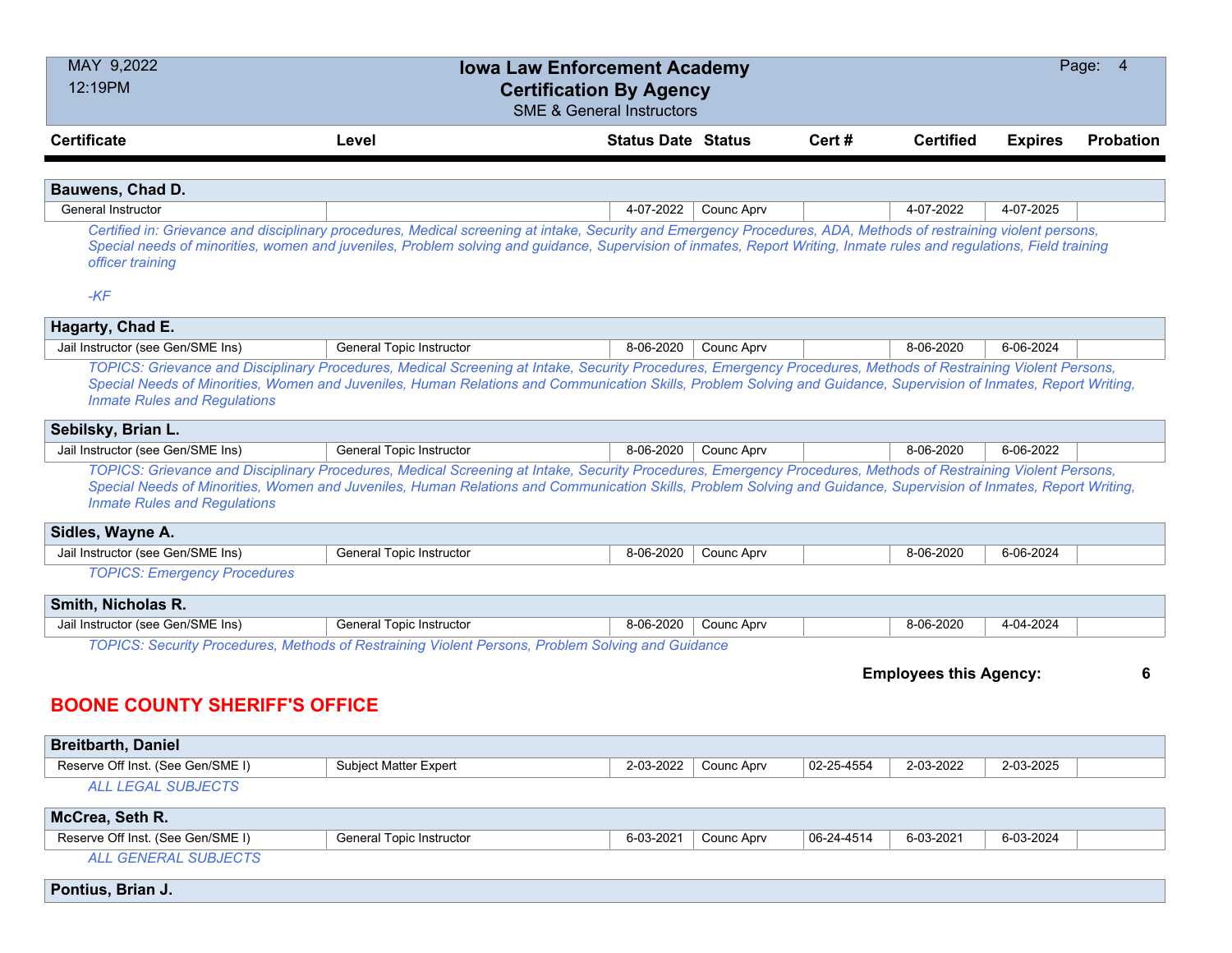| MAY 9,2022<br>Page: 5<br><b>Iowa Law Enforcement Academy</b><br>12:19PM<br><b>Certification By Agency</b><br><b>SME &amp; General Instructors</b> |                                                                                                                                                                                                                                                                         |                           |            |            |                               |                |              |  |
|---------------------------------------------------------------------------------------------------------------------------------------------------|-------------------------------------------------------------------------------------------------------------------------------------------------------------------------------------------------------------------------------------------------------------------------|---------------------------|------------|------------|-------------------------------|----------------|--------------|--|
| <b>Certificate</b>                                                                                                                                | Level                                                                                                                                                                                                                                                                   | <b>Status Date Status</b> |            | Cert #     | <b>Certified</b>              | <b>Expires</b> | Probation    |  |
| Reserve Off Inst. (See Gen/SME I)                                                                                                                 | <b>General Topic Instructor</b>                                                                                                                                                                                                                                         | 6-03-2021                 | Counc Aprv | 06-24-4506 | 6-03-2021                     | 6-03-2024      |              |  |
| <b>DIRECTION, VEHICLE STOPS,</b>                                                                                                                  | COLLISION SCENE CONTROL, COMMUNITY RELATIONS, CRISIS AND CONFLICT, DISCRETION, DOMEXTIC ABUSE, ETHICS, FELONY CALLS, INTERVIEWS AND<br>INTERROGATION, INTRO TO CRIME SCENE, MOTOR VEHICLE LAW, PATROL TECHNIQUES, RECOGNIZING IMPAIRMENT, REPORT WRITING, TRAFFIC       |                           |            |            |                               |                |              |  |
| Ruter, Daniel J.                                                                                                                                  |                                                                                                                                                                                                                                                                         |                           |            |            |                               |                |              |  |
| Reserve Off Inst. (See Gen/SME I)                                                                                                                 | General Topic Instructor                                                                                                                                                                                                                                                | 12-02-2021                | Counc Aprv | 12-24-4545 | 12-02-2021                    | 12-02-2024     |              |  |
| <b>STOPS. WEATHER PREPAREDNESS</b>                                                                                                                | COLLISION SCENE CONTROL, COMMUNITY RELATIONS, CRISIS AND CONFLICT, DE-ESCALATION, DISCRETION, DOMESTIC ABUSE, ETHICS, FELONY CALLS,<br>IMPLICIT BIAS, INTERVIEWS AND INTERROGATION, INTRO TO CRIME SCENE, PATROL TECHNIQUES, REPORT WRITING, TRAFFIC DIRECTION, VEHICLE |                           |            |            |                               |                |              |  |
| Sorenson, Joshuha J.                                                                                                                              |                                                                                                                                                                                                                                                                         |                           |            |            |                               |                |              |  |
| <b>Subject Matter Expert Instructor</b>                                                                                                           |                                                                                                                                                                                                                                                                         | 4-07-2022                 | Counc Aprv | 04-25-4560 | 4-07-2022                     | 4-07-2025      |              |  |
| <b>ROLE OF EMERGENCY COMMUNICATION</b>                                                                                                            |                                                                                                                                                                                                                                                                         |                           |            |            |                               |                |              |  |
| Spencer, Nathaniel A.                                                                                                                             |                                                                                                                                                                                                                                                                         |                           |            |            |                               |                |              |  |
| Reserve Off Inst. (See Gen/SME I)                                                                                                                 | General Topic Instructor                                                                                                                                                                                                                                                | 4-01-2021                 | Counc Aprv | 04-24-4490 | 4-01-2021                     | 4-01-2024      |              |  |
| <b>All General Subjects</b><br><b>BRITT POLICE DEPARTMENT</b>                                                                                     |                                                                                                                                                                                                                                                                         |                           |            |            | <b>Employees this Agency:</b> |                | 6            |  |
| Cram, Lara W.                                                                                                                                     |                                                                                                                                                                                                                                                                         |                           |            |            |                               |                |              |  |
| Reserve Off Inst. (See Gen/SME I)                                                                                                                 | Specialist Topic Instructor                                                                                                                                                                                                                                             | 12-05-2019                | Counc Aprv | 12-22-4265 | 12-05-2019                    | 12-05-2022     |              |  |
| <b>ROLE OF EMERGENCY COMMUNICATION</b>                                                                                                            |                                                                                                                                                                                                                                                                         |                           |            |            |                               |                |              |  |
| Pals, Kendall L.                                                                                                                                  |                                                                                                                                                                                                                                                                         |                           |            |            |                               |                |              |  |
| Reserve Off Inst. (See Gen/SME I)                                                                                                                 | <b>General Topic Instructor</b>                                                                                                                                                                                                                                         | 6-04-2020                 | Counc Aprv | 06-23-4353 | 6-04-2020                     | 6-04-2023      |              |  |
|                                                                                                                                                   | REPORT WRITING, MOTOR VEHICLE LAW, TRAFFIC DIRECTION, ETHICS, RECOGNIZING IMPAIRMENT, CRISIS CONFLICT, VEHICLE STOPS, PATROL<br>TECHNIQUES, WORKING WITH YOUR COMMUNITY, INTERVIEWS AND INTERROGATION, FELONY CALLS, DISCRETION                                         |                           |            |            | <b>Employees this Agency:</b> |                | $\mathbf{2}$ |  |
| <b>BUFFALO POLICE DEPARTMENT</b><br>$Mainy$ $Mishcal E$                                                                                           |                                                                                                                                                                                                                                                                         |                           |            |            |                               |                |              |  |

| <b>Meler</b><br><b>MICHAELE.</b>                  |                                  |           |            |            |           |           |  |
|---------------------------------------------------|----------------------------------|-----------|------------|------------|-----------|-----------|--|
| . (See Gen/SME I)<br>. Off Inst<br><b>Reserve</b> | Topic<br>⊧ Instructor<br>General | 4-02-2020 | Counc Apry | 04-23-4302 | 4-02-2020 | 4-02-2023 |  |

*ALL GENERAL SUBJECTS*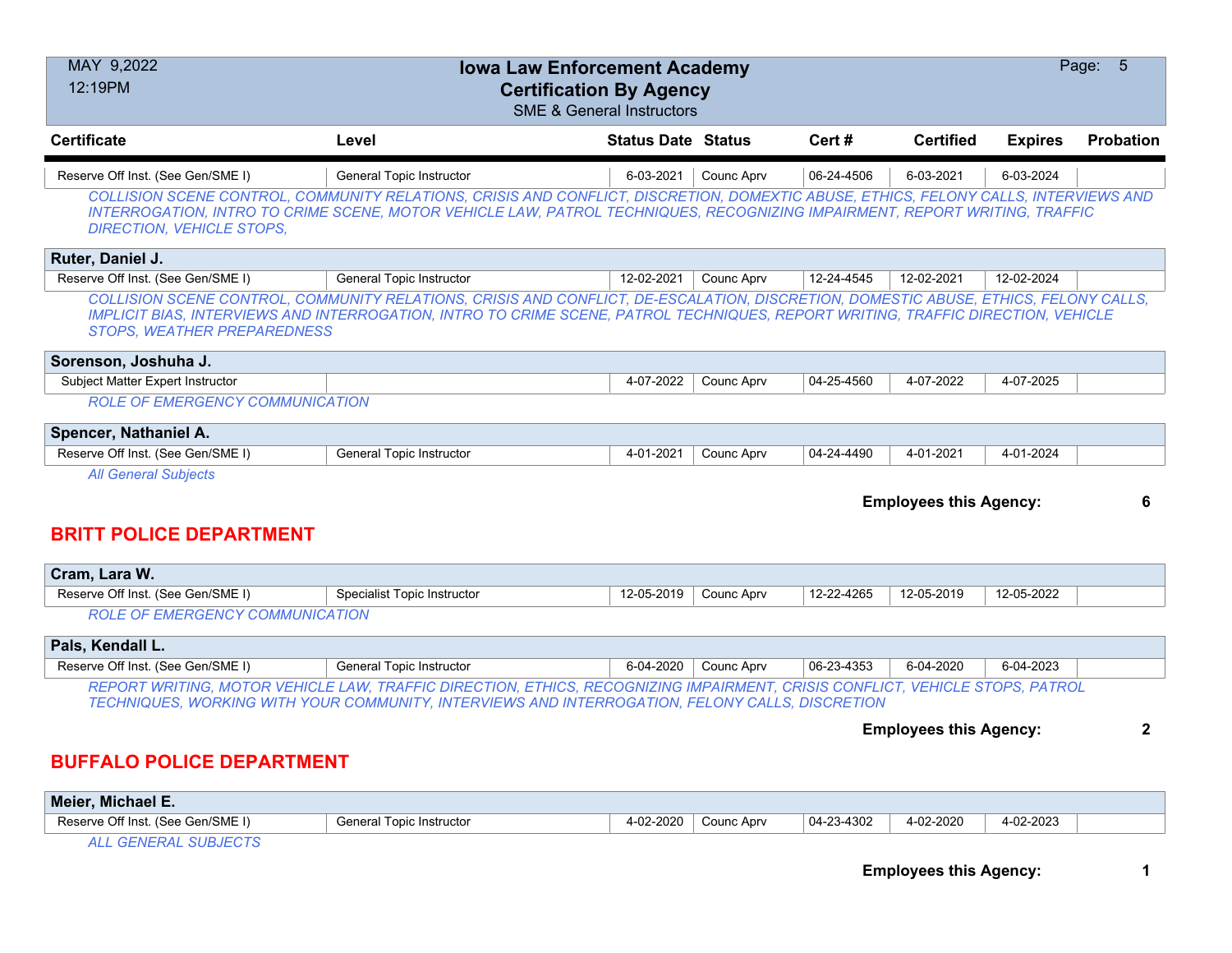| MAY 9,2022<br>12:19PM                |                                                                                                       | <b>Iowa Law Enforcement Academy</b><br><b>Certification By Agency</b><br><b>SME &amp; General Instructors</b> |            |            |                               |                | Page:<br>6 |
|--------------------------------------|-------------------------------------------------------------------------------------------------------|---------------------------------------------------------------------------------------------------------------|------------|------------|-------------------------------|----------------|------------|
| <b>Certificate</b>                   | Level                                                                                                 | <b>Status Date Status</b>                                                                                     |            | Cert#      | <b>Certified</b>              | <b>Expires</b> | Probation  |
| <b>CANADIAN NATIONAL RAILWAY</b>     |                                                                                                       |                                                                                                               |            |            |                               |                |            |
| <b>Skinner, Thomas C.</b>            |                                                                                                       |                                                                                                               |            |            |                               |                |            |
| Regional Acmy Inst. (SeeG/SMEIns)    | General Topic Instructor                                                                              | 6-04-2020                                                                                                     | Counc Aprv |            | 6-04-2020                     | 3-09-2023      |            |
| General: Taser, Oleoresin Capsicum   |                                                                                                       |                                                                                                               |            |            |                               |                |            |
|                                      | AXON certificate received 01/26/2022, expiring 03/09/2023. Filed in PaperVision 03/01/2022 by PP. DFH |                                                                                                               |            |            |                               |                |            |
|                                      |                                                                                                       |                                                                                                               |            |            |                               |                |            |
|                                      |                                                                                                       |                                                                                                               |            |            | <b>Employees this Agency:</b> |                | 1          |
| <b>CARLISLE POLICE DEPARTMENT</b>    |                                                                                                       |                                                                                                               |            |            |                               |                |            |
|                                      |                                                                                                       |                                                                                                               |            |            |                               |                |            |
| Kinmonth, Kameron G.                 |                                                                                                       |                                                                                                               |            |            |                               |                |            |
| Reserve Off Inst. (See Gen/SME I)    | General Topic Instructor                                                                              | 6-03-2021                                                                                                     | Counc Aprv | 06-24-4505 | 6-03-2021                     | 6-03-2024      |            |
| <b>ALL GENERAL SUBJECTS</b>          |                                                                                                       |                                                                                                               |            |            |                               |                |            |
|                                      |                                                                                                       |                                                                                                               |            |            | <b>Employees this Agency:</b> |                | 1          |
|                                      |                                                                                                       |                                                                                                               |            |            |                               |                |            |
| <b>CARTER LAKE POLICE DEPARTMENT</b> |                                                                                                       |                                                                                                               |            |            |                               |                |            |
| Chambers Jr., Gary D.                |                                                                                                       |                                                                                                               |            |            |                               |                |            |
| Reserve Off Inst. (See Gen/SME I)    | <b>General Topic Instructor</b>                                                                       | 2-06-2020                                                                                                     | Counc Aprv | 02-23-4290 | 2-06-2020                     | 2-06-2023      |            |
| <b>ALL GENERAL SUBJECTS</b>          |                                                                                                       |                                                                                                               |            |            |                               |                |            |
|                                      |                                                                                                       |                                                                                                               |            |            |                               |                |            |
| Driscoll, Joshua J.                  |                                                                                                       |                                                                                                               |            |            |                               |                |            |
| Reserve Off Inst. (See Gen/SME I)    | General Topic Instructor                                                                              | 2-06-2020                                                                                                     | Counc Aprv | 02-23-4291 | 2-06-2020                     | 2-06-2023      |            |
| <b>ALL GENERAL SUBJECTS</b>          |                                                                                                       |                                                                                                               |            |            |                               |                |            |
| Gonsior, Ryan P.                     |                                                                                                       |                                                                                                               |            |            |                               |                |            |
| Reserve Off Inst. (See Gen/SME I)    | General Topic Instructor                                                                              | 2-06-2020                                                                                                     | Counc Aprv | 02-23-4292 | 2-06-2020                     | 2-06-2023      |            |
| <b>ALL GENERAL SUBJECTS</b>          |                                                                                                       |                                                                                                               |            |            |                               |                |            |
| Huscroft, Jacob S.                   |                                                                                                       |                                                                                                               |            |            |                               |                |            |
| Reserve Off Inst. (See Gen/SME I)    | General Topic Instructor                                                                              | 4-02-2020                                                                                                     | Counc Aprv | 04-23-4322 | 4-02-2020                     | 4-02-2023      |            |
| <b>ALL GENERAL SUBJECTS</b>          |                                                                                                       |                                                                                                               |            |            |                               |                |            |
| Owens, Matthew J.                    |                                                                                                       |                                                                                                               |            |            |                               |                |            |
| Reserve Off Inst. (See Gen/SME I)    | <b>General Topic Instructor</b>                                                                       | 2-06-2020                                                                                                     | Counc Aprv | 02-23-4293 | 2-06-2020                     | 2-06-2023      |            |

*ALL GENERAL SUBJECTS*

**Sewing, Matthew T.**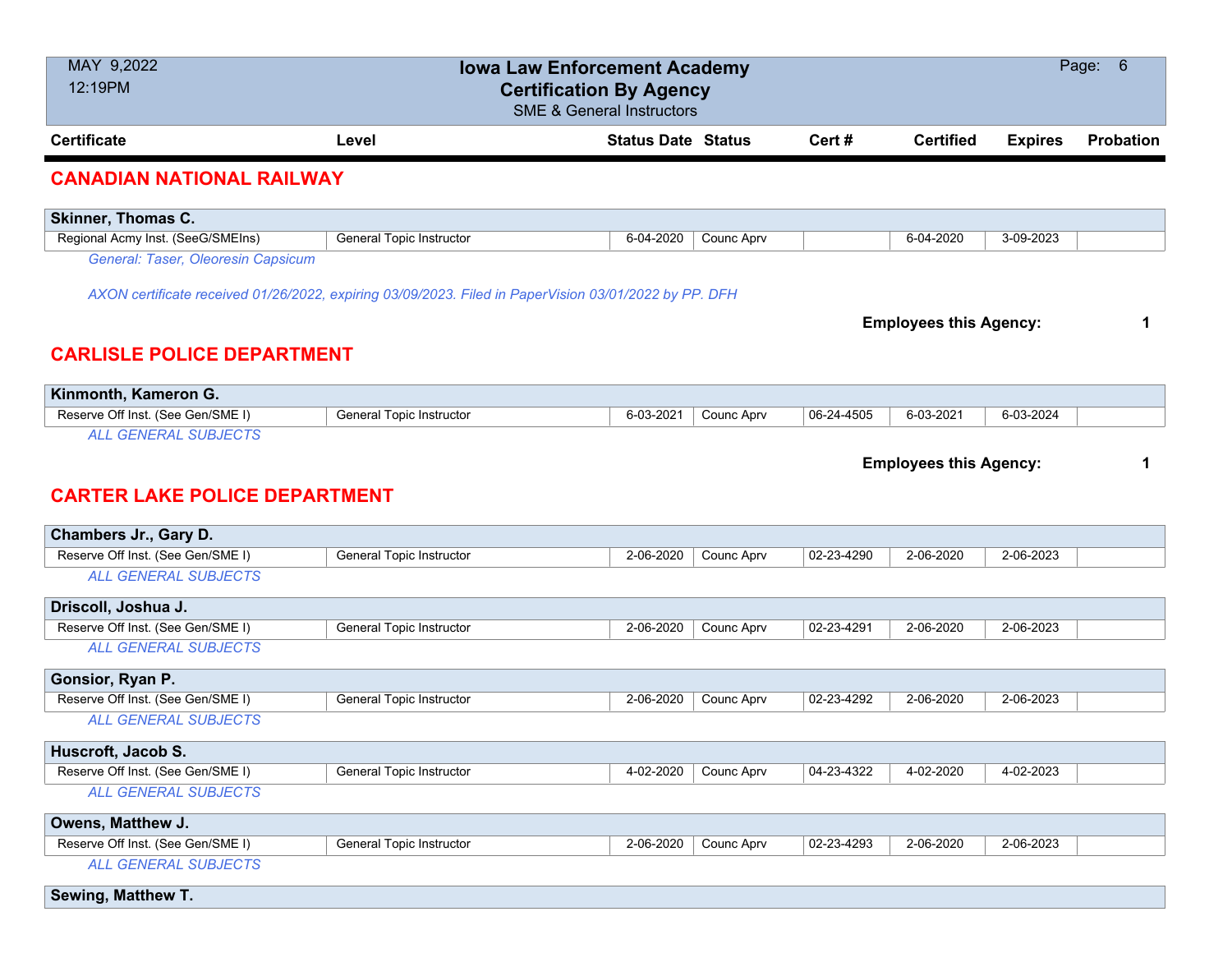| MAY 9,2022<br>Page: 7<br><b>Iowa Law Enforcement Academy</b><br>12:19PM<br><b>Certification By Agency</b><br><b>SME &amp; General Instructors</b> |                                    |                           |            |            |                               |                |                  |
|---------------------------------------------------------------------------------------------------------------------------------------------------|------------------------------------|---------------------------|------------|------------|-------------------------------|----------------|------------------|
| <b>Certificate</b>                                                                                                                                | Level                              | <b>Status Date Status</b> |            | Cert#      | <b>Certified</b>              | <b>Expires</b> | <b>Probation</b> |
| Reserve Off Inst. (See Gen/SME I)<br><b>ALL GENERAL SUBJECTS</b>                                                                                  | <b>General Topic Instructor</b>    | 2-06-2020                 | Counc Aprv | 02-23-4294 | 2-06-2020                     | 2-06-2023      |                  |
| Snyder, Kerrie L.                                                                                                                                 |                                    |                           |            |            |                               |                |                  |
| Reserve Off Inst. (See Gen/SME I)<br><b>ALL LEGAL SUBJECTS</b>                                                                                    | Legal Topic Instructor             | 6-04-2020                 | Counc Aprv | 06-23-4356 | 6-04-2020                     | 6-04-2023      |                  |
| <b>CASS COUNTY SHERIFF'S OFFICE</b>                                                                                                               |                                    |                           |            |            | <b>Employees this Agency:</b> |                | $\overline{7}$   |
| Bartholomew, Benjamin A.                                                                                                                          |                                    |                           |            |            |                               |                |                  |
| Reserve Off Inst. (See Gen/SME I)                                                                                                                 | <b>Specialist Topic Instructor</b> | 12-03-2020                | Counc Aprv | 12-23-4406 | 12-03-2020                    | 12-03-2023     |                  |
| blood borne pathogens and current drug trends/investigation                                                                                       |                                    |                           |            |            |                               |                |                  |
| Kennon, Michael                                                                                                                                   |                                    |                           |            |            |                               |                |                  |
| Reserve Off Inst. (See Gen/SME I)                                                                                                                 | <b>Specialist Topic Instructor</b> | 12-03-2020                | Counc Aprv | 12-23-4410 | 12-03-2020                    | 12-03-2023     |                  |
| weather preparedness                                                                                                                              |                                    |                           |            |            |                               |                |                  |
| Nelson, Lindy R.                                                                                                                                  |                                    |                           |            |            |                               |                |                  |
| Reserve Off Inst. (See Gen/SME I)                                                                                                                 | Specialist Topic Instructor        | 12-03-2020                | Counc Aprv | 12-23-4401 | 12-03-2020                    | 12-03-2023     |                  |
| blood borne pathogens                                                                                                                             |                                    |                           |            |            |                               |                |                  |
| Olson, Scot T.                                                                                                                                    |                                    |                           |            |            |                               |                |                  |
| Reserve Off Inst. (See Gen/SME I)                                                                                                                 | <b>Specialist Topic Instructor</b> | 12-03-2020                | Counc Aprv | 12-23-4407 | 12-03-2020                    | 12-03-2023     |                  |
| role of emergency communication                                                                                                                   |                                    |                           |            |            |                               |                |                  |
| Ward, Cameron S.                                                                                                                                  |                                    |                           |            |            |                               |                |                  |
| Reserve Off Inst. (See Gen/SME I)                                                                                                                 | <b>Specialist Topic Instructor</b> | 2-03-2022                 | Counc Aprv | 02-24-4555 | 2-03-2022                     | 12-31-2024     |                  |
| <b>DEFENSIVE TACTICS/FORCE MANAGEMENT</b>                                                                                                         |                                    |                           |            |            | <b>Employees this Agency:</b> |                | 5                |

# **CEDAR FALLS POLICE DEPARTMENT**

| <b>Beckner, Martin M.</b>                |                             |            |            |            |            |  |
|------------------------------------------|-----------------------------|------------|------------|------------|------------|--|
| Regional Acmy Inst. (SeeG/SMEIns)        | Specialist Topic Instructor | 10-04-2018 | Counc Apry | 10-04-2018 | 10-04-2022 |  |
| <i>STANDARDIZED FIELD SOBRIET</i><br>IY. | <b>OWI. IMPLIED CONSENT</b> |            |            |            |            |  |

| Gerzema, Jonathan A.              |                             |            |            |            |            |  |
|-----------------------------------|-----------------------------|------------|------------|------------|------------|--|
| Regional Acmy Inst. (SeeG/SMEIns) | Specialist Topic Instructor | 12-03-2020 | Counc Aprv | 12-03-2020 | 12-03-2024 |  |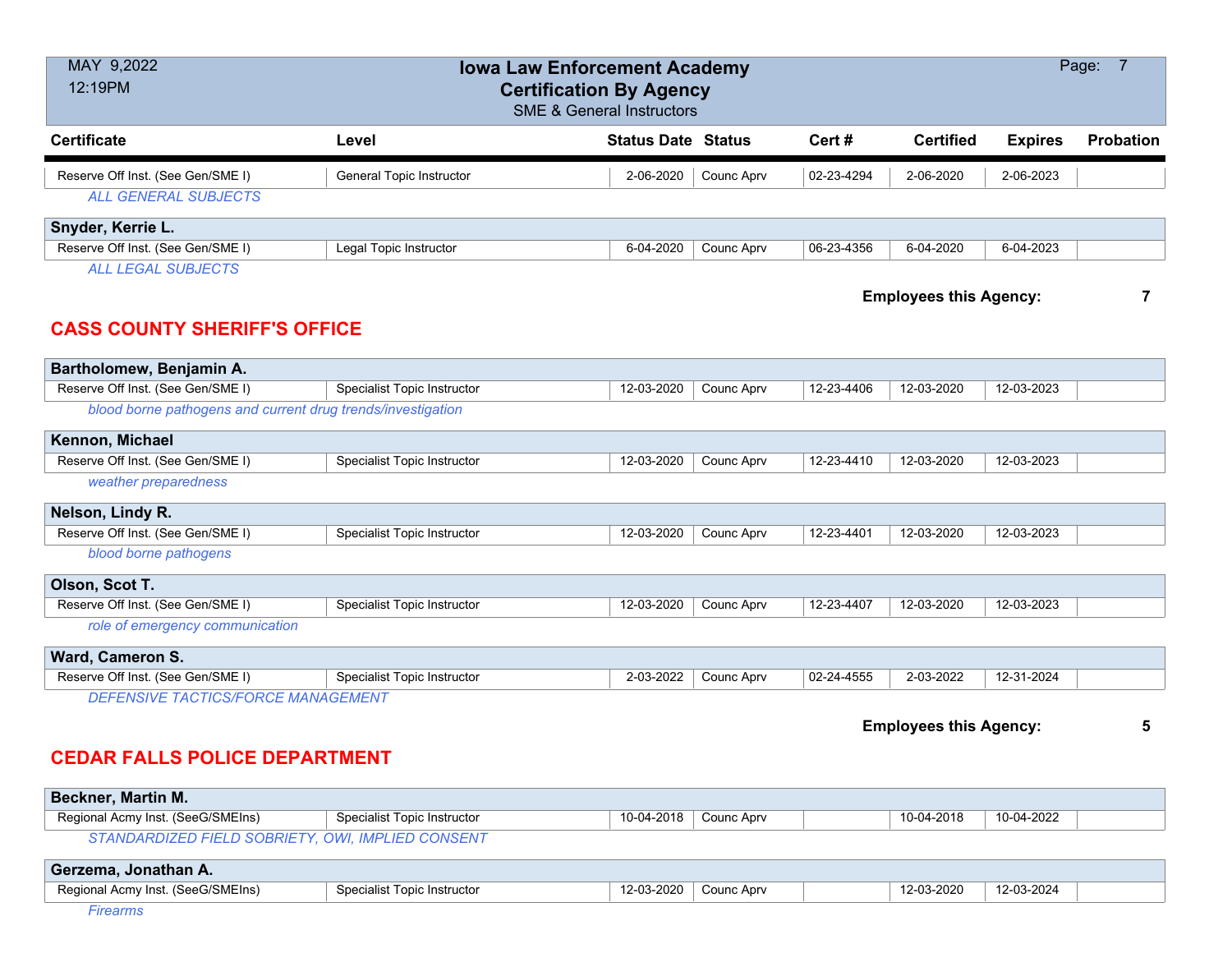| MAY 9,2022                                                  | <b>Iowa Law Enforcement Academy</b> |                                      |            |       |                               |                | Page: 8          |
|-------------------------------------------------------------|-------------------------------------|--------------------------------------|------------|-------|-------------------------------|----------------|------------------|
| 12:19PM                                                     |                                     | <b>Certification By Agency</b>       |            |       |                               |                |                  |
|                                                             |                                     | <b>SME &amp; General Instructors</b> |            |       |                               |                |                  |
| <b>Certificate</b>                                          | Level                               | <b>Status Date Status</b>            |            | Cert# | <b>Certified</b>              | <b>Expires</b> | <b>Probation</b> |
|                                                             |                                     |                                      |            |       |                               |                |                  |
| Hernandez, Kevin R.                                         |                                     |                                      |            |       |                               |                |                  |
| Regional Acmy Inst. (SeeG/SMEIns)                           | <b>Specialist Topic Instructor</b>  | 10-04-2018                           | Counc Aprv |       | 10-04-2018                    | 10-04-2022     |                  |
| DEFENSIVE TACTICS, EXPANDABLE BATON                         |                                     |                                      |            |       |                               |                |                  |
| Heuer, Brooke M.                                            |                                     |                                      |            |       |                               |                |                  |
| Regional Acmy Inst. (SeeG/SMEIns)                           | General Topic Instructor            | 10-04-2018                           | Counc Aprv |       | 10-04-2018                    | 10-04-2022     |                  |
| PHYSICAL FITNESS, SEXUAL ABUSE                              |                                     |                                      |            |       |                               |                |                  |
| McNamara, Shea D.                                           |                                     |                                      |            |       |                               |                |                  |
| Regional Acmy Inst. (SeeG/SMEIns)                           | Specialist Topic Instructor         | 2-04-2021                            | Counc Aprv |       | 2-04-2021                     | 2-04-2025      |                  |
| Firearms for Hawkeye.                                       |                                     |                                      |            |       |                               |                |                  |
| Russell, Preston M.                                         |                                     |                                      |            |       |                               |                |                  |
| Regional Acmy Inst. (SeeG/SMEIns)                           | Specialist Topic Instructor         | 4-01-2021                            | Counc Aprv |       | 4-01-2021                     | 4-01-2025      |                  |
| <b>Vehicle Operations &amp; Precision Driving</b>           |                                     |                                      |            |       |                               |                |                  |
|                                                             |                                     |                                      |            |       |                               |                |                  |
|                                                             |                                     |                                      |            |       |                               |                |                  |
|                                                             |                                     |                                      |            |       | <b>Employees this Agency:</b> |                | 6                |
| <b>CEDAR RAPIDS FIRE DEPARTMENT</b>                         |                                     |                                      |            |       |                               |                |                  |
|                                                             |                                     |                                      |            |       |                               |                |                  |
| Koenig, Paul M.<br>Regional Acmy Inst. (SeeG/SMEIns)        | Professional Topic Instructor       | 8-06-2020                            | Counc Aprv |       | 8-06-2020                     | 8-06-2024      |                  |
| <b>Fire Calls</b>                                           |                                     |                                      |            |       |                               |                |                  |
|                                                             |                                     |                                      |            |       |                               |                | 1                |
|                                                             |                                     |                                      |            |       | <b>Employees this Agency:</b> |                |                  |
| <b>CEDAR RAPIDS JOINT COMM CENTER</b>                       |                                     |                                      |            |       |                               |                |                  |
|                                                             |                                     |                                      |            |       |                               |                |                  |
| McCarville, Joseph P.<br>Regional Acmy Inst. (SeeG/SMEIns)  | <b>General Topic Instructor</b>     | 6-04-2020                            | Counc Aprv |       | 6-04-2020                     | 6-04-2024      |                  |
| NCIC, Telecommunications (PSAP Knowledge and Understanding) |                                     |                                      |            |       |                               |                |                  |
| for Cedar Rapids Academy                                    |                                     |                                      |            |       |                               |                |                  |
|                                                             |                                     |                                      |            |       | <b>Employees this Agency:</b> |                | 1                |
|                                                             |                                     |                                      |            |       |                               |                |                  |
| <b>CEDAR RAPIDS POLICE ACADEMY</b>                          |                                     |                                      |            |       |                               |                |                  |
| Anderson, Alex                                              |                                     |                                      |            |       |                               |                |                  |

*Law of Arrest, Rules of Evidence, Procedural Due Process, Criminal Law, Court Organization, Confessions and Admissions, Search and Seizure, Moot Court*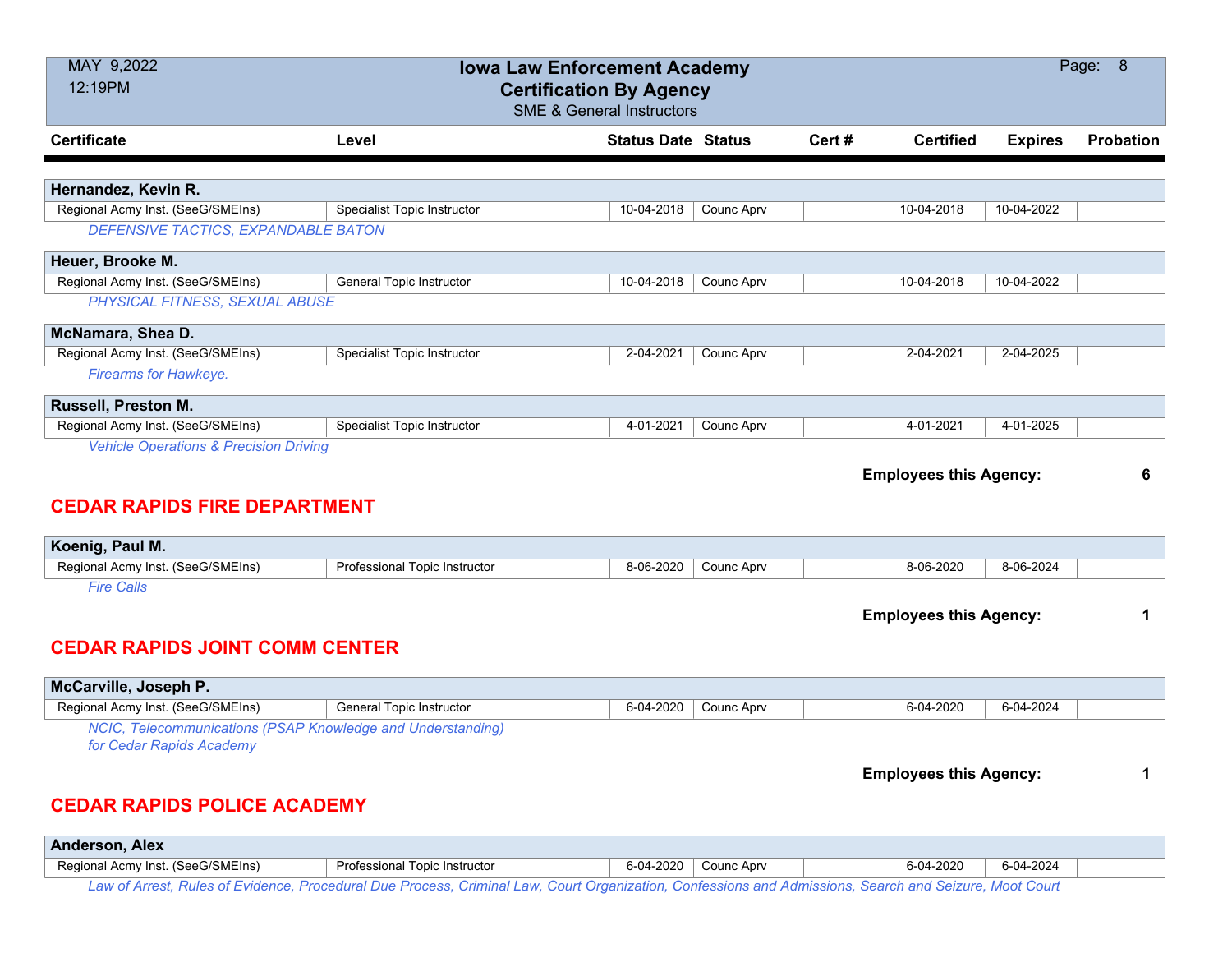| MAY 9,2022                                      | <b>Iowa Law Enforcement Academy</b>                                                                                                                      |                                      |                   |        |                  |                | Page: 9          |
|-------------------------------------------------|----------------------------------------------------------------------------------------------------------------------------------------------------------|--------------------------------------|-------------------|--------|------------------|----------------|------------------|
| 12:19PM                                         | <b>Certification By Agency</b>                                                                                                                           |                                      |                   |        |                  |                |                  |
|                                                 |                                                                                                                                                          | <b>SME &amp; General Instructors</b> |                   |        |                  |                |                  |
| <b>Certificate</b>                              | Level                                                                                                                                                    | <b>Status Date Status</b>            |                   | Cert # | <b>Certified</b> | <b>Expires</b> | <b>Probation</b> |
|                                                 |                                                                                                                                                          |                                      |                   |        |                  |                |                  |
| Black, Sam J.                                   |                                                                                                                                                          |                                      |                   |        |                  |                |                  |
| <b>General Instructor</b>                       |                                                                                                                                                          | 4-07-2022                            | Counc Aprv        |        | 4-07-2022        | 4-07-2025      |                  |
| <b>Cultural Competency, Race Relations. DFH</b> |                                                                                                                                                          |                                      |                   |        |                  |                |                  |
| <b>Buelow, Greg</b>                             |                                                                                                                                                          |                                      |                   |        |                  |                |                  |
| Regional Acmy Inst. (SeeG/SMEIns)               | Professional Topic Instructor                                                                                                                            | 4-01-2021                            | Counc Aprv        |        | 4-01-2021        | 4-01-2025      |                  |
| Social Media & Public Information               |                                                                                                                                                          |                                      |                   |        |                  |                |                  |
| Chatham, Dan                                    |                                                                                                                                                          |                                      |                   |        |                  |                |                  |
| Regional Acmy Inst. (SeeG/SMEIns)               | Professional Topic Instructor                                                                                                                            | 4-01-2021                            | Counc Aprv        |        | 4-01-2021        | 4-01-2025      |                  |
| U.S. Atty/Heroin                                |                                                                                                                                                          |                                      |                   |        |                  |                |                  |
| Dickinson, Eric M.                              |                                                                                                                                                          |                                      |                   |        |                  |                |                  |
| Reserve Off Inst. (See Gen/SME I)               | <b>General Topic Instructor</b>                                                                                                                          | 12-03-2020                           | Counc Aprv        |        | 12-03-2020       | 12-03-2023     |                  |
| all general subjects                            |                                                                                                                                                          |                                      |                   |        |                  |                |                  |
| Regional Acmy Inst. (SeeG/SMEIns)               | General Topic Instructor                                                                                                                                 | 8-06-2020                            | <b>Counc Aprv</b> |        | 8-06-2020        | 8-06-2024      |                  |
| Below 100                                       |                                                                                                                                                          |                                      |                   |        |                  |                |                  |
| Grieder, Amanda M.                              |                                                                                                                                                          |                                      |                   |        |                  |                |                  |
| Regional Acmy Inst. (SeeG/SMEIns)               | Professional Topic Instructor                                                                                                                            | 4-04-2019                            | Counc Aprv        |        | 4-04-2019        | 4-04-2023      |                  |
|                                                 | Unbiased Policing (same as IMPLICT BIAS 3/29/22 DH), NUISANCE ABATEMENT                                                                                  |                                      |                   |        |                  |                |                  |
| Hathaway, Kevin                                 |                                                                                                                                                          |                                      |                   |        |                  |                |                  |
| Regional Acmy Inst. (SeeG/SMEIns)               | Professional Topic Instructor                                                                                                                            | 10-01-2020                           | Counc Aprv        |        | 10-01-2020       | 10-01-2024     |                  |
| Felonies, Misdemeanors, Testifying              |                                                                                                                                                          |                                      |                   |        |                  |                |                  |
| Jacobi, Elizabeth                               |                                                                                                                                                          |                                      |                   |        |                  |                |                  |
| Regional Acmy Inst. (SeeG/SMEIns)               | Professional Topic Instructor                                                                                                                            | 6-04-2020                            | Counc Aprv        |        | 6-04-2020        | 6-04-2024      |                  |
|                                                 | Law of Arrest, Rules of Evidence, Procedural Due Process, Criminal Law, Court Organization, Confessions and Adminssions, Search and Seizure, Moot Court  |                                      |                   |        |                  |                |                  |
| Koenig, Paul M.                                 |                                                                                                                                                          |                                      |                   |        |                  |                |                  |
| Regional Acmy Inst. (SeeG/SMEIns)               | <b>Professional Topic Instructor</b>                                                                                                                     | 8-06-2020 Counc Aprv                 |                   |        | 8-06-2020        | $8-06-2024$    |                  |
| <b>Fire Calls</b>                               |                                                                                                                                                          |                                      |                   |        |                  |                |                  |
| Kropf, Patricia                                 |                                                                                                                                                          |                                      |                   |        |                  |                |                  |
| Regional Acmy Inst. (SeeG/SMEIns)               | Professional Topic Instructor                                                                                                                            | 4-01-2021                            | Counc Aprv        |        | 4-01-2021        | 4-01-2025      |                  |
|                                                 | Moot Court, Rules of Evidence, Confessions and Admissions, Procedural Due Process, Laws of Arrest, Search and Seizure, Criminal Law & Court Organization |                                      |                   |        |                  |                |                  |
| <b>McClintock, Clinton C.</b>                   |                                                                                                                                                          |                                      |                   |        |                  |                |                  |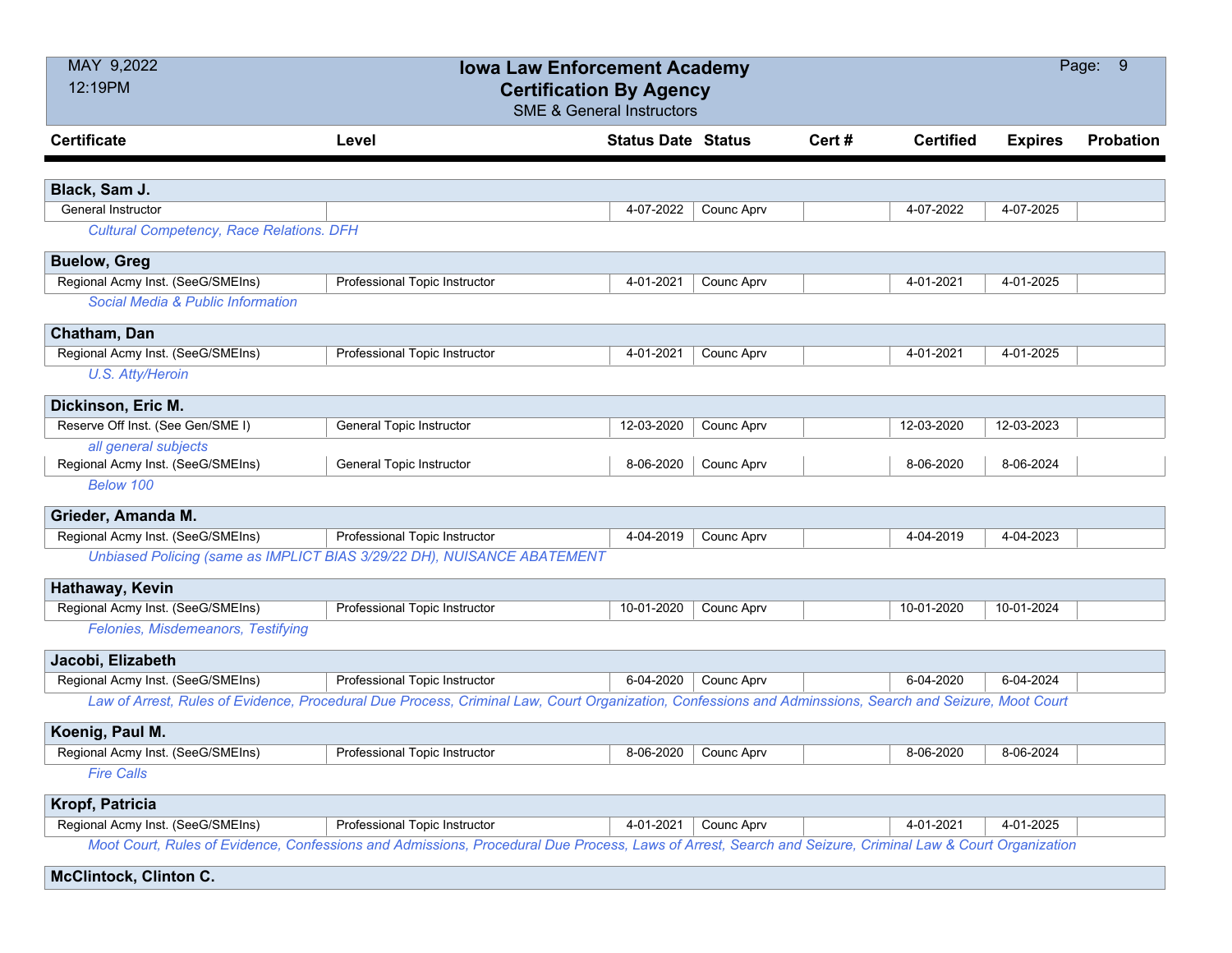| MAY 9,2022<br>12:19PM                     | <b>Iowa Law Enforcement Academy</b><br><b>Certification By Agency</b> |                           |            |       |                  |                | Page: 10         |
|-------------------------------------------|-----------------------------------------------------------------------|---------------------------|------------|-------|------------------|----------------|------------------|
|                                           | <b>SME &amp; General Instructors</b>                                  |                           |            |       |                  |                |                  |
| <b>Certificate</b>                        | Level                                                                 | <b>Status Date Status</b> |            | Cert# | <b>Certified</b> | <b>Expires</b> | <b>Probation</b> |
| Regional Acmy Inst. (SeeG/SMEIns)         | Specialist Topic Instructor                                           | 6-04-2020                 | Counc Aprv |       | 6-04-2020        | 6-04-2024      |                  |
| <b>Radio Communications</b>               |                                                                       |                           |            |       |                  |                |                  |
| for Cedar Rapids Academy                  |                                                                       |                           |            |       |                  |                |                  |
| McMillan, James E.                        |                                                                       |                           |            |       |                  |                |                  |
| Regional Acmy Inst. (SeeG/SMEIns)         | Professional Topic Instructor                                         | 8-06-2020                 | Counc Aprv |       | 8-06-2020        | 8-06-2024      |                  |
| Hate Crimes, Color of Law                 |                                                                       |                           |            |       |                  |                |                  |
| Miller, David W.                          |                                                                       |                           |            |       |                  |                |                  |
| Regional Acmy Inst. (SeeG/SMEIns)         | Professional Topic Instructor                                         | 8-06-2020                 | Counc Aprv |       | 8-06-2020        | 8-06-2024      |                  |
| <b>Insurance Fraud</b>                    |                                                                       |                           |            |       |                  |                |                  |
| Nusbaum, Jason P.                         |                                                                       |                           |            |       |                  |                |                  |
| Regional Acmy Inst. (SeeG/SMEIns)         | <b>General Topic Instructor</b>                                       | 8-06-2020                 | Counc Aprv |       | 8-06-2020        | 8-06-2024      |                  |
| <b>Vehicle Theft, Document Fraud</b>      |                                                                       |                           |            |       |                  |                |                  |
| Schlabs, Ronald                           |                                                                       |                           |            |       |                  |                |                  |
| Regional Acmy Inst. (SeeG/SMEIns)         | Professional Topic Instructor                                         | 8-06-2020                 | Counc Aprv |       | 8-06-2020        | 8-06-2024      |                  |
| <b>Animal Control Procedures</b>          |                                                                       |                           |            |       |                  |                |                  |
| <b>Slaughter, Monica</b>                  |                                                                       |                           |            |       |                  |                |                  |
| Regional Acmy Inst. (SeeG/SMEIns)         | Professional Topic Instructor                                         | 4-01-2021                 | Counc Aprv |       | 4-01-2021        | 4-01-2025      |                  |
| <b>OWI Law &amp; Testifying in Court</b>  |                                                                       |                           |            |       |                  |                |                  |
| Ulrich, Thomas R.                         |                                                                       |                           |            |       |                  |                |                  |
| Regional Acmy Inst. (SeeG/SMEIns)         | General Topic Instructor                                              | 8-06-2020                 | Counc Aprv |       | 8-06-2020        | 8-06-2024      |                  |
| <b>Weather Preparedness</b>               |                                                                       |                           |            |       |                  |                |                  |
| for Cedar Rapids                          |                                                                       |                           |            |       |                  |                |                  |
| <b>Upah-Kyes, Jennifer</b>                |                                                                       |                           |            |       |                  |                |                  |
| Regional Acmy Inst. (SeeG/SMEIns)         | Professional Topic Instructor                                         | 8-06-2020                 | Counc Aprv |       | 8-06-2020        | 8-06-2024      |                  |
| <b>Deaf Culture</b>                       |                                                                       |                           |            |       |                  |                |                  |
| Walther Jr., Bernard A.                   |                                                                       |                           |            |       |                  |                |                  |
| Regional Acmy Inst. (SeeG/SMEIns)         | General Topic Instructor                                              | 8-05-2010                 | Counc Aprv |       | 4-01-2021        | 4-01-2025      |                  |
| <b>Civil Rights &amp; Civil Liability</b> |                                                                       |                           |            |       |                  |                |                  |
| Wells, Bradley A.                         |                                                                       |                           |            |       |                  |                |                  |
| Regional Acmy Inst. (SeeG/SMEIns)         | General Topic Instructor                                              | 8-06-2020                 | Counc Aprv |       | 8-06-2020        | 8-06-2024      |                  |

*Iowa Lottery*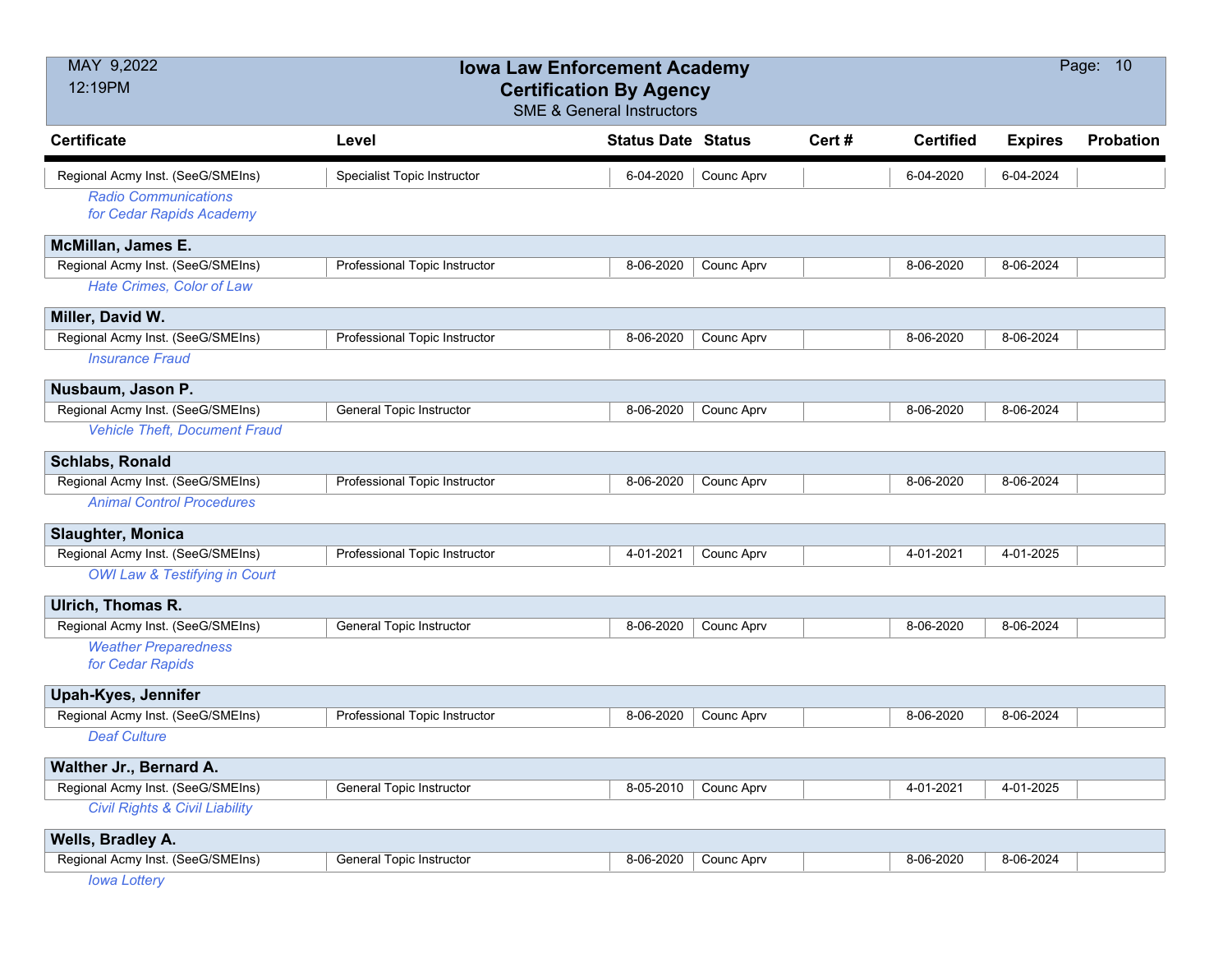| MAY 9,2022<br>12:19PM                                               | <b>Iowa Law Enforcement Academy</b>                                                                                       | <b>Certification By Agency</b>       |            |       |                               |                | Page: 11         |
|---------------------------------------------------------------------|---------------------------------------------------------------------------------------------------------------------------|--------------------------------------|------------|-------|-------------------------------|----------------|------------------|
|                                                                     |                                                                                                                           | <b>SME &amp; General Instructors</b> |            |       |                               |                |                  |
| <b>Certificate</b>                                                  | Level                                                                                                                     | <b>Status Date Status</b>            |            | Cert# | <b>Certified</b>              | <b>Expires</b> | <b>Probation</b> |
|                                                                     |                                                                                                                           |                                      |            |       | <b>Employees this Agency:</b> |                | 20               |
| <b>CEDAR RAPIDS POLICE DEPARTMENT</b>                               |                                                                                                                           |                                      |            |       |                               |                |                  |
| Bieber, Christopher R.                                              |                                                                                                                           |                                      |            |       |                               |                |                  |
| Regional Acmy Inst. (SeeG/SMEIns)                                   | <b>General Topic Instructor</b>                                                                                           | 4-01-2021                            | Counc Aprv |       | 4-01-2021                     | 4-01-2025      |                  |
| <b>Mental Health, Chemical Munitions &amp; Vehicle Stops</b>        |                                                                                                                           |                                      |            |       |                               |                |                  |
|                                                                     | ERROR to NOTE: Chemical Munitions instructor certification expired 12/31/2019. Emailed CB to advise of this 4/28/2022 DH. |                                      |            |       |                               |                |                  |
| Campshure, Graham M.                                                |                                                                                                                           |                                      |            |       |                               |                |                  |
| General Instructor                                                  | General Topic Instructor                                                                                                  | 4-07-2022                            | Counc Aprv |       | 4-04-2019                     | 4-07-2025      |                  |
|                                                                     | TRAFFIC LAW ENFORCEMENT, TRAFFIC DIRECTION, MOTOR VHEICLE LAW, RADAR, ACCIDENT INVESTIGATION                              |                                      |            |       |                               |                |                  |
|                                                                     | Traffic Law Enforcement, Traffic Direction, Motor Vehicle Law, RADAR/LIDAR, Accident Investigation. DFH                   |                                      |            |       |                               |                |                  |
| <b>Collins, Robert F.</b>                                           |                                                                                                                           |                                      |            |       |                               |                |                  |
| Regional Acmy Inst. (SeeG/SMEIns)                                   | Specialist Topic Instructor                                                                                               | 4-04-2019                            | Counc Aprv |       | 4-04-2019                     | $4-04-2023$    |                  |
| <b>HUMAN TRAFFICKING, CROWD CONTROL</b>                             |                                                                                                                           |                                      |            |       |                               |                |                  |
| Dostal, David L.                                                    |                                                                                                                           |                                      |            |       |                               |                |                  |
| Regional Acmy Inst. (SeeG/SMEIns)                                   | General Topic Instructor                                                                                                  | 4-04-2019                            | Counc Aprv |       | 4-04-2019                     | 4-04-2023      |                  |
| <b>OBSERVATION AND PERCEPTION, DEATH INVESTIGATION</b>              |                                                                                                                           |                                      |            |       |                               |                |                  |
| Dvorsky, Richard A.                                                 |                                                                                                                           |                                      |            |       |                               |                |                  |
| Regional Acmy Inst. (SeeG/SMEIns)                                   | General Topic Instructor                                                                                                  | 8-06-2020                            | Counc Aprv |       | 8-06-2020                     | 8-06-2024      |                  |
| <b>Burglary Investigations</b>                                      |                                                                                                                           |                                      |            |       |                               |                |                  |
|                                                                     |                                                                                                                           |                                      |            |       |                               |                |                  |
| Fields III, Charles C.                                              |                                                                                                                           |                                      |            |       |                               |                |                  |
| General Instructor                                                  |                                                                                                                           | 4-07-2022                            | Counc Aprv |       | 4-07-2022                     | 4-07-2025      |                  |
| <b>Survival Awareness, DFH</b><br>Regional Acmy Inst. (SeeG/SMEIns) | <b>General Topic Instructor</b>                                                                                           | 8-06-2020                            | Counc Aprv |       | 8-06-2020                     | 8-06-2024      |                  |
| <b>Risk Management</b>                                              |                                                                                                                           |                                      |            |       |                               |                |                  |
|                                                                     |                                                                                                                           |                                      |            |       |                               |                |                  |
| Harden, Jessica L.                                                  |                                                                                                                           |                                      |            |       |                               |                |                  |
| Regional Acmy Inst. (SeeG/SMEIns)<br><b>Fingerprinting</b>          | <b>Specialist Topic Instructor</b>                                                                                        | 8-06-2020                            | Counc Aprv |       | 8-06-2020                     | 8-06-2024      |                  |
|                                                                     |                                                                                                                           |                                      |            |       |                               |                |                  |
| Hass, Michael L.                                                    |                                                                                                                           |                                      |            |       |                               |                |                  |
| Regional Acmy Inst. (SeeG/SMEIns)                                   | General Topic Instructor                                                                                                  | 4-01-2021                            | Counc Aprv |       | 4-01-2021                     | 4-01-2025      |                  |
| Policies/SOP's - CALEA Accrediation                                 |                                                                                                                           |                                      |            |       |                               |                |                  |
| Hembera, Jeffrey A.                                                 |                                                                                                                           |                                      |            |       |                               |                |                  |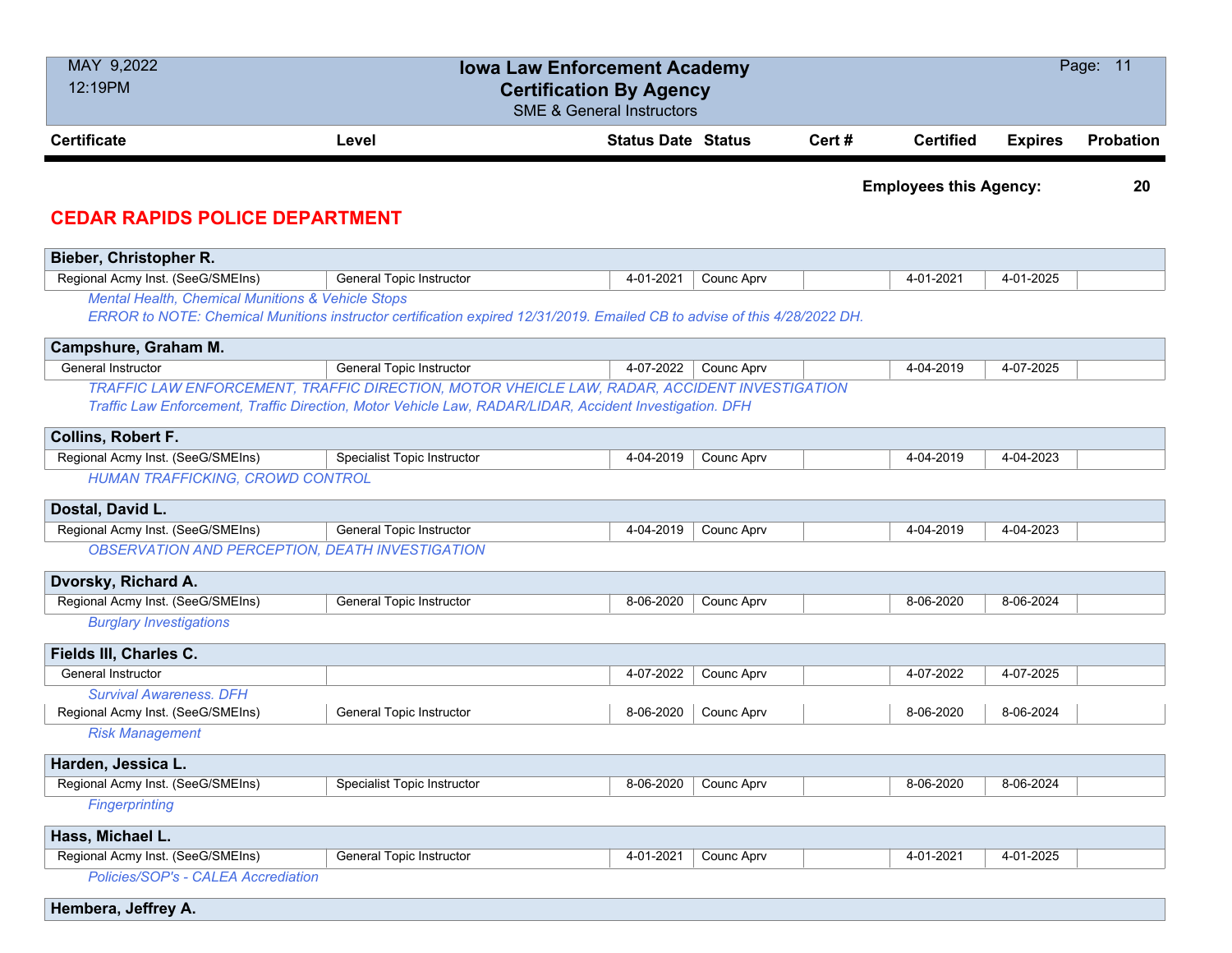| MAY 9,2022<br>12:19PM                     | <b>Iowa Law Enforcement Academy</b><br><b>Certification By Agency</b>                                                                                       | <b>SME &amp; General Instructors</b> |                      |       |                  |                | Page: 12  |
|-------------------------------------------|-------------------------------------------------------------------------------------------------------------------------------------------------------------|--------------------------------------|----------------------|-------|------------------|----------------|-----------|
| <b>Certificate</b>                        | Level                                                                                                                                                       | <b>Status Date Status</b>            |                      | Cert# | <b>Certified</b> | <b>Expires</b> | Probation |
| Regional Acmy Inst. (SeeG/SMEIns)         | General Topic Instructor                                                                                                                                    | 8-06-2020                            | Counc Aprv           |       | 8-06-2020        | 8-06-2024      |           |
| <b>Incident Command System</b>            |                                                                                                                                                             |                                      |                      |       |                  |                |           |
| Henderson, Melissa M.                     |                                                                                                                                                             |                                      |                      |       |                  |                |           |
| Regional Acmy Inst. (SeeG/SMEIns)         | <b>General Topic Instructor</b>                                                                                                                             | 6-04-2020                            | Counc Aprv           |       | 6-04-2020        | 6-04-2024      |           |
|                                           | Observation and Perception, Report Writing, Hate Crimes, Note Taking, Domestic Abuse, Community Relations                                                   |                                      |                      |       |                  |                |           |
| Holst, Jeffrey W.                         |                                                                                                                                                             |                                      |                      |       |                  |                |           |
| <b>General Instructor</b>                 |                                                                                                                                                             | 4-07-2022                            | Counc Aprv           |       | 4-07-2022        | 4-07-2025      |           |
|                                           | ILEEP, Sex Crimes Investigations, Child Abuse, Death Investigations, Technology Crime Investigations. DFH                                                   |                                      |                      |       |                  |                |           |
| Jabens, Daniel A.                         |                                                                                                                                                             |                                      |                      |       |                  |                |           |
| Regional Acmy Inst. (SeeG/SMEIns)         | General Topic Instructor                                                                                                                                    | 4-01-2021                            | Counc Aprv           |       | 4-01-2021        | 4-01-2025      |           |
| <b>Property &amp; Evidence Management</b> |                                                                                                                                                             |                                      |                      |       |                  |                |           |
| Johnson, Tracy L.                         |                                                                                                                                                             |                                      |                      |       |                  |                |           |
| Regional Acmy Inst. (SeeG/SMEIns)         | General Topic Instructor                                                                                                                                    | 8-06-2020                            | Counc Aprv           |       | 8-06-2020        | 8-06-2024      |           |
| <b>Sexual Assault Investigations</b>      |                                                                                                                                                             |                                      |                      |       |                  |                |           |
| Jonker, Thomas J.                         |                                                                                                                                                             |                                      |                      |       |                  |                |           |
| Regional Acmy Inst. (SeeG/SMEIns)         | General Topic Instructor                                                                                                                                    | 4-01-2021                            | Counc Aprv           |       | 4-01-2021        | 4-01-2025      |           |
| <b>Patrol Procedures and Expectations</b> |                                                                                                                                                             |                                      |                      |       |                  |                |           |
| Juilfs, Nathan K.                         |                                                                                                                                                             |                                      |                      |       |                  |                |           |
| Regional Acmy Inst. (SeeG/SMEIns)         | <b>General Topic Instructor</b>                                                                                                                             | 4-04-2019                            | Counc Aprv           |       | 4-01-2021        | 4-01-2025      |           |
| <b>HATE CRIMES</b>                        |                                                                                                                                                             |                                      |                      |       |                  |                |           |
| Kruger, Kraig K.                          |                                                                                                                                                             |                                      |                      |       |                  |                |           |
| Regional Acmy Inst. (SeeG/SMEIns)         | Specialist Topic Instructor                                                                                                                                 | 8-06-2020                            | Counc Aprv           |       | 8-06-2020        | 8-06-2024      |           |
| <b>Fingerprinting</b>                     |                                                                                                                                                             |                                      |                      |       |                  |                |           |
| Liddle, Lucas A.                          |                                                                                                                                                             |                                      |                      |       |                  |                |           |
| Regional Acmy Inst. (SeeG/SMEIns)         | <b>General Topic Instructor</b>                                                                                                                             |                                      | 4-01-2021 Counc Aprv |       | 4-01-2021        | 4-01-2025      |           |
|                                           | Verbal Defense & Influence (same as De-escalation 03/09/22 DH) & Street Gangs                                                                               |                                      |                      |       |                  |                |           |
| May, Laura L.                             |                                                                                                                                                             |                                      |                      |       |                  |                |           |
| General Instructor                        | <b>General Topic Instructor</b>                                                                                                                             | 4-07-2022                            | Counc Aprv           |       | 4-04-2019        | 4-07-2025      |           |
|                                           | SPECIAL NEEDS POPULATION, SELF-UNDERSTANDING AND HANDLING STRESS<br>Special Needs Population, Self-understanding & handling stress, Death Notification. DFH |                                      |                      |       |                  |                |           |

**McGarvey, Cory L.**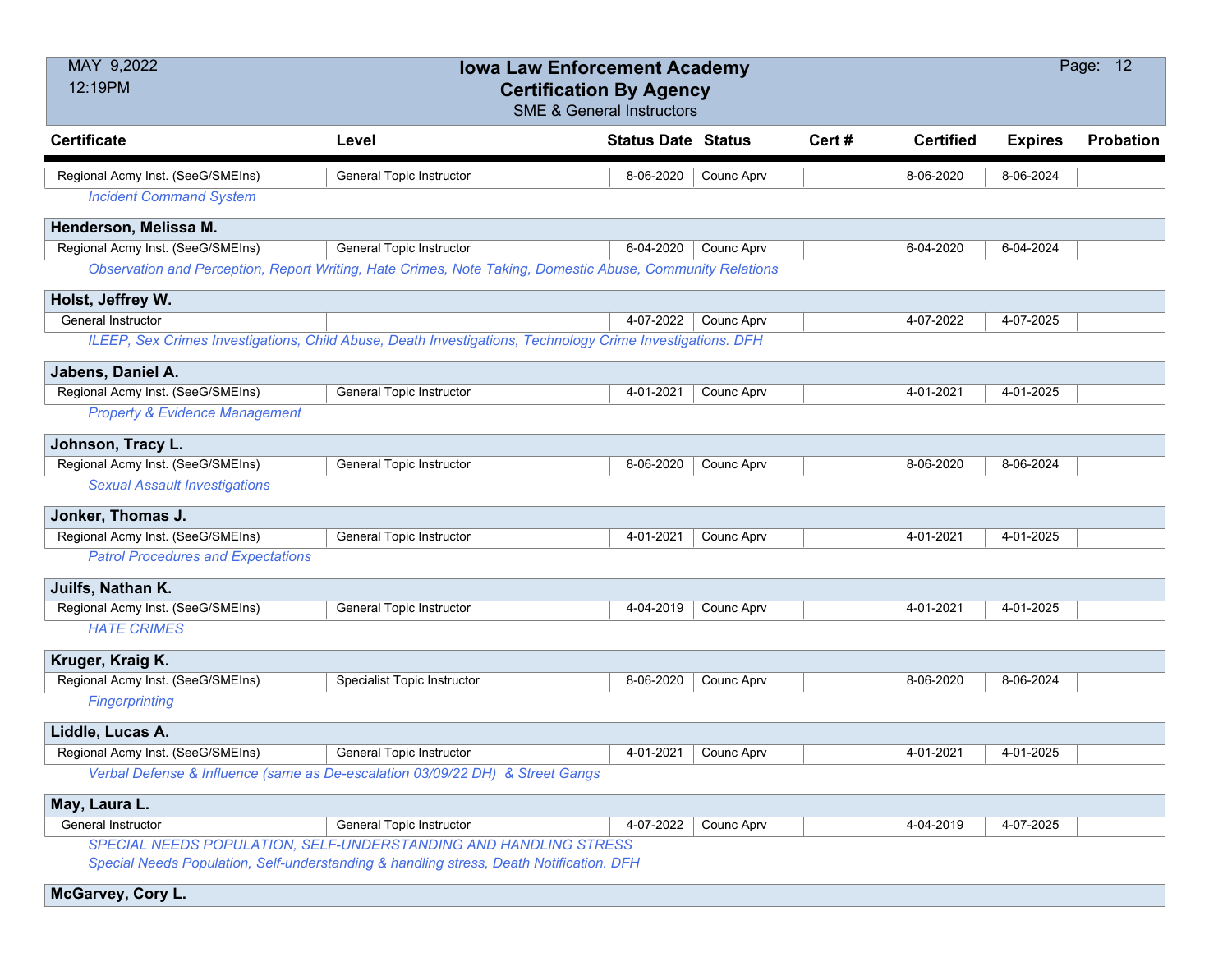| MAY 9,2022<br>12:19PM                                       | <b>Iowa Law Enforcement Academy</b><br><b>Certification By Agency</b>                                                                         |                                      |            |       |                  |                | Page: 13         |
|-------------------------------------------------------------|-----------------------------------------------------------------------------------------------------------------------------------------------|--------------------------------------|------------|-------|------------------|----------------|------------------|
|                                                             |                                                                                                                                               | <b>SME &amp; General Instructors</b> |            |       |                  |                |                  |
| <b>Certificate</b>                                          | Level                                                                                                                                         | <b>Status Date Status</b>            |            | Cert# | <b>Certified</b> | <b>Expires</b> | <b>Probation</b> |
| Regional Acmy Inst. (SeeG/SMEIns)                           | General Topic Instructor                                                                                                                      | 6-01-2017                            | Counc Aprv |       | 4-01-2021        | 4-01-2025      |                  |
| <b>Patrol Techniques and Beat Assignments</b>               |                                                                                                                                               |                                      |            |       |                  |                |                  |
| Merriweather, Ernest J.                                     |                                                                                                                                               |                                      |            |       |                  |                |                  |
| Regional Acmy Inst. (SeeG/SMEIns)                           | <b>General Topic Instructor</b>                                                                                                               | 8-06-2020                            | Counc Aprv |       | 8-06-2020        | 8-06-2024      |                  |
| <b>Police Officer and Management Rights</b>                 |                                                                                                                                               |                                      |            |       |                  |                |                  |
| Nolte, Nicholas D.                                          |                                                                                                                                               |                                      |            |       |                  |                |                  |
| General Instructor                                          |                                                                                                                                               | 4-07-2022                            | Counc Aprv |       | 4-07-2022        | 4-07-2025      |                  |
| Narcotics Law, Drug Recognition for Street Officers. DFH    |                                                                                                                                               |                                      |            |       |                  |                |                  |
| Omar, Michelle R.                                           |                                                                                                                                               |                                      |            |       |                  |                |                  |
| Regional Acmy Inst. (SeeG/SMEIns)                           | <b>General Topic Instructor</b>                                                                                                               | 6-13-2013                            | Counc Aprv |       | 4-01-2021        | 4-01-2025      |                  |
| <b>Bloodborne Pathogens &amp; Tactical Medical Training</b> |                                                                                                                                               |                                      |            |       |                  |                |                  |
| Paulsen, Jeremy J.                                          |                                                                                                                                               |                                      |            |       |                  |                |                  |
| Regional Acmy Inst. (SeeG/SMEIns)                           | Professional Topic Instructor                                                                                                                 | 4-04-2019                            | Counc Aprv |       | 4-04-2019        | 4-04-2023      |                  |
|                                                             | OWI ENFORCEMENT, OWI LAW, CHEMICAL TESTING, STANDARDIZED FIELD SOBRIETY TESTING (SFST), STREET INTOXICATION                                   |                                      |            |       |                  |                |                  |
| Peiffer, Corey D.                                           |                                                                                                                                               |                                      |            |       |                  |                |                  |
| Regional Acmy Inst. (SeeG/SMEIns)                           | General Topic Instructor                                                                                                                      | 4-01-2021                            | Counc Aprv |       | 4-01-2021        | 4-01-2025      |                  |
| <b>Theft</b>                                                |                                                                                                                                               |                                      |            |       |                  |                |                  |
| Randall, Denni J.                                           |                                                                                                                                               |                                      |            |       |                  |                |                  |
| Regional Acmy Inst. (SeeG/SMEIns)                           | <b>Specialist Topic Instructor</b>                                                                                                            | 8-06-2020                            | Counc Aprv |       | 8-06-2020        | 12-31-2023     |                  |
| <b>Firearms</b>                                             |                                                                                                                                               |                                      |            |       |                  |                |                  |
|                                                             | Revised expiration date from 8/6/2024 to match Firearms Certified Instuctor expiration date of 12/31/2023. Emailed DR to advise 4/28/2022 DH. |                                      |            |       |                  |                |                  |
| Roberts, Jennifer E.                                        |                                                                                                                                               |                                      |            |       |                  |                |                  |
| General Instructor                                          |                                                                                                                                               | 4-07-2022                            | Counc Aprv |       | 4-07-2022        | 4-07-2025      |                  |
| Interview & Interrogation. DFH                              |                                                                                                                                               |                                      |            |       |                  |                |                  |
| Regional Acmy Inst. (SeeG/SMEIns)                           | General Topic Instructor                                                                                                                      | 4-01-2021                            | Counc Aprv |       | 4-01-2021        | 4-01-2025      |                  |
| <b>Stalking &amp; Hostage Negotiator</b>                    |                                                                                                                                               |                                      |            |       |                  |                |                  |
| Robinson, Anthony M.                                        |                                                                                                                                               |                                      |            |       |                  |                |                  |
| Regional Acmy Inst. (SeeG/SMEIns)                           | General Topic Instructor                                                                                                                      | 8-06-2020                            | Counc Aprv |       | 8-06-2020        | 8-06-2024      |                  |
| <b>Alcohol Licensing</b>                                    |                                                                                                                                               |                                      |            |       |                  |                |                  |
| Smaby, Christopher M.                                       |                                                                                                                                               |                                      |            |       |                  |                |                  |
| Regional Acmy Inst. (SeeG/SMEIns)                           | Specialist Topic Instructor                                                                                                                   | 6-04-2024                            | Counc Aprv |       | 6-04-2020        | 6-04-2024      |                  |
| <b>Physical Fitness and Conditioning, Defensive Tactics</b> |                                                                                                                                               |                                      |            |       |                  |                |                  |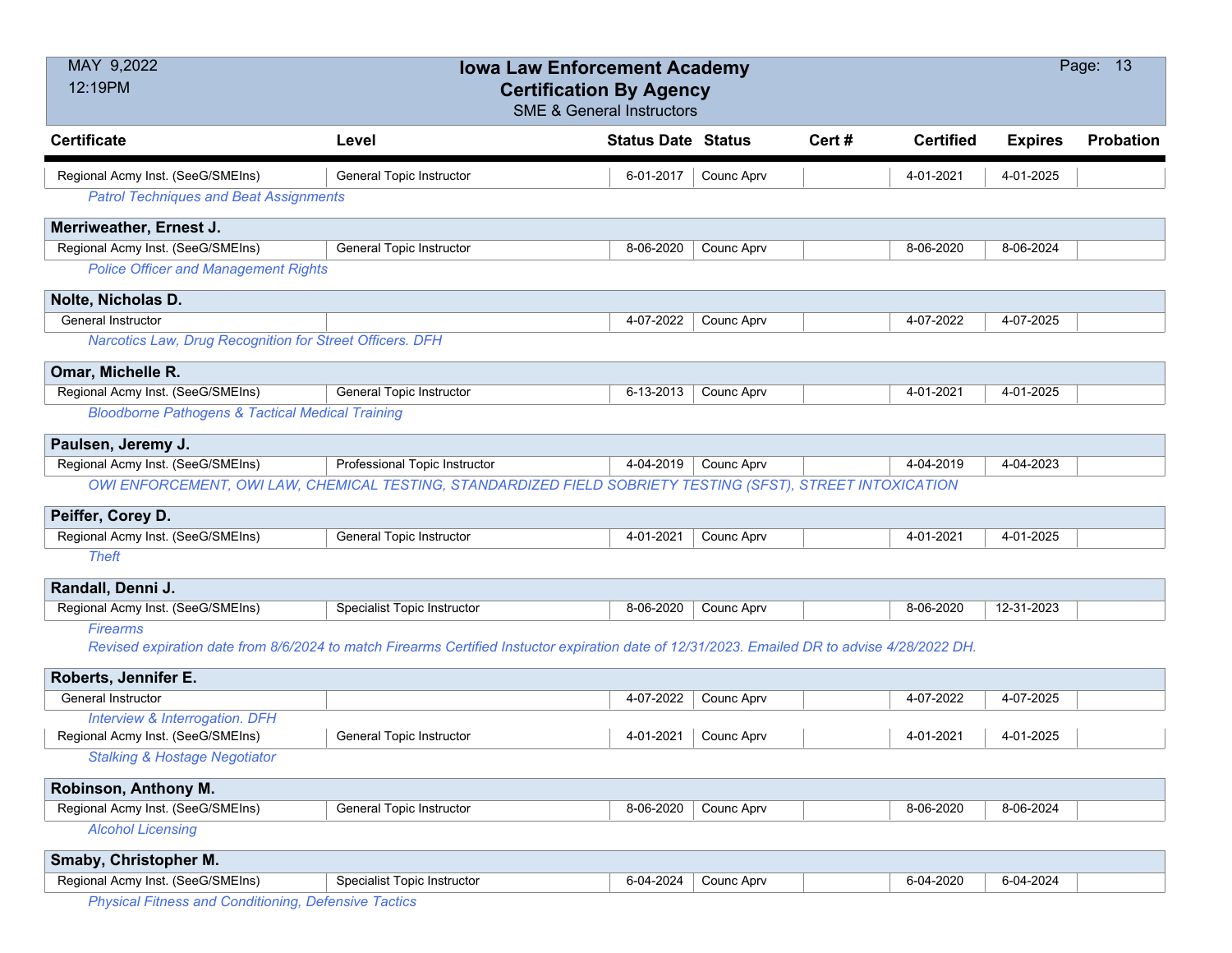| 12:19PM                                                 |                                                                                             | <b>Iowa Law Enforcement Academy</b><br><b>Certification By Agency</b><br><b>SME &amp; General Instructors</b> |            |            |                               |                | Page: 14         |
|---------------------------------------------------------|---------------------------------------------------------------------------------------------|---------------------------------------------------------------------------------------------------------------|------------|------------|-------------------------------|----------------|------------------|
| <b>Certificate</b>                                      | Level                                                                                       | <b>Status Date Status</b>                                                                                     |            | Cert#      | <b>Certified</b>              | <b>Expires</b> | <b>Probation</b> |
|                                                         |                                                                                             |                                                                                                               |            |            |                               |                |                  |
| VonSprecken, Craig A.                                   |                                                                                             |                                                                                                               |            |            |                               |                |                  |
| Regional Acmy Inst. (SeeG/SMEIns)                       | General Topic Instructor                                                                    | 6-04-2020                                                                                                     | Counc Aprv |            | 6-04-2020                     | 6-04-2024      |                  |
| <b>Financial Crimes, Card Fraud</b>                     |                                                                                             |                                                                                                               |            |            |                               |                |                  |
| Whitaker, Allen J.                                      |                                                                                             |                                                                                                               |            |            |                               |                |                  |
| General Instructor                                      |                                                                                             | 4-07-2022                                                                                                     | Counc Aprv |            | 4-07-2022                     | 4-07-2025      |                  |
| <b>Meth Lab Safety. DFH</b>                             |                                                                                             |                                                                                                               |            |            |                               |                |                  |
|                                                         |                                                                                             |                                                                                                               |            |            | <b>Employees this Agency:</b> |                | 30               |
|                                                         |                                                                                             |                                                                                                               |            |            |                               |                |                  |
| <b>CEDAR RAPIDS STATE RADIO</b>                         |                                                                                             |                                                                                                               |            |            |                               |                |                  |
| Johannesen, Robert P.                                   |                                                                                             |                                                                                                               |            |            |                               |                |                  |
| Subject Matter Expert Instructor                        |                                                                                             | 5-11-2020                                                                                                     | Counc Aprv |            | 5-11-2020                     | 5-11-2023      |                  |
| Backdated cert w/application 3/22/22 - KF               |                                                                                             |                                                                                                               |            |            |                               |                |                  |
|                                                         |                                                                                             |                                                                                                               |            |            |                               |                |                  |
| <b>CLARKE COUNTY SHERIFF'S OFFICE</b>                   | SME: Broadcast techniques, Amber Alert (if needed), ISICS/Interoperability, Radio Procedure |                                                                                                               |            |            | <b>Employees this Agency:</b> |                | 1                |
| Jimmerson, Byron L.                                     |                                                                                             |                                                                                                               |            |            |                               |                |                  |
| Reserve Off Inst. (See Gen/SME I)                       | Specialist Topic Instructor                                                                 | 8-06-2020                                                                                                     | Counc Aprv | 08-23-4369 | 8-06-2020                     | 8-06-2023      |                  |
| HAZ MAT AWARENESS, WEATHER PREPAREDNESS                 |                                                                                             |                                                                                                               |            |            |                               |                |                  |
| Ramsey, Adam                                            |                                                                                             |                                                                                                               |            |            |                               |                |                  |
| Reserve Off Inst. (See Gen/SME I)                       | Legal Topic Instructor                                                                      | 8-01-2019                                                                                                     | Counc Aprv | 08-22-4222 | 8-01-2019                     | 8-01-2022      |                  |
| <b>ALL LEGAL SUBJECTS</b>                               |                                                                                             |                                                                                                               |            |            |                               |                |                  |
| <b>CLAY COUNTY SHERIFF'S OFFICE</b>                     |                                                                                             |                                                                                                               |            |            | <b>Employees this Agency:</b> |                | $\overline{2}$   |
|                                                         |                                                                                             |                                                                                                               |            |            |                               |                |                  |
| Johnson, Travis S.<br>Reserve Off Inst. (See Gen/SME I) | Legal Topic Instructor                                                                      | 2-06-2020                                                                                                     | Counc Aprv | 02-23-4282 | 2-06-2020                     | 2-06-2023      |                  |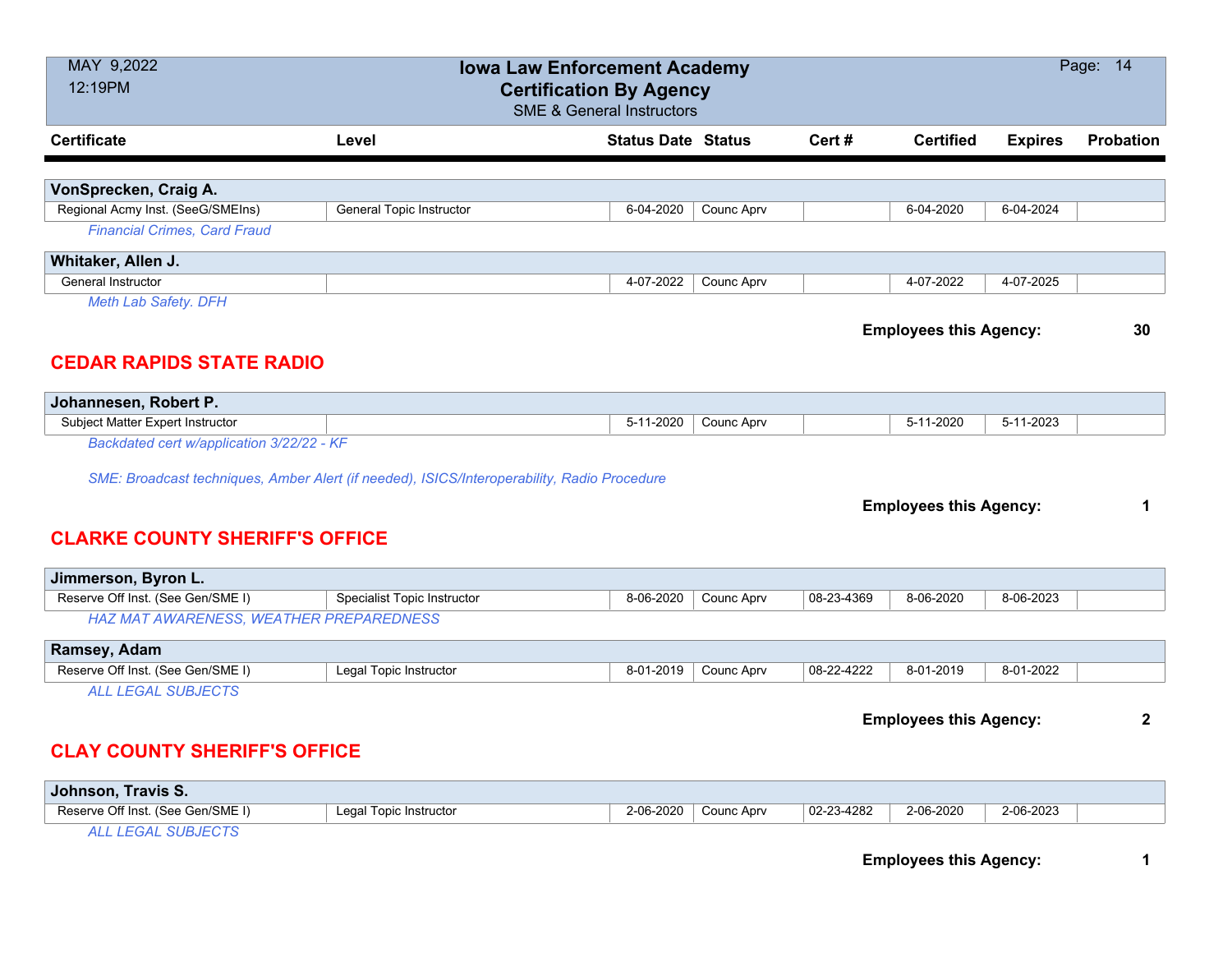| MAY 9,2022<br>12:19PM                                          | <b>Iowa Law Enforcement Academy</b><br><b>Certification By Agency</b>                                                                                                                                                             | <b>SME &amp; General Instructors</b> |                      |            |                               |                | Page: 15         |
|----------------------------------------------------------------|-----------------------------------------------------------------------------------------------------------------------------------------------------------------------------------------------------------------------------------|--------------------------------------|----------------------|------------|-------------------------------|----------------|------------------|
| <b>Certificate</b>                                             | Level                                                                                                                                                                                                                             | <b>Status Date Status</b>            |                      | Cert#      | <b>Certified</b>              | <b>Expires</b> | <b>Probation</b> |
| <b>CLAYTON COUNTY SHERIFF'S OFFICE</b>                         |                                                                                                                                                                                                                                   |                                      |                      |            |                               |                |                  |
| Doeppke, Riley J.                                              |                                                                                                                                                                                                                                   |                                      |                      |            |                               |                |                  |
| Reserve Off Inst. (See Gen/SME I)                              | <b>General Topic Instructor</b>                                                                                                                                                                                                   | 12-03-2020                           | Counc Aprv           | 12-23-4409 | 12-03-2020                    | 12-03-2023     |                  |
| all general subjects<br><b>CLINTON COUNTY SHERIFF'S OFFICE</b> |                                                                                                                                                                                                                                   |                                      |                      |            | <b>Employees this Agency:</b> |                | 1                |
| <b>Barlow, Ross</b>                                            |                                                                                                                                                                                                                                   |                                      |                      |            |                               |                |                  |
| Reserve Off Inst. (See Gen/SME I)                              | Legal Topic Instructor                                                                                                                                                                                                            | 4-01-2021                            | Counc Aprv           | 04-24-4467 | 4-01-2021                     | 4-01-2024      |                  |
| <b>All Legal Subjects</b>                                      |                                                                                                                                                                                                                                   |                                      |                      |            |                               |                |                  |
| Petersen, Andrew J.                                            |                                                                                                                                                                                                                                   |                                      |                      |            |                               |                |                  |
| Reserve Off Inst. (See Gen/SME I)                              | <b>Specialist Topic Instructor</b>                                                                                                                                                                                                | 10-07-2021                           | Counc Aprv           | 10-22-4536 | 10-07-2021                    | 12-31-2022     |                  |
| <b>PRECISION DRIVING</b>                                       |                                                                                                                                                                                                                                   |                                      |                      |            |                               |                |                  |
| Wolf, Michael L.                                               |                                                                                                                                                                                                                                   |                                      |                      |            |                               |                |                  |
| Reserve Off Inst. (See Gen/SME I)                              | Legal Topic Instructor                                                                                                                                                                                                            | 4-01-2021                            | Counc Aprv           | 04-24-4466 | 4-01-2021                     | 4-01-2024      |                  |
| <b>All Legal Subjects</b><br><b>CLINTON POLICE DEPARTMENT</b>  |                                                                                                                                                                                                                                   |                                      |                      |            | <b>Employees this Agency:</b> |                | 3                |
| Cain, Alice M.                                                 |                                                                                                                                                                                                                                   |                                      |                      |            |                               |                |                  |
| Reserve Off Inst. (See Gen/SME I)                              | <b>General Topic Instructor</b>                                                                                                                                                                                                   | 4-02-2020                            | Counc Aprv           | 04-23-4331 | 4-02-2020                     | 4-02-2023      |                  |
|                                                                | REPORT WRITING, DOMESTIC ABUSE, COMMUNITY POLICING, MOTOR VEHICLE LAW, TRAFFIC DIRECTION, ETHICS, CRISIS CONFLICT, VEHICLE STOPS,<br>PATROL TECHNIQUES, WORKING WITH YOUR COMMUNITY, FELONY CALLS, DISCRETION, CULTURAL DIVERSITY |                                      |                      |            |                               |                |                  |
| Cullen, Patrick A.                                             |                                                                                                                                                                                                                                   |                                      |                      |            |                               |                |                  |
| Reserve Off Inst. (See Gen/SME I)                              | General Topic Instructor                                                                                                                                                                                                          |                                      | 4-02-2020 Counc Aprv | 04-23-4323 | 4-02-2020                     | 4-02-2023      |                  |
| YOUR COMMUNITY, FELONY CALLS, DISCRETION                       | COMMUNITY POLICING, MOTOR VEHICLE LAW, TRAFFIC DIRECTION, ETHICS, CRISIS CONFLICT, VEHICLE STOPS, PATROL TECHNIQUES, WORKING WITH                                                                                                 |                                      |                      |            |                               |                |                  |
| Davis, John R.                                                 |                                                                                                                                                                                                                                   |                                      |                      |            |                               |                |                  |
| Reserve Off Inst. (See Gen/SME I)                              | General Topic Instructor                                                                                                                                                                                                          | 4-02-2020                            | Counc Aprv           | 04-23-4329 | 4-02-2020                     | 4-02-2023      |                  |
|                                                                | INTRO TO CRIME SCENE, REPORT WRITING, COMMUNITY POLICING, PATROL TECHNIQUES, INTERVIEWS AND INTERROGATION                                                                                                                         |                                      |                      |            |                               |                |                  |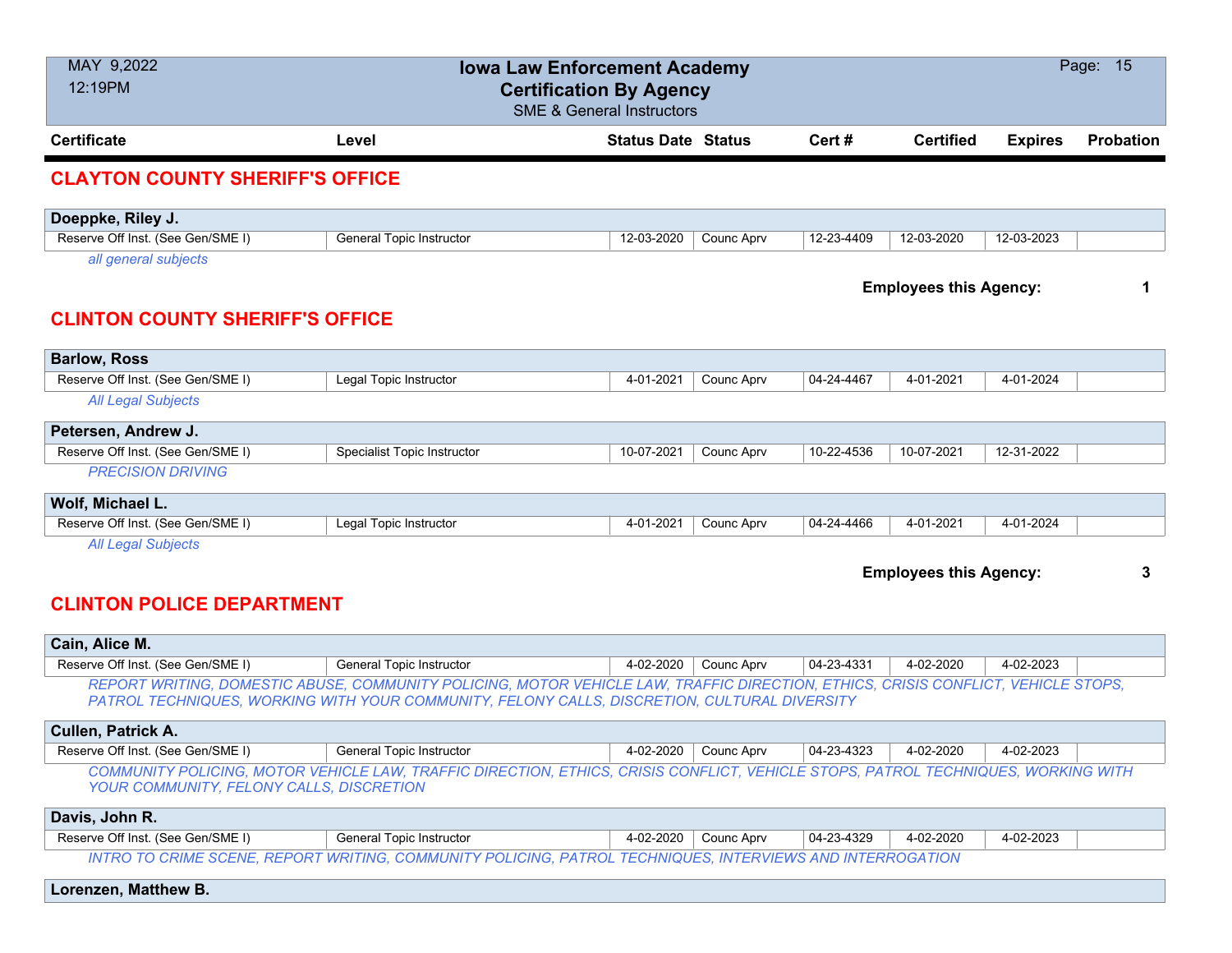| MAY 9,2022<br><b>Iowa Law Enforcement Academy</b><br>12:19PM<br><b>Certification By Agency</b><br><b>SME &amp; General Instructors</b> |                                                                                                                                                                                                                                                        |                           |            |            |                               |                | Page: 16         |
|----------------------------------------------------------------------------------------------------------------------------------------|--------------------------------------------------------------------------------------------------------------------------------------------------------------------------------------------------------------------------------------------------------|---------------------------|------------|------------|-------------------------------|----------------|------------------|
| <b>Certificate</b>                                                                                                                     | Level                                                                                                                                                                                                                                                  | <b>Status Date Status</b> |            | Cert #     | <b>Certified</b>              | <b>Expires</b> | <b>Probation</b> |
| Reserve Off Inst. (See Gen/SME I)                                                                                                      | <b>General Topic Instructor</b>                                                                                                                                                                                                                        | 4-02-2020                 | Counc Aprv | 04-23-4330 | 4-02-2020                     | 4-02-2023      |                  |
|                                                                                                                                        | INTRO TO CRIME SCENE, REPORT WRITING, DOMESTIC ABUSE, COMMUNITY POLICING, COLLISION SCENE CONTROL, MOTOR VEHICLE LAW, TRAFFIC<br>DIRECTION, ETHICS, WEATHER PREPAREDNESS, CRISIS CONFLICT, VEHICLE STOPPS, PATROL TECHNIQUES, FELONY CALLS, DISCRETION |                           |            |            |                               |                |                  |
| Stone, Anthony J.                                                                                                                      |                                                                                                                                                                                                                                                        |                           |            |            |                               |                |                  |
| Reserve Off Inst. (See Gen/SME I)                                                                                                      | <b>General Topic Instructor</b>                                                                                                                                                                                                                        | 6-03-2021                 | Counc Aprv | 06-24-4492 | 6-03-2021                     | 6-03-2024      |                  |
| <b>VEHICLE STOPS, WEATHER PREPAREDNESS</b><br><b>COLFAX POLICE DEPARTMENT</b>                                                          |                                                                                                                                                                                                                                                        |                           |            |            | <b>Employees this Agency:</b> |                | 5                |
| Blom, Brandon M.                                                                                                                       |                                                                                                                                                                                                                                                        |                           |            |            |                               |                |                  |
| Reserve Off Inst. (See Gen/SME I)                                                                                                      | <b>General Topic Instructor</b>                                                                                                                                                                                                                        | 6-03-2021                 | Counc Aprv | 06-24-4491 | 6-03-2021                     | 6-03-2024      |                  |
| <b>ALL GENERAL SUBJECTS</b>                                                                                                            |                                                                                                                                                                                                                                                        |                           |            |            |                               |                |                  |
| Burdess, Jeremy D.                                                                                                                     |                                                                                                                                                                                                                                                        |                           |            |            |                               |                |                  |
| Reserve Off Inst. (See Gen/SME I)                                                                                                      | <b>General Topic Instructor</b>                                                                                                                                                                                                                        | 6-04-2020                 | Counc Aprv | 06-23-4336 | 6-04-2020                     | 6-04-2023      |                  |
| <b>ALL GENERAL SUBJECTS</b>                                                                                                            |                                                                                                                                                                                                                                                        |                           |            |            |                               |                |                  |
|                                                                                                                                        |                                                                                                                                                                                                                                                        |                           |            |            | <b>Employees this Agency:</b> |                | 2                |

### **CORALVILLE FIRE DEPARTMENT**

| Haar, Benjamin G.                      |                             |           |            |            |           |           |  |
|----------------------------------------|-----------------------------|-----------|------------|------------|-----------|-----------|--|
| Reserve Off Inst. (See Gen/SME I)      | Specialist Topic Instructor | 6-03-2021 | Counc Aprv | 06-24-4512 | 6-03-2021 | 6-03-2024 |  |
| HAV MAT AMADEMESS MEATHED DDEDADENMESS |                             |           |            |            |           |           |  |

*HAX MAT AWARENESS, WEATHER PREPAREDNESS*

**Employees this Agency: 1**

### **CRAWFORD COUNTY SHERIFF'S OFFICE**

| Hansen, Samuel S.                 |                          |            |            |            |            |            |  |
|-----------------------------------|--------------------------|------------|------------|------------|------------|------------|--|
| Reserve Off Inst. (See Gen/SME I) | General Topic Instructor | 10-07-2021 | Counc Aprv | 10-24-4520 | 10-07-2021 | 10-07-2024 |  |
| L GENERAL SUBJECTS                |                          |            |            |            |            |            |  |

| <b>Moeller</b><br>Jonathan |         |            |            |           |           |  |
|----------------------------|---------|------------|------------|-----------|-----------|--|
| General Instructor         | $-2022$ | Counc Aprv | 04-25-4559 | 4-07-2022 | 4-07-2025 |  |
| $\sqrt{2}$                 |         |            |            |           |           |  |

*ALL GENERAL SUBJECTS*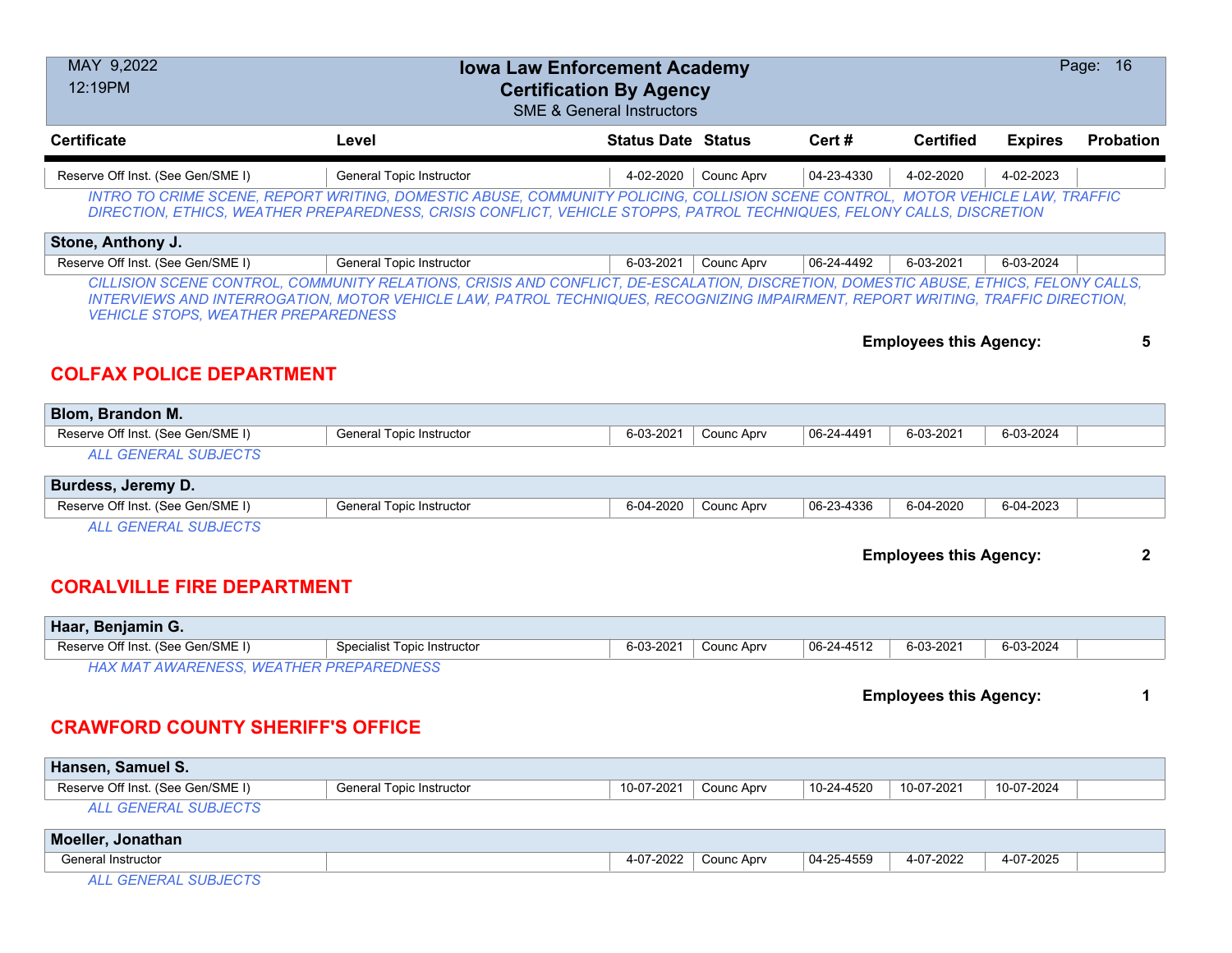| MAY 9,2022<br>12:19PM                                                                       |                                 | <b>Iowa Law Enforcement Academy</b><br><b>Certification By Agency</b><br><b>SME &amp; General Instructors</b> |            |            |                               |                | Page: 17         |
|---------------------------------------------------------------------------------------------|---------------------------------|---------------------------------------------------------------------------------------------------------------|------------|------------|-------------------------------|----------------|------------------|
| <b>Certificate</b>                                                                          | Level                           | <b>Status Date Status</b>                                                                                     |            | Cert#      | <b>Certified</b>              | <b>Expires</b> | <b>Probation</b> |
| <b>D.N.R.-FISH &amp; GAME DIVISION (L.E.)</b>                                               |                                 |                                                                                                               |            |            | <b>Employees this Agency:</b> |                | $\mathbf 2$      |
| Brickel, William E.                                                                         |                                 |                                                                                                               |            |            |                               |                |                  |
| Regional Acmy Inst. (SeeG/SMEIns)                                                           | Professional Topic Instructor   | 9-13-2019                                                                                                     | Counc Aprv |            | 9-13-2019                     | 9-13-2023      |                  |
| <b>Hazardous Materials Awareness and Operations</b><br><b>DAVIS COUNTY SHERIFF'S OFFICE</b> |                                 |                                                                                                               |            |            | <b>Employees this Agency:</b> |                | 1                |
| Davidson, Michael D.                                                                        |                                 |                                                                                                               |            |            |                               |                |                  |
| Reserve Off Inst. (See Gen/SME I)<br><b>Haz Mat Awareness</b>                               | Specialist Topic Instructor     | 4-01-2021                                                                                                     | Counc Aprv | 04-24-4479 | 4-01-2021                     | 4-01-2024      |                  |
| Leyda Walkup, Ashley                                                                        |                                 |                                                                                                               |            |            |                               |                |                  |
| Reserve Off Inst. (See Gen/SME I)                                                           | Legal Topic Instructor          | 4-01-2021                                                                                                     | Counc Aprv | 04-24-4484 | 4-01-2021                     | 4-01-2024      |                  |
| <b>All Legal Subjects</b>                                                                   |                                 |                                                                                                               |            |            |                               |                |                  |
| Murry, Robert J.                                                                            |                                 |                                                                                                               |            |            |                               |                |                  |
| Reserve Off Inst. (See Gen/SME I)                                                           | General Topic Instructor        | 4-01-2021                                                                                                     | Counc Aprv | 04-24-4477 | 4-01-2021                     | 4-01-2024      |                  |
| <b>All General Subjects</b>                                                                 |                                 |                                                                                                               |            |            |                               |                |                  |
| O'Dell, Joshua A.                                                                           |                                 |                                                                                                               |            |            |                               |                |                  |
| Reserve Off Inst. (See Gen/SME I)                                                           | General Topic Instructor        | 4-01-2021                                                                                                     | Counc Aprv | 04-24-4480 | 4-01-2021                     | 4-01-2024      |                  |
| <b>All General Subjects</b>                                                                 |                                 |                                                                                                               |            |            |                               |                |                  |
| Sinnott, Joshua F.                                                                          |                                 |                                                                                                               |            |            |                               |                |                  |
| Reserve Off Inst. (See Gen/SME I)                                                           | <b>General Topic Instructor</b> | 4-01-2021                                                                                                     | Counc Aprv | 04-24-4478 | 4-01-2021                     | 4-01-2024      |                  |
| <b>All General Subjects</b>                                                                 |                                 |                                                                                                               |            |            | <b>Employees this Agency:</b> |                | 5                |

# **DEPARTMENT OF PUBLIC SAFETY**

| <b>Basher, Jennifer</b>           |                          |                      |           |           |  |
|-----------------------------------|--------------------------|----------------------|-----------|-----------|--|
| Regional Acmy Inst. (SeeG/SMEIns) | General Topic Instructor | 8-06-2020 Counc Aprv | 8-06-2020 | 8-06-2024 |  |
| Photography                       |                          |                      |           |           |  |
| <b>Benetti, Cecilia</b>           |                          |                      |           |           |  |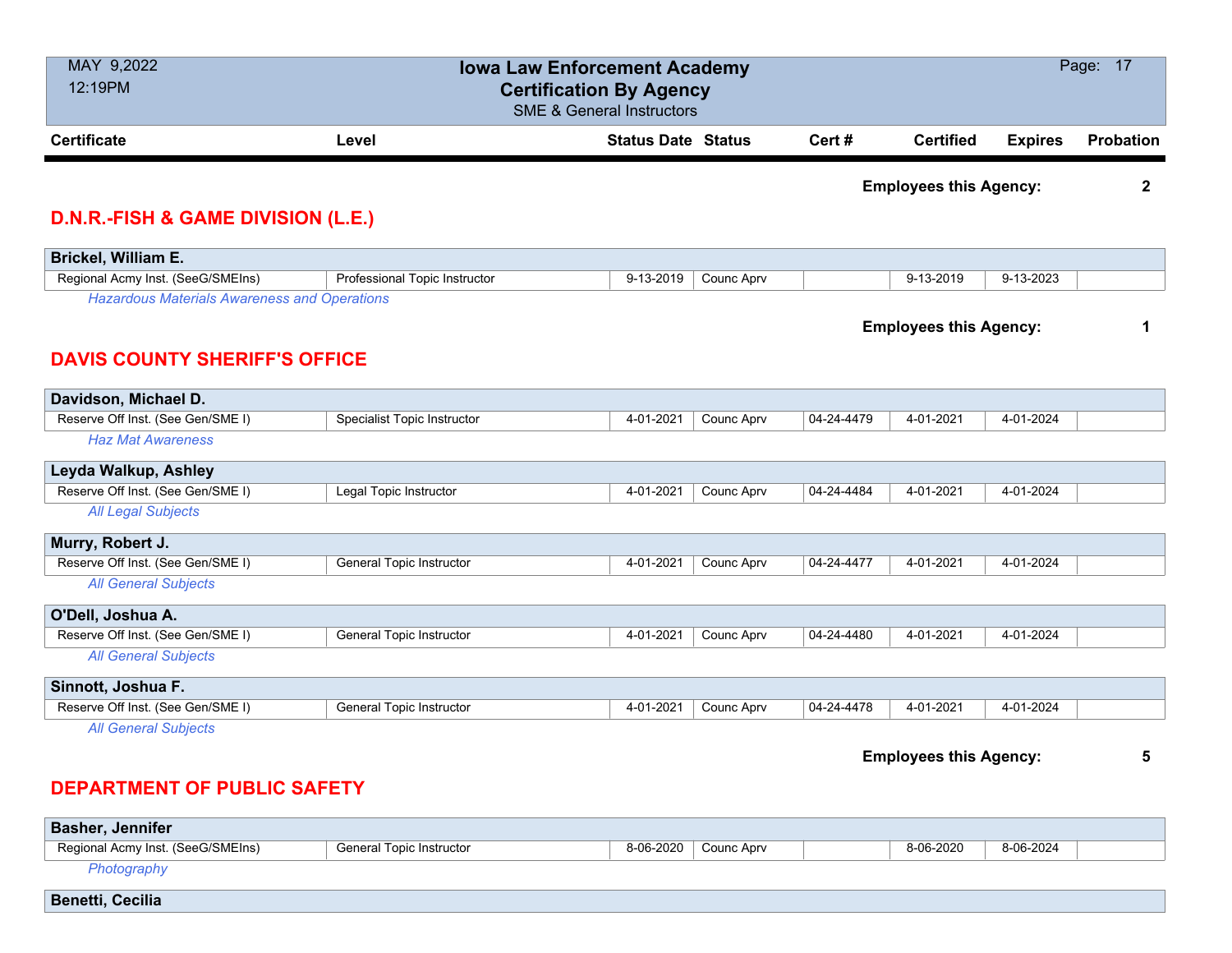| MAY 9,2022                                      | <b>Iowa Law Enforcement Academy</b>                                                                                        |                           |            |        |                  | Page: 18       |           |
|-------------------------------------------------|----------------------------------------------------------------------------------------------------------------------------|---------------------------|------------|--------|------------------|----------------|-----------|
| 12:19PM                                         | <b>Certification By Agency</b><br><b>SME &amp; General Instructors</b>                                                     |                           |            |        |                  |                |           |
|                                                 |                                                                                                                            |                           |            |        |                  |                |           |
| <b>Certificate</b>                              | Level                                                                                                                      | <b>Status Date Status</b> |            | Cert # | <b>Certified</b> | <b>Expires</b> | Probation |
| Subject Matter Expert Instructor                |                                                                                                                            | 7-13-2021                 | Counc Aprv |        | 10-06-2020       | 7-13-2024      |           |
| Backdated certification w/recert on 3/22/22 -KF |                                                                                                                            |                           |            |        |                  |                |           |
|                                                 | SME: Introduction to public safety services and the role of the telecommunicator, Resource awareness, IOWA System training |                           |            |        |                  |                |           |
| Erpelding, Lucas A.                             |                                                                                                                            |                           |            |        |                  |                |           |
| Regional Acmy Inst. (SeeG/SMEIns)               | General Topic Instructor                                                                                                   | 6-03-2021                 | Counc Aprv |        | 6-03-2021        | 6-03-2025      |           |
|                                                 | Emergency Radio Communications, Radio Communications & ISICS Statewide Radio Platform and SOP                              |                           |            |        |                  |                |           |
| Johannesen, Robert P.                           |                                                                                                                            |                           |            |        |                  |                |           |
| Subject Matter Expert Instructor                |                                                                                                                            | 5-11-2020                 | Counc Aprv |        | 5-11-2020        | 5-11-2023      |           |
| Backdated cert w/application 3/22/22 - KF       |                                                                                                                            |                           |            |        |                  |                |           |
|                                                 | SME: Broadcast techniques, Amber Alert (if needed), ISICS/Interoperability, Radio Procedure                                |                           |            |        |                  |                |           |
|                                                 |                                                                                                                            |                           |            |        |                  |                |           |
| Lauffer, Blake                                  |                                                                                                                            |                           |            |        |                  |                |           |
| Regional Acmy Inst. (SeeG/SMEIns)               | <b>Specialist Topic Instructor</b>                                                                                         | 6-07-2018                 | Counc Aprv |        | 6-07-2018        | 6-07-2022      |           |
| <b>JUVENILE LAW</b>                             |                                                                                                                            |                           |            |        |                  |                |           |
| <b>Liston, Anthony</b>                          |                                                                                                                            |                           |            |        |                  |                |           |
| Regional Acmy Inst. (SeeG/SMEIns)               | Professional Topic Instructor                                                                                              | 10-03-2019                | Counc Aprv |        | 10-03-2019       | 10-03-2023     |           |
| <b>Death Notification</b>                       |                                                                                                                            |                           |            |        |                  |                |           |
| Lucas, Catherine                                |                                                                                                                            |                           |            |        |                  |                |           |
| Regional Acmy Inst. (SeeG/SMEIns)               | Professional Topic Instructor                                                                                              | 8-05-2021                 | Counc Aprv |        | 8-05-2021        | 8-05-2025      |           |
| <b>Moot Court</b>                               |                                                                                                                            |                           |            |        |                  |                |           |
| Parker, Justin                                  |                                                                                                                            |                           |            |        |                  |                |           |
| Regional Acmy Inst. (SeeG/SMEIns)               | <b>General Topic Instructor</b>                                                                                            | 8-06-2020                 | Counc Aprv |        | 8-06-2020        | 8-06-2024      |           |
| <b>Terrorism Awareness</b>                      |                                                                                                                            |                           |            |        |                  |                |           |
| Rahmanovic, Medina                              |                                                                                                                            |                           |            |        |                  |                |           |
| Subject Matter Expert Instructor                |                                                                                                                            | $5-11-2020$               | Counc Aprv |        | 5-11-2020        | 5-11-2023      |           |
| Backdated cert w/application 3/22/22 -KF        |                                                                                                                            |                           |            |        |                  |                |           |
|                                                 |                                                                                                                            |                           |            |        |                  |                |           |
| <b>SME: Missing Persons</b>                     |                                                                                                                            |                           |            |        |                  |                |           |
| Roberts, Chad                                   |                                                                                                                            |                           |            |        |                  |                |           |
| Regional Acmy Inst. (SeeG/SMEIns)               | <b>General Topic Instructor</b>                                                                                            | 6-03-2021                 | Counc Aprv |        | 6-03-2021        | 6-03-2025      |           |
| die Communicatione JOJCO Otatowide Bodie O      |                                                                                                                            |                           |            |        |                  |                |           |

*Police Radio Communications, ISICS Statewide Radio Systems & Emergency Radio Communications for DPS.*

**Ryan, Roxann M.**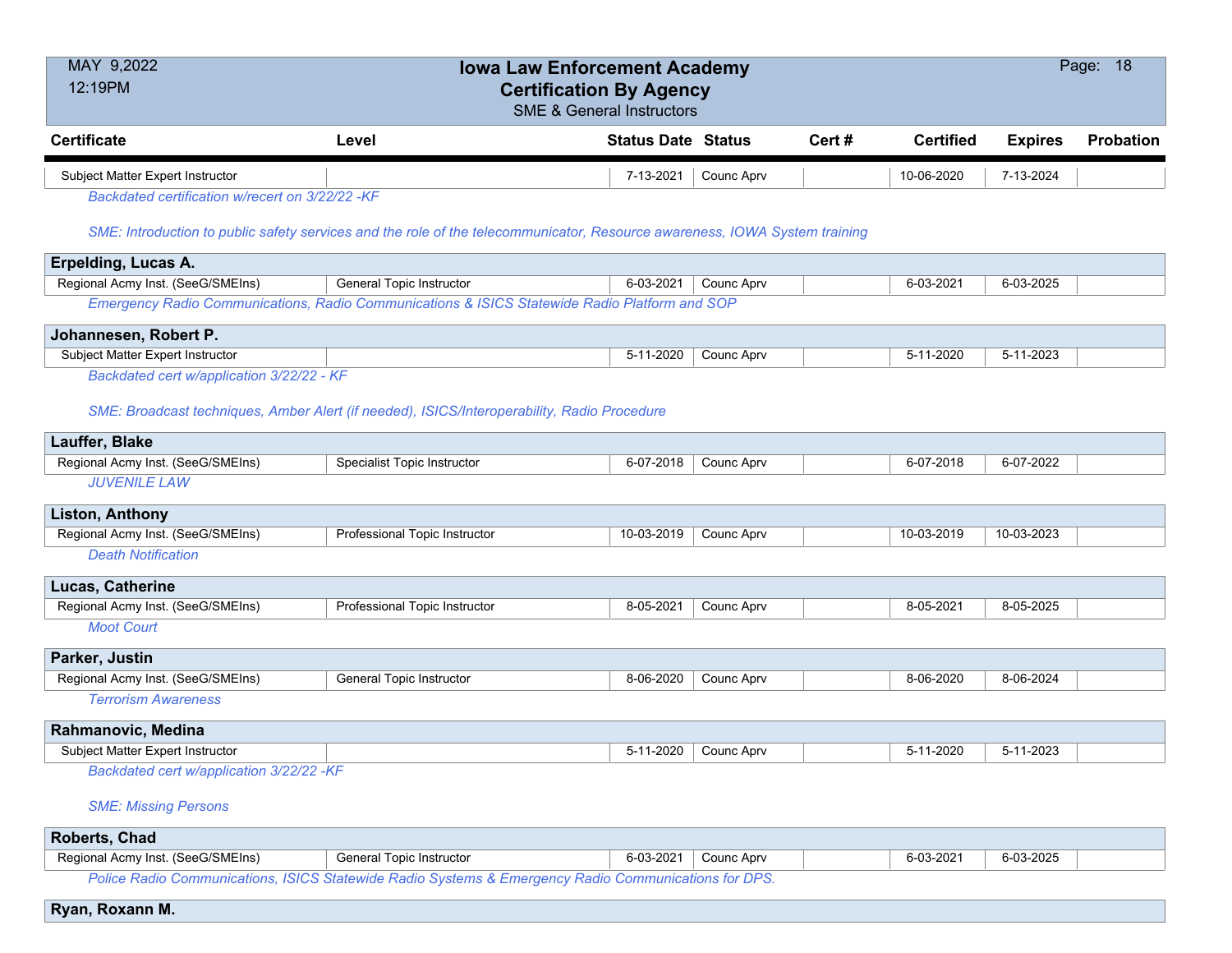| MAY 9,2022<br>12:19PM                                                |                                                                                                                                                                                                                                          | <b>Iowa Law Enforcement Academy</b><br><b>Certification By Agency</b><br><b>SME &amp; General Instructors</b> |            |            |                               |                | Page: 19         |
|----------------------------------------------------------------------|------------------------------------------------------------------------------------------------------------------------------------------------------------------------------------------------------------------------------------------|---------------------------------------------------------------------------------------------------------------|------------|------------|-------------------------------|----------------|------------------|
| <b>Certificate</b>                                                   | Level                                                                                                                                                                                                                                    | <b>Status Date Status</b>                                                                                     |            | Cert#      | <b>Certified</b>              | <b>Expires</b> | <b>Probation</b> |
| Regional Acmy Inst. (SeeG/SMEIns)                                    | Professional Topic Instructor                                                                                                                                                                                                            | 6-07-2018                                                                                                     | Counc Aprv |            | 6-07-2018                     | 6-07-2022      |                  |
|                                                                      | LAWS OF ARREST, SEARCH AND SEIZURE, PROCEDURAL DUE PROCESS, RULES OF EVIDENCE, TESTIFYING IN COURT, MOOT COURT, CIVIL LIABILITY,<br>HATE CRIMES, MORAL AND ETHICAL USE OF FORCE, HUMAN TRAFFICKING, USE OF FORCE, DOMESTIC ABUSE FOR ISP |                                                                                                               |            |            |                               |                |                  |
| Strouse, Jack B.                                                     |                                                                                                                                                                                                                                          |                                                                                                               |            |            |                               |                |                  |
| Reserve Off Inst. (See Gen/SME I)                                    | <b>Specialist Topic Instructor</b>                                                                                                                                                                                                       | 6-04-2020                                                                                                     | Counc Aprv | 06-23-4348 | 6-04-2020                     | 6-04-2023      |                  |
| <b>CURRENT DRUG TRENDS/INVESTIGATION</b>                             |                                                                                                                                                                                                                                          |                                                                                                               |            |            |                               |                |                  |
| Regional Acmy Inst. (SeeG/SMEIns)                                    | Specialist Topic Instructor                                                                                                                                                                                                              | 4-06-2017                                                                                                     | Counc Aprv |            | 4-01-2021                     | 4-01-2025      |                  |
| Narcotics Investigations, Narcotics, Narcotics Law & Meth Lab Safety |                                                                                                                                                                                                                                          |                                                                                                               |            |            |                               |                |                  |
| Ward, Steven R.                                                      |                                                                                                                                                                                                                                          |                                                                                                               |            |            |                               |                |                  |
| Regional Acmy Inst. (SeeG/SMEIns)                                    | Specialist Topic Instructor                                                                                                                                                                                                              | 10-03-2019                                                                                                    | Counc Aprv |            | 10-03-2019                    | 10-03-2023     |                  |
| <b>Radio Communications</b><br><b>DEPARTMENT OF TRANSPORTATION</b>   |                                                                                                                                                                                                                                          |                                                                                                               |            |            | <b>Employees this Agency:</b> |                | 13               |
| Berry III, Kenneth A.                                                |                                                                                                                                                                                                                                          |                                                                                                               |            |            |                               |                |                  |
| Reserve Off Inst. (See Gen/SME I)                                    | <b>Specialist Topic Instructor</b>                                                                                                                                                                                                       | 10-01-2020                                                                                                    | Counc Aprv | 10-23-4386 | 10-01-2020                    | 10-01-2023     |                  |
| <b>HAZ MAT SPECIALIST</b>                                            |                                                                                                                                                                                                                                          |                                                                                                               |            |            |                               |                |                  |
| Boswell, Christopher D.                                              |                                                                                                                                                                                                                                          |                                                                                                               |            |            |                               |                |                  |
| Subject Matter Expert Instructor                                     |                                                                                                                                                                                                                                          | 4-07-2022                                                                                                     | Counc Aprv | 04-25-4561 | 12-05-2019                    | 4-07-2025      |                  |
| <b>HAZ MAT AWARENESS</b>                                             |                                                                                                                                                                                                                                          |                                                                                                               |            |            |                               |                |                  |
| Reserve Off Inst. (See Gen/SME I)                                    | <b>Specialist Topic Instructor</b>                                                                                                                                                                                                       | 12-05-2019                                                                                                    | Counc Aprv | 12-22-4283 | 12-05-2019                    | 12-05-2022     |                  |
| <b>HAZ MAT AWARENESS</b>                                             |                                                                                                                                                                                                                                          |                                                                                                               |            |            |                               |                |                  |
| Curry, Barnette O. C.                                                |                                                                                                                                                                                                                                          |                                                                                                               |            |            |                               |                |                  |
| Reserve Off Inst. (See Gen/SME I)                                    | <b>Specialist Topic Instructor</b>                                                                                                                                                                                                       | 10-01-2020                                                                                                    | Counc Aprv | 10-22-4375 | 10-01-2020                    | 12-31-2022     |                  |
| <b>FORCE MANAGEMENT</b>                                              |                                                                                                                                                                                                                                          |                                                                                                               |            |            |                               |                |                  |
| Davidson, Michael D.                                                 |                                                                                                                                                                                                                                          |                                                                                                               |            |            |                               |                |                  |
| Reserve Off Inst. (See Gen/SME I)                                    | <b>Specialist Topic Instructor</b>                                                                                                                                                                                                       | 4-01-2021                                                                                                     | Counc Aprv | 04-24-4479 | 4-01-2021                     | 4-01-2024      |                  |
| <b>Haz Mat Awareness</b>                                             |                                                                                                                                                                                                                                          |                                                                                                               |            |            |                               |                |                  |
| Goode, Glenn O.                                                      |                                                                                                                                                                                                                                          |                                                                                                               |            |            |                               |                |                  |
| Subject Matter Expert Instructor                                     |                                                                                                                                                                                                                                          | 4-07-2022                                                                                                     | Counc Aprv | 04-25-4563 | 4-07-2022                     | 4-07-2025      |                  |
| <b>HAZ MAT AWARENESS</b>                                             |                                                                                                                                                                                                                                          |                                                                                                               |            |            |                               |                |                  |
| Reserve Off Inst. (See Gen/SME I)                                    | Specialist Topic Instructor                                                                                                                                                                                                              | 12-05-2019                                                                                                    | Counc Aprv | 12-22-4282 | 12-05-2019                    | 12-05-2022     |                  |
| <b>HAZ MAT AWARENESS</b>                                             |                                                                                                                                                                                                                                          |                                                                                                               |            |            |                               |                |                  |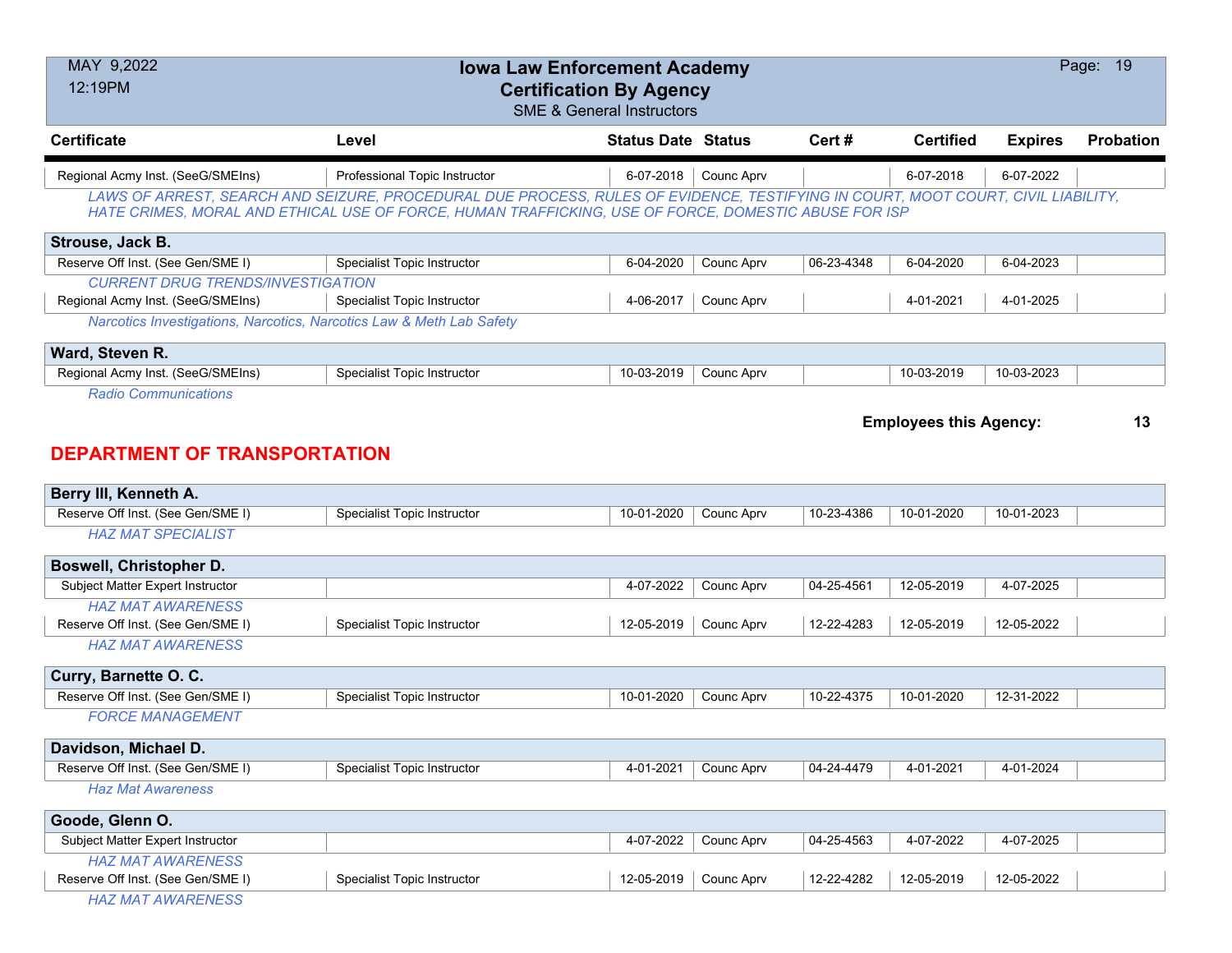| MAY 9,2022                                | <b>Iowa Law Enforcement Academy</b>                                                                                       |                           |            |            |                               |                | Page: 20         |
|-------------------------------------------|---------------------------------------------------------------------------------------------------------------------------|---------------------------|------------|------------|-------------------------------|----------------|------------------|
| 12:19PM                                   | <b>Certification By Agency</b><br><b>SME &amp; General Instructors</b>                                                    |                           |            |            |                               |                |                  |
| <b>Certificate</b>                        | Level                                                                                                                     | <b>Status Date Status</b> |            | Cert #     | <b>Certified</b>              | <b>Expires</b> | <b>Probation</b> |
| Moore, Randy                              |                                                                                                                           |                           |            |            |                               |                |                  |
| Regional Acmy Inst. (SeeG/SMEIns)         | <b>General Topic Instructor</b>                                                                                           | 10-01-2020                | Counc Aprv |            | 10-01-2020                    | 10-01-2024     |                  |
| General Hazmat, HazMat Awareness          |                                                                                                                           |                           |            |            |                               |                |                  |
| Reserve Off Inst. (See Gen/SME I)         | <b>Specialist Topic Instructor</b>                                                                                        | 10-01-2020                | Counc Aprv | 10-23-4387 | 10-01-2020                    | 10-01-2023     |                  |
| <b>HAZ MAT AWARENESS</b>                  |                                                                                                                           |                           |            |            |                               |                |                  |
| Schnorenberg, Jason R.                    |                                                                                                                           |                           |            |            |                               |                |                  |
| Reserve Off Inst. (See Gen/SME I)         | Specialist Topic Instructor                                                                                               | 10-01-2020                | Counc Aprv | 10-23-4388 | 10-01-2020                    | 10-01-2023     |                  |
| <b>HAZ MAT AWARENESS</b>                  |                                                                                                                           |                           |            |            |                               |                |                  |
| Shannon, Matthew J.                       |                                                                                                                           |                           |            |            |                               |                |                  |
| Reserve Off Inst. (See Gen/SME I)         | <b>Specialist Topic Instructor</b>                                                                                        | 12-03-2020                | Counc Aprv | 12-23-4395 | 12-03-2020                    | 12-31-2023     |                  |
| haz mat awareness                         |                                                                                                                           |                           |            |            |                               |                |                  |
| Winkler, Emily A.                         |                                                                                                                           |                           |            |            |                               |                |                  |
| Reserve Off Inst. (See Gen/SME I)         | <b>Specialist Topic Instructor</b>                                                                                        | 6-04-2020                 | Counc Aprv | 06-22-4345 | 6-04-2020                     | 12-31-2022     |                  |
| <b>DES MOINES COUNTY SHERIFF'S OFFICE</b> |                                                                                                                           |                           |            |            | <b>Employees this Agency:</b> |                | 9                |
| Petersen IV, Kenneth R.                   |                                                                                                                           |                           |            |            |                               |                |                  |
| Reserve Off Inst. (See Gen/SME I)         | <b>General Topic Instructor</b>                                                                                           | 6-06-2019                 | Counc Aprv | 06-22-4210 | 6-06-2019                     | 6-06-2022      |                  |
| <b>ALL GENERAL SUBJECTS</b>               |                                                                                                                           |                           |            |            |                               |                |                  |
| <b>DES MOINES POLICE ACADEMY</b>          |                                                                                                                           |                           |            |            | <b>Employees this Agency:</b> |                | 1                |
| Ascheman, Paul                            |                                                                                                                           |                           |            |            |                               |                |                  |
| Regional Acmy Inst. (SeeG/SMEIns)         | Professional Topic Instructor                                                                                             | 6-06-2019                 | Counc Aprv |            | 6-06-2019                     | 6-06-2023      |                  |
|                                           | STRESS MANAGEMENT, CIT, LEPT, PEER SUPPORT, SELF-UNDERSTANDING, MENTAL HEALTH AND PSYCHOLOGY, SUBSTANCE ABUSE DISORDERS   |                           |            |            |                               |                |                  |
| Ascheman Ph.D, Philip L.                  |                                                                                                                           |                           |            |            |                               |                |                  |
| Regional Acmy Inst. (SeeG/SMEIns)         | Professional Topic Instructor                                                                                             | 6-06-2019                 | Counc Aprv |            | 6-06-2019                     | 6-06-2023      |                  |
|                                           | SELF-UNDERSTANDING, STRESS MANAGEMENT, SOCIAL PSYCHOLOGY, MANAGING SUICIDE, PTSD, CIT, LEPT, MENTAL HEALTH AND PSYCHOLOGY |                           |            |            |                               |                |                  |
| Bayens, Stephan K.                        |                                                                                                                           |                           |            |            |                               |                |                  |
| Regional Acmy Inst. (SeeG/SMEIns)         | Professional Topic Instructor                                                                                             | 4-01-2021                 | Counc Aprv |            | 4-01-2021                     | 4-01-2025      |                  |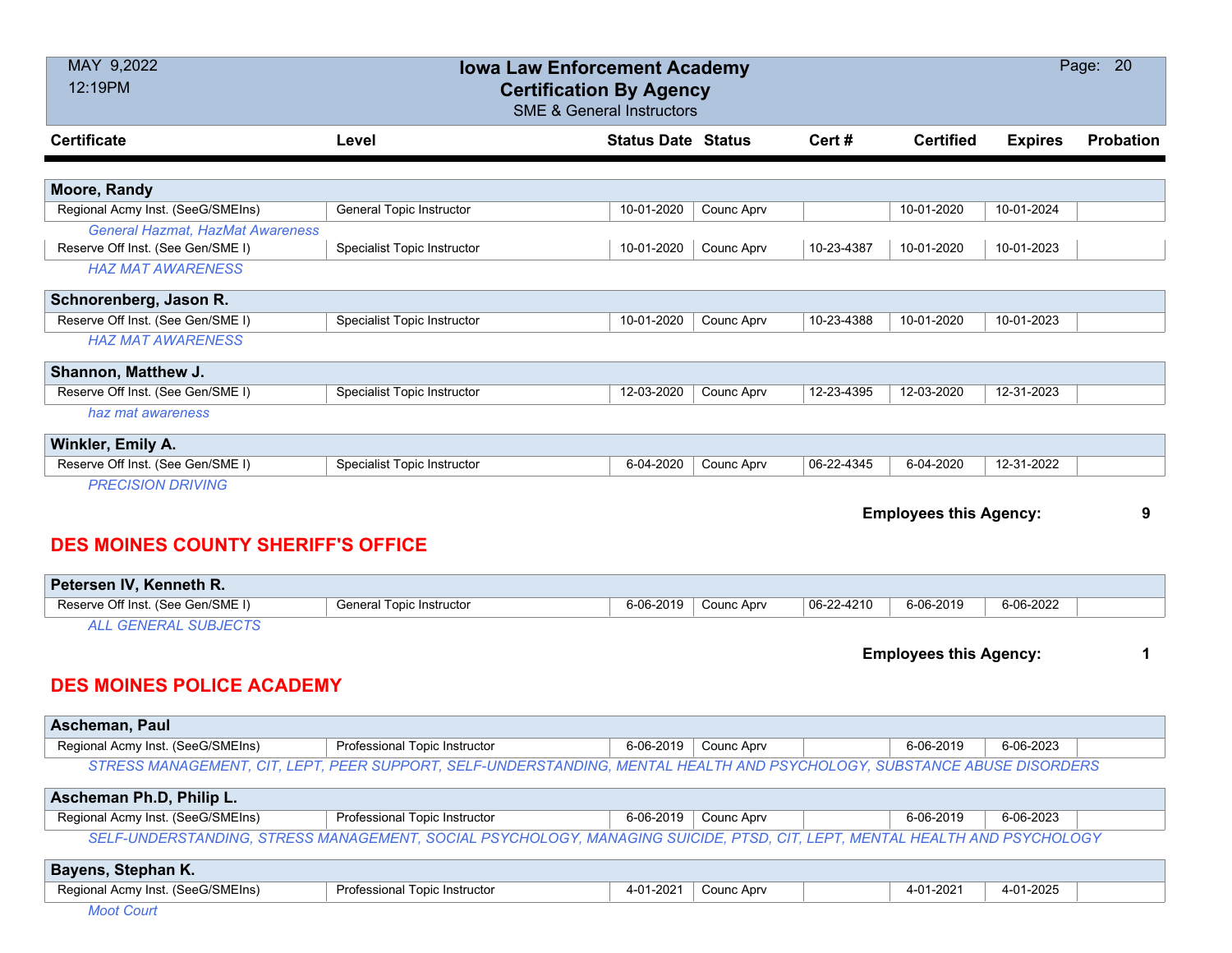| MAY 9,2022                                                            | <b>Iowa Law Enforcement Academy</b><br><b>Certification By Agency</b>                                                  |                                      |                        |       |                  |                | Page: 21         |
|-----------------------------------------------------------------------|------------------------------------------------------------------------------------------------------------------------|--------------------------------------|------------------------|-------|------------------|----------------|------------------|
| 12:19PM                                                               |                                                                                                                        | <b>SME &amp; General Instructors</b> |                        |       |                  |                |                  |
| <b>Certificate</b>                                                    | Level                                                                                                                  | <b>Status Date Status</b>            |                        | Cert# | <b>Certified</b> | <b>Expires</b> | <b>Probation</b> |
|                                                                       |                                                                                                                        |                                      |                        |       |                  |                |                  |
| Bogolin, Shannon M.<br>Regional Acmy Inst. (SeeG/SMEIns)              | Professional Topic Instructor                                                                                          | 2-04-2021                            | Counc Aprv             |       | 2-04-2021        | 2-04-2025      |                  |
| <b>Simple Misdemeanor and Domestic Abuse</b>                          |                                                                                                                        |                                      |                        |       |                  |                |                  |
| Brickel, William E.                                                   |                                                                                                                        |                                      |                        |       |                  |                |                  |
| Regional Acmy Inst. (SeeG/SMEIns)                                     | Professional Topic Instructor                                                                                          | 9-13-2019                            | Counc Aprv             |       | 9-13-2019        | 9-13-2023      |                  |
| <b>Hazardous Materials Awareness and Operations</b>                   |                                                                                                                        |                                      |                        |       |                  |                |                  |
| Crisp, Joseph D.                                                      |                                                                                                                        |                                      |                        |       |                  |                |                  |
| Regional Acmy Inst. (SeeG/SMEIns)                                     | Professional Topic Instructor                                                                                          | 8-05-2021                            | Counc Aprv             |       | 8-05-2021        | 8-05-2025      |                  |
| <b>Narcotics Law</b>                                                  |                                                                                                                        |                                      |                        |       |                  |                |                  |
| Davis, Brian                                                          |                                                                                                                        |                                      |                        |       |                  |                |                  |
| Regional Acmy Inst. (SeeG/SMEIns)                                     | Specialist Topic Instructor                                                                                            | 12-01-2016                           | Counc Aprv             |       | 12-01-2016       | 10-03-2023     |                  |
|                                                                       | Hazardous Materials Awareness and Operations / Fire Calls (Same class for Des Moines)                                  |                                      |                        |       |                  |                |                  |
| Dierenfeld, Angela                                                    |                                                                                                                        |                                      |                        |       |                  |                |                  |
| Regional Acmy Inst. (SeeG/SMEIns)                                     | General Topic Instructor                                                                                               | 10-03-2019                           | Counc Aprv             |       | 10-03-2019       | 8-05-2025      |                  |
|                                                                       | Crime Scene Search and Recording / Forensic Science and the DCI lab (Same course for DSM)                              |                                      |                        |       |                  |                |                  |
| Geisinger, August C.                                                  |                                                                                                                        |                                      |                        |       |                  |                |                  |
| Regional Acmy Inst. (SeeG/SMEIns)                                     | <b>Specialist Topic Instructor</b>                                                                                     | 8-05-2021                            | Counc Aprv             |       | 8-05-2021        | 8-05-2025      |                  |
| <b>Incident Command Systems &amp; Emergency Mngt</b>                  |                                                                                                                        |                                      |                        |       |                  |                |                  |
| Duplicate Record Issue DL# / SS# Original Record added 08/06/2021     |                                                                                                                        |                                      |                        |       |                  |                |                  |
| Law, Scott                                                            |                                                                                                                        |                                      |                        |       |                  |                |                  |
| Regional Acmy Inst. (SeeG/SMEIns)                                     | Professional Topic Instructor                                                                                          | 10-01-2020                           | Counc Aprv             |       | 10-01-2020       | 10-01-2024     |                  |
| Cultural Competency, Race Relations, Unbiased Policing, Implicit Bias |                                                                                                                        |                                      |                        |       |                  |                |                  |
| Mackel-Wiederanders, Michelle                                         |                                                                                                                        |                                      |                        |       |                  |                |                  |
| Regional Acmy Inst. (SeeG/SMEIns)                                     | Professional Topic Instructor                                                                                          |                                      | 8-05-2021   Counc Aprv |       | 8-05-2021        | 8-05-2025      |                  |
| Under Color of Law (same as Federal Color of Law)                     |                                                                                                                        |                                      |                        |       |                  |                |                  |
| Noble, Jeffrey                                                        |                                                                                                                        |                                      |                        |       |                  |                |                  |
| Regional Acmy Inst. (SeeG/SMEIns)                                     | Professional Topic Instructor                                                                                          | 2-04-2021                            | Counc Aprv             |       | 2-04-2021        | 2-04-2025      |                  |
|                                                                       | Homicides, Testifying, Rules of Evidence, Felonies, Misdemeanors, Confessions/Admissions, Search & Seizure, Moot Court |                                      |                        |       |                  |                |                  |
| Norberg, Megan                                                        |                                                                                                                        |                                      |                        |       |                  |                |                  |
| Subject Matter Expert Instructor                                      |                                                                                                                        | 4-07-2022                            | Counc Aprv             |       | 4-07-2022        | 4-07-2025      |                  |
|                                                                       | Intro to Criminal Justice System, Court Organization, Use of Force Law, Procedural Due Process, Municipal Code. DFH    |                                      |                        |       |                  |                |                  |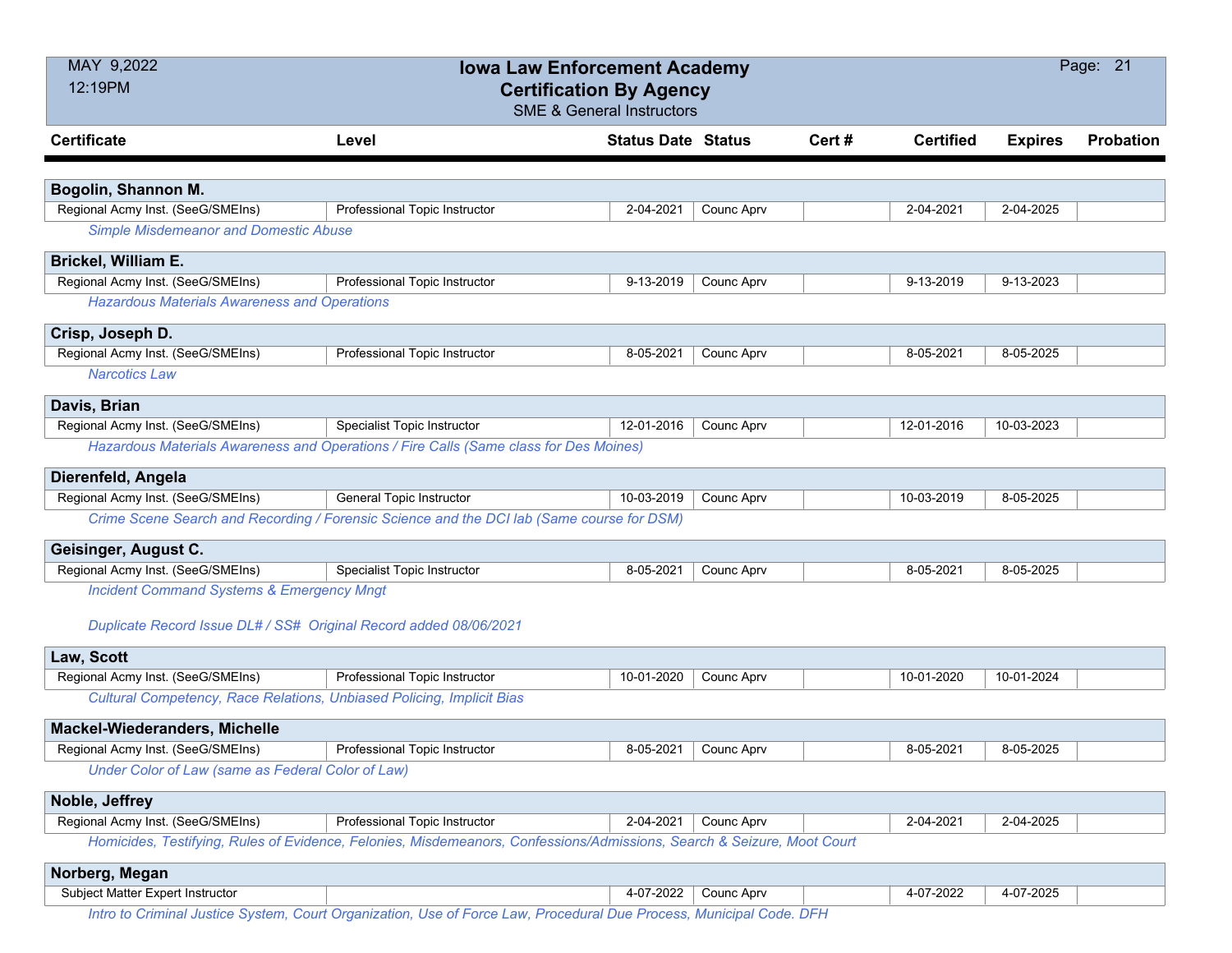| MAY 9,2022<br>12:19PM                                                                                                                                 | <b>Iowa Law Enforcement Academy</b><br><b>Certification By Agency</b>                                                                                            | <b>SME &amp; General Instructors</b> |            |        |                               |                | Page: 22  |
|-------------------------------------------------------------------------------------------------------------------------------------------------------|------------------------------------------------------------------------------------------------------------------------------------------------------------------|--------------------------------------|------------|--------|-------------------------------|----------------|-----------|
| <b>Certificate</b>                                                                                                                                    | Level                                                                                                                                                            | <b>Status Date Status</b>            |            | Cert # | <b>Certified</b>              | <b>Expires</b> | Probation |
|                                                                                                                                                       |                                                                                                                                                                  |                                      |            |        |                               |                |           |
| <b>Philiph, Douglas</b>                                                                                                                               |                                                                                                                                                                  |                                      |            |        |                               |                |           |
| Regional Acmy Inst. (SeeG/SMEIns)                                                                                                                     | Professional Topic Instructor                                                                                                                                    | 10-07-2021                           | Counc Aprv |        | 6-06-2019                     | 10-07-2025     |           |
| DEADLY FORCE, MUNICIPAL LAW, CIVIL LIABILITY                                                                                                          | PROCEDURAL DUE PROCESS, COURT ORGANIZATION, MOOT COURT, TESTIFYING IN COURT, USE OF FORCE, INTRODUCTION TO CRIMINAL LAW, USE OF                                  |                                      |            |        |                               |                |           |
| <b>Risk, Kevin</b>                                                                                                                                    |                                                                                                                                                                  |                                      |            |        |                               |                |           |
| Regional Acmy Inst. (SeeG/SMEIns)                                                                                                                     | <b>General Topic Instructor</b>                                                                                                                                  | 10-01-2020                           | Counc Aprv |        | 10-01-2020                    | 10-01-2024     |           |
| Photography                                                                                                                                           |                                                                                                                                                                  |                                      |            |        |                               |                |           |
| Roling, Jordan A.                                                                                                                                     |                                                                                                                                                                  |                                      |            |        |                               |                |           |
| Subject Matter Expert Instructor                                                                                                                      |                                                                                                                                                                  | 4-07-2022                            | Counc Aprv |        | 4-07-2022                     | 4-07-2025      |           |
| Law, DFH                                                                                                                                              | Criminal Law, Moot Court, Juvenile Law, OWI Law, Search & Seizure, Rules of Evidence, Confessions & Admissions, Domestic Abuse Law, Narcotics Law, Motor Vehicle |                                      |            |        |                               |                |           |
| Regional Acmy Inst. (SeeG/SMEIns)                                                                                                                     | Professional Topic Instructor                                                                                                                                    | 10-04-2018   Counc Aprv              |            |        | 10-04-2018                    | 10-04-2022     |           |
| <b>Confessions &amp; Admissions, Domestic Abuse, Death Investigation</b><br>Duplicate Records Error: Original Added 10/08/2018 by LRB<br>Sandon, Mark |                                                                                                                                                                  |                                      |            |        |                               |                |           |
| Regional Acmy Inst. (SeeG/SMEIns)                                                                                                                     | <b>General Topic Instructor</b>                                                                                                                                  | 10-01-2020                           | Counc Aprv |        | 6-07-2012                     | 10-01-2024     |           |
| <b>Domestic Abuse</b>                                                                                                                                 |                                                                                                                                                                  |                                      |            |        |                               |                |           |
| Ward, James P.                                                                                                                                        |                                                                                                                                                                  |                                      |            |        |                               |                |           |
| Regional Acmy Inst. (SeeG/SMEIns)                                                                                                                     | Professional Topic Instructor                                                                                                                                    | 10-04-2018                           | Counc Aprv |        | 10-04-2018                    | 10-04-2022     |           |
| JUVENILE LAW, GENERAL CRIMINAL LAW                                                                                                                    |                                                                                                                                                                  |                                      |            |        |                               |                |           |
| <b>DES MOINES POLICE DEPARTMENT</b>                                                                                                                   |                                                                                                                                                                  |                                      |            |        | <b>Employees this Agency:</b> |                | 18        |
|                                                                                                                                                       |                                                                                                                                                                  |                                      |            |        |                               |                |           |
| Becker, Andrew S.                                                                                                                                     |                                                                                                                                                                  |                                      |            |        |                               |                |           |
| Regional Acmy Inst. (SeeG/SMEIns)                                                                                                                     | <b>General Topic Instructor</b>                                                                                                                                  | 10-01-2020                           | Counc Aprv |        | 10-01-2020                    | 10-01-2024     |           |
| <b>Risk Management</b>                                                                                                                                |                                                                                                                                                                  |                                      |            |        |                               |                |           |
| Cam, Sone                                                                                                                                             |                                                                                                                                                                  |                                      |            |        |                               |                |           |
| Regional Acmy Inst. (SeeG/SMEIns)                                                                                                                     | <b>General Topic Instructor</b>                                                                                                                                  | 10-01-2020                           | Counc Aprv |        | 10-01-2020                    | 10-01-2024     |           |
| <b>Active Shooter Response, Firearms Training Simulator</b>                                                                                           |                                                                                                                                                                  |                                      |            |        |                               |                |           |
| Carrington, Nathan D.                                                                                                                                 |                                                                                                                                                                  |                                      |            |        |                               |                |           |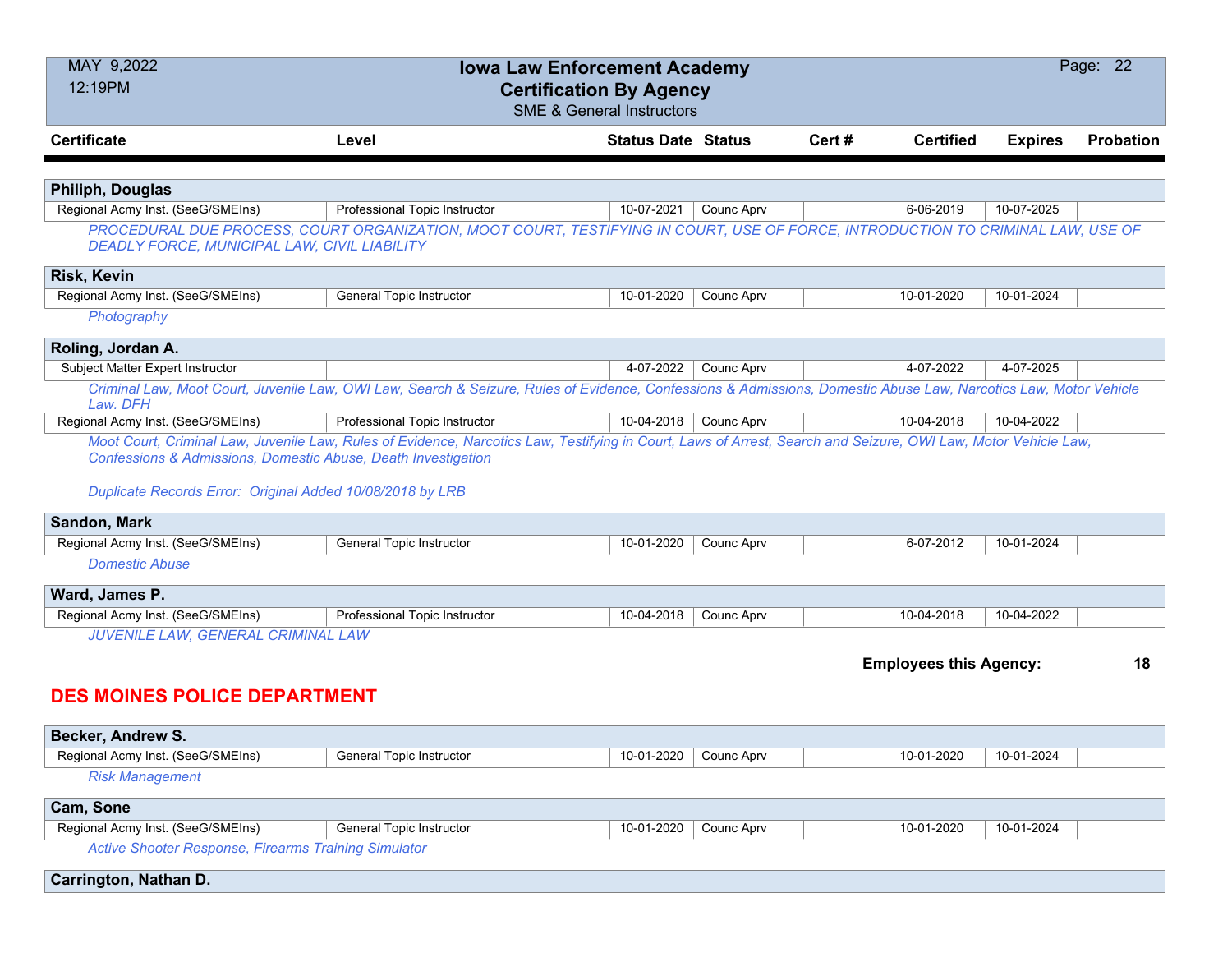| MAY 9,2022<br>12:19PM                                         | <b>Iowa Law Enforcement Academy</b><br><b>Certification By Agency</b> | <b>SME &amp; General Instructors</b> |            |       |                  |                | Page: 23         |
|---------------------------------------------------------------|-----------------------------------------------------------------------|--------------------------------------|------------|-------|------------------|----------------|------------------|
| <b>Certificate</b>                                            | Level                                                                 | <b>Status Date Status</b>            |            | Cert# | <b>Certified</b> | <b>Expires</b> | <b>Probation</b> |
| Subject Matter Expert Instructor                              |                                                                       | 4-07-2022                            | Counc Aprv |       | 4-07-2022        | 4-07-2025      |                  |
| <b>Animal Control Procedures. DFH</b>                         |                                                                       |                                      |            |       |                  |                |                  |
| Carter, Benjamin A.                                           |                                                                       |                                      |            |       |                  |                |                  |
| Regional Acmy Inst. (SeeG/SMEIns)                             | <b>General Topic Instructor</b>                                       | 8-05-2021                            | Counc Aprv |       | 8-05-2021        | 8-05-2025      |                  |
| <b>Social Media</b>                                           |                                                                       |                                      |            |       |                  |                |                  |
| Cronin, Jeffrey A.                                            |                                                                       |                                      |            |       |                  |                |                  |
| Regional Acmy Inst. (SeeG/SMEIns)                             | <b>General Topic Instructor</b>                                       | 10-01-2020                           | Counc Aprv |       | 10-01-2020       | 10-01-2024     |                  |
| <b>Animal Control Procedures</b>                              |                                                                       |                                      |            |       |                  |                |                  |
| Davey, Larry D.                                               |                                                                       |                                      |            |       |                  |                |                  |
| Regional Acmy Inst. (SeeG/SMEIns)                             | General Topic Instructor                                              | 6-06-2019                            | Counc Aprv |       | 6-06-2019        | 6-06-2023      |                  |
| CRIME PREVENTION, COMMUNITY RELATIONS                         |                                                                       |                                      |            |       |                  |                |                  |
| Dixson, Michael J.                                            |                                                                       |                                      |            |       |                  |                |                  |
| Regional Acmy Inst. (SeeG/SMEIns)                             | Specialist Topic Instructor                                           | 10-03-2019                           | Counc Aprv |       | 10-03-2019       | 10-03-2023     |                  |
| Precision Driving / Below 100 - same class for Des Moines     |                                                                       |                                      |            |       |                  |                |                  |
| Foster, Brian C.                                              |                                                                       |                                      |            |       |                  |                |                  |
| Regional Acmy Inst. (SeeG/SMEIns)                             | <b>General Topic Instructor</b>                                       | 8-05-2021                            | Counc Aprv |       | 8-05-2021        | 8-05-2025      |                  |
| <b>Defensive Baton</b>                                        |                                                                       |                                      |            |       |                  |                |                  |
| Garcia, Lorna J.                                              |                                                                       |                                      |            |       |                  |                |                  |
| Regional Acmy Inst. (SeeG/SMEIns)                             | General Topic Instructor                                              | 10-01-2020                           | Counc Aprv |       | 10-01-2020       | 10-01-2024     |                  |
| <b>Crisis Intervention Training, Special Needs Population</b> |                                                                       |                                      |            |       |                  |                |                  |
| George, Jeffrey W.                                            |                                                                       |                                      |            |       |                  |                |                  |
| Regional Acmy Inst. (SeeG/SMEIns)                             | <b>General Topic Instructor</b>                                       | 10-03-2019                           | Counc Aprv |       | 10-03-2019       | 10-03-2023     |                  |
| <b>Blood Borne Pathogens</b>                                  |                                                                       |                                      |            |       |                  |                |                  |
| Giampolo, Abby L.                                             |                                                                       |                                      |            |       |                  |                |                  |
| Regional Acmy Inst. (SeeG/SMEIns)                             | Professional Topic Instructor                                         | 8-05-2021                            | Counc Aprv |       | 8-05-2021        | 8-05-2025      |                  |
| <b>Sexual Abuse Investigation &amp; Missing Person</b>        |                                                                       |                                      |            |       |                  |                |                  |
| Grimes, Cody P.                                               |                                                                       |                                      |            |       |                  |                |                  |
| Regional Acmy Inst. (SeeG/SMEIns)                             | General Topic Instructor                                              | 12-03-2020                           | Counc Aprv |       | 12-03-2020       | 12-03-2024     |                  |
| <b>Report Wiriting and Investigative Notetaking</b>           |                                                                       |                                      |            |       |                  |                |                  |
| Hays, Gretchen S.                                             |                                                                       |                                      |            |       |                  |                |                  |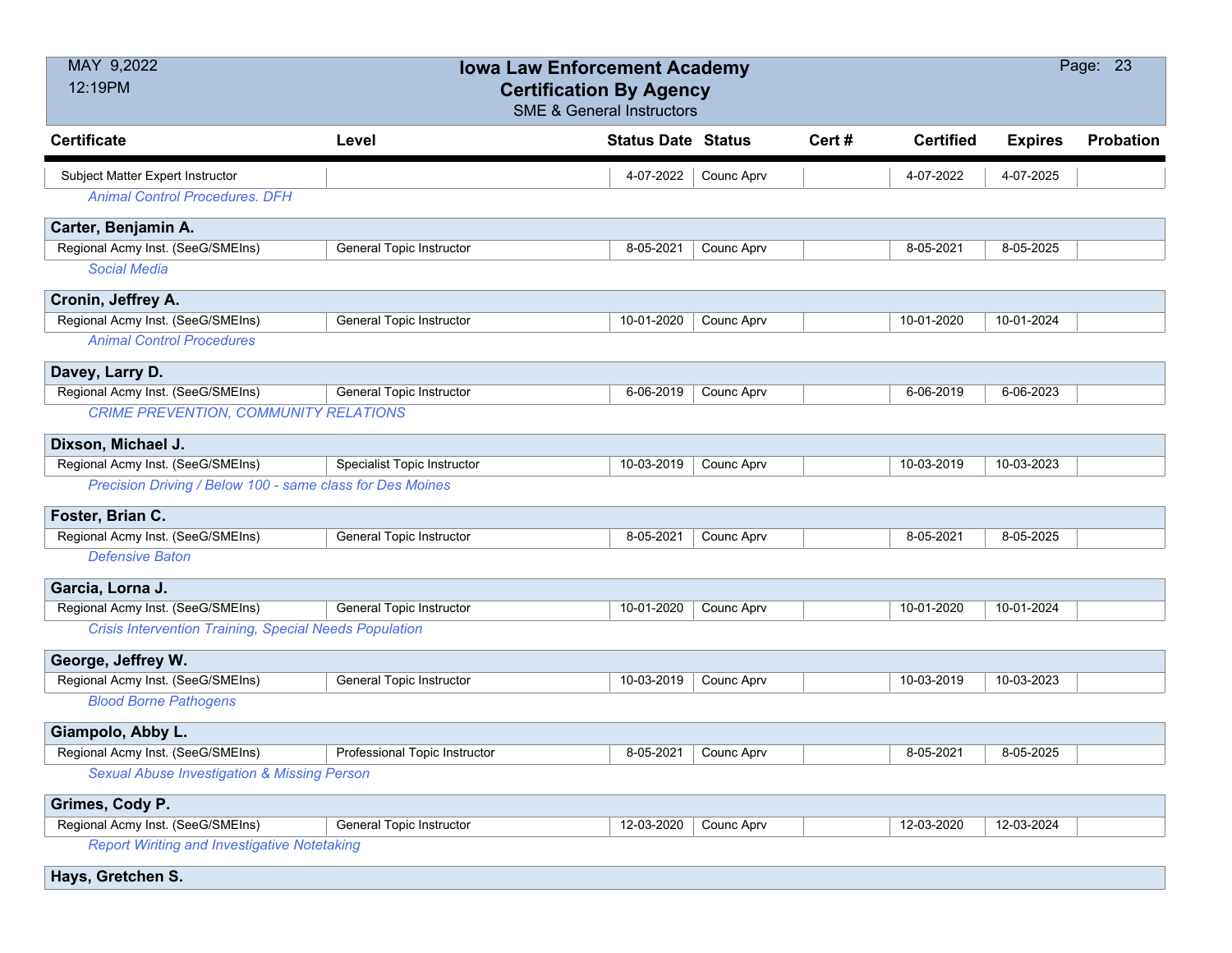| MAY 9,2022<br>12:19PM                                          | <b>Iowa Law Enforcement Academy</b><br><b>Certification By Agency</b><br><b>SME &amp; General Instructors</b> |                           |            | Page: 24   |                  |                |                  |
|----------------------------------------------------------------|---------------------------------------------------------------------------------------------------------------|---------------------------|------------|------------|------------------|----------------|------------------|
| <b>Certificate</b>                                             | Level                                                                                                         | <b>Status Date Status</b> |            | Cert#      | <b>Certified</b> | <b>Expires</b> | <b>Probation</b> |
| Regional Acmy Inst. (SeeG/SMEIns)                              | Specialist Topic Instructor                                                                                   | 10-01-2020                | Counc Aprv |            | 10-01-2020       | 10-01-2024     |                  |
| PT                                                             |                                                                                                               |                           |            |            |                  |                |                  |
| Hays, Jason E.                                                 |                                                                                                               |                           |            |            |                  |                |                  |
| Regional Acmy Inst. (SeeG/SMEIns)                              | Professional Topic Instructor                                                                                 | 10-01-2020                | Counc Aprv |            | 10-01-2020       | 10-01-2024     |                  |
| <b>Report Writing and Investigative Notetaking</b>             |                                                                                                               |                           |            |            |                  |                |                  |
| Hedlund, Jacob W.                                              |                                                                                                               |                           |            |            |                  |                |                  |
| Regional Acmy Inst. (SeeG/SMEIns)                              | <b>General Topic Instructor</b>                                                                               | 10-03-2019                | Counc Aprv |            | 10-03-2019       | 10-03-2023     |                  |
|                                                                | OWI, Accident Investigations, Traffic Law Enforcement, Intoxilyzer, Street Intoxication                       |                           |            |            |                  |                |                  |
| Herman, Adam D.                                                |                                                                                                               |                           |            |            |                  |                |                  |
| Regional Acmy Inst. (SeeG/SMEIns)                              | <b>General Topic Instructor</b>                                                                               | 10-01-2020                | Counc Aprv |            | 10-01-2020       | 10-01-2024     |                  |
| <b>Radar Enforcement</b>                                       |                                                                                                               |                           |            |            |                  |                |                  |
| Joseph, Brian T.                                               |                                                                                                               |                           |            |            |                  |                |                  |
| Regional Acmy Inst. (SeeG/SMEIns)                              | Specialist Topic Instructor                                                                                   | 8-05-2021                 | Counc Aprv |            | 8-05-2021        | 8-05-2025      |                  |
| <b>Physical Training &amp; Defensive Tactics</b>               |                                                                                                               |                           |            |            |                  |                |                  |
| Kelley, Brian J.                                               |                                                                                                               |                           |            |            |                  |                |                  |
| Regional Acmy Inst. (SeeG/SMEIns)                              | Specialist Topic Instructor                                                                                   | 10-04-2018                | Counc Aprv |            | 10-04-2018       | 10-04-2022     |                  |
| <b>ILEECP, CPR FOR</b><br><b>DES MOINES POLICE ACADEMY</b>     |                                                                                                               |                           |            |            |                  |                |                  |
| Kelly, James A.                                                |                                                                                                               |                           |            |            |                  |                |                  |
| Regional Acmy Inst. (SeeG/SMEIns)                              | <b>General Topic Instructor</b>                                                                               | 8-05-2021                 | Counc Aprv |            | 8-05-2021        | 8-05-2025      |                  |
| <b>Domestic Abuse Investigation (Practical)</b>                |                                                                                                               |                           |            |            |                  |                |                  |
| Kelly, Lori E.                                                 |                                                                                                               |                           |            |            |                  |                |                  |
| Regional Acmy Inst. (SeeG/SMEIns)                              | Professional Topic Instructor                                                                                 | 10-01-2020                | Counc Aprv |            | 10-01-2020       | 10-01-2024     |                  |
| Sexual Abuse Investigation, Social Media, Iowa Missing Persons |                                                                                                               |                           |            |            |                  |                |                  |
| Kluge, Gideon A.                                               |                                                                                                               |                           |            |            |                  |                |                  |
| Reserve Off Inst. (See Gen/SME I)                              | General Topic Instructor                                                                                      | 4-01-2021                 | Counc Aprv | 04-24-4454 | 4-01-2021        | 4-01-2024      |                  |
| <b>All General Subjects</b>                                    |                                                                                                               |                           |            |            |                  |                |                  |
| Lam, David K.                                                  |                                                                                                               |                           |            |            |                  |                |                  |
| Regional Acmy Inst. (SeeG/SMEIns)                              | <b>General Topic Instructor</b>                                                                               | 8-05-2021                 | Counc Aprv |            | 8-05-2021        | 8-05-2025      |                  |
| <b>Burglary Investigations</b>                                 |                                                                                                               |                           |            |            |                  |                |                  |
| <b>McFarling, Chad R.</b>                                      |                                                                                                               |                           |            |            |                  |                |                  |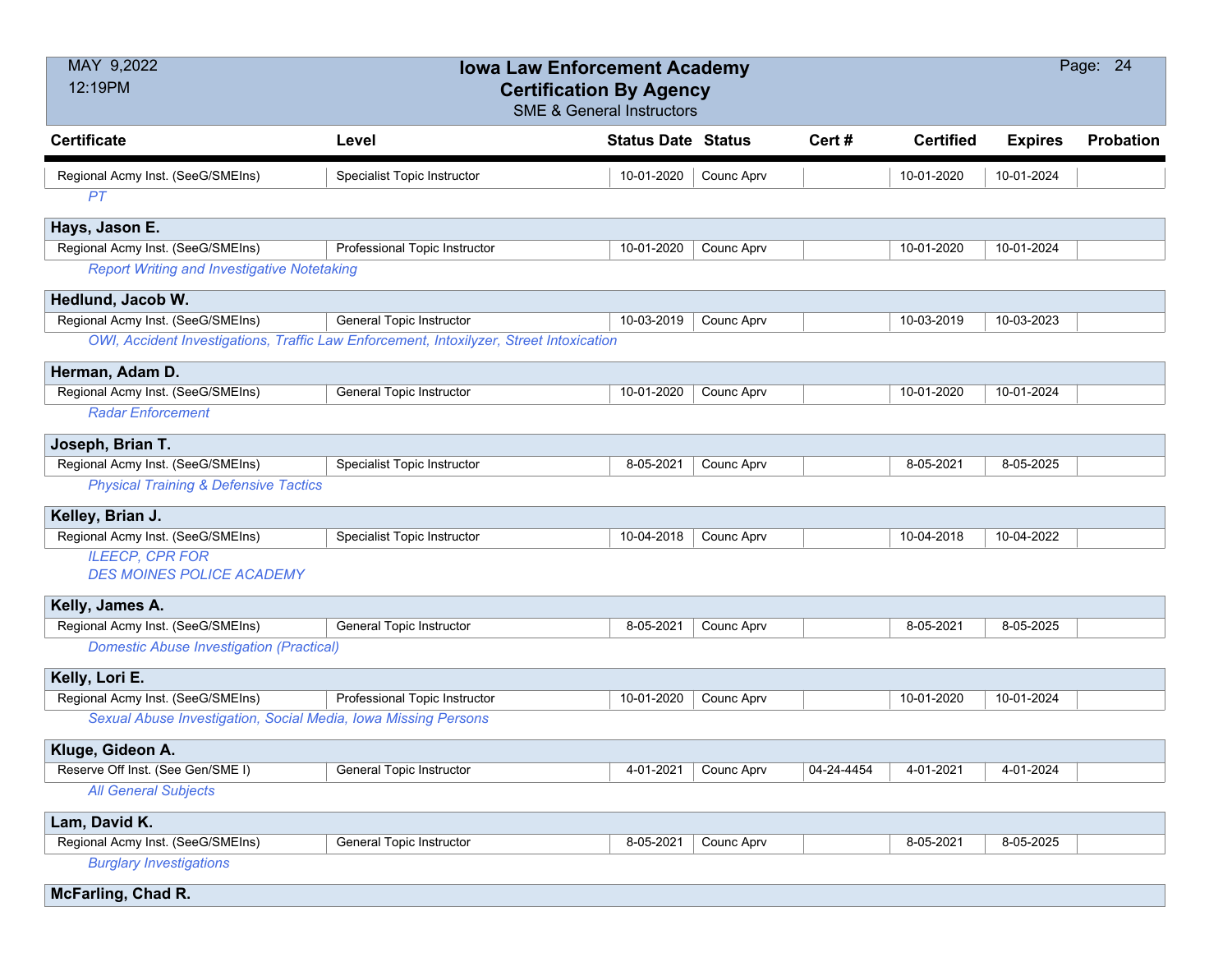| MAY 9,2022<br>12:19PM                                         | <b>Iowa Law Enforcement Academy</b><br><b>Certification By Agency</b><br><b>SME &amp; General Instructors</b> |                           |            |            |                  |                | Page: 25         |
|---------------------------------------------------------------|---------------------------------------------------------------------------------------------------------------|---------------------------|------------|------------|------------------|----------------|------------------|
| <b>Certificate</b>                                            | Level                                                                                                         | <b>Status Date Status</b> |            | Cert#      | <b>Certified</b> | <b>Expires</b> | <b>Probation</b> |
| Regional Acmy Inst. (SeeG/SMEIns)                             | <b>Specialist Topic Instructor</b>                                                                            | 10-01-2020                | Counc Aprv |            | 10-01-2020       | 10-01-2024     |                  |
| <b>Bombing and Arson</b>                                      |                                                                                                               |                           |            |            |                  |                |                  |
| Mitchell, Terry D.                                            |                                                                                                               |                           |            |            |                  |                |                  |
| Regional Acmy Inst. (SeeG/SMEIns)                             | <b>General Topic Instructor</b>                                                                               | 10-03-2019                | Counc Aprv |            | 10-03-2019       | 10-03-2023     |                  |
| <b>Death Notifications</b>                                    |                                                                                                               |                           |            |            |                  |                |                  |
| Morgan, Shawn C.                                              |                                                                                                               |                           |            |            |                  |                |                  |
| Regional Acmy Inst. (SeeG/SMEIns)                             | <b>General Topic Instructor</b>                                                                               | 10-01-2020                | Counc Aprv |            | 10-01-2020       | 10-01-2024     |                  |
| <b>Bloodborne Pathogens</b>                                   |                                                                                                               |                           |            |            |                  |                |                  |
| Newman, Scott W.                                              |                                                                                                               |                           |            |            |                  |                |                  |
| <b>General Instructor</b>                                     |                                                                                                               | 4-07-2022                 | Counc Aprv |            | 4-07-2022        | 4-07-2025      |                  |
| Active Shooter Response Training, Vehicle Stops. DFH          |                                                                                                               |                           |            |            |                  |                |                  |
| Noble, Jason R.                                               |                                                                                                               |                           |            |            |                  |                |                  |
| Regional Acmy Inst. (SeeG/SMEIns)                             | General Topic Instructor                                                                                      | 10-01-2020                | Counc Aprv |            | 10-01-2020       | 10-01-2024     |                  |
|                                                               | Alcohol License Compliance, Human Trafficking, Meth Lab Safety, Drug Recognition for Street Officers          |                           |            |            |                  |                |                  |
| Nydam, Rodell D.                                              |                                                                                                               |                           |            |            |                  |                |                  |
| Regional Acmy Inst. (SeeG/SMEIns)                             | <b>Specialist Topic Instructor</b>                                                                            | 8-05-2021                 | Counc Aprv |            | 8-05-2021        | 8-05-2025      |                  |
| <b>Bombing and Arson</b>                                      |                                                                                                               |                           |            |            |                  |                |                  |
| O'Neill, Sean T.                                              |                                                                                                               |                           |            |            |                  |                |                  |
| Regional Acmy Inst. (SeeG/SMEIns)                             | <b>General Topic Instructor</b>                                                                               | 8-05-2021                 | Counc Aprv |            | 8-05-2021        | 8-05-2025      |                  |
| <b>Verbal Defense and Influence</b>                           |                                                                                                               |                           |            |            |                  |                |                  |
| Pottorff, Trey P.                                             |                                                                                                               |                           |            |            |                  |                |                  |
| Reserve Off Inst. (See Gen/SME I)                             | <b>General Topic Instructor</b>                                                                               | 4-01-2021                 | Counc Aprv | 04-24-4456 | 4-01-2021        | 4-01-2024      |                  |
| <b>All General Subjects</b>                                   |                                                                                                               |                           |            |            |                  |                |                  |
| Rudolph, Denise L.                                            |                                                                                                               |                           |            |            |                  |                |                  |
| Regional Acmy Inst. (SeeG/SMEIns)                             | <b>General Topic Instructor</b>                                                                               | 10-01-2020                | Counc Aprv |            | 10-01-2020       | 10-01-2024     |                  |
| Card Fraud, Financial Crimes, Document Fraud, Insurance Fraud |                                                                                                               |                           |            |            |                  |                |                  |
| Santizo, Rodrigo J.                                           |                                                                                                               |                           |            |            |                  |                |                  |
| Regional Acmy Inst. (SeeG/SMEIns)                             | <b>General Topic Instructor</b>                                                                               | 10-01-2020                | Counc Aprv |            | 10-01-2020       | 10-01-2024     |                  |
|                                                               | Ethics and Professionalism, Discretion, Peace Officer and Management Rights                                   |                           |            |            |                  |                |                  |

**Shannon, Jeffrey B.**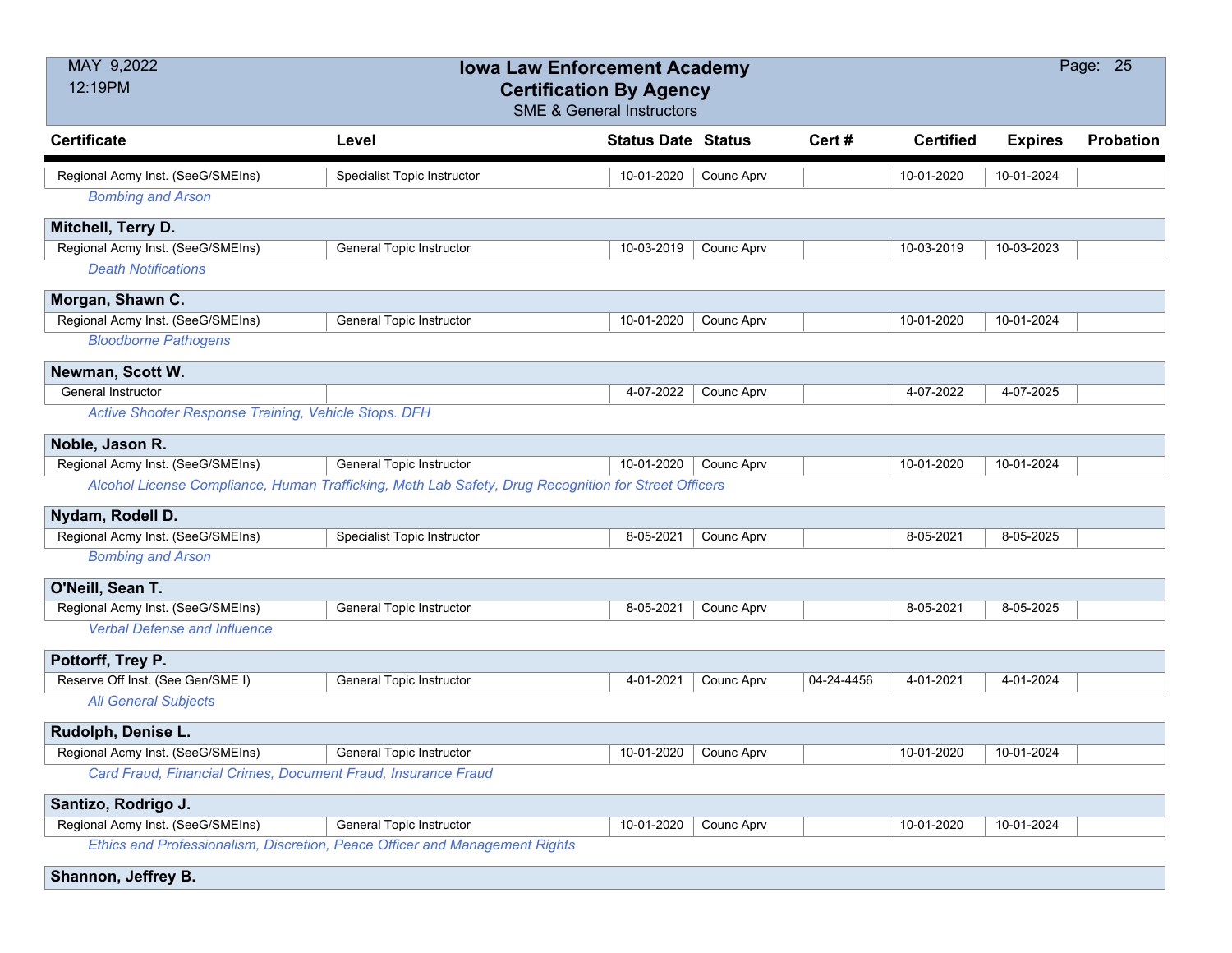| MAY 9,2022<br>12:19PM                                          | <b>Iowa Law Enforcement Academy</b><br><b>Certification By Agency</b><br><b>SME &amp; General Instructors</b>          |                           |            |       |                               |                | Page: 26  |
|----------------------------------------------------------------|------------------------------------------------------------------------------------------------------------------------|---------------------------|------------|-------|-------------------------------|----------------|-----------|
| <b>Certificate</b>                                             | Level                                                                                                                  | <b>Status Date Status</b> |            | Cert# | <b>Certified</b>              | <b>Expires</b> | Probation |
| General Instructor                                             |                                                                                                                        | 4-07-2022                 | Counc Aprv |       | 8-02-2018                     | 4-07-2025      |           |
| <b>DEATH INVESTIGATION, INTERVIEWS AND INTERROGATION</b>       |                                                                                                                        |                           |            |       |                               |                |           |
| Death Investigation, Interviews & Interrogation. DFH           |                                                                                                                        |                           |            |       |                               |                |           |
| Sprague, Jeremy D.                                             |                                                                                                                        |                           |            |       |                               |                |           |
| Regional Acmy Inst. (SeeG/SMEIns)                              | <b>General Topic Instructor</b>                                                                                        | 10-01-2020                | Counc Aprv |       | 10-01-2020                    | 10-01-2024     |           |
| <b>Survival Awareness, Critical Incident Stress Management</b> |                                                                                                                        |                           |            |       |                               |                |           |
| Steffen, Chad M.                                               |                                                                                                                        |                           |            |       |                               |                |           |
| Regional Acmy Inst. (SeeG/SMEIns)                              | General Topic Instructor                                                                                               | 10-01-2020                | Counc Aprv |       | 10-01-2020                    | 10-01-2024     |           |
|                                                                | Ethics and Professionalism, Peace Officer and Management Rights, Discretion                                            |                           |            |       |                               |                |           |
| Towers, Matthew D.                                             |                                                                                                                        |                           |            |       |                               |                |           |
| Regional Acmy Inst. (SeeG/SMEIns)                              | <b>General Topic Instructor</b>                                                                                        | 10-07-2021                | Counc Aprv |       | 10-07-2021                    | 10-07-2025     |           |
| <b>Terrorism Awareness</b>                                     |                                                                                                                        |                           |            |       |                               |                |           |
| White, Danny L.                                                |                                                                                                                        |                           |            |       |                               |                |           |
| Regional Acmy Inst. (SeeG/SMEIns)                              | Professional Topic Instructor                                                                                          | 10-01-2020                | Counc Aprv |       | 10-01-2020                    | 10-01-2024     |           |
| Death Investigations, Stalking, Hate Crimes                    |                                                                                                                        |                           |            |       |                               |                |           |
| Wickett, Bryan T.                                              |                                                                                                                        |                           |            |       |                               |                |           |
| Regional Acmy Inst. (SeeG/SMEIns)                              | General Topic Instructor                                                                                               | 8-05-2021                 | Counc Aprv |       | 8-05-2021                     | 8-05-2025      |           |
|                                                                | Traffic Direction, Traffic Law Enforcement, OWI Enforcement, Standardized Field Sobriety Testing & Street Intoxication |                           |            |       |                               |                |           |
| Willis, Cody J.                                                |                                                                                                                        |                           |            |       |                               |                |           |
| Regional Acmy Inst. (SeeG/SMEIns)                              | <b>General Topic Instructor</b>                                                                                        | 8-05-2021                 | Counc Aprv |       | 6-06-2019                     | 8-05-2025      |           |
| <b>VEHCILE THEFT</b>                                           |                                                                                                                        |                           |            |       |                               |                |           |
|                                                                |                                                                                                                        |                           |            |       | <b>Employees this Agency:</b> |                | 39        |
| <b>DES MOINES STATE RADIO</b>                                  |                                                                                                                        |                           |            |       |                               |                |           |
| Pollpeter, Dean                                                |                                                                                                                        |                           |            |       |                               |                |           |

| Subject Matter Expert Instructor                   | $-10 - 2020$ | Counc Apry | 5-10-2020 | 5-10-2023 |  |
|----------------------------------------------------|--------------|------------|-----------|-----------|--|
| <b>Dealphated cant from conligation 2/32/32 VE</b> |              |            |           |           |  |

*Backdated cert from application 3/22/22 - KF*

*SME: AMBER Alert, 911 Calls, ISP Communication*

| Ward,<br>Steven R.                   |                             |                                          |            |                              |            |
|--------------------------------------|-----------------------------|------------------------------------------|------------|------------------------------|------------|
| (SeeG/SMEIns)<br>Regional Acmy Inst. | Specialist Topic Instructor | }-2019<br>$\overline{A}$<br>$\mathbf{1}$ | Counc Aprv | 10-03-2019<br>$\overline{ }$ | 10-03-2023 |
|                                      |                             |                                          |            |                              |            |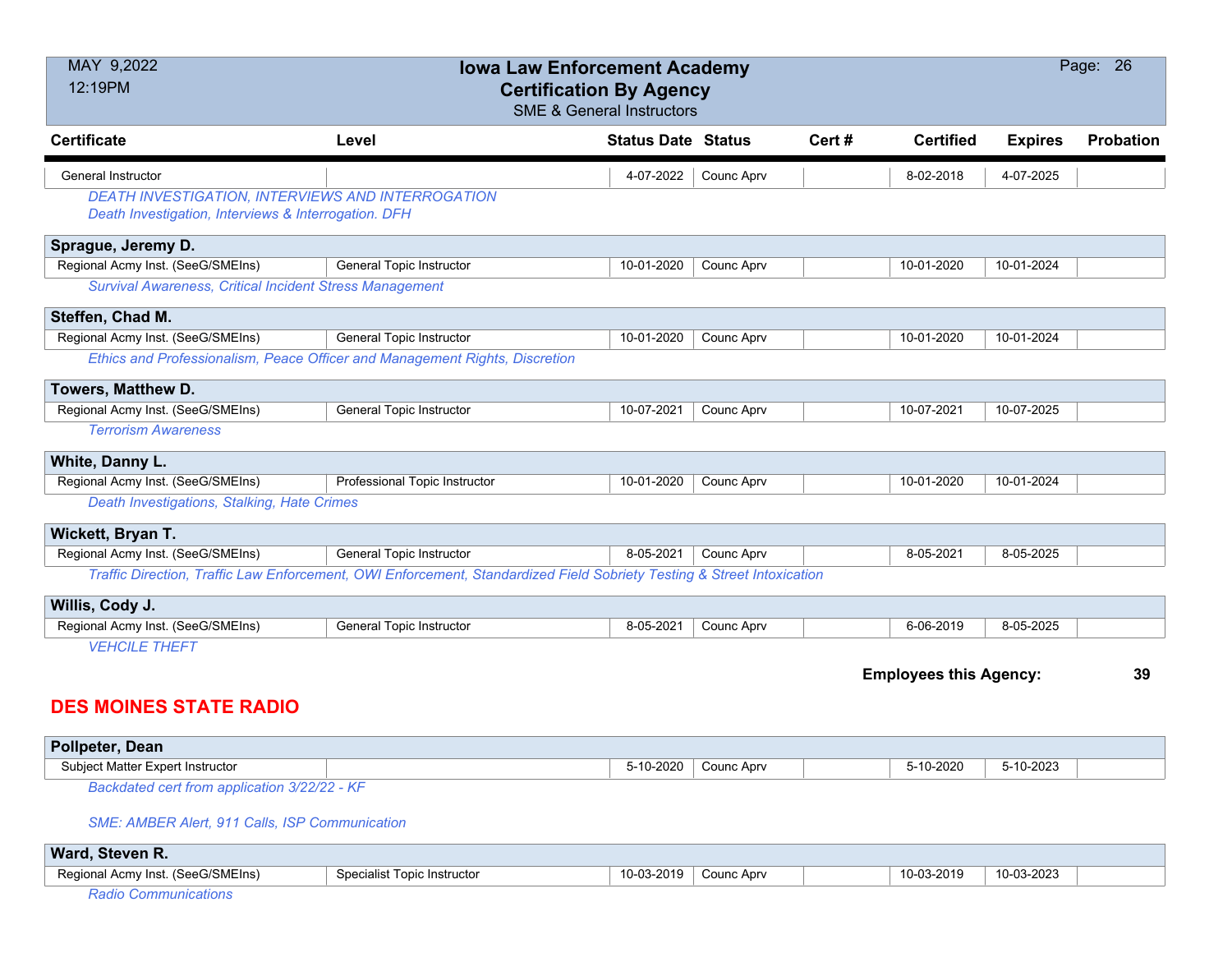| MAY 9,2022<br>12:19PM | <b>Iowa Law Enforcement Academy</b><br><b>Certification By Agency</b><br><b>SME &amp; General Instructors</b> |  |        |                  |                |                  |
|-----------------------|---------------------------------------------------------------------------------------------------------------|--|--------|------------------|----------------|------------------|
| <b>Certificate</b>    | <b>Status Date Status</b><br>Level                                                                            |  | Cert # | <b>Certified</b> | <b>Expires</b> | <b>Probation</b> |

**Employees this Agency: 2**

#### **DICKINSON COUNTY SHERIFF'S OFFICE**

| Fischer, Jarrod D.                                                                                                                                                                                                                                                                                                |                             |           |                        |            |           |           |  |  |  |
|-------------------------------------------------------------------------------------------------------------------------------------------------------------------------------------------------------------------------------------------------------------------------------------------------------------------|-----------------------------|-----------|------------------------|------------|-----------|-----------|--|--|--|
| Reserve Off Inst. (See Gen/SME I)                                                                                                                                                                                                                                                                                 | Specialist Topic Instructor | 6-03-2021 | Counc Aprv             | 06-24-4493 | 6-03-2021 | 6-03-2024 |  |  |  |
| <b>ROLE OF EMERGENCY COMMUNICATION</b>                                                                                                                                                                                                                                                                            |                             |           |                        |            |           |           |  |  |  |
| Jail Instructor (see Gen/SME Ins)                                                                                                                                                                                                                                                                                 | General Topic Instructor    |           | $4-04-2019$ Counc Aprv |            | 4-04-2019 | 4-04-2023 |  |  |  |
| MEDICAL SCREENING AT INTAKE, REPORT WRITING, INMATE RULES AND REGULATIONS, INFECTIOUS DISEASES TO INCLUDE: AIDS, HEPATITIS, AND OTHER<br>COMMUNICABLE DISEASES, GREVANCE AND DISCIPLINARY PROCEDURES, HUMAN RELATIONS, AND COMMUNICATION SKILLS, PROBLEM SOLVING AND<br><b>GUIDANCE, AND EMERGENCY PROCEDURES</b> |                             |           |                        |            |           |           |  |  |  |

**Employees this Agency: 1**

#### **DIVISION OF CRIMINAL INVESTIGATION**

| Bergman, John A.                                  |                                                                                                                |            |            |            |            |  |
|---------------------------------------------------|----------------------------------------------------------------------------------------------------------------|------------|------------|------------|------------|--|
| Regional Acmy Inst. (SeeG/SMEIns)                 | General Topic Instructor                                                                                       | 12-02-2021 | Counc Aprv | 12-02-2021 | 12-02-2025 |  |
|                                                   | White Collar Crime: Card Fraud, White Collar Crime: Document Fraud & White Collar Crime: Financial Crimes      |            |            |            |            |  |
| Bleskacek, James A.                               |                                                                                                                |            |            |            |            |  |
| Regional Acmy Inst. (SeeG/SMEIns)                 | <b>Specialist Topic Instructor</b>                                                                             | 4-06-2017  | Counc Aprv | 4-01-2021  | 4-01-2025  |  |
| CHEMICAL TESTING, OPERATING THE DATAMASTER        |                                                                                                                |            |            |            |            |  |
| Callaway, Chris J.                                |                                                                                                                |            |            |            |            |  |
| Regional Acmy Inst. (SeeG/SMEIns)                 | <b>Specialist Topic Instructor</b>                                                                             | 8-01-2019  | Counc Aprv | 8-01-2019  | 8-01-2023  |  |
|                                                   | <b>INTERVIEWS AND INTERROGATION, CONFESSIONS AND ADMISSIONS</b>                                                |            |            |            |            |  |
| DeCamp, Adam M.                                   |                                                                                                                |            |            |            |            |  |
| Regional Acmy Inst. (SeeG/SMEIns)                 | General Topic Instructor                                                                                       | 10-03-2019 | Counc Aprv | 10-03-2019 | 10-03-2023 |  |
| Policy and Procedures, Professionalism and Ethics |                                                                                                                |            |            |            |            |  |
| Erion, Joe L.                                     |                                                                                                                |            |            |            |            |  |
| Regional Acmy Inst. (SeeG/SMEIns)                 | General Topic Instructor                                                                                       | 8-03-2017  | Counc Aprv | 4-01-2021  | 4-01-2025  |  |
|                                                   | White Collar Crime (Financial Crimes DH) -CARD & Identity Theft; Investigation and Prevention (Document Fraud) |            |            |            |            |  |
| Kedley, Ryan P.                                   |                                                                                                                |            |            |            |            |  |
| Regional Acmy Inst. (SeeG/SMEIns)                 | General Topic Instructor                                                                                       | 4-06-2017  | Counc Aprv | 4-01-2021  | 4-01-2025  |  |
| <b>REPORT WRITING, NOTETAKING</b>                 |                                                                                                                |            |            |            |            |  |
| Kotrous, Kristin R.                               |                                                                                                                |            |            |            |            |  |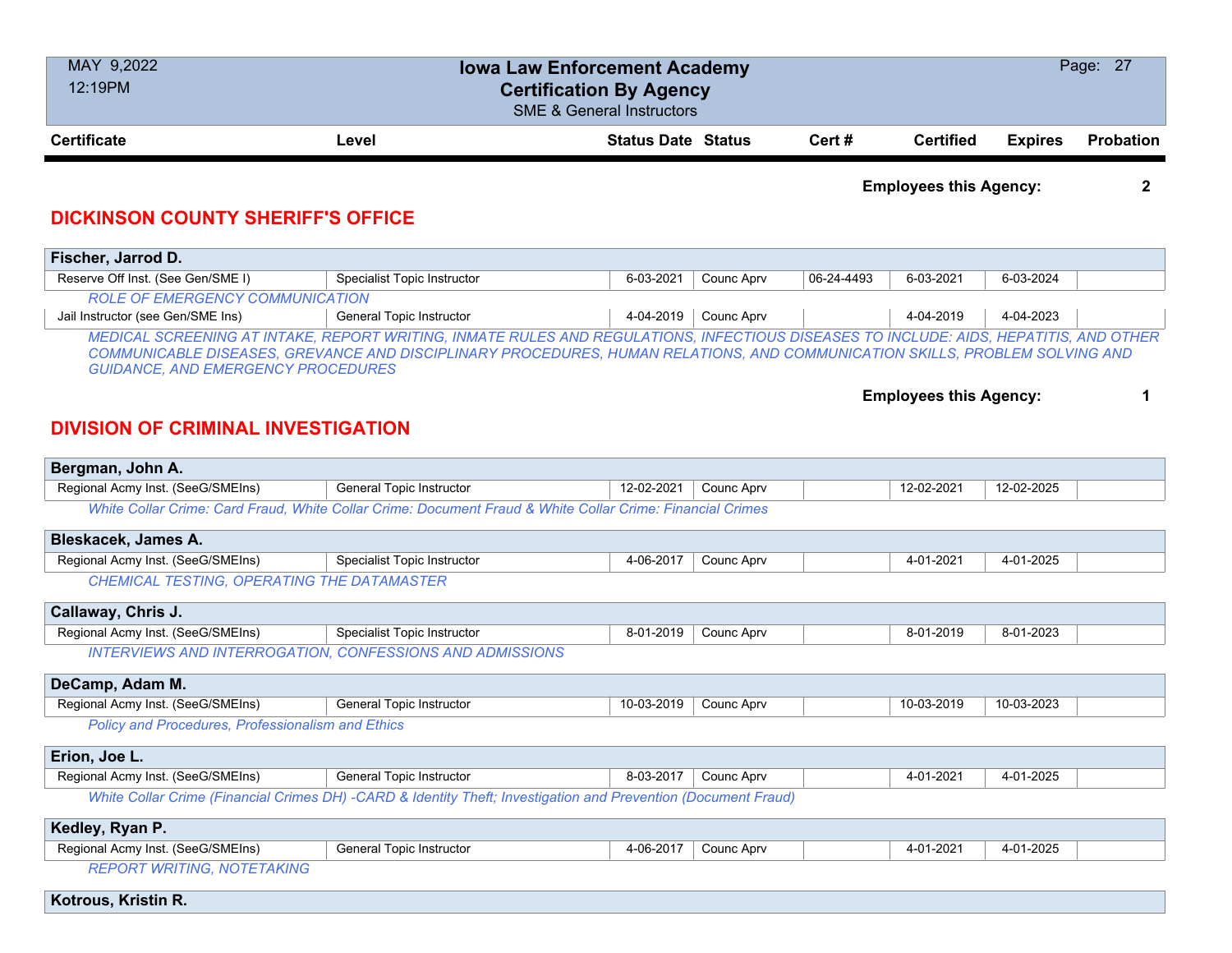| MAY 9,2022<br>12:19PM                                                                                                              | <b>Iowa Law Enforcement Academy</b><br><b>Certification By Agency</b><br><b>SME &amp; General Instructors</b>                |                           |            |            |                  |                | Page: 28         |
|------------------------------------------------------------------------------------------------------------------------------------|------------------------------------------------------------------------------------------------------------------------------|---------------------------|------------|------------|------------------|----------------|------------------|
| <b>Certificate</b>                                                                                                                 | Level                                                                                                                        | <b>Status Date Status</b> |            | Cert#      | <b>Certified</b> | <b>Expires</b> | <b>Probation</b> |
| Regional Acmy Inst. (SeeG/SMEIns)                                                                                                  | <b>General Topic Instructor</b>                                                                                              | 8-06-2020                 | Counc Aprv |            | 8-06-2020        | 8-06-2024      |                  |
| <b>Critical Incident Stress Management</b>                                                                                         |                                                                                                                              |                           |            |            |                  |                |                  |
| Krapfl, Michael W.                                                                                                                 |                                                                                                                              |                           |            |            |                  |                |                  |
| Subject Matter Expert Instructor                                                                                                   |                                                                                                                              | 4-07-2022                 | Counc Aprv |            | 10-04-2018       | 4-07-2025      |                  |
| <b>INTERVIEWS AND INTERROGATIONS (confessions &amp; admissions DH)</b><br>Confessions & Admissions, Interview & Interrogation. DFH |                                                                                                                              |                           |            |            |                  |                |                  |
| Lamp, Scott E.                                                                                                                     |                                                                                                                              |                           |            |            |                  |                |                  |
| Regional Acmy Inst. (SeeG/SMEIns)                                                                                                  | General Topic Instructor                                                                                                     | 6-07-2018                 | Counc Aprv |            | 6-07-2018        | 6-07-2022      |                  |
| <b>INVESTIGATIONS</b>                                                                                                              | CRIME SCENE SEARCH AND RECORD, INTERVIEWS AND INTERROGATION, REPORT WRITING, DOMESTIC ABUSE, DISCRETION, NARCOTICS           |                           |            |            |                  |                |                  |
| Reserve Off Inst. (See Gen/SME I)                                                                                                  | General Topic Instructor                                                                                                     | 10-01-2015                | Counc Aprv | 10-18-2440 | 10-01-2015       | 6-07-2022      |                  |
| <b>DISCRETION, CULTURAL DIVERSITY</b>                                                                                              | INTRO TO CRIME SCENE, REPORT WRITING, COMMUNITY POLICING, ETHICS, WORKING WITH YOUR COMMUNITY. INTERVIEWS AND INTERROGATION, |                           |            |            |                  |                |                  |
| McLaren, Nathaniel M.                                                                                                              |                                                                                                                              |                           |            |            |                  |                |                  |
| Regional Acmy Inst. (SeeG/SMEIns)                                                                                                  | <b>General Topic Instructor</b>                                                                                              | 4-01-2021                 | Counc Aprv |            | 4-01-2021        | 4-01-2025      |                  |
| <b>Computer Forensics</b>                                                                                                          |                                                                                                                              |                           |            |            |                  |                |                  |
| Modlin, Trevor E.                                                                                                                  |                                                                                                                              |                           |            |            |                  |                |                  |
| Regional Acmy Inst. (SeeG/SMEIns)                                                                                                  | Professional Topic Instructor                                                                                                | 8-06-2020                 | Counc Aprv |            | 8-06-2020        | 8-06-2024      |                  |
| <b>Sexual Abuse Investigation</b>                                                                                                  |                                                                                                                              |                           |            |            |                  |                |                  |
| Myers, Laura J.                                                                                                                    |                                                                                                                              |                           |            |            |                  |                |                  |
| Regional Acmy Inst. (SeeG/SMEIns)                                                                                                  | General Topic Instructor                                                                                                     | 6-07-2017                 | Counc Aprv |            | 6-07-2017        | 6-07-2022      |                  |
| SEX ABUSE/ADULT DEPENDENT ABUSE, VICE                                                                                              |                                                                                                                              |                           |            |            |                  |                |                  |
| Rahn, Richard E.                                                                                                                   |                                                                                                                              |                           |            |            |                  |                |                  |
| Regional Acmy Inst. (SeeG/SMEIns)                                                                                                  | <b>General Topic Instructor</b>                                                                                              | 4-06-2017                 | Counc Aprv |            | 4-01-2021        | 4-01-2025      |                  |
| DEATH INVESTIGATION, BURGLARY INVESTIGATION                                                                                        |                                                                                                                              |                           |            |            |                  |                |                  |
| Reger, Scott J.                                                                                                                    |                                                                                                                              |                           |            |            |                  |                |                  |
| Regional Acmy Inst. (SeeG/SMEIns)                                                                                                  | <b>General Topic Instructor</b>                                                                                              | 4-01-2021                 | Counc Aprv |            | 4-01-2021        | 4-01-2025      |                  |
| Interview & Interrogation/Confessions for DPS.                                                                                     |                                                                                                                              |                           |            |            |                  |                |                  |
| <b>Scherbring, Rebecca</b>                                                                                                         |                                                                                                                              |                           |            |            |                  |                |                  |
| Regional Acmy Inst. (SeeG/SMEIns)                                                                                                  | Specialist Topic Instructor                                                                                                  | 4-01-2021                 | Counc Aprv |            | 4-01-2021        | 4-01-2025      |                  |
| <b>Fingerprinting</b>                                                                                                              |                                                                                                                              |                           |            |            |                  |                |                  |
| Turbett, Jonathan J.                                                                                                               |                                                                                                                              |                           |            |            |                  |                |                  |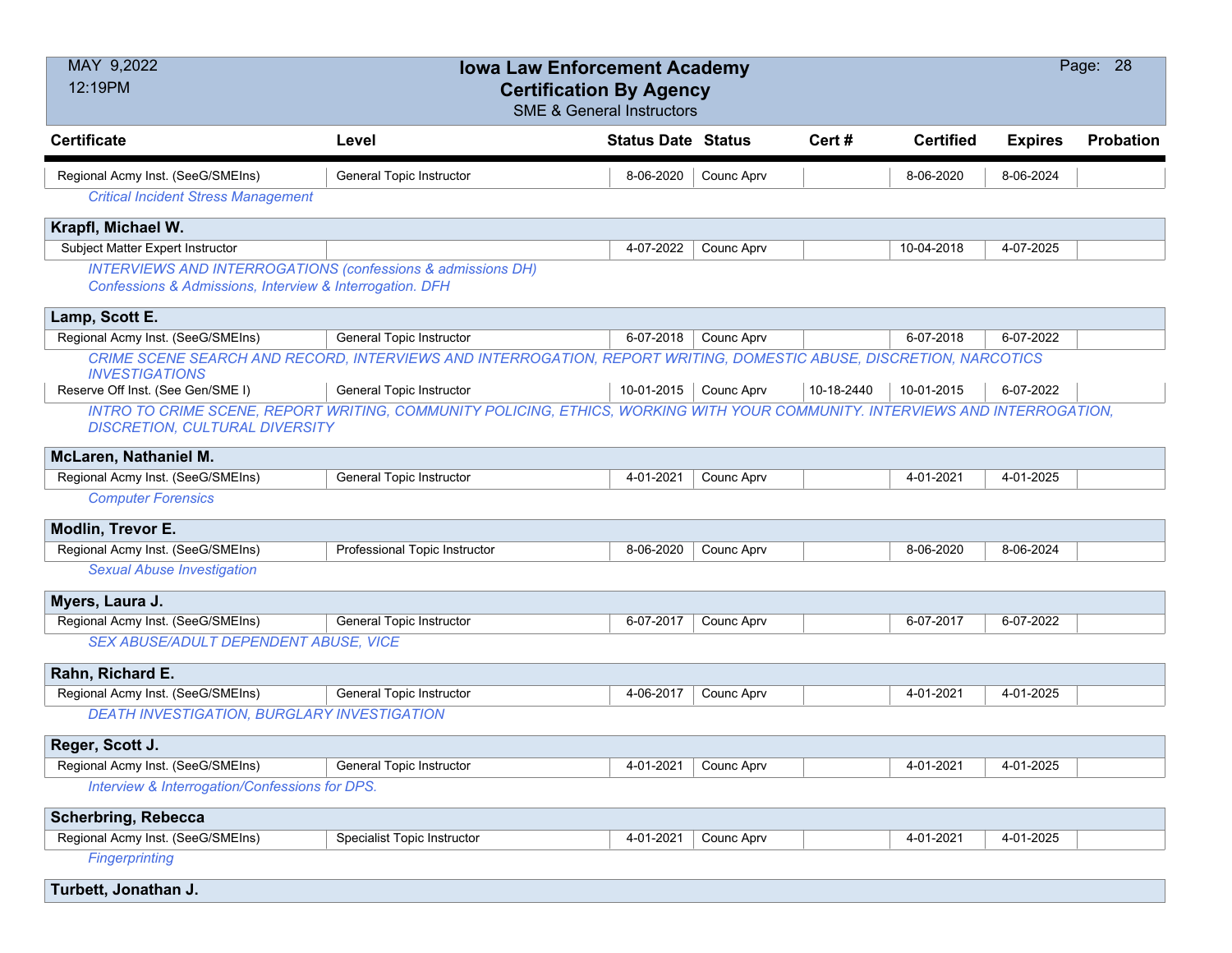| <b>Certified</b><br><b>Certificate</b><br><b>Status Date Status</b><br>Cert#<br>Probation<br>Level<br><b>Expires</b><br>Regional Acmy Inst. (SeeG/SMEIns)<br>Specialist Topic Instructor<br>Counc Aprv<br>6-07-2018<br>6-07-2018<br>6-07-2022                                                                                                                                    |   |  |  |  |  |  |  |  |  |
|----------------------------------------------------------------------------------------------------------------------------------------------------------------------------------------------------------------------------------------------------------------------------------------------------------------------------------------------------------------------------------|---|--|--|--|--|--|--|--|--|
|                                                                                                                                                                                                                                                                                                                                                                                  |   |  |  |  |  |  |  |  |  |
| ADMISSIONS AND CONFESSIONS, INTERVIEW AND INTERROGATION                                                                                                                                                                                                                                                                                                                          |   |  |  |  |  |  |  |  |  |
| Vileta, Trent E.                                                                                                                                                                                                                                                                                                                                                                 |   |  |  |  |  |  |  |  |  |
| Regional Acmy Inst. (SeeG/SMEIns)<br>General Topic Instructor<br>10-03-2019<br>10-03-2019<br>Counc Aprv<br>10-03-2023                                                                                                                                                                                                                                                            |   |  |  |  |  |  |  |  |  |
| Domestic Abuse, Mandatory Reporting of Dependent Adult and Child Abuse, Sex Abuse<br>ERROR to NOTE: Mandatory Reporting of Dependent Adult and Child Abuse is taught exclusively online via DHS website. Emailed TV to advise of this course removed<br>from his instructor certification 4/4/2022 DH.<br><b>Employees this Agency:</b><br>17<br><b>DIVISION OF INTELLIGENCE</b> |   |  |  |  |  |  |  |  |  |
|                                                                                                                                                                                                                                                                                                                                                                                  |   |  |  |  |  |  |  |  |  |
| Johnston, Heather A.<br>Regional Acmy Inst. (SeeG/SMEIns)<br><b>General Topic Instructor</b><br>6-03-2021<br>Counc Aprv<br>6-03-2025<br>6-03-2021                                                                                                                                                                                                                                |   |  |  |  |  |  |  |  |  |
| <b>Human Trafficking</b>                                                                                                                                                                                                                                                                                                                                                         |   |  |  |  |  |  |  |  |  |
| <b>Employees this Agency:</b><br><b>DIVISION OF NARCOTICS ENFORCEMENT</b><br>Austin, John J.                                                                                                                                                                                                                                                                                     | 1 |  |  |  |  |  |  |  |  |
| Regional Acmy Inst. (SeeG/SMEIns)<br><b>General Topic Instructor</b><br>6-07-2018<br>Counc Aprv<br>6-07-2018<br>6-07-2022                                                                                                                                                                                                                                                        |   |  |  |  |  |  |  |  |  |
| <b>INTRO TO GANGS</b>                                                                                                                                                                                                                                                                                                                                                            |   |  |  |  |  |  |  |  |  |
| Hurley, John D.                                                                                                                                                                                                                                                                                                                                                                  |   |  |  |  |  |  |  |  |  |
| Subject Matter Expert Instructor<br>4-07-2022<br>Counc Aprv<br>4-07-2022<br>4-07-2025                                                                                                                                                                                                                                                                                            |   |  |  |  |  |  |  |  |  |
| ALERRT, AAIR (Active Attack Integrated Response), CRCC (Civilian Response Critical Care). DFH                                                                                                                                                                                                                                                                                    |   |  |  |  |  |  |  |  |  |
| Regional Acmy Inst. (SeeG/SMEIns)<br>Specialist Topic Instructor<br>4-01-2021<br>4-01-2021<br>4-01-2025<br>Counc Aprv                                                                                                                                                                                                                                                            |   |  |  |  |  |  |  |  |  |
| Firearms, Open Sight Rifle, Firearms Simulator Training & Meth Lab Awareness                                                                                                                                                                                                                                                                                                     |   |  |  |  |  |  |  |  |  |
| Strouse, Jack B.                                                                                                                                                                                                                                                                                                                                                                 |   |  |  |  |  |  |  |  |  |
| Reserve Off Inst. (See Gen/SME I)<br><b>Specialist Topic Instructor</b><br>6-04-2020<br>06-23-4348<br>6-04-2020<br>6-04-2023<br>Counc Aprv                                                                                                                                                                                                                                       |   |  |  |  |  |  |  |  |  |
| <b>CURRENT DRUG TRENDS/INVESTIGATION</b><br>Regional Acmy Inst. (SeeG/SMEIns)<br>4-06-2017<br>Counc Aprv<br>4-01-2021<br>4-01-2025<br><b>Specialist Topic Instructor</b>                                                                                                                                                                                                         |   |  |  |  |  |  |  |  |  |
| Narcotics Investigations, Narcotics, Narcotics Law & Meth Lab Safety                                                                                                                                                                                                                                                                                                             |   |  |  |  |  |  |  |  |  |
| Studer, Eric E.                                                                                                                                                                                                                                                                                                                                                                  |   |  |  |  |  |  |  |  |  |
| Regional Acmy Inst. (SeeG/SMEIns)<br>General Topic Instructor<br>4-01-2021<br>Counc Aprv<br>4-01-2021<br>4-01-2025                                                                                                                                                                                                                                                               |   |  |  |  |  |  |  |  |  |

*Ethics and Professionalism & Policy and Procedure*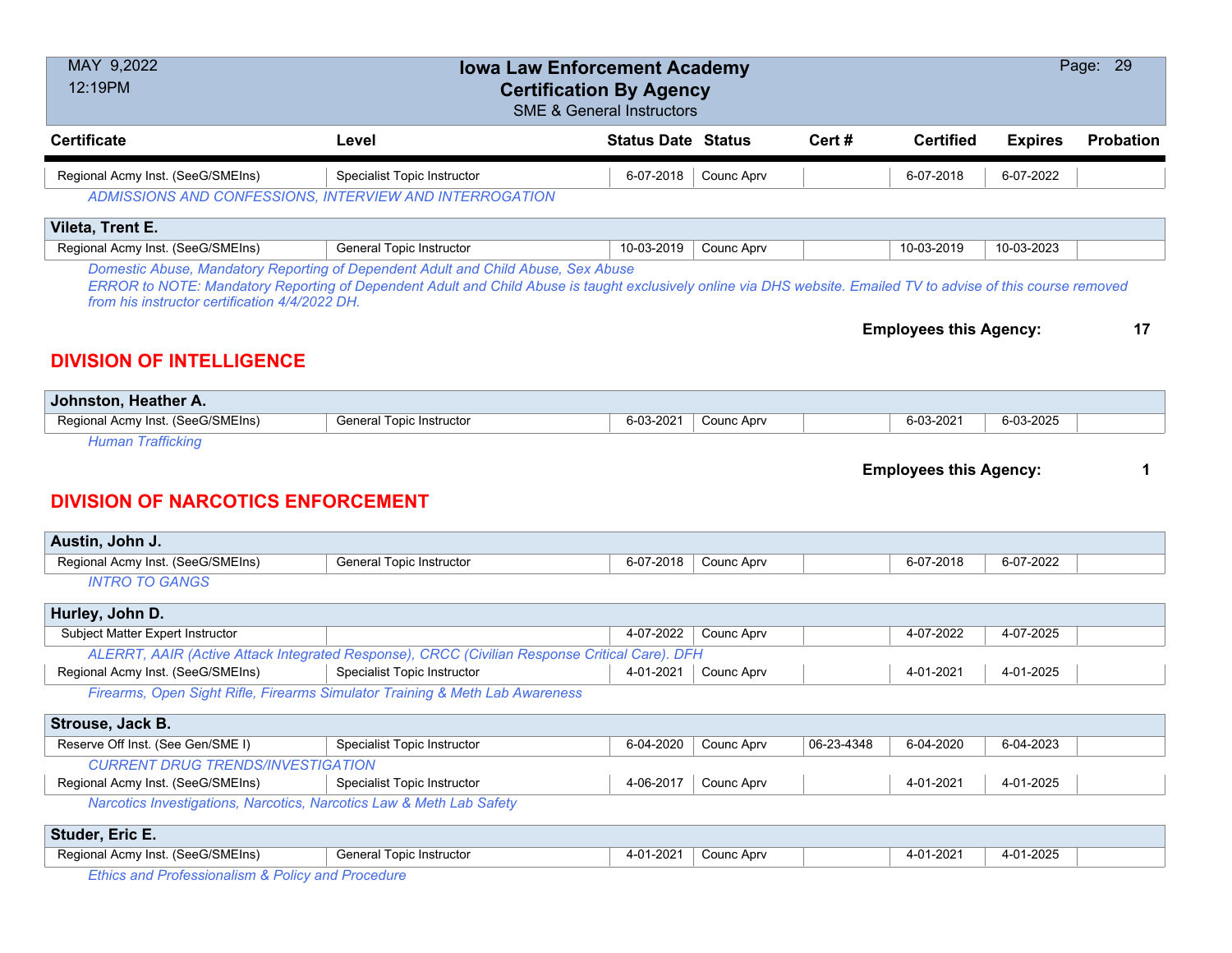| MAY 9,2022                                              | <b>Iowa Law Enforcement Academy</b>                                                                                                 |                           |            |            |                               | Page: 30       |                  |
|---------------------------------------------------------|-------------------------------------------------------------------------------------------------------------------------------------|---------------------------|------------|------------|-------------------------------|----------------|------------------|
| 12:19PM                                                 | <b>Certification By Agency</b>                                                                                                      |                           |            |            |                               |                |                  |
|                                                         | <b>SME &amp; General Instructors</b>                                                                                                |                           |            |            |                               |                |                  |
| <b>Certificate</b>                                      | Level                                                                                                                               | <b>Status Date Status</b> |            | Cert#      | <b>Certified</b>              | <b>Expires</b> | <b>Probation</b> |
|                                                         |                                                                                                                                     |                           |            |            | <b>Employees this Agency:</b> |                |                  |
|                                                         |                                                                                                                                     |                           |            |            |                               |                | 4                |
| <b>DONNELLSON POLICE DEPARTMENT</b>                     |                                                                                                                                     |                           |            |            |                               |                |                  |
| Roberts, Bradley L.                                     |                                                                                                                                     |                           |            |            |                               |                |                  |
| Reserve Off Inst. (See Gen/SME I)                       | <b>General Topic Instructor</b>                                                                                                     | 4-01-2021                 | Counc Aprv | 04-24-4489 | 4-01-2021                     | 4-01-2024      |                  |
| <b>All General Subjects</b>                             |                                                                                                                                     |                           |            |            |                               |                |                  |
|                                                         |                                                                                                                                     |                           |            |            | <b>Employees this Agency:</b> |                | 1                |
|                                                         |                                                                                                                                     |                           |            |            |                               |                |                  |
| <b>DURANT POLICE DEPARTMENT</b>                         |                                                                                                                                     |                           |            |            |                               |                |                  |
| Meier, Michael E.                                       |                                                                                                                                     |                           |            |            |                               |                |                  |
| Reserve Off Inst. (See Gen/SME I)                       | General Topic Instructor                                                                                                            | 4-02-2020                 | Counc Aprv | 04-23-4302 | 4-02-2020                     | 4-02-2023      |                  |
| <b>ALL GENERAL SUBJECTS</b>                             |                                                                                                                                     |                           |            |            |                               |                |                  |
|                                                         |                                                                                                                                     |                           |            |            | <b>Employees this Agency:</b> |                | 1                |
|                                                         |                                                                                                                                     |                           |            |            |                               |                |                  |
| <b>DYSART POLICE DEPARTMENT</b>                         |                                                                                                                                     |                           |            |            |                               |                |                  |
| Stenda, Jeremy P.                                       |                                                                                                                                     |                           |            |            |                               |                |                  |
| Reserve Off Inst. (See Gen/SME I)                       | General Topic Instructor                                                                                                            | 6-03-2021                 | Counc Aprv | 06-24-4515 | 6-03-2021                     | 6-03-2024      |                  |
|                                                         | COLLISION SCENE CONTROL, COMMUNITY RELATIONS, CRISIS AND CONFLICT, DE-ESCALATION, DISCRETION, DOMESTIC ABUSE, ETHICS, FELONY CALLS, |                           |            |            |                               |                |                  |
|                                                         | IMPLICIT BIAS, INTERVIEWS AND INTERROGATION, INTRO TO CRIME SCENE, MOTOR VEHICLE LAW, PATROL TECHNIQUES, RECOGNIZING IMPAIRMENT,    |                           |            |            |                               |                |                  |
| <b>REPORT WRITING, TRAFFIC DIRECTION, VEHICLE STOPS</b> |                                                                                                                                     |                           |            |            |                               |                |                  |
|                                                         |                                                                                                                                     |                           |            |            | <b>Employees this Agency:</b> |                | 1                |
|                                                         |                                                                                                                                     |                           |            |            |                               |                |                  |
| <b>Department of Transportation - Ames</b>              |                                                                                                                                     |                           |            |            |                               |                |                  |
| Lorenzen, David J.                                      |                                                                                                                                     |                           |            |            |                               |                |                  |
| Regional Acmy Inst. (SeeG/SMEIns)                       | <b>General Topic Instructor</b>                                                                                                     | 10-07-2021                | Counc Aprv |            | 10-07-2021                    | 10-07-2025     |                  |
| <b>Blue Courage</b>                                     |                                                                                                                                     |                           |            |            |                               |                |                  |
|                                                         |                                                                                                                                     |                           |            |            | <b>Employees this Agency:</b> |                | 1                |
|                                                         |                                                                                                                                     |                           |            |            |                               |                |                  |
| Dept of Trans - Bureau of Inv & ID Pro                  |                                                                                                                                     |                           |            |            |                               |                |                  |
| Nusbaum, Jason P.                                       |                                                                                                                                     |                           |            |            |                               |                |                  |
| Regional Acmy Inst. (SeeG/SMEIns)                       | General Topic Instructor                                                                                                            | 8-06-2020                 | Counc Aprv |            | 8-06-2020                     | 8-06-2024      |                  |
| Vehicle Theft, Document Fraud                           |                                                                                                                                     |                           |            |            |                               |                |                  |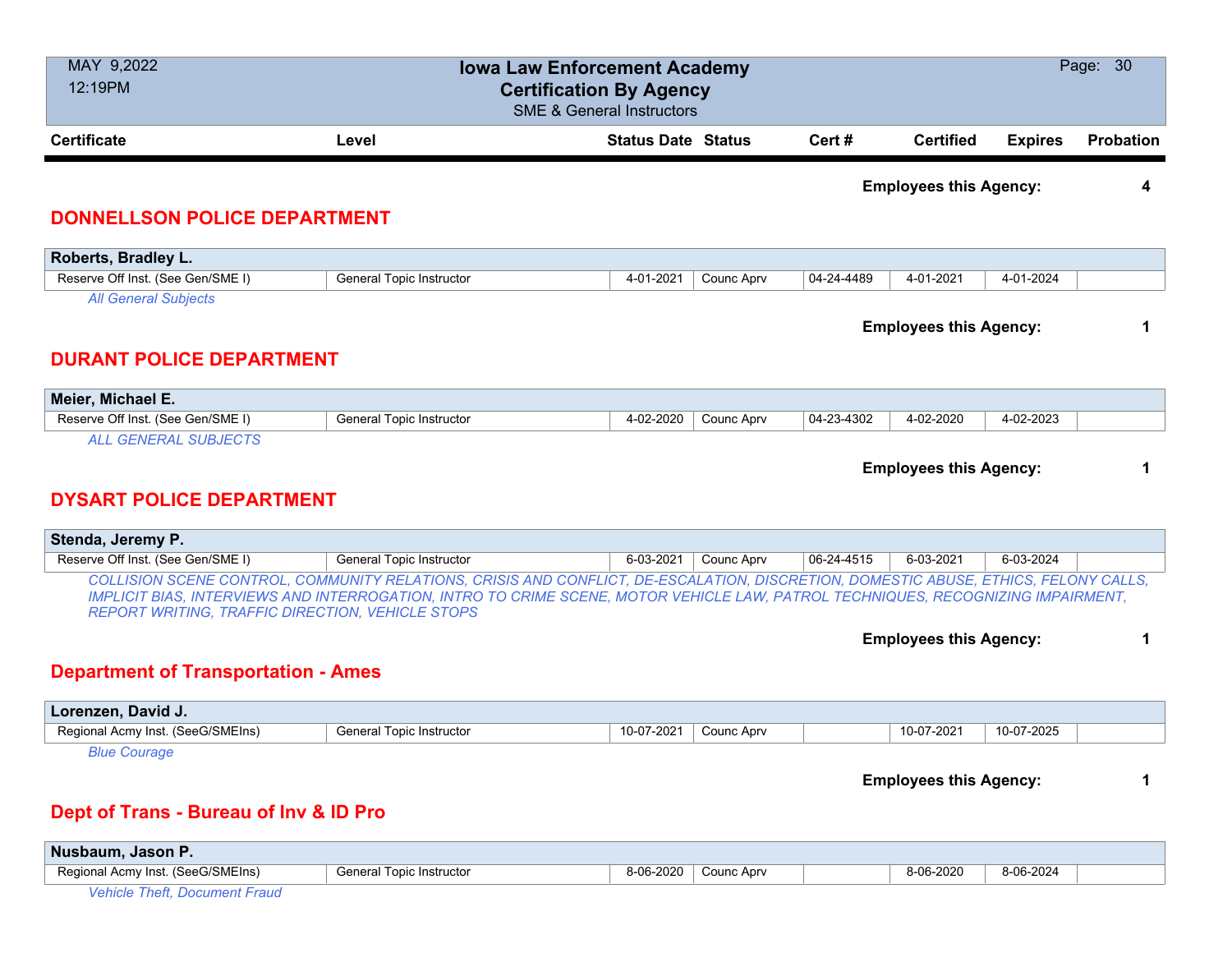| MAY 9,2022<br>12:19PM                                                                                                                                                                                                                                                                                             | Page: 31<br><b>Iowa Law Enforcement Academy</b><br><b>Certification By Agency</b><br><b>SME &amp; General Instructors</b> |                           |            |            |                               |                |              |  |  |
|-------------------------------------------------------------------------------------------------------------------------------------------------------------------------------------------------------------------------------------------------------------------------------------------------------------------|---------------------------------------------------------------------------------------------------------------------------|---------------------------|------------|------------|-------------------------------|----------------|--------------|--|--|
| <b>Certificate</b>                                                                                                                                                                                                                                                                                                | Level                                                                                                                     | <b>Status Date Status</b> |            | Cert #     | <b>Certified</b>              | <b>Expires</b> | Probation    |  |  |
| <b>Des Moines Fire Department</b>                                                                                                                                                                                                                                                                                 |                                                                                                                           |                           |            |            | <b>Employees this Agency:</b> |                | 1            |  |  |
| <b>Suarez, Robert</b>                                                                                                                                                                                                                                                                                             |                                                                                                                           |                           |            |            |                               |                |              |  |  |
| Subject Matter Expert Instructor                                                                                                                                                                                                                                                                                  |                                                                                                                           | 4-07-2022                 | Counc Aprv |            | 4-07-2022                     | 4-07-2025      |              |  |  |
| Fire Calls, Hazardous Material. DFH                                                                                                                                                                                                                                                                               |                                                                                                                           |                           |            |            |                               |                |              |  |  |
| <b>Employees this Agency:</b><br>1<br><b>EMMET COUNTY SHERIFF'S OFFICE</b>                                                                                                                                                                                                                                        |                                                                                                                           |                           |            |            |                               |                |              |  |  |
| Fischer, Jarrod D.                                                                                                                                                                                                                                                                                                |                                                                                                                           |                           |            |            |                               |                |              |  |  |
| Reserve Off Inst. (See Gen/SME I)                                                                                                                                                                                                                                                                                 | <b>Specialist Topic Instructor</b>                                                                                        | 6-03-2021                 | Counc Aprv | 06-24-4493 | 6-03-2021                     | 6-03-2024      |              |  |  |
| <b>ROLE OF EMERGENCY COMMUNICATION</b><br>Jail Instructor (see Gen/SME Ins)                                                                                                                                                                                                                                       | General Topic Instructor                                                                                                  | 4-04-2019                 | Counc Aprv |            | 4-04-2019                     | 4-04-2023      |              |  |  |
| MEDICAL SCREENING AT INTAKE, REPORT WRITING, INMATE RULES AND REGULATIONS, INFECTIOUS DISEASES TO INCLUDE: AIDS, HEPATITIS, AND OTHER<br>COMMUNICABLE DISEASES, GREVANCE AND DISCIPLINARY PROCEDURES, HUMAN RELATIONS, AND COMMUNICATION SKILLS, PROBLEM SOLVING AND<br><b>GUIDANCE, AND EMERGENCY PROCEDURES</b> |                                                                                                                           |                           |            |            |                               |                |              |  |  |
| Kollasch, Mackenzie J.                                                                                                                                                                                                                                                                                            |                                                                                                                           |                           |            |            |                               |                |              |  |  |
| Reserve Off Inst. (See Gen/SME I)                                                                                                                                                                                                                                                                                 | <b>Specialist Topic Instructor</b>                                                                                        | 4-01-2021                 | Counc Aprv | 04-24-4476 | 4-01-2021                     | 4-01-2024      |              |  |  |
| <b>Role of Emergency Communicator</b><br><b>ESTHERVILLE FIRE DEPARTMENT</b>                                                                                                                                                                                                                                       |                                                                                                                           |                           |            |            | <b>Employees this Agency:</b> |                | $\mathbf{2}$ |  |  |
| Chrestiansen, Jay                                                                                                                                                                                                                                                                                                 |                                                                                                                           |                           |            |            |                               |                |              |  |  |
| Reserve Off Inst. (See Gen/SME I)                                                                                                                                                                                                                                                                                 | <b>Specialist Topic Instructor</b>                                                                                        | 4-02-2020                 | Counc Aprv | 04-23-4313 | 4-02-2020                     | 4-02-2023      |              |  |  |
| <b>HAZ MAT AWARENESS</b>                                                                                                                                                                                                                                                                                          |                                                                                                                           |                           |            |            |                               |                |              |  |  |
|                                                                                                                                                                                                                                                                                                                   | <b>Employees this Agency:</b><br>1<br><b>ESTHERVILLE POLICE DEPARTMENT</b>                                                |                           |            |            |                               |                |              |  |  |
| Arends, Ryan M.                                                                                                                                                                                                                                                                                                   |                                                                                                                           |                           |            |            |                               |                |              |  |  |
| Reserve Off Inst. (See Gen/SME I)                                                                                                                                                                                                                                                                                 | <b>General Topic Instructor</b>                                                                                           | 8-01-2019                 | Counc Aprv |            | 8-01-2019                     | 8-01-2022      |              |  |  |
| <b>ALL GENERAL SUBJECTS</b>                                                                                                                                                                                                                                                                                       |                                                                                                                           |                           |            |            |                               |                |              |  |  |

**Fagre, Sonja E.**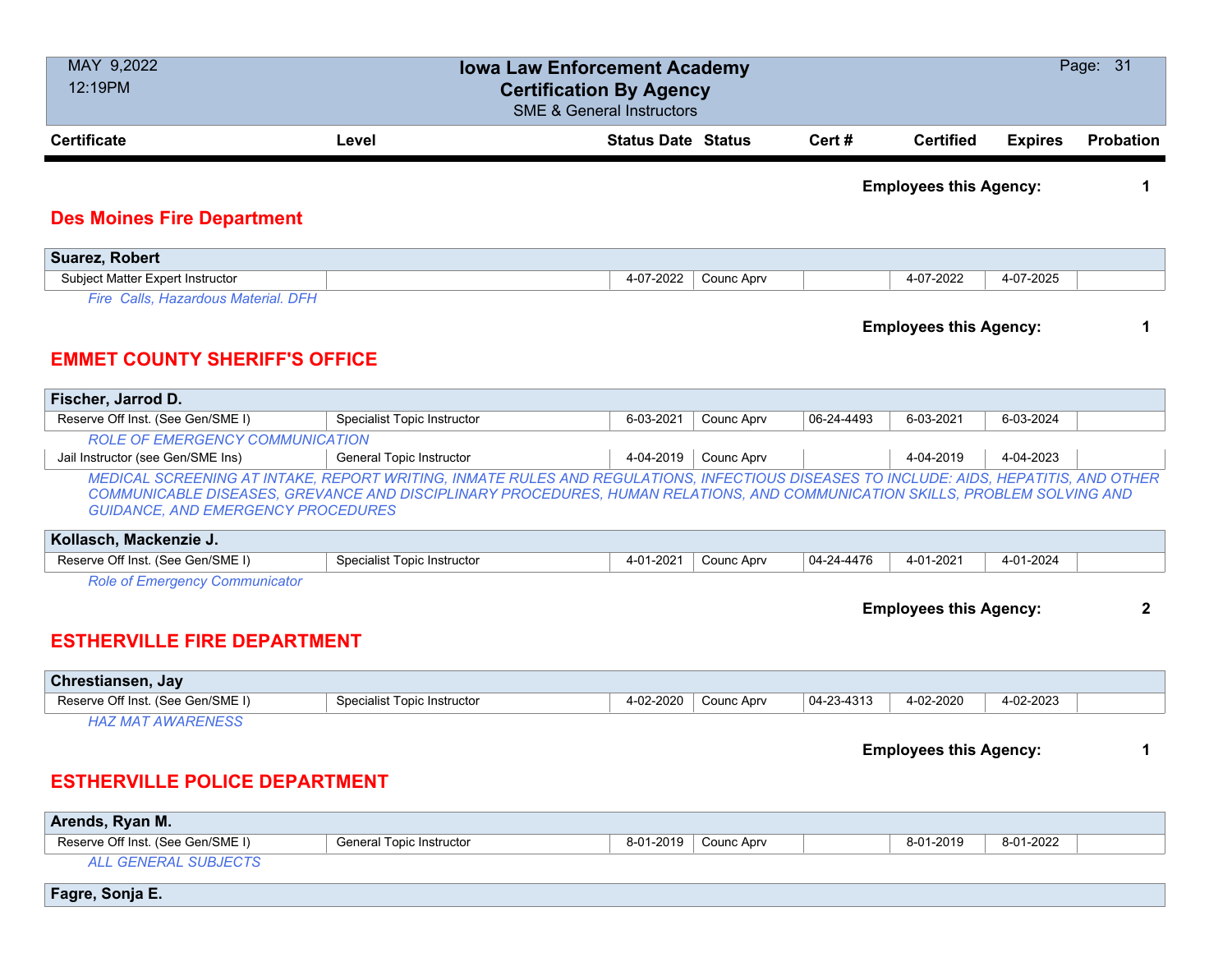| MAY 9,2022<br>12:19PM                                            | <b>Iowa Law Enforcement Academy</b><br><b>Certification By Agency</b><br><b>SME &amp; General Instructors</b> |                           |            |                  |                |                  |  |  |
|------------------------------------------------------------------|---------------------------------------------------------------------------------------------------------------|---------------------------|------------|------------------|----------------|------------------|--|--|
| <b>Certificate</b>                                               | Level                                                                                                         | <b>Status Date Status</b> | Cert#      | <b>Certified</b> | <b>Expires</b> | <b>Probation</b> |  |  |
| Reserve Off Inst. (See Gen/SME I)<br><b>ALL GENERAL SUBJECTS</b> | General Topic Instructor                                                                                      | 10-01-2020<br>Counc Aprv  | 10-23-4382 | 10-01-2020       | 10-01-2023     |                  |  |  |

**Employees this Agency: 2**

### **EVANSDALE POLICE DEPARTMENT**

| Clark, Amy E.                          |                                    |            |            |            |            |            |  |  |  |
|----------------------------------------|------------------------------------|------------|------------|------------|------------|------------|--|--|--|
| Regional Acmy Inst. (SeeG/SMEIns)      | Professional Topic Instructor      | 4-04-2019  | Counc Apry |            | 4-04-2019  | 4-04-2023  |  |  |  |
| <b>BLOOD BORNE PATHOGENS, ILEECP</b>   |                                    |            |            |            |            |            |  |  |  |
| Mallory, lan D.                        |                                    |            |            |            |            |            |  |  |  |
| Reserve Off Inst. (See Gen/SME I)      | <b>Specialist Topic Instructor</b> | 12-05-2019 | Counc Apry | 12-22-4277 | 12-05-2019 | 12-05-2022 |  |  |  |
| <b>ROLE OF EMERGENCY COMMUNICATION</b> |                                    |            |            |            |            |            |  |  |  |
| Skinner, Thomas C.                     |                                    |            |            |            |            |            |  |  |  |
| Regional Acmy Inst. (SeeG/SMEIns)      | <b>General Topic Instructor</b>    | 6-04-2020  | Counc Aprv |            | 6-04-2020  | 3-09-2023  |  |  |  |

*General: Taser, Oleoresin Capsicum*

*AXON certificate received 01/26/2022, expiring 03/09/2023. Filed in PaperVision 03/01/2022 by PP. DFH*

#### **Employees this Agency: 3**

### **FOREST CITY POLICE DEPARTMENT**

| Aschenbrenner, Beth               |                                    |            |            |            |            |            |  |
|-----------------------------------|------------------------------------|------------|------------|------------|------------|------------|--|
| Reserve Off Inst. (See Gen/SME I) | <b>Specialist Topic Instructor</b> | 12-03-2020 | Counc Aprv | 12-23-4397 | 12-03-2020 | 12-03-2023 |  |
| blood borne pathogens             |                                    |            |            |            |            |            |  |
| Beenken, Kelsey A.                |                                    |            |            |            |            |            |  |
| Reserve Off Inst. (See Gen/SME I) | Legal Topic Instructor             | 10-03-2019 | Counc Aprv | 10-22-4243 | 10-03-2019 | 10-03-2022 |  |
| <b>ALL LEGAL SUBJECTS</b>         |                                    |            |            |            |            |            |  |
| <b>Buck, Dustin R.</b>            |                                    |            |            |            |            |            |  |
| Reserve Off Inst. (See Gen/SME I) | <b>General Topic Instructor</b>    | 6-06-2019  | Counc Aprv | 06-22-4197 | 6-06-2019  | 6-06-2022  |  |
| <b>ALL GENERAL SUBJECTS</b>       |                                    |            |            |            |            |            |  |
| Eiden, Ross W.                    |                                    |            |            |            |            |            |  |
| Reserve Off Inst. (See Gen/SME I) | <b>General Topic Instructor</b>    | 6-06-2019  | Counc Aprv | 06-22-4199 | 6-06-2019  | 6-06-2022  |  |
| <b>ALL GENERAL SUBJECTS</b>       |                                    |            |            |            |            |            |  |
| Knebel, Kevin D.                  |                                    |            |            |            |            |            |  |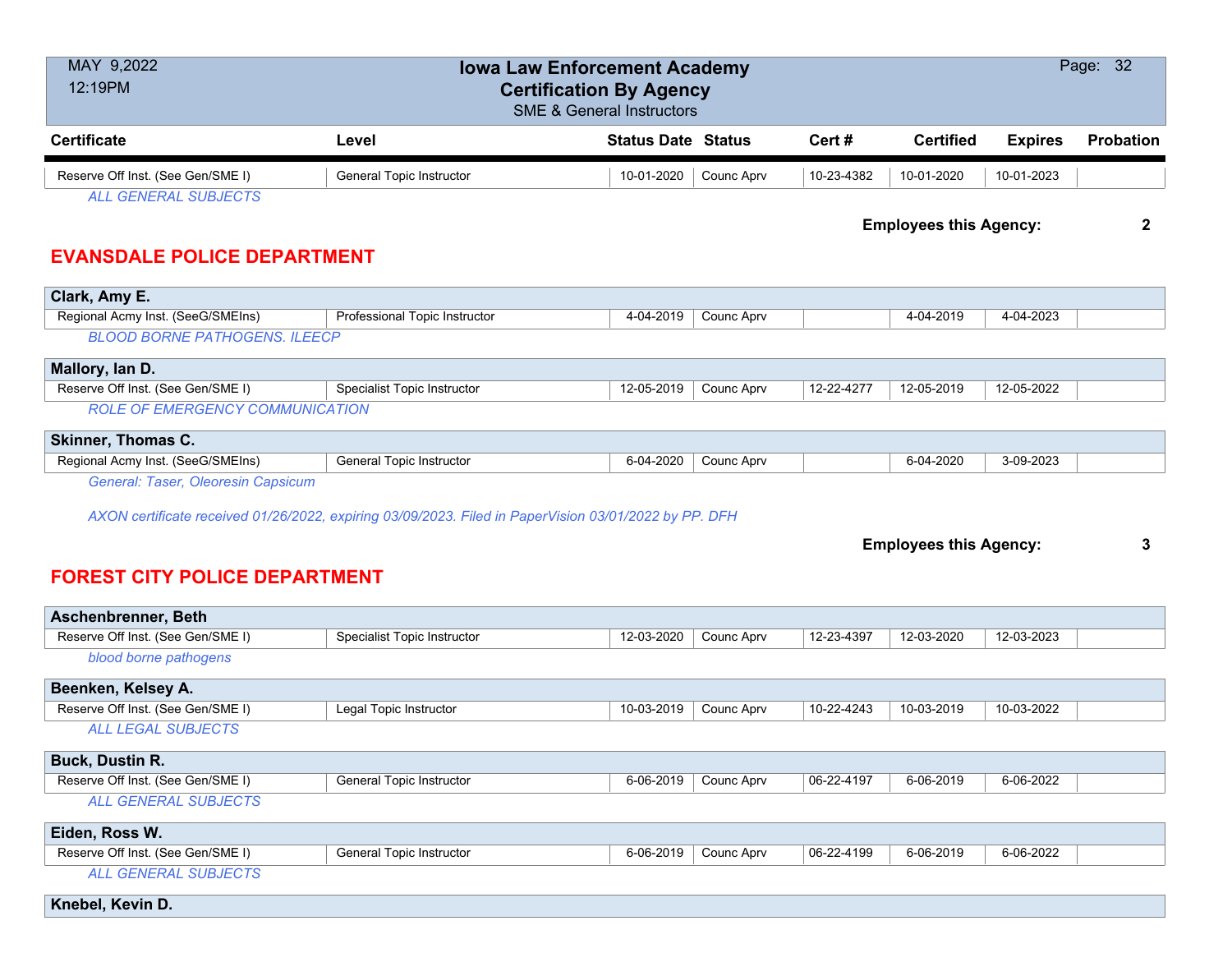| MAY 9,2022                             |                                                                                                                        | <b>Iowa Law Enforcement Academy</b>                                    |            |            |                               |                | Page: 33         |
|----------------------------------------|------------------------------------------------------------------------------------------------------------------------|------------------------------------------------------------------------|------------|------------|-------------------------------|----------------|------------------|
| 12:19PM                                |                                                                                                                        | <b>Certification By Agency</b><br><b>SME &amp; General Instructors</b> |            |            |                               |                |                  |
| <b>Certificate</b>                     | Level                                                                                                                  | <b>Status Date Status</b>                                              |            | Cert #     | <b>Certified</b>              | <b>Expires</b> | <b>Probation</b> |
| Reserve Off Inst. (See Gen/SME I)      | <b>Specialist Topic Instructor</b>                                                                                     | 8-01-2019                                                              | Counc Aprv | 08-22-4239 | 8-01-2019                     | 8-01-2022      |                  |
| <b>ROLE OF EMERGENCY COMMUNICATION</b> |                                                                                                                        |                                                                        |            |            |                               |                |                  |
| Montgomery, Thomas O.                  |                                                                                                                        |                                                                        |            |            |                               |                |                  |
| Reserve Off Inst. (See Gen/SME I)      | General Topic Instructor                                                                                               | 6-06-2019                                                              | Counc Aprv | 06-22-4201 | 6-06-2019                     | 6-06-2022      |                  |
| <b>ALL GENERAL SUBJECTS</b>            |                                                                                                                        |                                                                        |            |            |                               |                |                  |
| Norman, Blake H.                       |                                                                                                                        |                                                                        |            |            |                               |                |                  |
| Reserve Off Inst. (See Gen/SME I)      | Legal Topic Instructor                                                                                                 | 8-06-2020                                                              | Counc Aprv | 08-23-4363 | 8-06-2020                     | 8-06-2023      |                  |
| <b>ALL LEGAL SUBJECTS</b>              |                                                                                                                        |                                                                        |            |            |                               |                |                  |
| Snitzer Jr., Robert G.                 |                                                                                                                        |                                                                        |            |            |                               |                |                  |
| Reserve Off Inst. (See Gen/SME I)      | <b>General Topic Instructor</b>                                                                                        | 6-06-2019                                                              | Counc Aprv | 06-22-4202 | 6-06-2019                     | 6-06-2022      |                  |
| <b>ALL GENERAL SUBJECTS</b>            |                                                                                                                        |                                                                        |            |            |                               |                |                  |
| <b>FREMONT COUNTY SHERIFF'S OFFICE</b> |                                                                                                                        |                                                                        |            |            | <b>Employees this Agency:</b> |                | 8                |
| <b>Elliott, Naeda</b>                  |                                                                                                                        |                                                                        |            |            |                               |                |                  |
| Reserve Off Inst. (See Gen/SME I)      | Legal Topic Instructor                                                                                                 | 2-06-2020                                                              | Counc Aprv | 02-23-4285 | 2-06-2020                     | 2-06-2023      |                  |
| <b>ALL LEGAL SUBJECTS</b>              |                                                                                                                        |                                                                        |            |            |                               |                |                  |
| Wake, Andrew J.                        |                                                                                                                        |                                                                        |            |            |                               |                |                  |
| Reserve Off Inst. (See Gen/SME I)      | <b>General Topic Instructor</b>                                                                                        | 2-06-2020                                                              | Counc Aprv | 02-23-4286 | 2-06-2020                     | 2-06-2023      |                  |
| <b>ALL GENERAL SUBEJCTS</b>            |                                                                                                                        |                                                                        |            |            |                               |                |                  |
|                                        |                                                                                                                        |                                                                        |            |            | <b>Employees this Agency:</b> |                | $\mathbf{2}$     |
| <b>FT DODGE POLICE DEPARTMENT</b>      |                                                                                                                        |                                                                        |            |            |                               |                |                  |
| Baldridge, Ryan                        |                                                                                                                        |                                                                        |            |            |                               |                |                  |
| Reserve Off Inst. (See Gen/SME I)      | Legal Topic Instructor                                                                                                 | 10-03-2019                                                             | Counc Aprv | 10-03-2019 | 10-03-2019                    | 10-03-2022     |                  |
| <b>ALL LEGAL SUBJECTS</b>              |                                                                                                                        |                                                                        |            |            |                               |                |                  |
| Gardner, Paul R.                       |                                                                                                                        |                                                                        |            |            |                               |                |                  |
| Reserve Off Inst. (See Gen/SME I)      | General Topic Instructor                                                                                               | 4-02-2020                                                              | Counc Aprv | 04-23-4303 | 4-02-2020                     | 4-02-2023      |                  |
|                                        | COLLISON SCENE CONTROL, MOTOR VEHICLE LAW, TRAFFIC DIRECTION, RECOGNIZING IMPAIRMENT, VEHICLE STOPS, PATROL TECHNIQUES |                                                                        |            |            |                               |                |                  |
| Hanson, Steven M.                      |                                                                                                                        |                                                                        |            |            |                               |                |                  |
| Reserve Off Inst. (See Gen/SME I)      | <b>Specialist Topic Instructor</b>                                                                                     | 12-05-2019                                                             | Counc Aprv | 12-22-4266 | 12-05-2019                    | 12-03-2022     |                  |
| <b>PRECISION DRIVING</b>               |                                                                                                                        |                                                                        |            |            |                               |                |                  |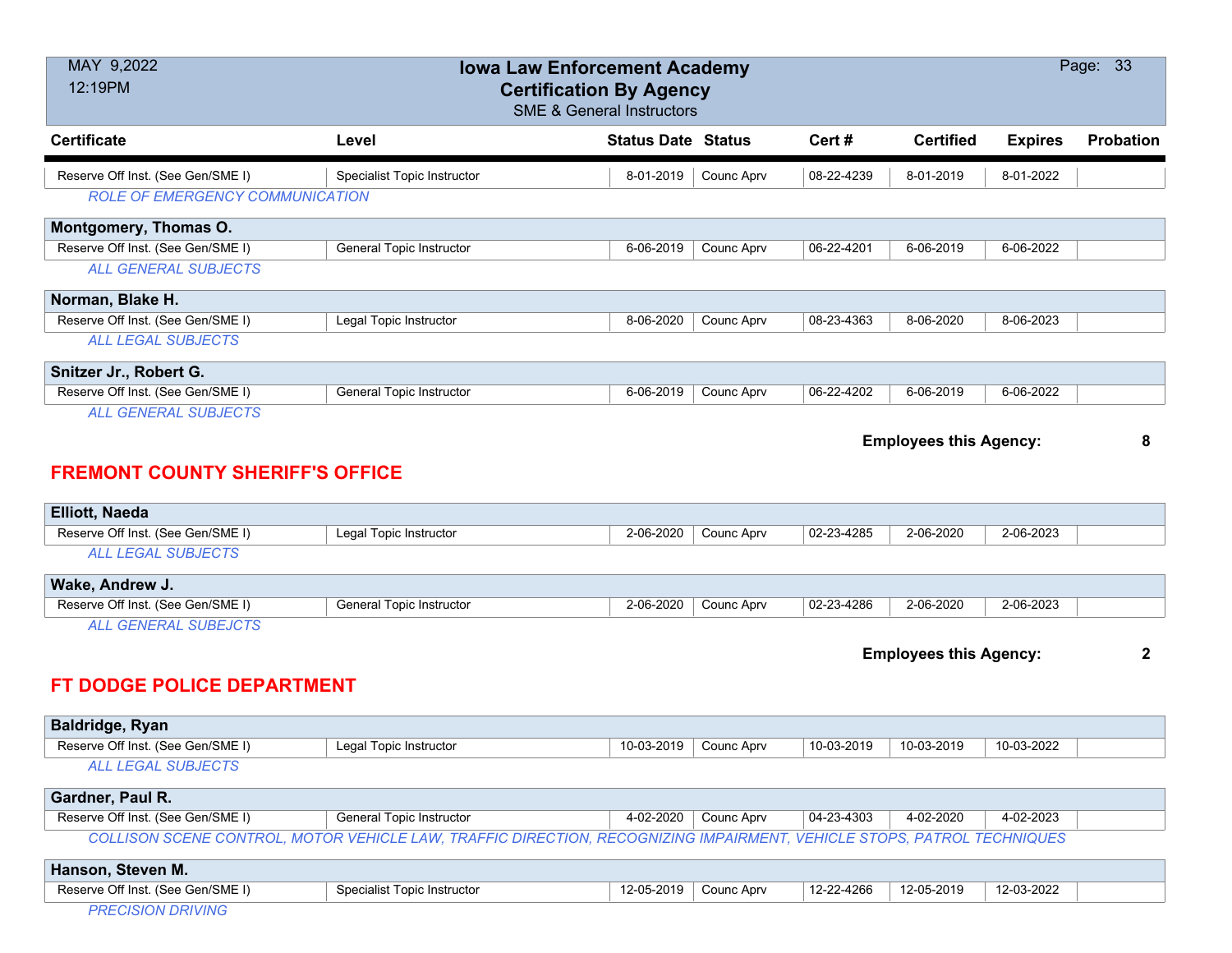| MAY 9,2022<br>12:19PM                 | Page: 34<br><b>Iowa Law Enforcement Academy</b><br><b>Certification By Agency</b><br><b>SME &amp; General Instructors</b>                                                                                                                                                                                                                 |                           |            |            |                               |                |           |
|---------------------------------------|-------------------------------------------------------------------------------------------------------------------------------------------------------------------------------------------------------------------------------------------------------------------------------------------------------------------------------------------|---------------------------|------------|------------|-------------------------------|----------------|-----------|
| <b>Certificate</b>                    | Level                                                                                                                                                                                                                                                                                                                                     | <b>Status Date Status</b> |            | Cert#      | <b>Certified</b>              | <b>Expires</b> | Probation |
| <b>Hergenreter, Steve</b>             |                                                                                                                                                                                                                                                                                                                                           |                           |            |            |                               |                |           |
| Reserve Off Inst. (See Gen/SME I)     | <b>Specialist Topic Instructor</b>                                                                                                                                                                                                                                                                                                        | 10-01-2020                | Counc Aprv | 10-23-4381 | 10-01-2020                    | 10-01-2023     |           |
| <b>HAZ MAT AWARENESS</b>              |                                                                                                                                                                                                                                                                                                                                           |                           |            |            |                               |                |           |
| Mernka, Dennis P.                     |                                                                                                                                                                                                                                                                                                                                           |                           |            |            |                               |                |           |
| Reserve Off Inst. (See Gen/SME I)     | General Topic Instructor                                                                                                                                                                                                                                                                                                                  | 6-06-2019                 | Counc Aprv | 06-22-4190 | 6-06-2019                     | 6-06-2022      |           |
| <b>ALL GENERAL SUBJECTS</b>           |                                                                                                                                                                                                                                                                                                                                           |                           |            |            |                               |                |           |
|                                       |                                                                                                                                                                                                                                                                                                                                           |                           |            |            | <b>Employees this Agency:</b> |                | 5         |
| <b>Ft. Madison Fire Department</b>    |                                                                                                                                                                                                                                                                                                                                           |                           |            |            |                               |                |           |
| <b>Schneider, Michael</b>             |                                                                                                                                                                                                                                                                                                                                           |                           |            |            |                               |                |           |
| Reserve Off Inst. (See Gen/SME I)     | Specialist Topic Instructor                                                                                                                                                                                                                                                                                                               | 8-01-2019                 | Counc Aprv | 08-22-4220 | 8-01-2019                     | 8-01-2022      |           |
| <b>HAZ MAT AWARENESS</b>              |                                                                                                                                                                                                                                                                                                                                           |                           |            |            |                               |                |           |
|                                       |                                                                                                                                                                                                                                                                                                                                           |                           |            |            | <b>Employees this Agency:</b> |                | 1         |
| <b>GILBERTVILLE POLICE DEPARTMENT</b> |                                                                                                                                                                                                                                                                                                                                           |                           |            |            |                               |                |           |
| Bauwens, Chad D.                      |                                                                                                                                                                                                                                                                                                                                           |                           |            |            |                               |                |           |
| General Instructor                    |                                                                                                                                                                                                                                                                                                                                           | 4-07-2022                 | Counc Aprv |            | 4-07-2022                     | 4-07-2025      |           |
| officer training                      | Certified in: Grievance and disciplinary procedures, Medical screening at intake, Security and Emergency Procedures, ADA, Methods of restraining violent persons,<br>Special needs of minorities, women and juveniles, Problem solving and guidance, Supervision of inmates, Report Writing, Inmate rules and regulations, Field training |                           |            |            |                               |                |           |
| $-KF$                                 |                                                                                                                                                                                                                                                                                                                                           |                           |            |            |                               |                |           |
| Smith, Nicholas R.                    |                                                                                                                                                                                                                                                                                                                                           |                           |            |            |                               |                |           |
| Jail Instructor (see Gen/SME Ins)     | General Topic Instructor                                                                                                                                                                                                                                                                                                                  | 8-06-2020                 | Counc Aprv |            | 8-06-2020                     | 4-04-2024      |           |
|                                       | TOPICS: Security Procedures, Methods of Restraining Violent Persons, Problem Solving and Guidance                                                                                                                                                                                                                                         |                           |            |            | <b>Employees this Agency:</b> |                | 2         |

#### **GOWRIE POLICE DEPARTMENT**

| <b>Monaghan, Patrick E.</b>       |                                 |            |            |                  |            |            |  |
|-----------------------------------|---------------------------------|------------|------------|------------------|------------|------------|--|
| Reserve Off Inst. (See Gen/SME I) | <b>General Topic Instructor</b> | 10-03-2019 | Counc Aprv | $10 - 22 - 4253$ | 10-03-2019 | 10-03-2022 |  |
| ALL GENERAL SUBJECTS              |                                 |            |            |                  |            |            |  |
| Strouse, Jack B.                  |                                 |            |            |                  |            |            |  |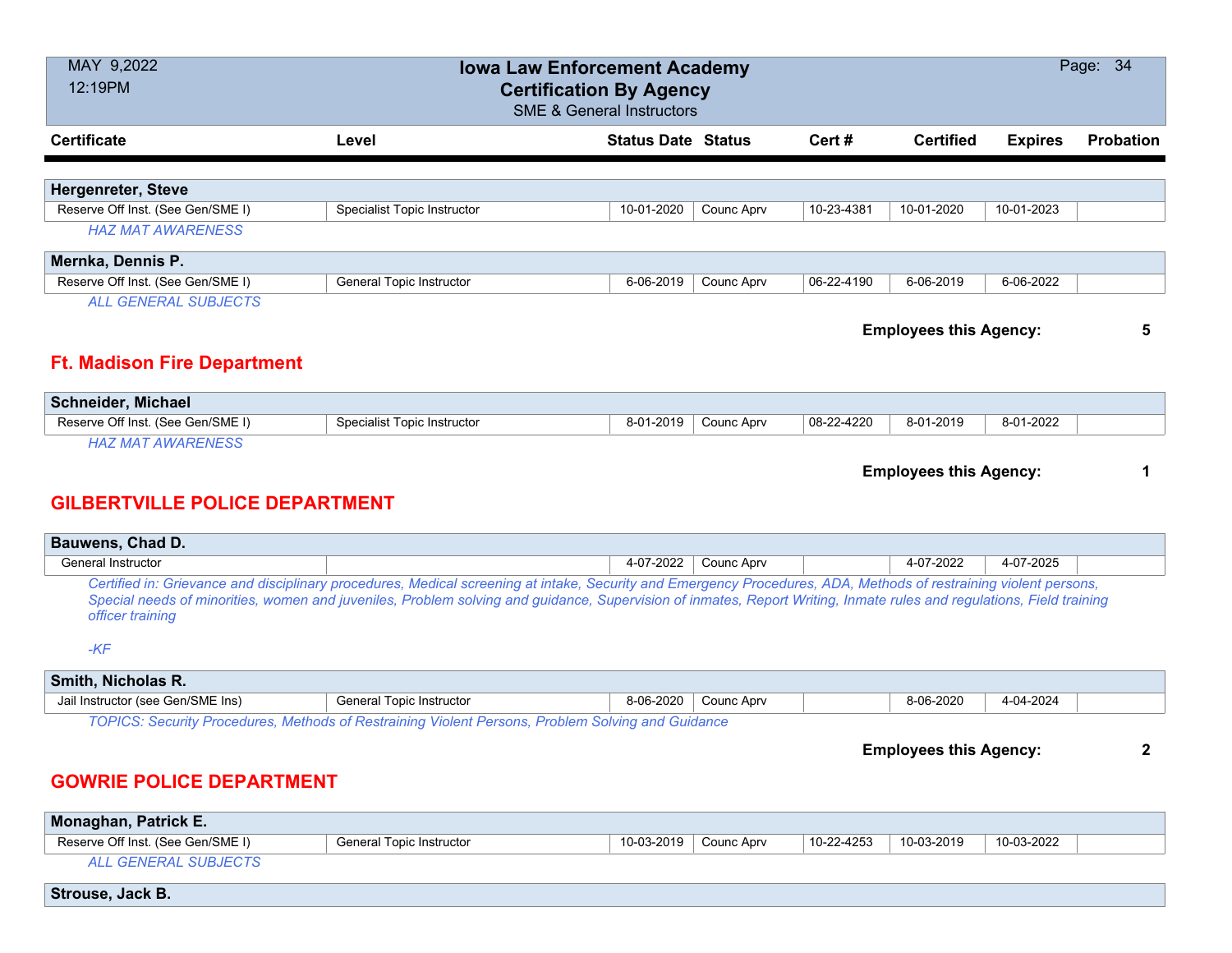| MAY 9,2022<br><b>Iowa Law Enforcement Academy</b><br>12:19PM<br><b>Certification By Agency</b><br><b>SME &amp; General Instructors</b> |                                    |                           |            |            |                               | Page: 35       |              |
|----------------------------------------------------------------------------------------------------------------------------------------|------------------------------------|---------------------------|------------|------------|-------------------------------|----------------|--------------|
| <b>Certificate</b>                                                                                                                     | Level                              | <b>Status Date Status</b> |            | Cert#      | <b>Certified</b>              | <b>Expires</b> | Probation    |
| Reserve Off Inst. (See Gen/SME I)                                                                                                      | Specialist Topic Instructor        | 6-04-2020                 | Counc Aprv | 06-23-4348 | 6-04-2020                     | 6-04-2023      |              |
| <b>CURRENT DRUG TRENDS/INVESTIGATION</b><br>Regional Acmy Inst. (SeeG/SMEIns)                                                          | Specialist Topic Instructor        | 4-06-2017                 | Counc Aprv |            | 4-01-2021                     | 4-01-2025      |              |
| Narcotics Investigations, Narcotics, Narcotics Law & Meth Lab Safety                                                                   |                                    |                           |            |            |                               |                |              |
| <b>Employees this Agency:</b><br><b>GRANGER POLICE DEPARTMENT</b>                                                                      |                                    |                           |            |            |                               |                | $\mathbf{2}$ |
| Cox, Joseph D.                                                                                                                         |                                    |                           |            |            |                               |                |              |
| Reserve Off Inst. (See Gen/SME I)                                                                                                      | <b>General Topic Instructor</b>    | 6-03-2021                 | Counc Aprv | 06-24-4503 | 6-03-2021                     | 6-03-2024      |              |
| <b>ALL GENERAL SUBJECTS</b>                                                                                                            |                                    |                           |            |            |                               |                |              |
| <b>HANCOCK COUNTY SHERIFF'S OFFICE</b>                                                                                                 |                                    |                           |            |            | <b>Employees this Agency:</b> |                | 1            |
| Gerdes, Matthew J.                                                                                                                     |                                    |                           |            |            |                               |                |              |
| Reserve Off Inst. (See Gen/SME I)<br><b>ALL GENERAL SUBJECTS</b>                                                                       | <b>General Topic Instructor</b>    | 6-06-2019                 | Counc Aprv | 06-22-4200 | 6-06-2019                     | 6-06-2022      |              |
|                                                                                                                                        |                                    |                           |            |            |                               |                |              |
| Knebel, Kevin D.                                                                                                                       |                                    |                           |            |            |                               |                |              |
| Reserve Off Inst. (See Gen/SME I)                                                                                                      | <b>Specialist Topic Instructor</b> | 8-01-2019                 | Counc Aprv | 08-22-4239 | 8-01-2019                     | 8-01-2022      |              |
| <b>ROLE OF EMERGENCY COMMUNICATION</b>                                                                                                 |                                    |                           |            |            |                               |                |              |
| <b>Employees this Agency:</b>                                                                                                          |                                    |                           |            |            |                               | $\mathbf{2}$   |              |
| <b>HAWARDEN POLICE DEPARTMENT</b>                                                                                                      |                                    |                           |            |            |                               |                |              |
| Utech, Corey K.                                                                                                                        |                                    |                           |            |            |                               |                |              |
| Regional Acmy Inst. (SeeG/SMEIns)                                                                                                      | General Topic Instructor           | 8-05-2021                 | Counc Aprv |            | 8-05-2021                     | 8-05-2025      |              |
| Drug Investigation & Use of Force<br>Reserve Off Inst. (See Gen/SME I)                                                                 | <b>General Topic Instructor</b>    | 12-03-2020                | Counc Aprv | 12-23-4402 | 12-03-2020                    | 12-03-2023     |              |
| all general subjects                                                                                                                   |                                    |                           |            |            |                               |                |              |
|                                                                                                                                        | <b>Employees this Agency:</b>      |                           |            |            |                               |                | 1            |

# **HAWKEYE COMMUNITY COLLEGE**

| <b>Andersen, Matthew D.</b>       |                             |           |            |            |           |           |  |
|-----------------------------------|-----------------------------|-----------|------------|------------|-----------|-----------|--|
| Reserve Off Inst. (See Gen/SME I) | Specialist Topic Instructor | 8-01-2019 | Counc Apry | 08-22-4236 | 8-01-2019 | 8-01-2022 |  |
| HAZ MAT AWARENESS                 |                             |           |            |            |           |           |  |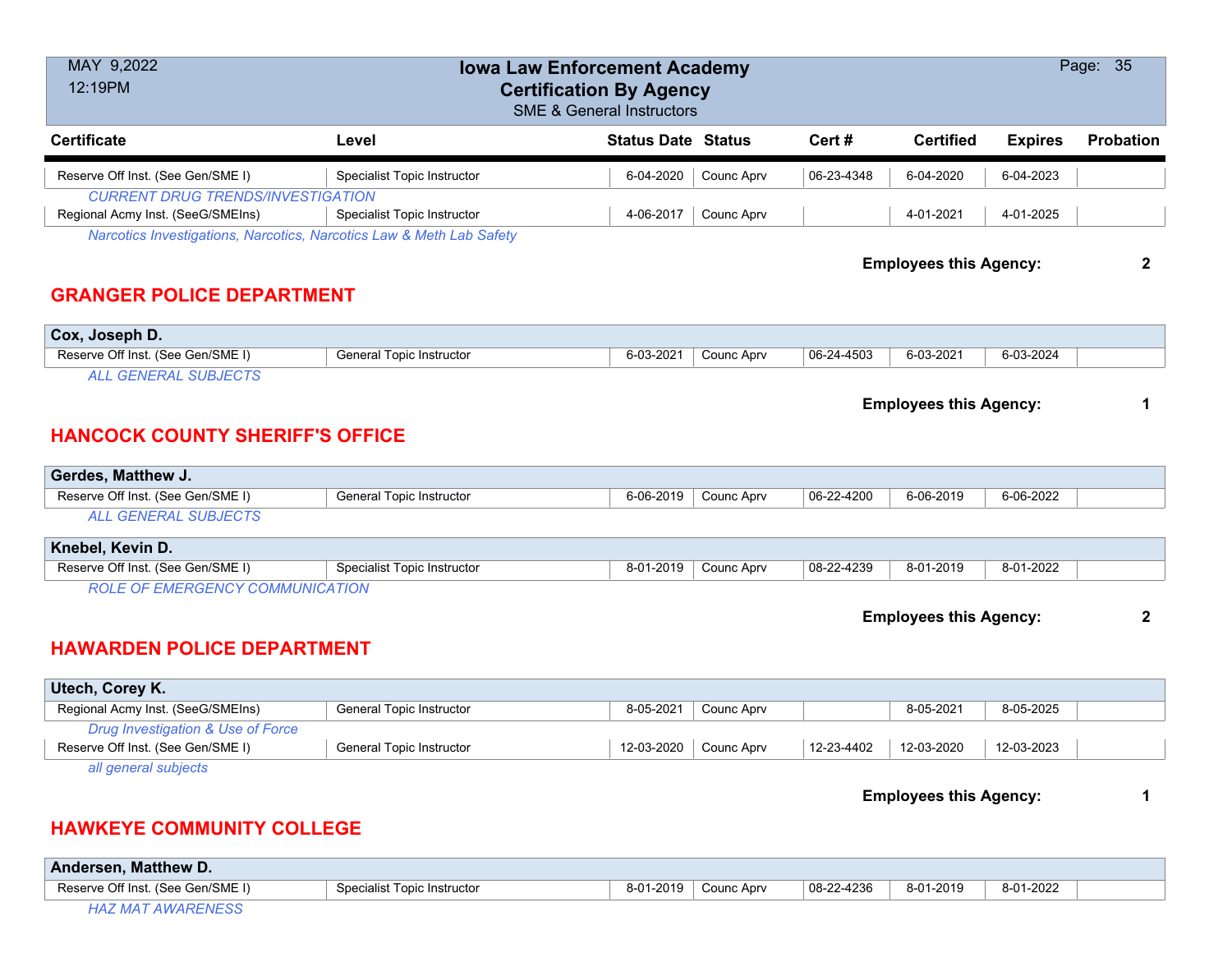| MAY 9,2022                                        | <b>Iowa Law Enforcement Academy</b>                                                                       |                           |            |       |                  | Page: 36       |                  |  |
|---------------------------------------------------|-----------------------------------------------------------------------------------------------------------|---------------------------|------------|-------|------------------|----------------|------------------|--|
| 12:19PM<br><b>Certification By Agency</b>         |                                                                                                           |                           |            |       |                  |                |                  |  |
| <b>SME &amp; General Instructors</b>              |                                                                                                           |                           |            |       |                  |                |                  |  |
| <b>Certificate</b>                                | Level                                                                                                     | <b>Status Date Status</b> |            | Cert# | <b>Certified</b> | <b>Expires</b> | <b>Probation</b> |  |
|                                                   |                                                                                                           |                           |            |       |                  |                |                  |  |
| Beckner, Martin M.                                |                                                                                                           |                           |            |       |                  |                |                  |  |
| Regional Acmy Inst. (SeeG/SMEIns)                 | Specialist Topic Instructor                                                                               | 10-04-2018                | Counc Aprv |       | 10-04-2018       | 10-04-2022     |                  |  |
| STANDARDIZED FIELD SOBRIETY, OWI, IMPLIED CONSENT |                                                                                                           |                           |            |       |                  |                |                  |  |
| Callaway, Chris J.                                |                                                                                                           |                           |            |       |                  |                |                  |  |
| Regional Acmy Inst. (SeeG/SMEIns)                 | <b>Specialist Topic Instructor</b>                                                                        | 8-01-2019                 | Counc Aprv |       | 8-01-2019        | 8-01-2023      |                  |  |
|                                                   | <b>INTERVIEWS AND INTERROGATION, CONFESSIONS AND ADMISSIONS</b>                                           |                           |            |       |                  |                |                  |  |
| Clark, Amy E.                                     |                                                                                                           |                           |            |       |                  |                |                  |  |
| Regional Acmy Inst. (SeeG/SMEIns)                 | Professional Topic Instructor                                                                             | 4-04-2019                 | Counc Aprv |       | 4-04-2019        | 4-04-2023      |                  |  |
| <b>BLOOD BORNE PATHOGENS. ILEECP</b>              |                                                                                                           |                           |            |       |                  |                |                  |  |
| Eick, Bret W.                                     |                                                                                                           |                           |            |       |                  |                |                  |  |
| Subject Matter Expert Instructor                  |                                                                                                           | 4-07-2022                 | Counc Aprv |       | 4-07-2022        | 4-07-2025      |                  |  |
| <b>Crisis Intervention Training. DFH</b>          |                                                                                                           |                           |            |       |                  |                |                  |  |
| Regional Acmy Inst. (SeeG/SMEIns)                 | Specialist Topic Instructor                                                                               | 4-01-2021                 | Counc Aprv |       | 4-01-2021        | 4-01-2025      |                  |  |
| <b>Vehicle Operations</b>                         |                                                                                                           |                           |            |       |                  |                |                  |  |
| Erie, Gregory D.                                  |                                                                                                           |                           |            |       |                  |                |                  |  |
| Regional Acmy Inst. (SeeG/SMEIns)                 | <b>General Topic Instructor</b>                                                                           | 10-01-2020                | Counc Aprv |       | 10-01-2020       | 10-01-2024     |                  |  |
| <b>Use of Force</b>                               |                                                                                                           |                           |            |       |                  |                |                  |  |
| Gerzema, Jonathan A.                              |                                                                                                           |                           |            |       |                  |                |                  |  |
| Regional Acmy Inst. (SeeG/SMEIns)                 | <b>Specialist Topic Instructor</b>                                                                        | 12-03-2020                | Counc Aprv |       | 12-03-2020       | 12-03-2024     |                  |  |
| <b>Firearms</b>                                   |                                                                                                           |                           |            |       |                  |                |                  |  |
| Haut, Kenneth L.                                  |                                                                                                           |                           |            |       |                  |                |                  |  |
| Regional Acmy Inst. (SeeG/SMEIns)                 | <b>Specialist Topic Instructor</b>                                                                        | 12-05-2019                | Counc Aprv |       | 12-05-2019       | 12-05-2023     |                  |  |
|                                                   | USE OF FORCE/FORCE MANAGEMENT, ASP EXPANDABLE BVATON, VEHICLE TEHFT, DEFENSIVE TACTICS, PRECISION DRIVING |                           |            |       |                  |                |                  |  |
| Hernandez, Kevin R.                               |                                                                                                           |                           |            |       |                  |                |                  |  |
| Regional Acmy Inst. (SeeG/SMEIns)                 | Specialist Topic Instructor                                                                               | 10-04-2018   Counc Aprv   |            |       | 10-04-2018       | 10-04-2022     |                  |  |
| DEFENSIVE TACTICS, EXPANDABLE BATON               |                                                                                                           |                           |            |       |                  |                |                  |  |
|                                                   |                                                                                                           |                           |            |       |                  |                |                  |  |
| Heuer, Brooke M.                                  |                                                                                                           |                           |            |       |                  |                |                  |  |
| Regional Acmy Inst. (SeeG/SMEIns)                 | General Topic Instructor                                                                                  | 10-04-2018                | Counc Aprv |       | 10-04-2018       | 10-04-2022     |                  |  |
| PHYSICAL FITNESS, SEXUAL ABUSE                    |                                                                                                           |                           |            |       |                  |                |                  |  |
| Hudson, Michael S. A.                             |                                                                                                           |                           |            |       |                  |                |                  |  |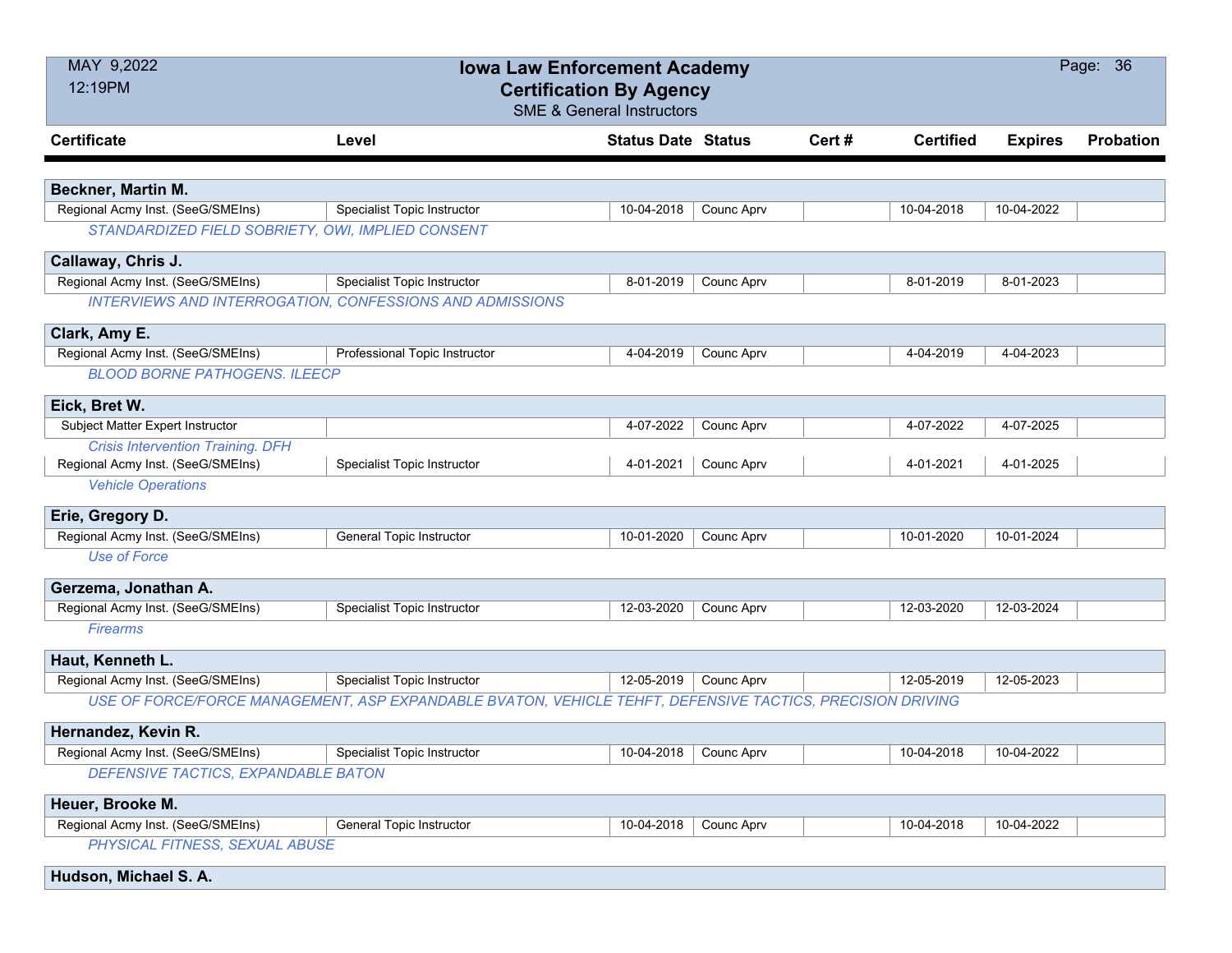| MAY 9,2022                                                  | <b>Iowa Law Enforcement Academy</b>                                                                                              |                           |                        |            |                  |                | Page: 37  |
|-------------------------------------------------------------|----------------------------------------------------------------------------------------------------------------------------------|---------------------------|------------------------|------------|------------------|----------------|-----------|
| 12:19PM                                                     | <b>Certification By Agency</b>                                                                                                   |                           |                        |            |                  |                |           |
|                                                             | <b>SME &amp; General Instructors</b>                                                                                             |                           |                        |            |                  |                |           |
| <b>Certificate</b>                                          | Level                                                                                                                            | <b>Status Date Status</b> |                        | Cert#      | <b>Certified</b> | <b>Expires</b> | Probation |
| Regional Acmy Inst. (SeeG/SMEIns)                           | Professional Topic Instructor                                                                                                    | 12-03-2020                | Counc Aprv             |            | 12-03-2020       | 12-03-2024     |           |
|                                                             | CRIMINAL LAW, JUVENILE LAW, LAWS OF ARREST, RULES OF EVIDENCE, OWI LEGAL, SEARCH AND SEIZURE, TESTIFYING IN COURT, NARCOTICS LAW |                           |                        |            |                  |                |           |
| Reserve Off Inst. (See Gen/SME I)                           | Legal Topic Instructor                                                                                                           |                           | $6-06-2019$ Counc Aprv | 06-22-4191 | 6-06-2019        | 6-06-2022      |           |
| <b>ALL LEGAL SUBJECTS</b>                                   |                                                                                                                                  |                           |                        |            |                  |                |           |
| Koontz, John B.                                             |                                                                                                                                  |                           |                        |            |                  |                |           |
| Reserve Off Inst. (See Gen/SME I)                           | Specialist Topic Instructor                                                                                                      | 2-04-2021                 | Counc Aprv             | 02-24-4444 | 2-04-2021        | 2-04-2024      |           |
| <b>Defensive Tactics</b>                                    |                                                                                                                                  |                           |                        |            |                  |                |           |
| Regional Acmy Inst. (SeeG/SMEIns)                           | General Topic Instructor                                                                                                         | 6-04-2020                 | Counc Aprv             |            | 4-02-2020        | 6-04-2024      |           |
| <b>Drug Recognition for Street Officers</b>                 |                                                                                                                                  |                           |                        |            |                  |                |           |
| Kramer III, John O.                                         |                                                                                                                                  |                           |                        |            |                  |                |           |
| Regional Acmy Inst. (SeeG/SMEIns)                           | <b>General Topic Instructor</b>                                                                                                  | 12-02-2021                | Counc Aprv             |            | 12-02-2021       | 12-02-2025     |           |
| Death Investigation & Sexual Abuse Investigation            |                                                                                                                                  |                           |                        |            |                  |                |           |
| Krapfl, Michael W.                                          |                                                                                                                                  |                           |                        |            |                  |                |           |
| Subject Matter Expert Instructor                            |                                                                                                                                  | 4-07-2022                 | Counc Aprv             |            | 10-04-2018       | 4-07-2025      |           |
| INTERVIEWS AND INTERROGATIONS (confessions & admissions DH) |                                                                                                                                  |                           |                        |            |                  |                |           |
| Confessions & Admissions, Interview & Interrogation. DFH    |                                                                                                                                  |                           |                        |            |                  |                |           |
| MacDonald, David L.                                         |                                                                                                                                  |                           |                        |            |                  |                |           |
| Regional Acmy Inst. (SeeG/SMEIns)                           | <b>General Topic Instructor</b>                                                                                                  | 12-05-2019                | Counc Aprv             |            | 12-05-2019       | 12-05-2023     |           |
|                                                             | BUILDING SEARCHES, MULTIPLE INTERACTIVE LEARNING OBJECTIVES (MILO), TRAFFIC STOPS, FIREARMS                                      |                           |                        |            |                  |                |           |
| Mallory, Ian D.                                             |                                                                                                                                  |                           |                        |            |                  |                |           |
| Reserve Off Inst. (See Gen/SME I)                           | Specialist Topic Instructor                                                                                                      | 12-05-2019                | Counc Aprv             | 12-22-4277 | 12-05-2019       | 12-05-2022     |           |
| <b>ROLE OF EMERGENCY COMMUNICATION</b>                      |                                                                                                                                  |                           |                        |            |                  |                |           |
| Moore, Randy                                                |                                                                                                                                  |                           |                        |            |                  |                |           |
| Regional Acmy Inst. (SeeG/SMEIns)                           | General Topic Instructor                                                                                                         | 10-01-2020                | Counc Aprv             |            | 10-01-2020       | 10-01-2024     |           |
| <b>General Hazmat, HazMat Awareness</b>                     |                                                                                                                                  |                           |                        |            |                  |                |           |
| Reserve Off Inst. (See Gen/SME I)                           | Specialist Topic Instructor                                                                                                      | 10-01-2020                | Counc Aprv             | 10-23-4387 | 10-01-2020       | 10-01-2023     |           |
| <b>HAZ MAT AWARENESS</b>                                    |                                                                                                                                  |                           |                        |            |                  |                |           |
| Morrison, Braxton A.                                        |                                                                                                                                  |                           |                        |            |                  |                |           |
| Regional Acmy Inst. (SeeG/SMEIns)                           | Professional Topic Instructor                                                                                                    | 6-04-2020                 | Counc Aprv             |            | 6-04-2020        | 6-04-2024      |           |
| Crisis Intervention, Basic Incident Command                 |                                                                                                                                  |                           |                        |            |                  |                |           |
| Russell, Preston M.                                         |                                                                                                                                  |                           |                        |            |                  |                |           |
| Regional Acmy Inst. (SeeG/SMEIns)                           | <b>Specialist Topic Instructor</b>                                                                                               | 4-01-2021                 | Counc Aprv             |            | 4-01-2021        | 4-01-2025      |           |
| <b>Vehicle Operations &amp; Precision Driving</b>           |                                                                                                                                  |                           |                        |            |                  |                |           |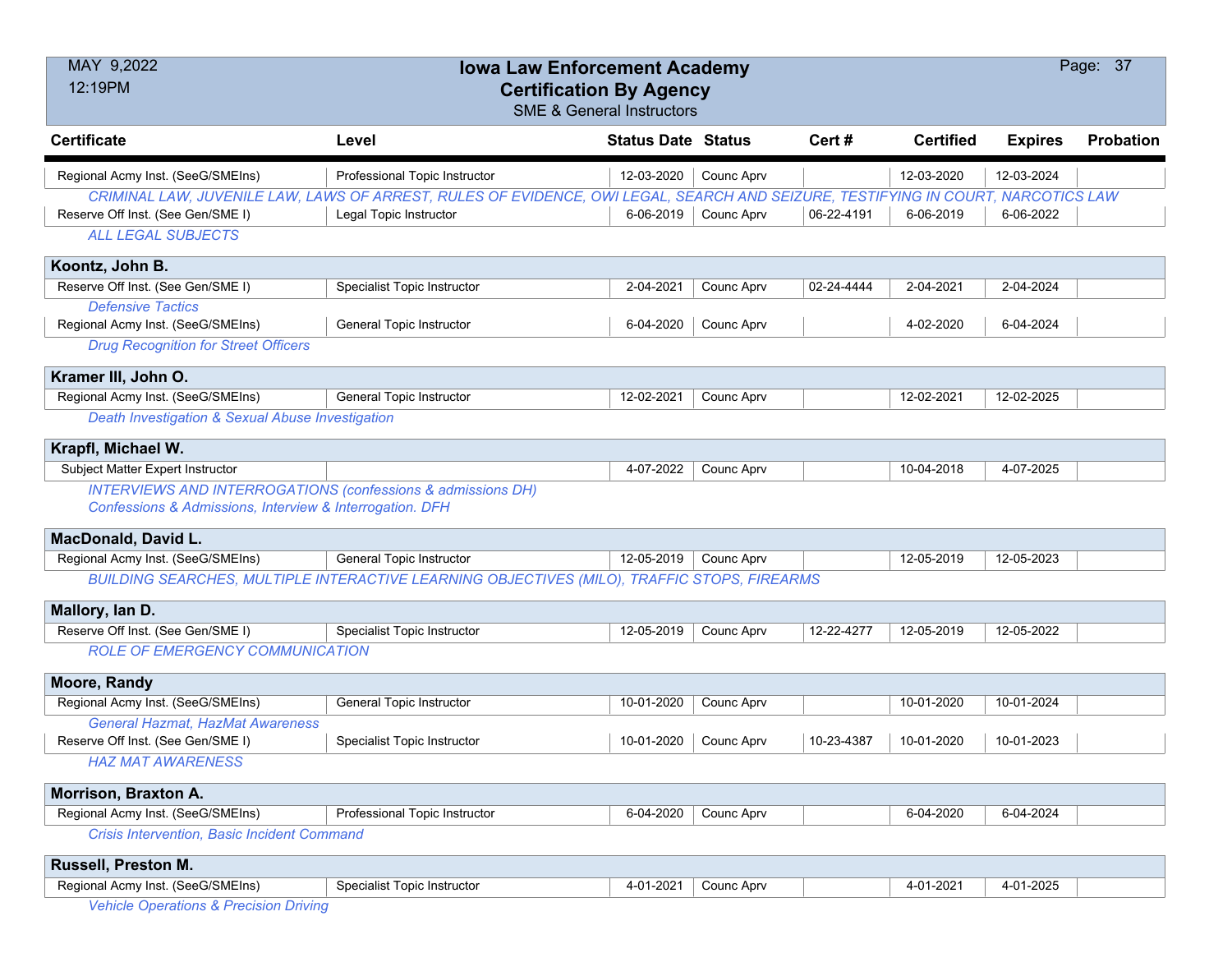| MAY 9,2022                                       | <b>Iowa Law Enforcement Academy</b>                                                                                                                          |                           |                      | Page: 38   |                  |                |           |
|--------------------------------------------------|--------------------------------------------------------------------------------------------------------------------------------------------------------------|---------------------------|----------------------|------------|------------------|----------------|-----------|
| 12:19PM                                          | <b>Certification By Agency</b>                                                                                                                               |                           |                      |            |                  |                |           |
|                                                  | <b>SME &amp; General Instructors</b>                                                                                                                         |                           |                      |            |                  |                |           |
| <b>Certificate</b>                               | Level                                                                                                                                                        | <b>Status Date Status</b> |                      | Cert #     | <b>Certified</b> | <b>Expires</b> | Probation |
|                                                  |                                                                                                                                                              |                           |                      |            |                  |                |           |
| Savage, Edward R.                                |                                                                                                                                                              |                           |                      |            |                  |                |           |
| Regional Acmy Inst. (SeeG/SMEIns)                | <b>General Topic Instructor</b>                                                                                                                              | 12-03-2020                | Counc Aprv           |            | 12-03-2020       | 12-03-2024     |           |
| Gangs                                            |                                                                                                                                                              |                           |                      |            |                  |                |           |
| Scanlan, Martha A.                               |                                                                                                                                                              |                           |                      |            |                  |                |           |
| Regional Acmy Inst. (SeeG/SMEIns)                | Specialist Topic Instructor                                                                                                                                  | 12-03-2020                | Counc Aprv           |            | 12-03-2020       | 12-03-2024     |           |
| <b>Iowa Lottery Security</b>                     |                                                                                                                                                              |                           |                      |            |                  |                |           |
| Scholl, Benjamin A.                              |                                                                                                                                                              |                           |                      |            |                  |                |           |
| Reserve Off Inst. (See Gen/SME I)                | Specialist Topic Instructor                                                                                                                                  | 2-04-2022                 | Counc Aprv           | 02-25-4557 | 2-03-2022        | 2-03-2025      |           |
| <b>FORCE MANAGEMENT</b>                          |                                                                                                                                                              |                           |                      |            |                  |                |           |
| General Instructor                               |                                                                                                                                                              | 2-03-2022                 | Counc Aprv           |            | 2-03-2022        | 2-03-2026      |           |
| <b>General: Crisis Intervention Training DFH</b> |                                                                                                                                                              |                           |                      |            |                  |                |           |
| Regional Acmy Inst. (SeeG/SMEIns)                | <b>General Topic Instructor</b>                                                                                                                              | 6-03-2021                 | Counc Aprv           |            | 6-03-2021        | 6-03-2025      |           |
| <b>Basic Incident Command</b>                    |                                                                                                                                                              |                           |                      |            |                  |                |           |
| See, Rodney A.                                   |                                                                                                                                                              |                           |                      |            |                  |                |           |
| Reserve Off Inst. (See Gen/SME I)                | <b>General Topic Instructor</b>                                                                                                                              | 6-06-2019                 | Counc Aprv           | 06-22-4192 | 6-06-2019        | 6-06-2022      |           |
| <b>ALL GENERAL SUBJECTS</b>                      |                                                                                                                                                              |                           |                      |            |                  |                |           |
| <b>Skinner, Thomas C.</b>                        |                                                                                                                                                              |                           |                      |            |                  |                |           |
| Regional Acmy Inst. (SeeG/SMEIns)                | <b>General Topic Instructor</b>                                                                                                                              | 6-04-2020                 | Counc Aprv           |            | 6-04-2020        | 3-09-2023      |           |
| General: Taser, Oleoresin Capsicum               |                                                                                                                                                              |                           |                      |            |                  |                |           |
|                                                  | AXON certificate received 01/26/2022, expiring 03/09/2023. Filed in PaperVision 03/01/2022 by PP. DFH                                                        |                           |                      |            |                  |                |           |
| Steck, Karen L.                                  |                                                                                                                                                              |                           |                      |            |                  |                |           |
| Regional Acmy Inst. (SeeG/SMEIns)                | Specialist Topic Instructor                                                                                                                                  | 12-03-2020                | <b>Counc Aprv</b>    |            | 12-03-2020       | 12-03-2024     |           |
| <b>Iowa Lottery Security</b>                     |                                                                                                                                                              |                           |                      |            |                  |                |           |
| Stewart, Jerry D.                                |                                                                                                                                                              |                           |                      |            |                  |                |           |
| Regional Acmy Inst. (SeeG/SMEIns)                | <b>General Topic Instructor</b>                                                                                                                              |                           | 6-04-2020 Counc Aprv |            | 6-04-2020        | 6-04-2024      |           |
| <b>Report Writing</b>                            |                                                                                                                                                              |                           |                      |            |                  |                |           |
| <b>Sullivan, Charity</b>                         |                                                                                                                                                              |                           |                      |            |                  |                |           |
| Regional Acmy Inst. (SeeG/SMEIns)                | Professional Topic Instructor                                                                                                                                | 6-04-2020                 | Counc Aprv           |            | 6-04-2020        | 6-04-2024      |           |
|                                                  | Report Writing, OWI Legal, Search and Seizure, Law of Arrest, Criminal Law, Testifying in Court, Confessions and Admissions, Rules of Evidence, Use of Force |                           |                      |            |                  |                |           |
| Reserve Off Inst. (See Gen/SME I)                | Legal Topic Instructor                                                                                                                                       | 4-02-2020                 | Counc Aprv           | 04-23-4320 | 4-02-2020        | 4-02-2023      |           |
| <b>ALL LEGAL SUBJECTS</b>                        |                                                                                                                                                              |                           |                      |            |                  |                |           |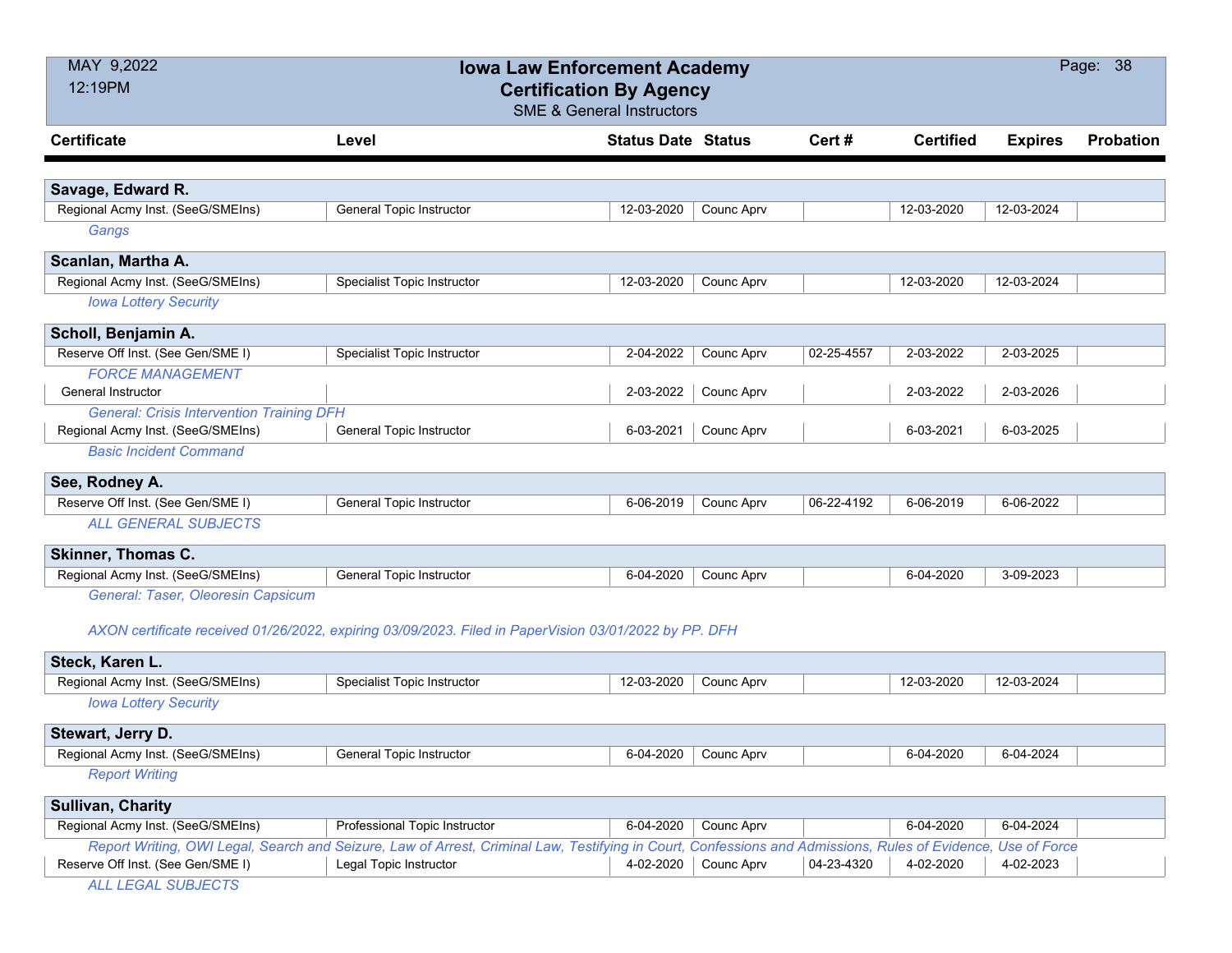| MAY 9,2022<br>12:19PM                                                                                                            |                                    | <b>Iowa Law Enforcement Academy</b><br><b>Certification By Agency</b><br><b>SME &amp; General Instructors</b> |            |            |                               |                | Page: 39         |
|----------------------------------------------------------------------------------------------------------------------------------|------------------------------------|---------------------------------------------------------------------------------------------------------------|------------|------------|-------------------------------|----------------|------------------|
| <b>Certificate</b>                                                                                                               | Level                              | <b>Status Date Status</b>                                                                                     |            | Cert#      | <b>Certified</b>              | <b>Expires</b> | <b>Probation</b> |
| Wagner, Jane A.                                                                                                                  |                                    |                                                                                                               |            |            |                               |                |                  |
| Regional Acmy Inst. (SeeG/SMEIns)                                                                                                | <b>Specialist Topic Instructor</b> | 12-03-2020                                                                                                    | Counc Aprv |            | 12-03-2020                    | 12-03-2024     |                  |
| <b>Mental Health First Aid</b>                                                                                                   |                                    |                                                                                                               |            |            |                               |                |                  |
| Wagner, Michelle M.                                                                                                              |                                    |                                                                                                               |            |            |                               |                |                  |
| Reserve Off Inst. (See Gen/SME I)                                                                                                | Legal Topic Instructor             | 4-02-2020                                                                                                     | Counc Aprv | 04-23-4321 | 4-02-2020                     | 4-02-2023      |                  |
| <b>ALL LEGAL SUBJECTS</b>                                                                                                        |                                    |                                                                                                               |            |            |                               |                |                  |
| Regional Acmy Inst. (SeeG/SMEIns)                                                                                                | Professional Topic Instructor      | 12-05-2019                                                                                                    | Counc Aprv |            | 12-05-2019                    | 12-05-2023     |                  |
| CRIMINAL LAW, TESTIFYING IN COURT, NARCOTICS LAW, JUVENILE LAW, RULES OF EVIDENCE, SEARCH AND SEIZURE, OWI LEGAL, LAWS OF ARREST |                                    |                                                                                                               |            |            |                               |                |                  |
|                                                                                                                                  |                                    |                                                                                                               |            |            | <b>Employees this Agency:</b> |                | 29               |
| <b>HENRY COUNTY SHERIFF'S OFFICE</b>                                                                                             |                                    |                                                                                                               |            |            |                               |                |                  |
| Ervine, Alexandria R.                                                                                                            |                                    |                                                                                                               |            |            |                               |                |                  |
| Reserve Off Inst. (See Gen/SME I)                                                                                                | Specialist Topic Instructor        | 12-05-2019                                                                                                    | Counc Aprv | 12-22-4284 | 12-05-2019                    | 12-05-2022     |                  |
| <b>ROLE OF EMERGENCY COMMUNICATION</b>                                                                                           |                                    |                                                                                                               |            |            |                               |                |                  |
|                                                                                                                                  |                                    |                                                                                                               |            |            |                               |                |                  |
| Ruby, Laura J.                                                                                                                   |                                    |                                                                                                               |            |            |                               |                |                  |
| Reserve Off Inst. (See Gen/SME I)                                                                                                | Specialist Topic Instructor        | 2-04-2022                                                                                                     | Counc Aprv | 02-23-4558 | 2-03-2022                     | 12-01-2023     |                  |
| <b>BLOOD BORNE PATHOGENS</b>                                                                                                     |                                    |                                                                                                               |            |            |                               |                |                  |
|                                                                                                                                  |                                    |                                                                                                               |            |            | <b>Employees this Agency:</b> |                | $\mathbf{2}$     |
| <b>INDIAN HILLS COMMUNITY COLLEGE</b>                                                                                            |                                    |                                                                                                               |            |            |                               |                |                  |
| Grove, Steviee N.                                                                                                                |                                    |                                                                                                               |            |            |                               |                |                  |
| Subject Matter Expert Instructor                                                                                                 |                                    | 4-07-2022                                                                                                     | Counc Aprv | 04-25-4565 | 4-07-2022                     | 4-07-2025      |                  |
| Civil Liability, Criminal Law, Court Organization, Juvenile Law, Law of Arrest, Search and Seizure, Testifying in Court          |                                    |                                                                                                               |            |            |                               |                |                  |
| Klein, Ronald A.                                                                                                                 |                                    |                                                                                                               |            |            |                               |                |                  |
| Subject Matter Expert Instructor                                                                                                 |                                    | 4-07-2022                                                                                                     | Counc Apry | 04-25-4566 | 4-07-2022                     | 4-07-2025      |                  |
| <b>HAZ MAT AWARENESS</b>                                                                                                         |                                    |                                                                                                               |            |            |                               |                |                  |
| Lamb, Michael L.                                                                                                                 |                                    |                                                                                                               |            |            |                               |                |                  |
| Reserve Off Inst. (See Gen/SME I)                                                                                                | Specialist Topic Instructor        | 4-01-2021                                                                                                     | Counc Aprv |            | 4-01-2021                     | 4-01-2024      |                  |
| <b>Weather Preparedness for ADLM Emergency Mgmt/</b>                                                                             |                                    |                                                                                                               |            |            |                               |                |                  |
|                                                                                                                                  |                                    |                                                                                                               |            |            |                               |                |                  |
| Duplicate Record Issue Orig Record Added 4/8/2021 Jill                                                                           |                                    |                                                                                                               |            |            |                               |                |                  |
| Reeves, Lori L.                                                                                                                  |                                    |                                                                                                               |            |            |                               |                |                  |
|                                                                                                                                  |                                    |                                                                                                               |            |            |                               |                |                  |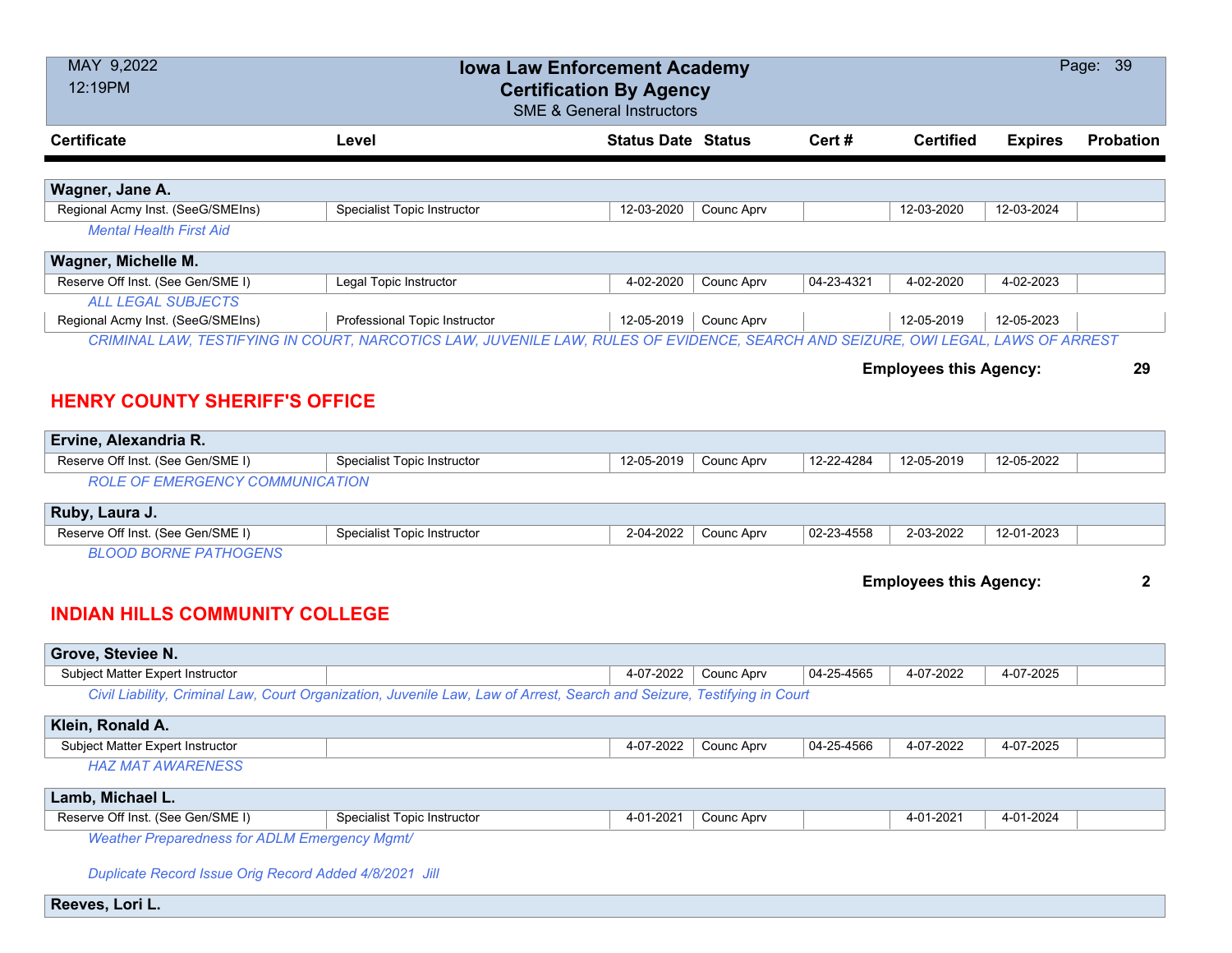| MAY 9,2022<br>12:19PM                                |                                 | <b>Iowa Law Enforcement Academy</b><br><b>Certification By Agency</b><br><b>SME &amp; General Instructors</b> |            |            |                               |                | Page: 40     |
|------------------------------------------------------|---------------------------------|---------------------------------------------------------------------------------------------------------------|------------|------------|-------------------------------|----------------|--------------|
| <b>Certificate</b>                                   | Level                           | <b>Status Date Status</b>                                                                                     |            | Cert#      | <b>Certified</b>              | <b>Expires</b> | Probation    |
| Reserve Off Inst. (See Gen/SME I)                    | Specialist Topic Instructor     | 4-01-2021                                                                                                     | Counc Aprv | 04-24-4481 | 4-01-2021                     | 4-01-2024      |              |
| <b>Bloodborne Pathogens</b>                          |                                 |                                                                                                               |            |            |                               |                |              |
|                                                      |                                 |                                                                                                               |            |            | <b>Employees this Agency:</b> |                | 4            |
| <b>IOWA LAKES COMMUNITY COLLEGE</b>                  |                                 |                                                                                                               |            |            |                               |                |              |
| Gerstbrein, Christopher A.                           |                                 |                                                                                                               |            |            |                               |                |              |
| Reserve Off Inst. (See Gen/SME I)                    | General Topic Instructor        | 4-01-2021                                                                                                     | Counc Aprv | 04-24-4453 | 4-01-2021                     | 4-01-2024      |              |
| <b>All General Subjects</b>                          |                                 |                                                                                                               |            |            |                               |                |              |
| Summers Bauler, Melanie S.                           |                                 |                                                                                                               |            |            |                               |                |              |
| Reserve Off Inst. (See Gen/SME I)                    | Legal Topic Instructor          | 12-05-2019                                                                                                    | Counc Aprv | 12-22-4269 | 12-05-2019                    | 12-05-2022     |              |
| <b>ALL LEGAL SUBJECTS</b>                            |                                 |                                                                                                               |            |            |                               |                |              |
|                                                      |                                 |                                                                                                               |            |            |                               |                | $\mathbf{2}$ |
| <b>IOWA LAW ENFORCEMENT ACADEMY</b>                  |                                 |                                                                                                               |            |            | <b>Employees this Agency:</b> |                |              |
| Barker, Sherryl L.                                   |                                 |                                                                                                               |            |            |                               |                |              |
| Subject Matter Expert Instructor                     |                                 | 4-07-2022                                                                                                     | Counc Aprv |            | 4-07-2022                     | 4-07-2025      |              |
| <b>NCIC Certification, NCIC and You. DFH</b>         |                                 |                                                                                                               |            |            |                               |                |              |
| Latcham, Christopher G.                              |                                 |                                                                                                               |            |            |                               |                |              |
| Regional Acmy Inst. (SeeG/SMEIns)                    | <b>General Topic Instructor</b> | 10-01-2020                                                                                                    | Counc Aprv |            | 10-01-2020                    | 10-01-2024     |              |
| <b>Terrorism Awareness</b><br>for Des Moines Academy |                                 |                                                                                                               |            |            |                               |                |              |
|                                                      |                                 |                                                                                                               |            |            |                               |                | $\mathbf{2}$ |
| <b>IOWA STATE FAIR POLICE DEPARTMENT</b>             |                                 |                                                                                                               |            |            | <b>Employees this Agency:</b> |                |              |
| Albright, Brian R.                                   |                                 |                                                                                                               |            |            |                               |                |              |
| <b>General Instructor</b>                            |                                 | 5-11-2020                                                                                                     | Counc Aprv |            | 5-11-2020                     | 5-11-2023      |              |
| Backdated cert w/application 3/22/22 - KF            |                                 |                                                                                                               |            |            |                               |                |              |
| <b>General: 40-Hour Scenarios Training</b>           |                                 |                                                                                                               |            |            |                               |                |              |

| _ _ _ _ _ _ _ _ _ _ _ _ _ _ _ _ _ |                             |                       |            |            |            |            |  |
|-----------------------------------|-----------------------------|-----------------------|------------|------------|------------|------------|--|
| Reserve Off Inst. (See Gen/SME I) | . Topic Instructor<br>Gener | -3-2020.<br>$12 - 03$ | Counc Aprv | 12-23-4396 | 12-03-2020 | 12-03-2023 |  |
|                                   |                             |                       |            |            |            |            |  |

*all general subjects*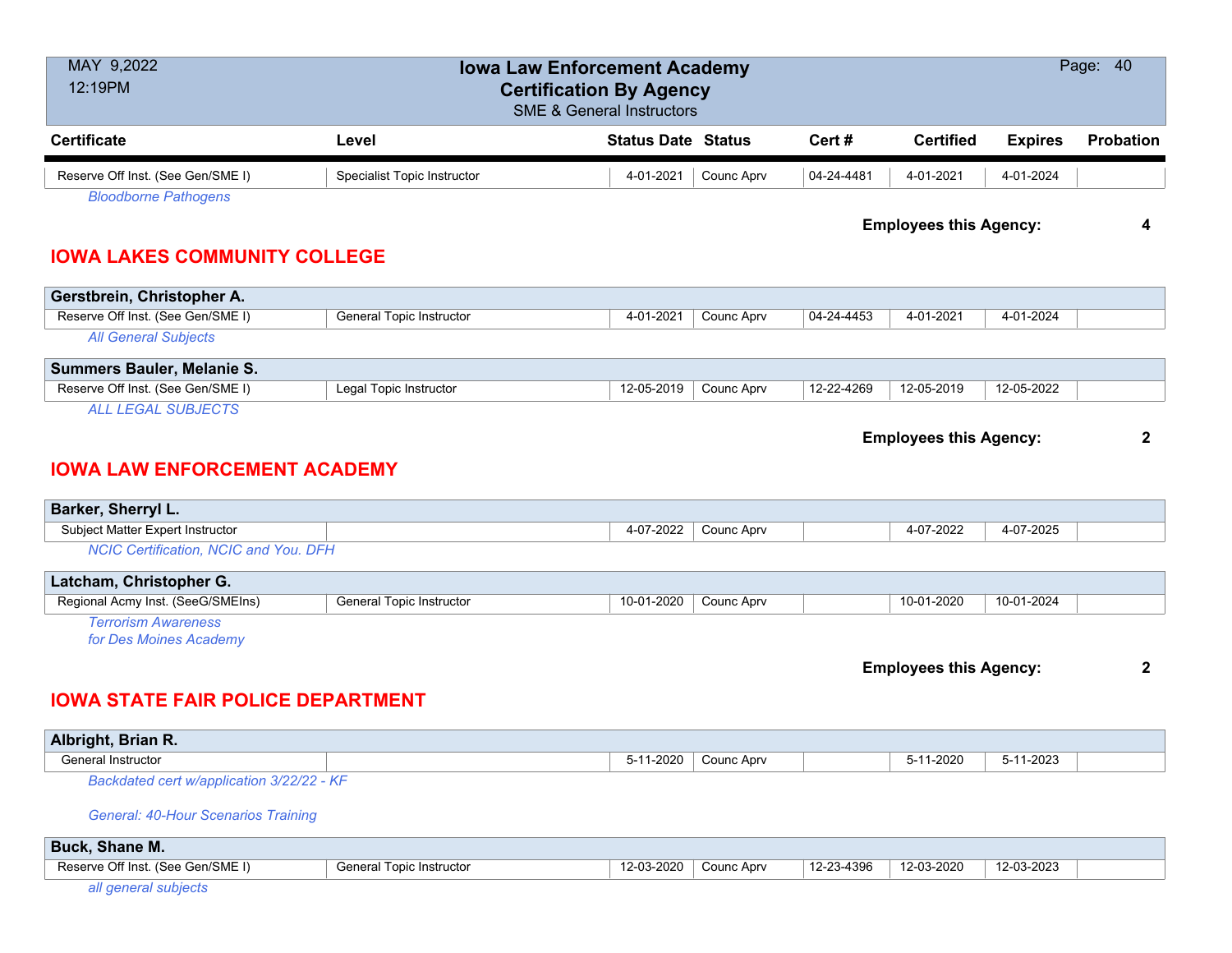| MAY 9,2022<br>12:19PM                      |                                    | <b>Iowa Law Enforcement Academy</b><br><b>Certification By Agency</b><br><b>SME &amp; General Instructors</b> |            |            |                               |                | Page: 41         |
|--------------------------------------------|------------------------------------|---------------------------------------------------------------------------------------------------------------|------------|------------|-------------------------------|----------------|------------------|
| <b>Certificate</b>                         | Level                              | <b>Status Date Status</b>                                                                                     |            | Cert#      | <b>Certified</b>              | <b>Expires</b> | <b>Probation</b> |
| Cox, Joseph D.                             |                                    |                                                                                                               |            |            |                               |                |                  |
| Reserve Off Inst. (See Gen/SME I)          | General Topic Instructor           | 6-03-2021                                                                                                     | Counc Aprv | 06-24-4503 | 6-03-2021                     | 6-03-2024      |                  |
| <b>ALL GENERAL SUBJECTS</b>                |                                    |                                                                                                               |            |            |                               |                |                  |
| Layton, Jeffrey A.                         |                                    |                                                                                                               |            |            |                               |                |                  |
| Reserve Off Inst. (See Gen/SME I)          | General Topic Instructor           | 4-02-2020                                                                                                     | Counc Aprv | 04-23-4309 | 4-02-2020                     | 4-02-2023      |                  |
| <b>ALL GENERAL SUBJECTS</b>                |                                    |                                                                                                               |            |            |                               |                |                  |
| Sickels, William R.                        |                                    |                                                                                                               |            |            |                               |                |                  |
| Reserve Off Inst. (See Gen/SME I)          | General Topic Instructor           | 4-01-2021                                                                                                     | Counc Aprv | 04-24-4471 | 4-01-2021                     | 4-01-2024      |                  |
| <b>All General Subjects</b>                |                                    |                                                                                                               |            |            |                               |                |                  |
|                                            |                                    |                                                                                                               |            |            | <b>Employees this Agency:</b> |                | 5                |
| <b>IOWA STATE PATROL</b>                   |                                    |                                                                                                               |            |            |                               |                |                  |
| Albright, Andrew D.                        |                                    |                                                                                                               |            |            |                               |                |                  |
| Regional Acmy Inst. (SeeG/SMEIns)          | Specialist Topic Instructor        | 4-01-2021                                                                                                     | Counc Aprv |            | 4-01-2021                     | 4-01-2025      |                  |
| <b>Firearms</b>                            |                                    |                                                                                                               |            |            |                               |                |                  |
| Brosam, Wayne                              |                                    |                                                                                                               |            |            |                               |                |                  |
| Regional Acmy Inst. (SeeG/SMEIns)          | <b>Specialist Topic Instructor</b> | 4-01-2021                                                                                                     | Counc Aprv |            | 4-01-2021                     | 4-01-2025      |                  |
| <b>Bloodborne Pathogens &amp; ILEECP</b>   |                                    |                                                                                                               |            |            |                               |                |                  |
| Champlin, Corey E.                         |                                    |                                                                                                               |            |            |                               |                |                  |
| Regional Acmy Inst. (SeeG/SMEIns)          | General Topic Instructor           | 6-07-2018                                                                                                     | Counc Aprv |            | 6-07-2018                     | 6-07-2022      |                  |
| <b>TRAFFIC DIRECTION AND CONTROL</b>       |                                    |                                                                                                               |            |            |                               |                |                  |
| Clemens, Regina A.                         |                                    |                                                                                                               |            |            |                               |                |                  |
| Regional Acmy Inst. (SeeG/SMEIns)          | General Topic Instructor           | 11-04-2018                                                                                                    | Counc Aprv |            | 10-04-2018                    | 10-04-2022     |                  |
| <b>CRITICAL INCIDENT STRESS MANAGEMENT</b> |                                    |                                                                                                               |            |            |                               |                |                  |
| Dinkla, Alex H.                            |                                    |                                                                                                               |            |            |                               |                |                  |
| Regional Acmy Inst. (SeeG/SMEIns)          | General Topic Instructor           | 4-01-2021                                                                                                     | Counc Aprv |            | 4-01-2021                     | 4-01-2025      |                  |
| <b>Media and Law Enforcements/Social</b>   |                                    |                                                                                                               |            |            |                               |                |                  |
| Duden, Joshua L.                           |                                    |                                                                                                               |            |            |                               |                |                  |
| Regional Acmy Inst. (SeeG/SMEIns)          | <b>General Topic Instructor</b>    | 8-06-2020                                                                                                     | Counc Aprv |            | 8-06-2020                     | 8-06-2024      |                  |
| <b>Survival Awareness</b>                  |                                    |                                                                                                               |            |            |                               |                |                  |
| Everett, Ryan M.                           |                                    |                                                                                                               |            |            |                               |                |                  |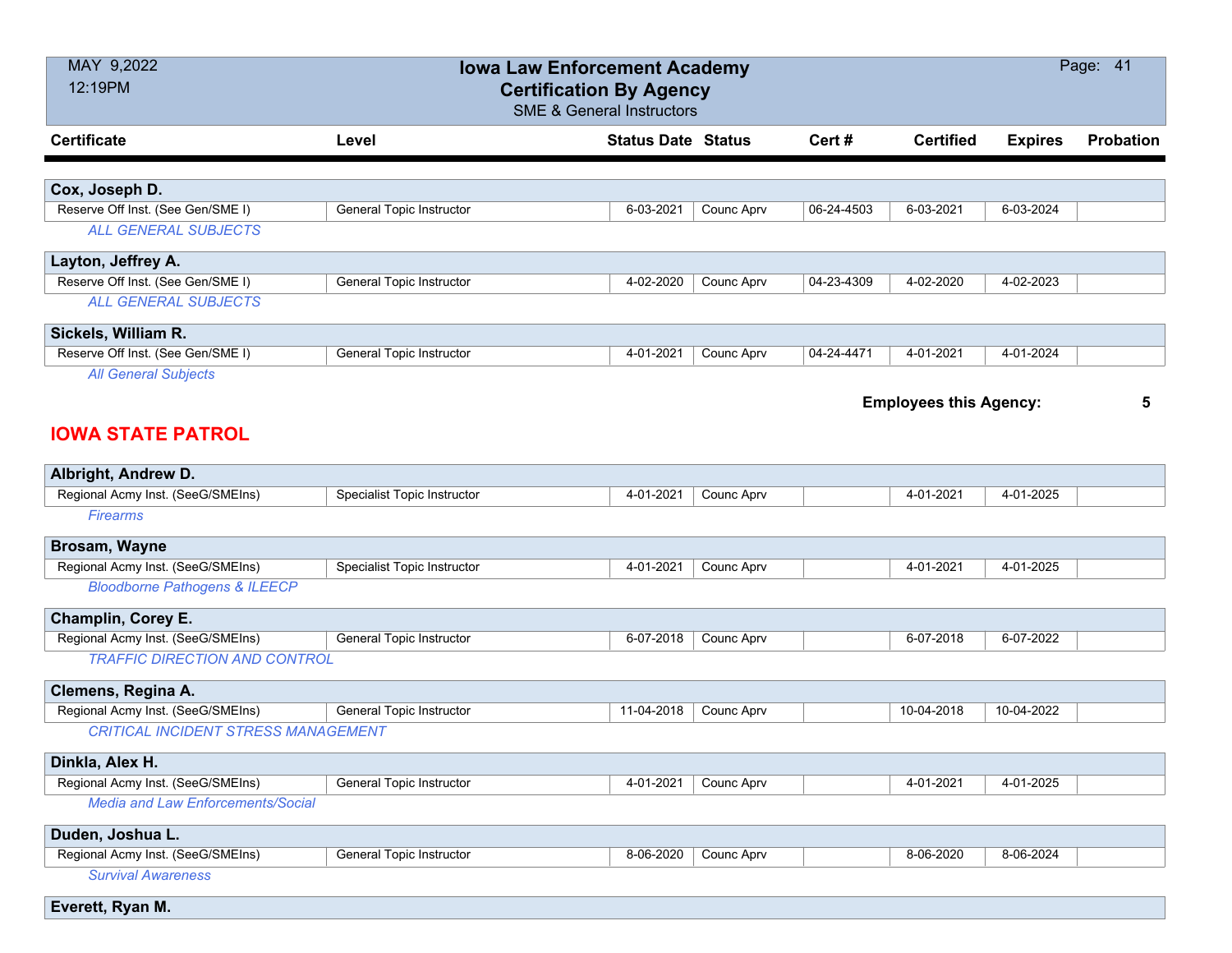| MAY 9,2022<br>12:19PM                                           | <b>Iowa Law Enforcement Academy</b><br><b>Certification By Agency</b>                                                                                    | <b>SME &amp; General Instructors</b> |            |            |                  |                | Page: 42         |
|-----------------------------------------------------------------|----------------------------------------------------------------------------------------------------------------------------------------------------------|--------------------------------------|------------|------------|------------------|----------------|------------------|
| <b>Certificate</b>                                              | Level                                                                                                                                                    | <b>Status Date Status</b>            |            | Cert#      | <b>Certified</b> | <b>Expires</b> | <b>Probation</b> |
| Regional Acmy Inst. (SeeG/SMEIns)                               | General Topic Instructor<br>OPERATIONAL TACTICS, TECHNIQUES OF PATROL AND BEAT ASSIGNMENTS, BUILDING SEARCHES, RISK ASSESSMENT IN OFFICER SURVIVAL, RISK | $12 - 05 - 2019$                     | Counc Aprv |            | 12-05-2019       | 12-05-2023     |                  |
| MANAGEMENT IN CALLS FOR SERVICE (FELONY CALLS)                  |                                                                                                                                                          |                                      |            |            |                  |                |                  |
| Gardner, Paul R.                                                |                                                                                                                                                          |                                      |            |            |                  |                |                  |
| Reserve Off Inst. (See Gen/SME I)                               | <b>General Topic Instructor</b>                                                                                                                          | 4-02-2020                            | Counc Aprv | 04-23-4303 | 4-02-2020        | 4-02-2023      |                  |
|                                                                 | COLLISON SCENE CONTROL, MOTOR VEHICLE LAW, TRAFFIC DIRECTION, RECOGNIZING IMPAIRMENT, VEHICLE STOPS, PATROL TECHNIQUES                                   |                                      |            |            |                  |                |                  |
| Griggs, Marc A.                                                 |                                                                                                                                                          |                                      |            |            |                  |                |                  |
| Regional Acmy Inst. (SeeG/SMEIns)                               | General Topic Instructor                                                                                                                                 | 6-07-2018                            | Counc Aprv |            | 6-07-2018        | 6-07-2022      |                  |
| <b>OWI INVESTIGATIVE</b>                                        |                                                                                                                                                          |                                      |            |            |                  |                |                  |
| Guill, Bryan C.                                                 |                                                                                                                                                          |                                      |            |            |                  |                |                  |
| Regional Acmy Inst. (SeeG/SMEIns)                               | <b>General Topic Instructor</b>                                                                                                                          | 8-06-2020                            | Counc Aprv |            | 8-06-2020        | 8-06-2024      |                  |
| <b>Race Relations, Unbiased Policing</b>                        |                                                                                                                                                          |                                      |            |            |                  |                |                  |
| Haut, Kenneth L.                                                |                                                                                                                                                          |                                      |            |            |                  |                |                  |
| Regional Acmy Inst. (SeeG/SMEIns)                               | <b>Specialist Topic Instructor</b>                                                                                                                       | 12-05-2019                           | Counc Aprv |            | 12-05-2019       | 12-05-2023     |                  |
|                                                                 | USE OF FORCE/FORCE MANAGEMENT, ASP EXPANDABLE BVATON, VEHICLE TEHFT, DEFENSIVE TACTICS, PRECISION DRIVING                                                |                                      |            |            |                  |                |                  |
| Helton, David D.                                                |                                                                                                                                                          |                                      |            |            |                  |                |                  |
| Regional Acmy Inst. (SeeG/SMEIns)                               | <b>General Topic Instructor</b>                                                                                                                          | 10-04-2018                           | Counc Aprv |            | 10-04-2018       | 10-04-2022     |                  |
| <b>HAZARDOUS MATERIALS FIRST RESPONDER</b>                      |                                                                                                                                                          |                                      |            |            |                  |                |                  |
| Koenig, Todd M.                                                 |                                                                                                                                                          |                                      |            |            |                  |                |                  |
| Regional Acmy Inst. (SeeG/SMEIns)                               | <b>General Topic Instructor</b>                                                                                                                          | 8-06-2020                            | Counc Aprv |            | 8-06-2020        | 8-06-2024      |                  |
| Peace Officer and Management Rights, Ethics and Professionalism |                                                                                                                                                          |                                      |            |            |                  |                |                  |
| Lampe, Benjamin T.                                              |                                                                                                                                                          |                                      |            |            |                  |                |                  |
| Regional Acmy Inst. (SeeG/SMEIns)                               | <b>General Topic Instructor</b>                                                                                                                          | 10-03-2019                           | Counc Aprv |            | 10-03-2019       | 10-03-2023     |                  |
| <b>Techniques of Patrol and Beat Assignments</b>                |                                                                                                                                                          |                                      |            |            |                  |                |                  |
| Larson, Rodney J.                                               |                                                                                                                                                          |                                      |            |            |                  |                |                  |
| Regional Acmy Inst. (SeeG/SMEIns)                               | General Topic Instructor                                                                                                                                 | 4-01-2021                            | Counc Aprv |            | 4-01-2021        | 4-01-2025      |                  |
| <b>Traffic Direction</b>                                        |                                                                                                                                                          |                                      |            |            |                  |                |                  |
| Major, Wade E.                                                  |                                                                                                                                                          |                                      |            |            |                  |                |                  |
| Regional Acmy Inst. (SeeG/SMEIns)                               | General Topic Instructor                                                                                                                                 | 2-07-2019                            | Counc Aprv |            | 4-01-2021        | 4-01-2025      |                  |
| <b>MOTOR VEHICLE LAW</b>                                        |                                                                                                                                                          |                                      |            |            |                  |                |                  |
| Meeker, Brian A.                                                |                                                                                                                                                          |                                      |            |            |                  |                |                  |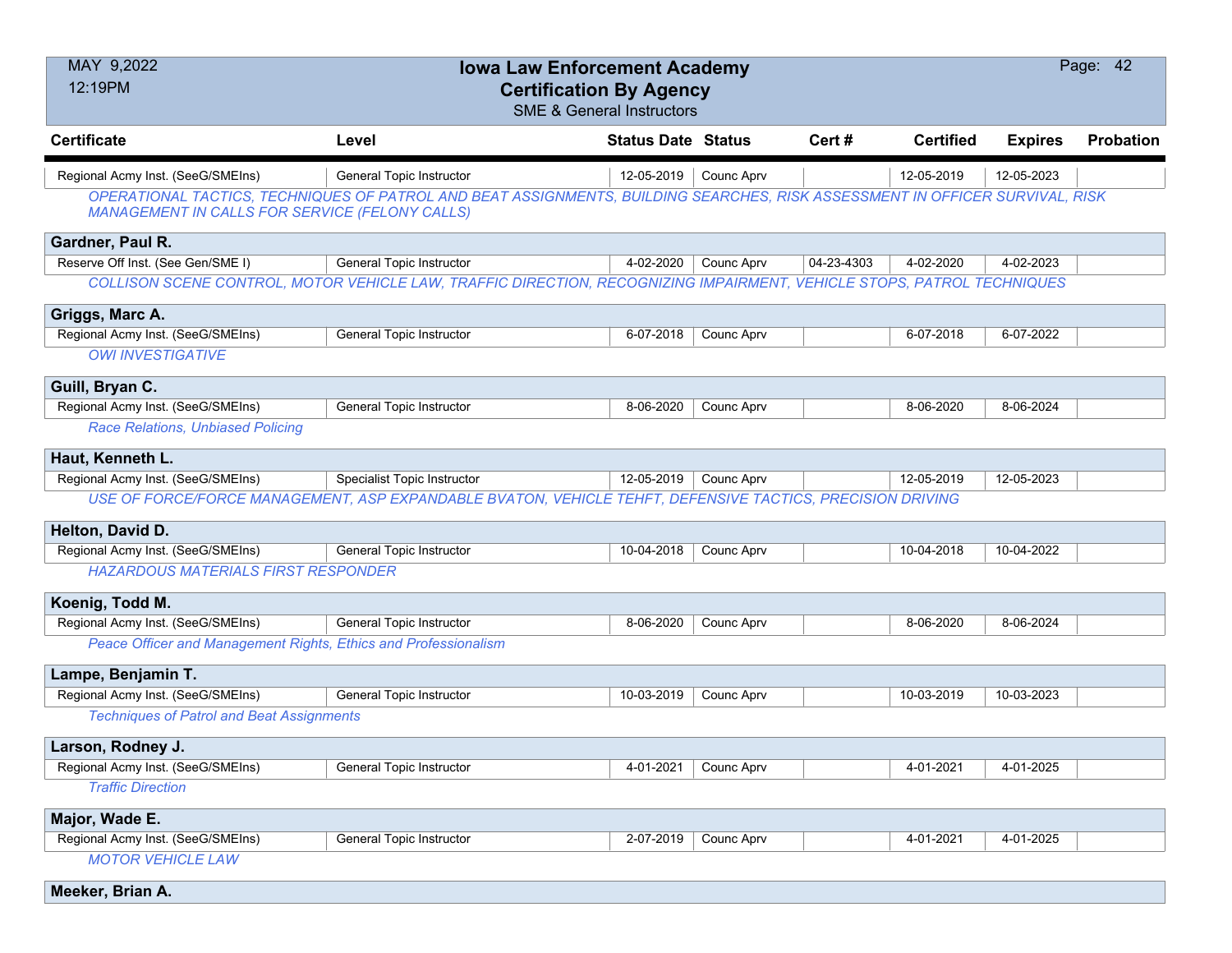| MAY 9,2022<br>12:19PM                            | <b>Iowa Law Enforcement Academy</b><br><b>Certification By Agency</b><br><b>SME &amp; General Instructors</b> |                           |            |       |                  |                | Page: 43  |
|--------------------------------------------------|---------------------------------------------------------------------------------------------------------------|---------------------------|------------|-------|------------------|----------------|-----------|
| <b>Certificate</b>                               | Level                                                                                                         | <b>Status Date Status</b> |            | Cert# | <b>Certified</b> | <b>Expires</b> | Probation |
| Regional Acmy Inst. (SeeG/SMEIns)                | General Topic Instructor                                                                                      | 6-07-2018                 | Counc Aprv |       | 6-07-2018        | 6-07-2022      |           |
| <b>VEHICLE THEFT, ABANDONED VEHICLES</b>         |                                                                                                               |                           |            |       |                  |                |           |
| Morenz, Neil D.                                  |                                                                                                               |                           |            |       |                  |                |           |
| Regional Acmy Inst. (SeeG/SMEIns)                | General Topic Instructor                                                                                      | 4-01-2021                 | Counc Aprv |       | 4-01-2021        | 4-01-2025      |           |
| <b>NIMS, TIMS &amp; Incident Management</b>      |                                                                                                               |                           |            |       |                  |                |           |
| Palas, Graham L.                                 |                                                                                                               |                           |            |       |                  |                |           |
| Regional Acmy Inst. (SeeG/SMEIns)                | <b>General Topic Instructor</b>                                                                               | 4-01-2021                 | Counc Aprv |       | 4-01-2021        | 4-01-2025      |           |
| <b>Patrol Techniques</b>                         |                                                                                                               |                           |            |       |                  |                |           |
| Pearston, Durk W.                                |                                                                                                               |                           |            |       |                  |                |           |
| Regional Acmy Inst. (SeeG/SMEIns)                | <b>Specialist Topic Instructor</b>                                                                            | 4-01-2021                 | Counc Aprv |       | 4-01-2021        | 4-01-2025      |           |
| <b>Civil Disobedience &amp; Crowd Management</b> |                                                                                                               |                           |            |       |                  |                |           |
| Pieken, Dustin T.                                |                                                                                                               |                           |            |       |                  |                |           |
| Regional Acmy Inst. (SeeG/SMEIns)                | General Topic Instructor                                                                                      | 12-05-2021                | Counc Aprv |       | 12-05-2021       | 12-05-2025     |           |
| <b>TASER &amp; ASP</b>                           |                                                                                                               |                           |            |       |                  |                |           |
| <b>Starrett, Christopher S.</b>                  |                                                                                                               |                           |            |       |                  |                |           |
| Regional Acmy Inst. (SeeG/SMEIns)                | Specialist Topic Instructor                                                                                   | 4-06-2017                 | Counc Aprv |       | 4-01-2021        | 4-01-2025      |           |
|                                                  | BASIC COLLISION INVESTIGATION, ADVANCED COLLISION INVESTIGATION, TECHNICAL COLLISION INVESTIGATION            |                           |            |       |                  |                |           |
| Stickney, Jon D.                                 |                                                                                                               |                           |            |       |                  |                |           |
| Regional Acmy Inst. (SeeG/SMEIns)                | <b>General Topic Instructor</b>                                                                               | 6-07-2018                 | Counc Aprv |       | 6-07-2018        | 6-07-2022      |           |
|                                                  | <b>OBSERVATION AND PERCEPTION, OFFICER DISCRETION, DEFENSIVE DRIVING</b>                                      |                           |            |       |                  |                |           |
| <b>Struecker, Matthew A.</b>                     |                                                                                                               |                           |            |       |                  |                |           |
| Regional Acmy Inst. (SeeG/SMEIns)                | <b>General Topic Instructor</b>                                                                               | 4-01-2021                 | Counc Aprv |       | 4-01-2021        | 4-01-2025      |           |
| <b>Operational Tactics</b>                       |                                                                                                               |                           |            |       |                  |                |           |
| Valentine, Todd M.                               |                                                                                                               |                           |            |       |                  |                |           |
| Regional Acmy Inst. (SeeG/SMEIns)                | General Topic Instructor                                                                                      | 6-03-2021                 | Counc Aprv |       | 6-03-2021        | 6-03-2025      |           |
| Below 100                                        |                                                                                                               |                           |            |       |                  |                |           |
| Varela, Jose L.                                  |                                                                                                               |                           |            |       |                  |                |           |
| Regional Acmy Inst. (SeeG/SMEIns)                | General Topic Instructor                                                                                      | 8-06-2020                 | Counc Aprv |       | 8-06-2020        | 8-06-2024      |           |
| <b>Verbal Defense and Influence</b>              |                                                                                                               |                           |            |       |                  |                |           |
| Warrick, Shyann L.                               |                                                                                                               |                           |            |       |                  |                |           |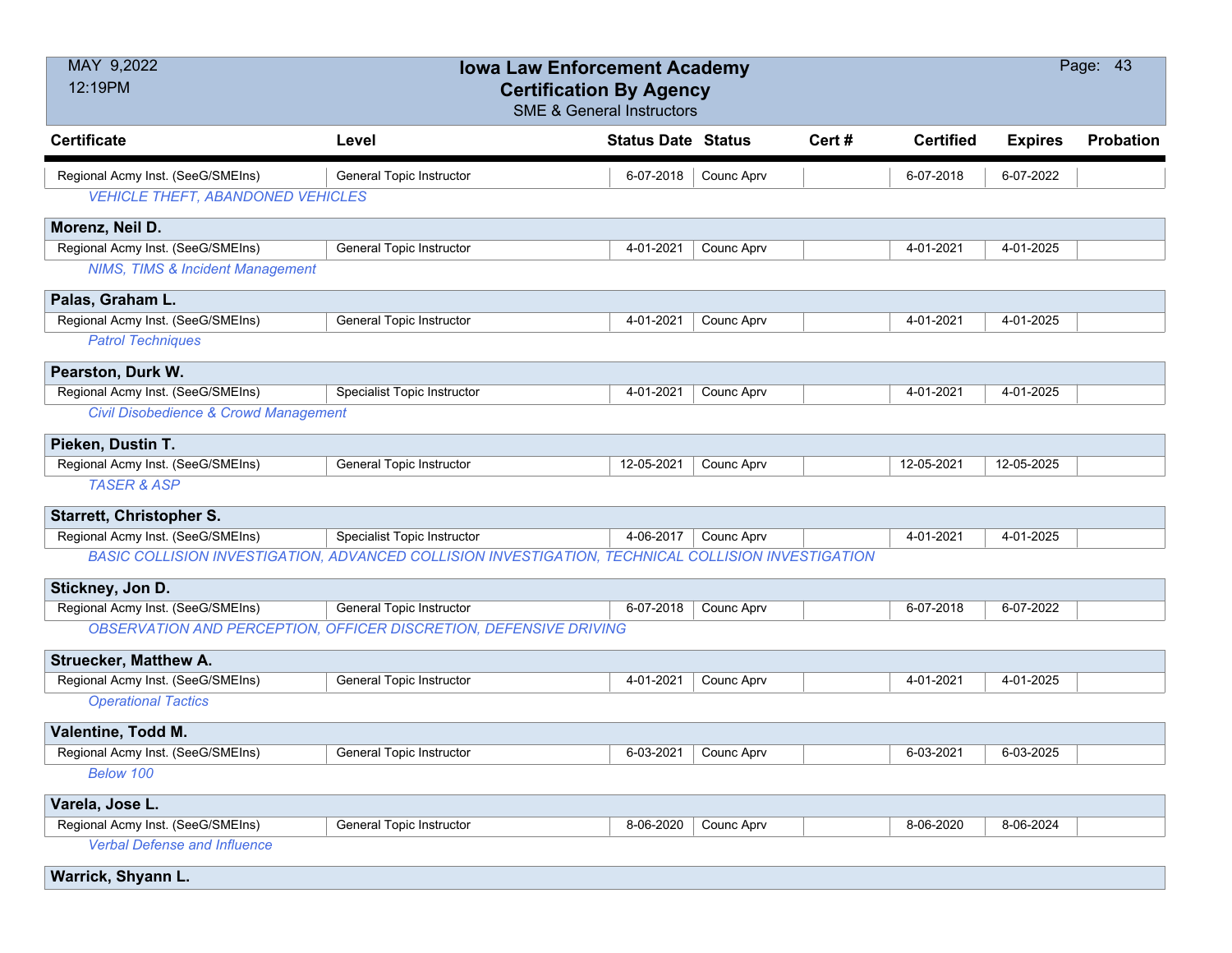| MAY 9,2022<br>12:19PM                         | <b>Iowa Law Enforcement Academy</b><br><b>Certification By Agency</b><br><b>SME &amp; General Instructors</b> |                           |                   |       |                               |                | Page: 44  |
|-----------------------------------------------|---------------------------------------------------------------------------------------------------------------|---------------------------|-------------------|-------|-------------------------------|----------------|-----------|
| <b>Certificate</b>                            | Level                                                                                                         | <b>Status Date Status</b> |                   | Cert# | <b>Certified</b>              | <b>Expires</b> | Probation |
| Regional Acmy Inst. (SeeG/SMEIns)             | <b>General Topic Instructor</b>                                                                               | 4-01-2021                 | Counc Aprv        |       | 4-01-2021                     | 4-01-2025      |           |
| <b>Traffic Direction</b>                      |                                                                                                               |                           |                   |       |                               |                |           |
| <b>Whiting, Darran</b>                        |                                                                                                               |                           |                   |       |                               |                |           |
| Regional Acmy Inst. (SeeG/SMEIns)             | <b>General Topic Instructor</b>                                                                               | 6-07-2018                 | Counc Aprv        |       | 6-07-2018                     | 6-07-2022      |           |
| DEATH NOTIFICATIONS, CHAPLAIN SERVICES        |                                                                                                               |                           |                   |       |                               |                |           |
| Willis, lan T.                                |                                                                                                               |                           |                   |       |                               |                |           |
| Regional Acmy Inst. (SeeG/SMEIns)             | General Topic Instructor                                                                                      | 10-04-2018                | Counc Aprv        |       | 10-04-2018                    | 10-04-2022     |           |
| <b>MOTOR VEHICLE LAW</b>                      |                                                                                                               |                           |                   |       |                               |                |           |
| <b>Wonders, David C.</b>                      |                                                                                                               |                           |                   |       |                               |                |           |
| Regional Acmy Inst. (SeeG/SMEIns)             | <b>General Topic Instructor</b>                                                                               | 6-07-2018                 | <b>Counc Aprv</b> |       | 6-07-2018                     | 6-07-2022      |           |
| <b>TESTS AND REVIEW</b>                       |                                                                                                               |                           |                   |       |                               |                |           |
| Yaneff, Karen A.                              |                                                                                                               |                           |                   |       |                               |                |           |
| Regional Acmy Inst. (SeeG/SMEIns)             | General Topic Instructor                                                                                      | 6-03-2021                 | Counc Aprv        |       | 6-03-2021                     | 6-03-2025      |           |
| <b>Motor Vehicle Law</b>                      |                                                                                                               |                           |                   |       |                               |                |           |
|                                               |                                                                                                               |                           |                   |       | <b>Employees this Agency:</b> |                | 31        |
| <b>IOWA STATE UNIVERSITY POLICE DEPARTMEN</b> |                                                                                                               |                           |                   |       |                               |                |           |

| <b>Kinsey</b><br>Phillips,                   |       |            |            |           |  |
|----------------------------------------------|-------|------------|------------|-----------|--|
| . Expert Instructor<br><b>Subiect Matter</b> | -2020 | Counc Aprv | $-19-2020$ | 5-19-2023 |  |
| $\sim$ $\sim$<br>.                           |       |            |            |           |  |

*Backdated cert w/application 3/22/22 - KF*

*SME: Mental Health for Telecommunicators*

**Employees this Agency: 1**

### **JACKSON COUNTY SHERIFF'S OFFICE**

| <b>Andrew R.</b><br>Long, |             |                   |            |     |                      |           |  |
|---------------------------|-------------|-------------------|------------|-----|----------------------|-----------|--|
| 3eneral Instructor        |             | $^{\circ}$ 7-2022 | Counc Aprv |     | .7-2022<br>-∩−<br>ע- | 4-07-2025 |  |
|                           | ____<br>___ |                   | __         | ___ |                      |           |  |

*Certified in: Introduction to Iowa criminal law as applicable to a jail setting, Affirmative duty to intervene/intercede, Use of force, Drug trends, Leadership and supervision, Medication Management, Supervision of inmates, Report writing, DNA submissions, Fingerprinting, Security procedures/cell and area searches, Jail standards, Juveniles in custody, Emergency evacuation plan, Grievance and disciplinary procedures, Constitutional Rights of inmates, Suicide prevention/mental illness, Prison Rape Elimination Act (PREA), Bloodborne pathogens, Cultural diversity including implicit bias, Communication Skills including de-escalation, Methods of restraining violent inmates, Medical screening at intake*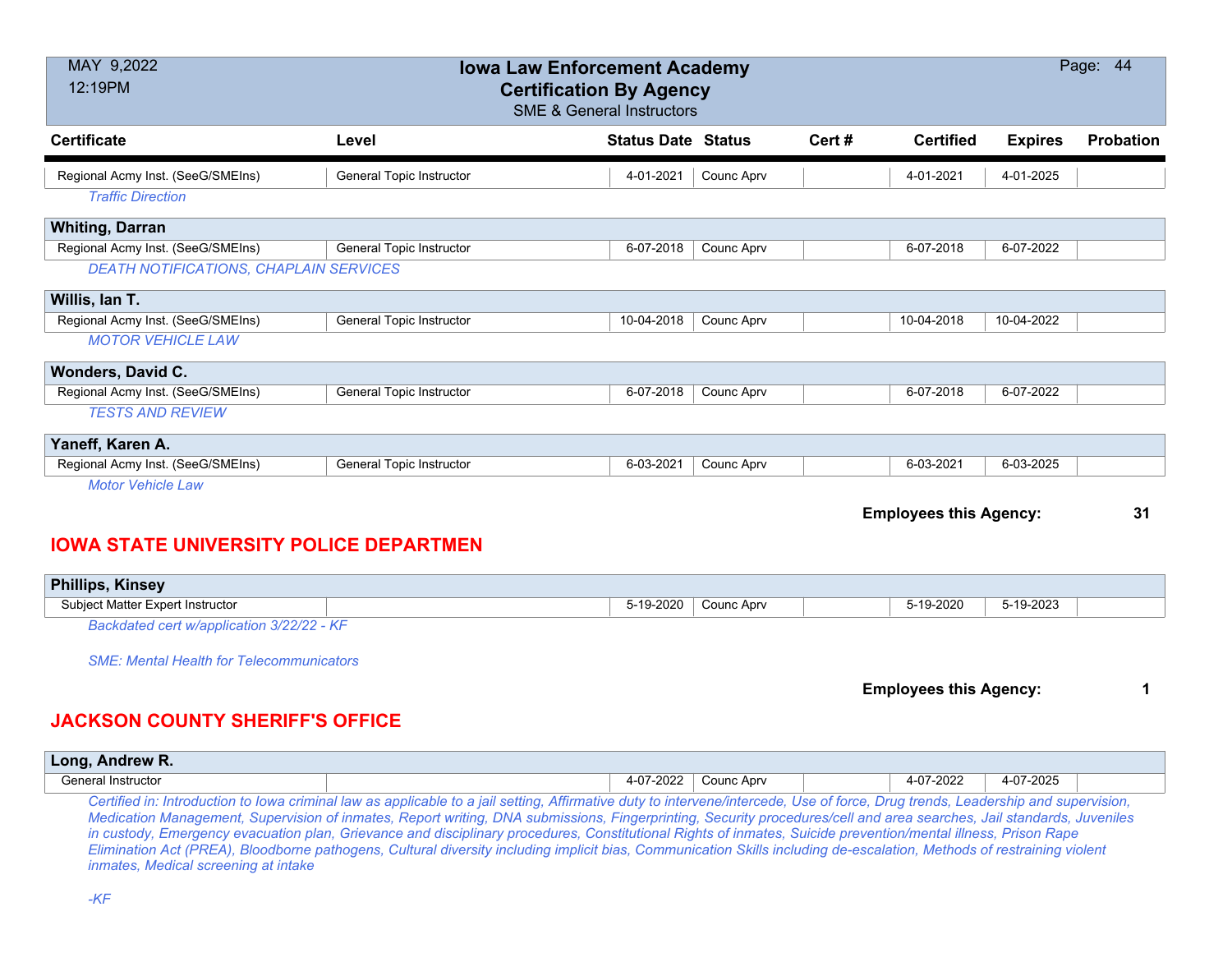| MAY 9,2022<br>12:19PM                  | <b>Iowa Law Enforcement Academy</b><br><b>Certification By Agency</b><br><b>SME &amp; General Instructors</b>                                                                                                                                                   |                           |            |            |                               |                | Page: 45         |
|----------------------------------------|-----------------------------------------------------------------------------------------------------------------------------------------------------------------------------------------------------------------------------------------------------------------|---------------------------|------------|------------|-------------------------------|----------------|------------------|
| <b>Certificate</b>                     | Level                                                                                                                                                                                                                                                           | <b>Status Date Status</b> |            | Cert#      | <b>Certified</b>              | <b>Expires</b> | <b>Probation</b> |
| <b>JASPER COUNTY SHERIFF'S OFFICE</b>  |                                                                                                                                                                                                                                                                 |                           |            |            | <b>Employees this Agency:</b> |                | 1                |
| Bruxvoort, Brandon D.                  |                                                                                                                                                                                                                                                                 |                           |            |            |                               |                |                  |
| Reserve Off Inst. (See Gen/SME I)      | <b>General Topic Instructor</b>                                                                                                                                                                                                                                 | 6-04-2020                 | Counc Aprv | 06-23-4335 | 6-04-2020                     | 6-04-2023      |                  |
| ETHICS, PATROL TECHNIQUES, DISCRETION  |                                                                                                                                                                                                                                                                 |                           |            |            |                               |                |                  |
| Cross, Tracy R.                        |                                                                                                                                                                                                                                                                 |                           |            |            |                               |                |                  |
| Reserve Off Inst. (See Gen/SME I)      | General Topic Instructor                                                                                                                                                                                                                                        | 6-04-2020                 | Counc Aprv | 06-23-4337 | 6-04-2020                     | 6-04-2023      |                  |
|                                        | VEHICLE STOPS, ETHICS, PATROL TECHNIQUES, WORKING WITH YOUR COMMUNITY, COLLISION SCENE CONTROL                                                                                                                                                                  |                           |            |            |                               |                |                  |
| Gunsaulus, Michael J.                  |                                                                                                                                                                                                                                                                 |                           |            |            |                               |                |                  |
| Reserve Off Inst. (See Gen/SME I)      | General Topic Instructor                                                                                                                                                                                                                                        | 6-04-2020                 | Counc Aprv | 06-23-4339 | 6-04-2020                     | 6-04-2023      |                  |
|                                        | INTRO TO CRIME SCENE, REPORT WRITING, DOMESTIC ABUSE, COLLISION SCENE CONTROL, MOTOR VEHICLE LAW, TRAFFIC DIRECTION, ETHICS,<br>WEATHER PREPAREDNESS, CRISIS CONFLICT, FELONY CALLS, VEHICLE STOPS, DISCRETION, PATROL TECHNIQUES, INTERVIEWS AND INTERROGATION |                           |            |            |                               |                |                  |
| Halferty, John R.                      |                                                                                                                                                                                                                                                                 |                           |            |            |                               |                |                  |
| Reserve Off Inst. (See Gen/SME I)      | General Topic Instructor                                                                                                                                                                                                                                        | 6-04-2020                 | Counc Aprv | 06-23-4340 | 6-04-2020                     | 6-04-2023      |                  |
|                                        | INTRO TO CRIME SCENE, REPORT WRITING, DOMESTIC ABUSE, COMMUNITY POLICING, TRAFFIC DIRECTION, ETHICS, WEATHER PREPAREDNESS, CRISIS<br>CONFLICT, FELONY CALLS, DISCRETION, CULTURAL DIVERSITY, WORKING WITH YOUR COMMUNITY, INTERVIEWS AND INTERROGATION          |                           |            |            |                               |                |                  |
| Headington, Marc R.                    |                                                                                                                                                                                                                                                                 |                           |            |            |                               |                |                  |
| Reserve Off Inst. (See Gen/SME I)      | <b>General Topic Instructor</b>                                                                                                                                                                                                                                 | 6-04-2020                 | Counc Aprv | 06-23-4341 | 6-04-2020                     | 6-04-2023      |                  |
|                                        | REPORT WRITING, PATROL TECHNIQUES, DISCRETION, INTERVIEWS AND INTERROGATION                                                                                                                                                                                     |                           |            |            |                               |                |                  |
| Klein, Paul A.                         |                                                                                                                                                                                                                                                                 |                           |            |            |                               |                |                  |
| Reserve Off Inst. (See Gen/SME I)      | <b>Specialist Topic Instructor</b>                                                                                                                                                                                                                              | 8-06-2020                 | Counc Aprv | 08-23-4370 | 8-06-2020                     | 8-06-2023      |                  |
| <b>ROLE OF EMERGENCY COMMUNICATION</b> |                                                                                                                                                                                                                                                                 |                           |            |            |                               |                |                  |
| <b>Nicholson, Scott</b>                |                                                                                                                                                                                                                                                                 |                           |            |            |                               |                |                  |
| Reserve Off Inst. (See Gen/SME I)      | Legal Topic Instructor                                                                                                                                                                                                                                          | 8-06-2020                 | Counc Aprv | 08-23-4364 | 8-06-2020                     | 8-06-2023      |                  |
| <b>ALL LEGAL SUBJECTS</b>              |                                                                                                                                                                                                                                                                 |                           |            |            |                               |                |                  |
| Sheeder, Bradley S.                    |                                                                                                                                                                                                                                                                 |                           |            |            |                               |                |                  |
| Reserve Off Inst. (See Gen/SME I)      | <b>Specialist Topic Instructor</b>                                                                                                                                                                                                                              | 6-04-2020                 | Counc Aprv | 06-22-4342 | 6-04-2020                     | 12-31-2022     |                  |
| DEFENSIVE TACTICS, FORCE MANAGEMENT    |                                                                                                                                                                                                                                                                 |                           |            |            |                               |                |                  |
| Van Kooten, Corey E.                   |                                                                                                                                                                                                                                                                 |                           |            |            |                               |                |                  |
|                                        |                                                                                                                                                                                                                                                                 |                           |            |            |                               |                |                  |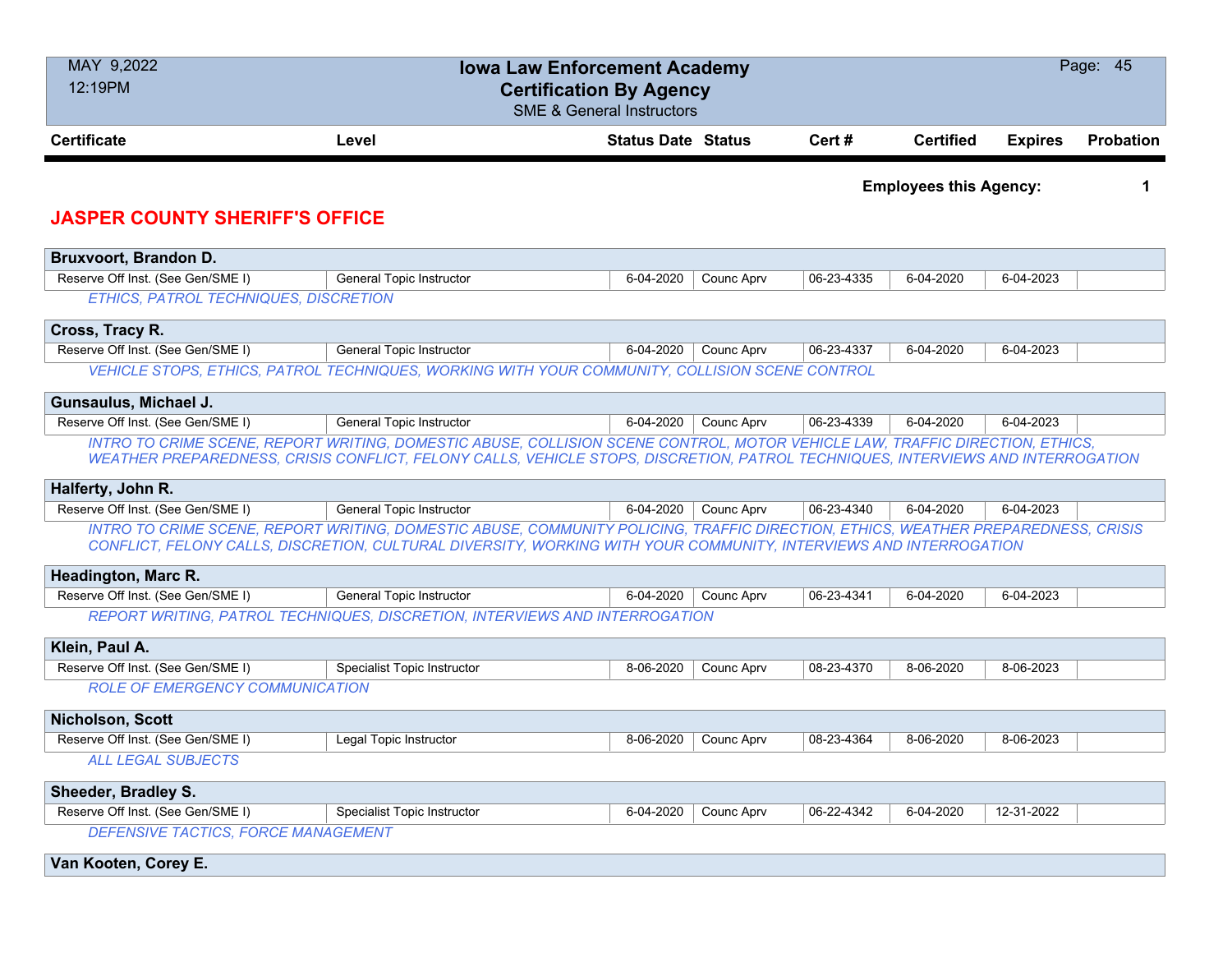| MAY 9,2022<br>12:19PM                                    | Page: 46<br><b>Iowa Law Enforcement Academy</b><br><b>Certification By Agency</b><br><b>SME &amp; General Instructors</b>      |                           |            |            |                               |                |                  |  |  |
|----------------------------------------------------------|--------------------------------------------------------------------------------------------------------------------------------|---------------------------|------------|------------|-------------------------------|----------------|------------------|--|--|
| <b>Certificate</b>                                       | Level                                                                                                                          | <b>Status Date Status</b> |            | Cert #     | <b>Certified</b>              | <b>Expires</b> | <b>Probation</b> |  |  |
| Reserve Off Inst. (See Gen/SME I)                        | <b>General Topic Instructor</b>                                                                                                | 6-04-2020                 | Counc Aprv | 06-23-4343 | 6-04-2020                     | 6-04-2023      |                  |  |  |
| <b>YOUR COMMUNITY</b>                                    | COMMUNITY POLICING, MOTOR VEHICLE LAW, TRAFFIC DIRECTION, WEATHER PREPAREDNESS, PATROL TECHNIQUES, VEHICLE STOPS, WORKING WITH |                           |            |            |                               |                |                  |  |  |
|                                                          |                                                                                                                                |                           |            |            | <b>Employees this Agency:</b> |                | 9                |  |  |
| <b>JEFFERSON COUNTY SHERIFF'S OFFICE</b>                 |                                                                                                                                |                           |            |            |                               |                |                  |  |  |
| McAvan, Patrick J.                                       |                                                                                                                                |                           |            |            |                               |                |                  |  |  |
| Reserve Off Inst. (See Gen/SME I)                        | Legal Topic Instructor                                                                                                         | 12-05-2019                | Counc Aprv | 12-22-4270 | 12-05-2019                    | 12-05-2022     |                  |  |  |
| <b>All Legal Topics</b>                                  |                                                                                                                                |                           |            |            |                               |                |                  |  |  |
| Duplicate Record Original record added 12/11/2019 by LRB |                                                                                                                                |                           |            |            |                               |                |                  |  |  |
| Miller, Mark A.                                          |                                                                                                                                |                           |            |            |                               |                |                  |  |  |
| Reserve Off Inst. (See Gen/SME I)                        | <b>Specialist Topic Instructor</b>                                                                                             | 6-04-2020                 | Counc Aprv | 06-22-4357 | 6-04-2020                     | 12-31-2022     |                  |  |  |
| <b>PRECISION DRIVING</b>                                 |                                                                                                                                |                           |            |            |                               |                |                  |  |  |
| <b>Moulding, Chauncey</b>                                |                                                                                                                                |                           |            |            |                               |                |                  |  |  |
| Reserve Off Inst. (See Gen/SME I)                        | Legal Topic Instructor                                                                                                         | 12-05-2019                | Counc Aprv | 12-22-4271 | 12-05-2019                    | 12-05-2022     |                  |  |  |
| <b>ALL LEGAL SUBJECTS</b>                                |                                                                                                                                |                           |            |            |                               |                |                  |  |  |
|                                                          |                                                                                                                                |                           |            |            | <b>Employees this Agency:</b> |                | 3                |  |  |

# **JOHNSON COUNTY EMERGENCY COMM CENTE**

| ∣ Johnston. Adam E.                                                          |                             |            |            |            |            |            |  |
|------------------------------------------------------------------------------|-----------------------------|------------|------------|------------|------------|------------|--|
| Reserve Off Inst. (See Gen/SME I)                                            | Specialist Topic Instructor | 10-03-2019 | Counc Apry | 10-22-4255 | 10-03-2019 | 10-03-2022 |  |
| MFRGFNC:\<br>עת זו בא: זומרוממת ומיותר זו ז<br>べい トイ<br>$\cdot$ ( ) $\vdash$ |                             |            |            |            |            |            |  |

*ROLE OF EMERGENCY COMMUNICATION*

**Employees this Agency: 1**

# **JOHNSON COUNTY SHERIFF'S OFFICE**

| Bolen, Chad A.                              |                             |           |            |                  |           |           |  |  |
|---------------------------------------------|-----------------------------|-----------|------------|------------------|-----------|-----------|--|--|
| Reserve Off Inst. (See Gen/SME I)           | Specialist Topic Instructor | 2-04-2021 | Counc Aprv | $02 - 24 - 4445$ | 2-04-2021 | 2-04-2024 |  |  |
| <b>Defensive Tactics / Force Management</b> |                             |           |            |                  |           |           |  |  |
| <b>Broll, David W.</b>                      |                             |           |            |                  |           |           |  |  |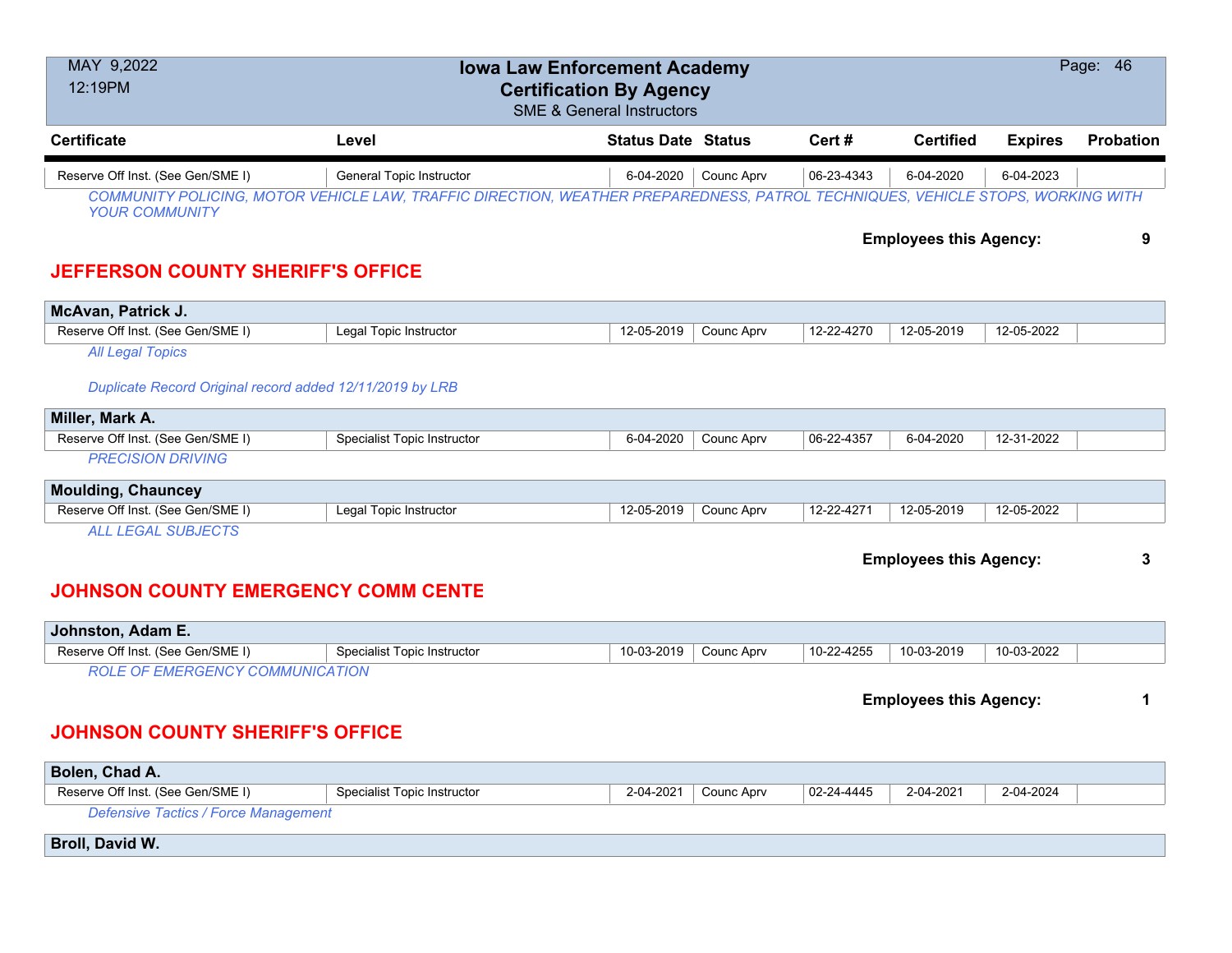| MAY 9,2022                        | <b>Iowa Law Enforcement Academy</b>                                                                                                                                                                                                                                                                                                                                                                                                                                                                                                                                                                        |                                      |            |            |                  |                | Page: 47  |
|-----------------------------------|------------------------------------------------------------------------------------------------------------------------------------------------------------------------------------------------------------------------------------------------------------------------------------------------------------------------------------------------------------------------------------------------------------------------------------------------------------------------------------------------------------------------------------------------------------------------------------------------------------|--------------------------------------|------------|------------|------------------|----------------|-----------|
| 12:19PM                           | <b>Certification By Agency</b>                                                                                                                                                                                                                                                                                                                                                                                                                                                                                                                                                                             | <b>SME &amp; General Instructors</b> |            |            |                  |                |           |
| <b>Certificate</b>                | Level                                                                                                                                                                                                                                                                                                                                                                                                                                                                                                                                                                                                      | <b>Status Date Status</b>            |            | Cert #     | <b>Certified</b> | <b>Expires</b> | Probation |
| Jail Instructor (see Gen/SME Ins) | Professional Topic Instructor                                                                                                                                                                                                                                                                                                                                                                                                                                                                                                                                                                              | 6-03-2021                            | Counc Aprv |            | 6-03-2021        | 6-03-2023      |           |
|                                   | Topics: Grievance and Disciplinary Procedures, Human Relations and Communication Skills, Medical Screening at Intake, Problem Solving and Guidance, Security &<br>Emergency Procedures, Supervision of Inmates, Report Writing, Methods of Restraining Violent Persons, Inmate Rules and Regulations, Special Needs of Minorities,<br>Women & Juveniles, Intro to Iowa Criminal Procedure & Use of Force, Constitutional Rights of Inmates, Recognizing Symptoms of Mental Illness Retardation and Suicidal<br>Tendencies, Infectious Disease to Include: AIDS, Hepatitis, and Other Communicable Diseases |                                      |            |            |                  |                |           |
| Reserve Off Inst. (See Gen/SME I) | General Topic Instructor                                                                                                                                                                                                                                                                                                                                                                                                                                                                                                                                                                                   | 2-04-2021                            | Counc Aprv | 02-24-4418 | 2-04-2021        | 2-04-2024      |           |
| <b>All General Subjects</b>       |                                                                                                                                                                                                                                                                                                                                                                                                                                                                                                                                                                                                            |                                      |            |            |                  |                |           |
| <b>Brunelle, Jeffrey</b>          |                                                                                                                                                                                                                                                                                                                                                                                                                                                                                                                                                                                                            |                                      |            |            |                  |                |           |
| Reserve Off Inst. (See Gen/SME I) | Legal Topic Instructor                                                                                                                                                                                                                                                                                                                                                                                                                                                                                                                                                                                     | 6-03-2021                            | Counc Aprv | 06-24-4499 | 6-03-2021        | 6-03-2024      |           |
| <b>ALL LEGAL SUBJECTS</b>         |                                                                                                                                                                                                                                                                                                                                                                                                                                                                                                                                                                                                            |                                      |            |            |                  |                |           |
| Ford, Craig R.                    |                                                                                                                                                                                                                                                                                                                                                                                                                                                                                                                                                                                                            |                                      |            |            |                  |                |           |
| Reserve Off Inst. (See Gen/SME I) | General Topic Instructor                                                                                                                                                                                                                                                                                                                                                                                                                                                                                                                                                                                   | 2-04-2021                            | Counc Aprv | 02-24-4420 | 2-04-2021        | 2-04-2024      |           |
| <b>All General Subjects</b>       |                                                                                                                                                                                                                                                                                                                                                                                                                                                                                                                                                                                                            |                                      |            |            |                  |                |           |
| Gleason, John G.                  |                                                                                                                                                                                                                                                                                                                                                                                                                                                                                                                                                                                                            |                                      |            |            |                  |                |           |
| Reserve Off Inst. (See Gen/SME I) | <b>General Topic Instructor</b>                                                                                                                                                                                                                                                                                                                                                                                                                                                                                                                                                                            | 2-04-2021                            | Counc Aprv | 02-24-4421 | 2-04-2021        | 2-04-2024      |           |
| <b>All General Subjects</b>       |                                                                                                                                                                                                                                                                                                                                                                                                                                                                                                                                                                                                            |                                      |            |            |                  |                |           |
| Hamm, Kimberly L.                 |                                                                                                                                                                                                                                                                                                                                                                                                                                                                                                                                                                                                            |                                      |            |            |                  |                |           |
| Reserve Off Inst. (See Gen/SME I) | General Topic Instructor                                                                                                                                                                                                                                                                                                                                                                                                                                                                                                                                                                                   | 2-04-2021                            | Counc Aprv | 02-24-4439 | 2-04-2021        | 2-04-2024      |           |
| <b>All General Subjects</b>       |                                                                                                                                                                                                                                                                                                                                                                                                                                                                                                                                                                                                            |                                      |            |            |                  |                |           |
| Hammes, Aaron R.                  |                                                                                                                                                                                                                                                                                                                                                                                                                                                                                                                                                                                                            |                                      |            |            |                  |                |           |
| Reserve Off Inst. (See Gen/SME I) | General Topic Instructor                                                                                                                                                                                                                                                                                                                                                                                                                                                                                                                                                                                   | 2-04-2021                            | Counc Aprv | 02-24-4423 | 2-04-2021        | 2-04-2024      |           |
| <b>All General Subjects</b>       |                                                                                                                                                                                                                                                                                                                                                                                                                                                                                                                                                                                                            |                                      |            |            |                  |                |           |
| Herrig, Adam S.                   |                                                                                                                                                                                                                                                                                                                                                                                                                                                                                                                                                                                                            |                                      |            |            |                  |                |           |
| Jail Instructor (see Gen/SME Ins) | Professional Topic Instructor                                                                                                                                                                                                                                                                                                                                                                                                                                                                                                                                                                              | 6-03-2021                            | Counc Aprv |            | 6-03-2021        | 6-03-2023      |           |
|                                   | Topics: Grievance and Disciplinary Procedures, Human Relations and Communication Skills, Medical Screening at Intake, Problem Solving and Guidance, Security &<br>Emergency Procedures, Supervision of Inmates, Report Writing, Methods of Restraining Violent Persons, Inmate Rules and Regulations, Constitutional Rights of Inmates,<br>Recognizing Symptoms of Mental Illness Retardation and Suicidal Tendencies                                                                                                                                                                                      |                                      |            |            |                  |                |           |
| Hoffman, Reece F.                 |                                                                                                                                                                                                                                                                                                                                                                                                                                                                                                                                                                                                            |                                      |            |            |                  |                |           |
| Reserve Off Inst. (See Gen/SME I) | <b>General Topic Instructor</b>                                                                                                                                                                                                                                                                                                                                                                                                                                                                                                                                                                            | 2-04-2021                            | Counc Aprv | 02-24-4425 | 2-04-2021        | 2-04-2024      |           |
| <b>All General Subjects</b>       |                                                                                                                                                                                                                                                                                                                                                                                                                                                                                                                                                                                                            |                                      |            |            |                  |                |           |
| Hons, Michael D.                  |                                                                                                                                                                                                                                                                                                                                                                                                                                                                                                                                                                                                            |                                      |            |            |                  |                |           |
| Reserve Off Inst. (See Gen/SME I) | General Topic Instructor                                                                                                                                                                                                                                                                                                                                                                                                                                                                                                                                                                                   | 2-04-2021                            | Counc Aprv | 02-24-4422 | 2-04-2021        | 2-04-2024      |           |
| <b>All General Subjects</b>       |                                                                                                                                                                                                                                                                                                                                                                                                                                                                                                                                                                                                            |                                      |            |            |                  |                |           |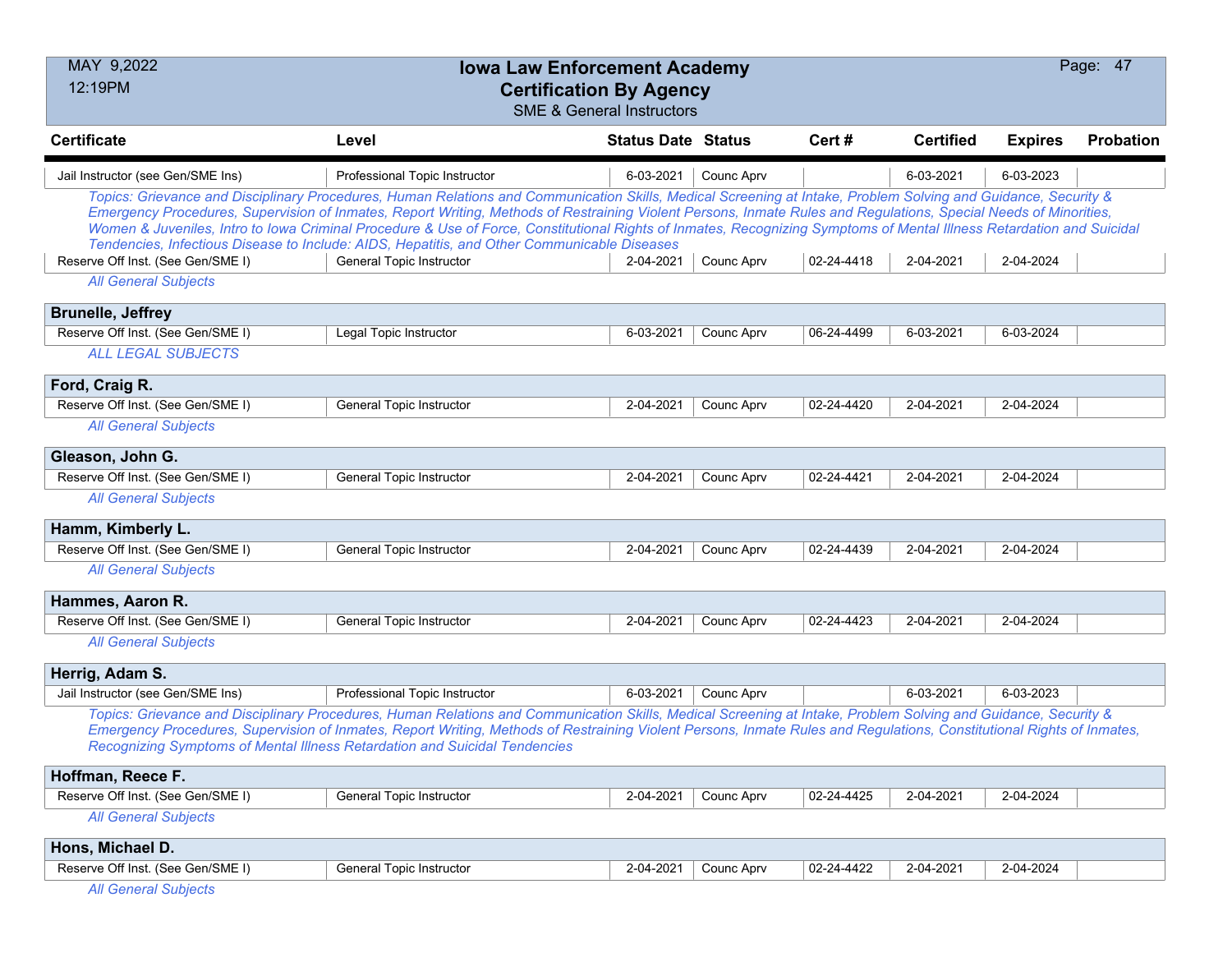| MAY 9,2022                                             | <b>Iowa Law Enforcement Academy</b>                                                                                                                            |                           |            |            |                  |                | Page: 48         |
|--------------------------------------------------------|----------------------------------------------------------------------------------------------------------------------------------------------------------------|---------------------------|------------|------------|------------------|----------------|------------------|
| 12:19PM                                                | <b>Certification By Agency</b>                                                                                                                                 |                           |            |            |                  |                |                  |
|                                                        | <b>SME &amp; General Instructors</b>                                                                                                                           |                           |            |            |                  |                |                  |
| <b>Certificate</b>                                     | Level                                                                                                                                                          | <b>Status Date Status</b> |            | Cert#      | <b>Certified</b> | <b>Expires</b> | <b>Probation</b> |
|                                                        |                                                                                                                                                                |                           |            |            |                  |                |                  |
| <b>Huddleston, Haley</b>                               |                                                                                                                                                                |                           |            |            |                  |                |                  |
| Reserve Off Inst. (See Gen/SME I)                      | Legal Topic Instructor                                                                                                                                         | 12-05-2019                | Counc Aprv | 12-22-4274 | 12-05-2019       | 12-05-2022     |                  |
| <b>ALL LEGAL SUBJECTS</b>                              |                                                                                                                                                                |                           |            |            |                  |                |                  |
| Hynes, Michael P.                                      |                                                                                                                                                                |                           |            |            |                  |                |                  |
| Jail Instructor (see Gen/SME Ins)                      | Professional Topic Instructor                                                                                                                                  | 6-03-2021                 | Counc Aprv |            | 6-03-2021        | 6-03-2023      |                  |
| <b>Emergency Procedures, Report Writing</b>            | Topics: Grievance and Disciplinary Procedures, Human Relations and Communication Skills, Medical Screening at Intake, Problem Solving and Guidance, Security & |                           |            |            |                  |                |                  |
| Reserve Off Inst. (See Gen/SME I)                      | General Topic Instructor                                                                                                                                       | 2-04-2021                 | Counc Aprv | 02-24-4424 | 2-04-2021        | 2-04-2024      |                  |
| <b>All General Subjects</b>                            |                                                                                                                                                                |                           |            |            |                  |                |                  |
| Jensen, Andrea L.                                      |                                                                                                                                                                |                           |            |            |                  |                |                  |
| Reserve Off Inst. (See Gen/SME I)                      | Legal Topic Instructor                                                                                                                                         | 6-03-2021                 | Counc Aprv | 06-24-4496 | 6-03-2021        | 6-03-2024      |                  |
| <b>ALL LEGAL SUBJECTS</b>                              |                                                                                                                                                                |                           |            |            |                  |                |                  |
| Johnston, Adam E.                                      |                                                                                                                                                                |                           |            |            |                  |                |                  |
| Reserve Off Inst. (See Gen/SME I)                      | Specialist Topic Instructor                                                                                                                                    | 10-03-2019                | Counc Aprv | 10-22-4255 | 10-03-2019       | 10-03-2022     |                  |
| <b>ROLE OF EMERGENCY COMMUNICATION</b>                 |                                                                                                                                                                |                           |            |            |                  |                |                  |
| Lang, Michael                                          |                                                                                                                                                                |                           |            |            |                  |                |                  |
| Reserve Off Inst. (See Gen/SME I)                      | Legal Topic Instructor                                                                                                                                         | 12-05-2019                | Counc Aprv | 12-22-4274 | 12-05-2019       | 12-05-2022     |                  |
| <b>ALL LEGAL SUBJECTS</b>                              |                                                                                                                                                                |                           |            |            |                  |                |                  |
| Langenberg, Christopher L.                             |                                                                                                                                                                |                           |            |            |                  |                |                  |
| Reserve Off Inst. (See Gen/SME I)                      | General Topic Instructor                                                                                                                                       | 2-04-2021                 | Counc Aprv | 02-24-4426 | 2-04-2021        | 2-04-2024      |                  |
| <b>All General Subjects</b>                            |                                                                                                                                                                |                           |            |            |                  |                |                  |
| Lenz, Jesse K.                                         |                                                                                                                                                                |                           |            |            |                  |                |                  |
| Reserve Off Inst. (See Gen/SME I)                      | General Topic Instructor                                                                                                                                       | 2-04-2021                 | Counc Aprv | 02-24-4430 | 2-04-2021        | 2-04-2024      |                  |
| Motor Vehicle Law, Vehicle Stops and Patrol Techniques |                                                                                                                                                                |                           |            |            |                  |                |                  |
| Lord, Benjamin M.                                      |                                                                                                                                                                |                           |            |            |                  |                |                  |
| Reserve Off Inst. (See Gen/SME I)                      | General Topic Instructor                                                                                                                                       | 2-04-2021                 | Counc Aprv | 02-24-4427 | 2-04-2021        | 2-04-2024      |                  |
| <b>All General Subjects</b>                            |                                                                                                                                                                |                           |            |            |                  |                |                  |
| Lyness, Janet                                          |                                                                                                                                                                |                           |            |            |                  |                |                  |
| Reserve Off Inst. (See Gen/SME I)                      | Legal Topic Instructor                                                                                                                                         | 6-03-2021                 | Counc Aprv | 06-24-4498 | 6-03-2021        | 6-03-2024      |                  |
| <b>ALL LEGAL SUBJECTS</b>                              |                                                                                                                                                                |                           |            |            |                  |                |                  |
| Maas, Ryan A.                                          |                                                                                                                                                                |                           |            |            |                  |                |                  |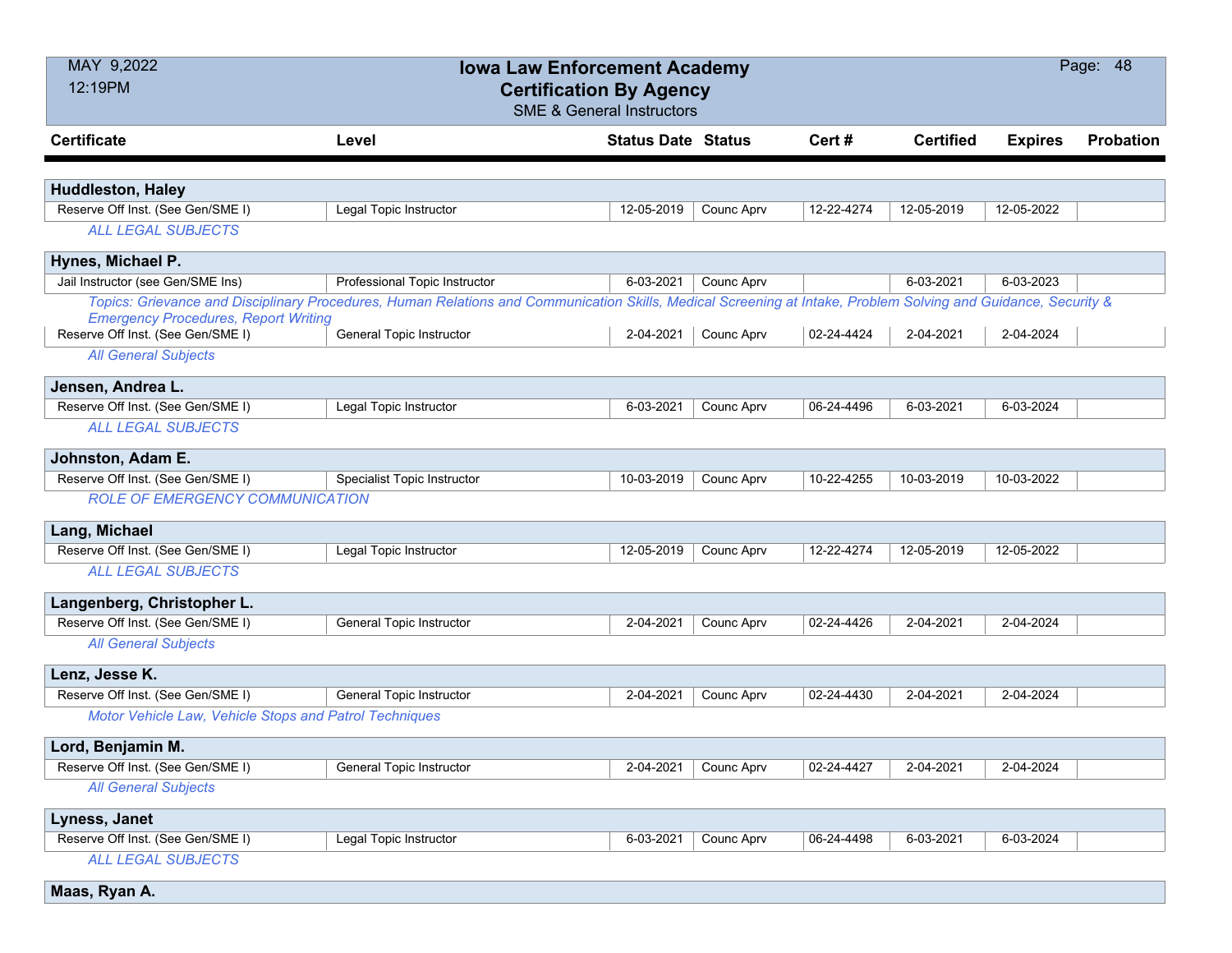| MAY 9,2022                                        | <b>Iowa Law Enforcement Academy</b>                                                                                                                                                            |                           |            |            |                  |                | Page: 49  |
|---------------------------------------------------|------------------------------------------------------------------------------------------------------------------------------------------------------------------------------------------------|---------------------------|------------|------------|------------------|----------------|-----------|
| 12:19PM                                           | <b>Certification By Agency</b>                                                                                                                                                                 |                           |            |            |                  |                |           |
|                                                   | <b>SME &amp; General Instructors</b>                                                                                                                                                           |                           |            |            |                  |                |           |
| <b>Certificate</b>                                | Level                                                                                                                                                                                          | <b>Status Date Status</b> |            | Cert#      | <b>Certified</b> | <b>Expires</b> | Probation |
| Reserve Off Inst. (See Gen/SME I)                 | Legal Topic Instructor                                                                                                                                                                         | 6-03-2021                 | Counc Aprv | 06-24-4500 | 6-03-2021        | 6-03-2024      |           |
| <b>ALL LEGAL SUBJECTS</b>                         |                                                                                                                                                                                                |                           |            |            |                  |                |           |
| Montz, Ryan J.                                    |                                                                                                                                                                                                |                           |            |            |                  |                |           |
| Reserve Off Inst. (See Gen/SME I)                 | <b>General Topic Instructor</b>                                                                                                                                                                | 2-04-2021                 | Counc Aprv | 02-24-4428 | 2-04-2021        | 2-04-2024      |           |
| <b>All General Subjects</b>                       |                                                                                                                                                                                                |                           |            |            |                  |                |           |
| Murray, Chase N.                                  |                                                                                                                                                                                                |                           |            |            |                  |                |           |
| Reserve Off Inst. (See Gen/SME I)                 | <b>General Topic Instructor</b>                                                                                                                                                                | 2-04-2021                 | Counc Aprv | 02-24-4429 | 2-04-2021        | 2-04-2024      |           |
| <b>All General Subjects</b>                       |                                                                                                                                                                                                |                           |            |            |                  |                |           |
| Nash, Steven V.                                   |                                                                                                                                                                                                |                           |            |            |                  |                |           |
| Jail Instructor (see Gen/SME Ins)                 | <b>General Topic Instructor</b>                                                                                                                                                                | 6-03-2021                 | Counc Aprv |            | 6-03-2021        | 6-03-2023      |           |
|                                                   | TOPICS: Grievance and Disciplinary Procedures, Human Relations and Communication Skills, Medical Screening at Intake, Problem Solving and Guidance, Security                                   |                           |            |            |                  |                |           |
|                                                   | Procedures, Supervision of Inmates, Emergency Procedures, Report Writing, Methods of Restraining Violent Persons, Inmate Rules and Regulations, Special Needs of                               |                           |            |            |                  |                |           |
| <b>Minorities, Women &amp; Juveniles</b>          |                                                                                                                                                                                                |                           |            |            |                  |                |           |
| O'Hare, Cody R.                                   |                                                                                                                                                                                                |                           |            |            |                  |                |           |
| Jail Instructor (see Gen/SME Ins)                 | Professional Topic Instructor                                                                                                                                                                  | 6-03-2021                 | Counc Aprv |            | 6-03-2021        | 6-03-2023      |           |
|                                                   | Topics: Grievance and Disciplinary Procedures, Human Relations and Communication Skills, Medical Screening at Intake, Problem Solving and Guidance, Security &                                 |                           |            |            |                  |                |           |
|                                                   | Emergency Procedures, Supervision of Inmates, Report Writing, Methods of Restraining Violent Persons, Inmate Rules and Regulations, Special Needs of Minorities,                               |                           |            |            |                  |                |           |
| <b>Hepatitis, and Other Communicable Diseases</b> | Women & Juveniles, Constitutional Rights of Inmates, Recognizing Symptoms of Mental Illness Retardation and Suicidal Tendencies, Infectious Disease to Include: AIDS,                          |                           |            |            |                  |                |           |
| Reserve Off Inst. (See Gen/SME I)                 | Specialist Topic Instructor                                                                                                                                                                    | 2-04-2021                 | Counc Aprv | 02-24-4431 | 2-04-2021        | 2-04-2024      |           |
| <b>Precision Driving</b>                          |                                                                                                                                                                                                |                           |            |            |                  |                |           |
| O'Hollearn, James R.                              |                                                                                                                                                                                                |                           |            |            |                  |                |           |
| Reserve Off Inst. (See Gen/SME I)                 | Legal Topic Instructor                                                                                                                                                                         | 6-03-2021                 | Counc Aprv | 06-24-4497 | 6-03-2021        | 6-03-2024      |           |
| <b>ALL LEGAL SUBJECTS</b>                         |                                                                                                                                                                                                |                           |            |            |                  |                |           |
|                                                   |                                                                                                                                                                                                |                           |            |            |                  |                |           |
| Richmond, Brandon D.                              |                                                                                                                                                                                                | 6-03-2023                 |            |            |                  | 6-03-2023      |           |
| Jail Instructor (see Gen/SME Ins)                 | Professional Topic Instructor                                                                                                                                                                  |                           | Counc Aprv |            | 6-03-2023        |                |           |
| Reserve Off Inst. (See Gen/SME I)                 | Topics: Human Relations and Communication skills, Problem Solving and Guidance, Security Procedures, Report Writing, Methods of Restraining Violent Persons<br><b>General Topic Instructor</b> | 2-04-2021                 | Counc Aprv | 02-24-4432 | 2-04-2021        | 2-04-2024      |           |
|                                                   |                                                                                                                                                                                                |                           |            |            |                  |                |           |
| <b>All General Subjects</b>                       |                                                                                                                                                                                                |                           |            |            |                  |                |           |
| Rose, Lynn                                        |                                                                                                                                                                                                |                           |            |            |                  |                |           |
| Reserve Off Inst. (See Gen/SME I)                 | Legal Topic Instructor                                                                                                                                                                         | 6-03-2021                 | Counc Aprv | 06-24-4501 | 6-03-2021        | 6-03-2024      |           |
| <b>ALL LEGAL SUBJECTS</b>                         |                                                                                                                                                                                                |                           |            |            |                  |                |           |
| <b>Rust, Courtney</b>                             |                                                                                                                                                                                                |                           |            |            |                  |                |           |
|                                                   |                                                                                                                                                                                                |                           |            |            |                  |                |           |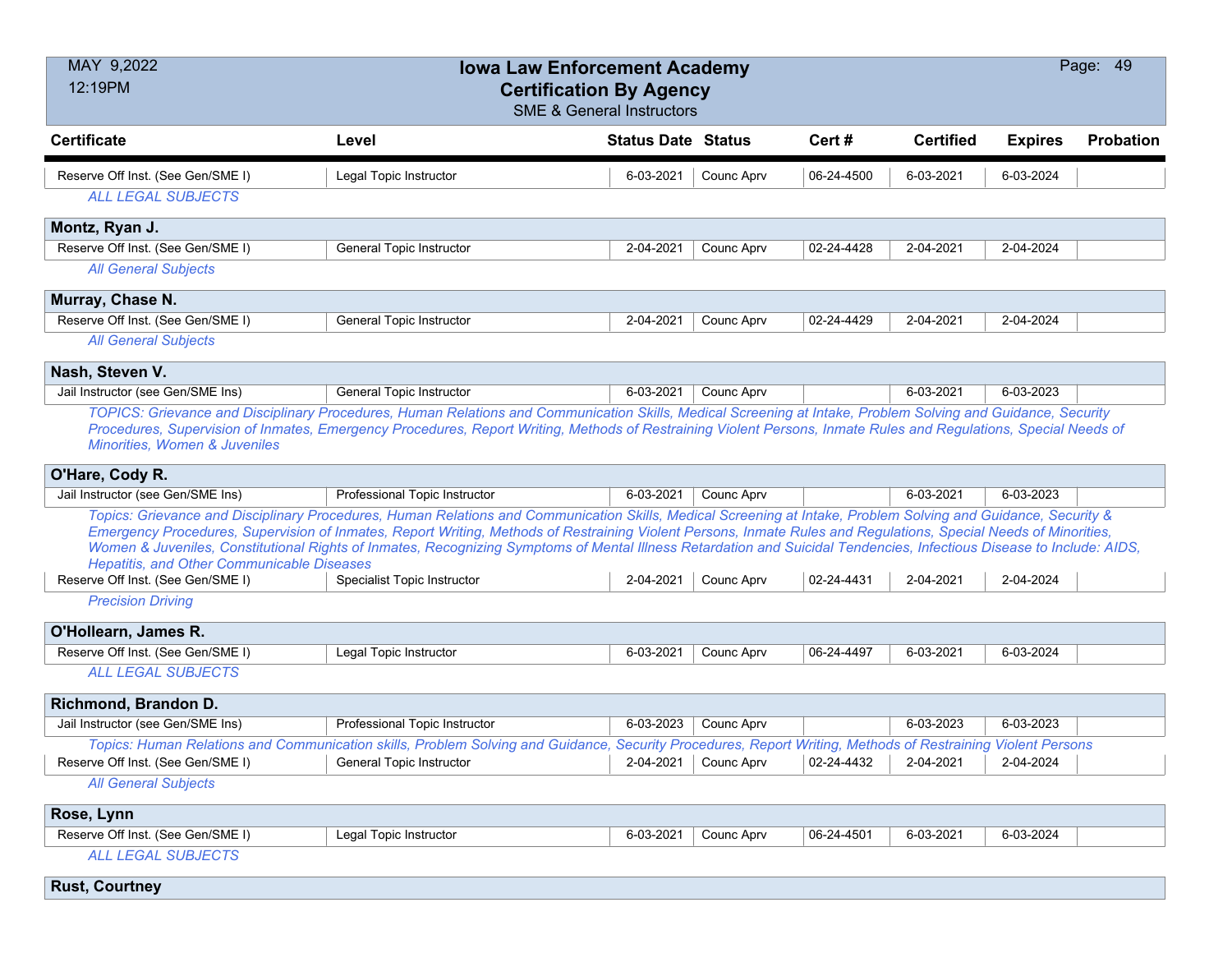| MAY 9,2022<br>Page: 50<br><b>Iowa Law Enforcement Academy</b><br>12:19PM<br><b>Certification By Agency</b><br><b>SME &amp; General Instructors</b> |                                                                                                                                                                                                                                                                                                                                                                                                                                                                                                                                                                                                            |                           |            |            |                               |                |                  |  |  |
|----------------------------------------------------------------------------------------------------------------------------------------------------|------------------------------------------------------------------------------------------------------------------------------------------------------------------------------------------------------------------------------------------------------------------------------------------------------------------------------------------------------------------------------------------------------------------------------------------------------------------------------------------------------------------------------------------------------------------------------------------------------------|---------------------------|------------|------------|-------------------------------|----------------|------------------|--|--|
| <b>Certificate</b>                                                                                                                                 | Level                                                                                                                                                                                                                                                                                                                                                                                                                                                                                                                                                                                                      | <b>Status Date Status</b> |            | Cert#      | <b>Certified</b>              | <b>Expires</b> | <b>Probation</b> |  |  |
| Jail Instructor (see Gen/SME Ins)                                                                                                                  | Professional Topic Instructor                                                                                                                                                                                                                                                                                                                                                                                                                                                                                                                                                                              | 6-03-2021                 | Counc Aprv |            | 6-03-2021                     | 6-03-2023      |                  |  |  |
|                                                                                                                                                    | Topics: Medical Screening at Intake, Emergency Procedures, Recognizing Symptoms of Mental Illness Retardation and Suicidal Tendencies, Infectious Disease to<br>Include: AIDS, Hepatitis, and Other Communicable Diseases, Medication Distribution                                                                                                                                                                                                                                                                                                                                                         |                           |            |            |                               |                |                  |  |  |
| Salsbery, Jeffrey D.                                                                                                                               |                                                                                                                                                                                                                                                                                                                                                                                                                                                                                                                                                                                                            |                           |            |            |                               |                |                  |  |  |
| Reserve Off Inst. (See Gen/SME I)                                                                                                                  | General Topic Instructor                                                                                                                                                                                                                                                                                                                                                                                                                                                                                                                                                                                   | 6-03-2021                 | Counc Aprv | 06-24-4508 | 6-03-2021                     | 6-03-2024      |                  |  |  |
|                                                                                                                                                    | <b>COMMUNITY RELATIONS, DISCRETION, INTERVIEWS AND INTERROGATION</b>                                                                                                                                                                                                                                                                                                                                                                                                                                                                                                                                       |                           |            |            |                               |                |                  |  |  |
| Schneider, Tyler F.                                                                                                                                |                                                                                                                                                                                                                                                                                                                                                                                                                                                                                                                                                                                                            |                           |            |            |                               |                |                  |  |  |
| Reserve Off Inst. (See Gen/SME I)                                                                                                                  | General Topic Instructor                                                                                                                                                                                                                                                                                                                                                                                                                                                                                                                                                                                   | 2-04-2021                 | Counc Aprv | 02-24-4433 | 2-04-2021                     | 2-04-2024      |                  |  |  |
| <b>All General Subjects</b>                                                                                                                        |                                                                                                                                                                                                                                                                                                                                                                                                                                                                                                                                                                                                            |                           |            |            |                               |                |                  |  |  |
| Schuerer, Alissa M.                                                                                                                                |                                                                                                                                                                                                                                                                                                                                                                                                                                                                                                                                                                                                            |                           |            |            |                               |                |                  |  |  |
| Reserve Off Inst. (See Gen/SME I)                                                                                                                  | General Topic Instructor                                                                                                                                                                                                                                                                                                                                                                                                                                                                                                                                                                                   | 4-04-2019                 | Counc Aprv | 04-22-4179 | 4-04-2019                     | 6-03-2024      |                  |  |  |
| <b>ALL GENERAL SUBJECTS</b><br>Recerted 06/03/2021                                                                                                 |                                                                                                                                                                                                                                                                                                                                                                                                                                                                                                                                                                                                            |                           |            |            |                               |                |                  |  |  |
| Simon, Rebecca C.                                                                                                                                  |                                                                                                                                                                                                                                                                                                                                                                                                                                                                                                                                                                                                            |                           |            |            |                               |                |                  |  |  |
| Jail Instructor (see Gen/SME Ins)                                                                                                                  | Professional Topic Instructor                                                                                                                                                                                                                                                                                                                                                                                                                                                                                                                                                                              | 6-03-2021                 | Counc Aprv |            | 6-03-2021                     | 6-03-2023      |                  |  |  |
|                                                                                                                                                    | TOPICS: Grievance and Disciplinary Procedures, Human Relations and Communication Skills, Medical Screening at Intake, Problem Solving and Guidance, Security &<br>Emergency Procedures, Supervision of Inmates, Report Writing, Methods of Restraining Violent Persons, Inmate Rules and Regulations, Special Needs of Minorities,<br>Women & Juveniles, Intro to Iowa Criminal Procedure & Use of Force, Constitutional Rights of Inmates, Recognizing Symptoms of Mental Illness Retardation and Suicidal<br>Tendencies, Infectious Disease to Include: AIDS, Hepatitis, and Other Communicable Diseases |                           |            |            |                               |                |                  |  |  |
| Snow, Dan N.                                                                                                                                       |                                                                                                                                                                                                                                                                                                                                                                                                                                                                                                                                                                                                            |                           |            |            |                               |                |                  |  |  |
| Reserve Off Inst. (See Gen/SME I)                                                                                                                  | General Topic Instructor                                                                                                                                                                                                                                                                                                                                                                                                                                                                                                                                                                                   | 2-04-2021                 | Counc Aprv | 02-24-4438 | 2-04-2021                     | 2-04-2024      |                  |  |  |
|                                                                                                                                                    | Intro to Crime Scene, Report Writing, Domestic Abuse, Collision Control, Motor Vehicle Law, Traffic Direction, Vehicle Stops, Patrol Techniques and Felony Calls                                                                                                                                                                                                                                                                                                                                                                                                                                           |                           |            |            |                               |                |                  |  |  |
| Stimmel, Jerald R.                                                                                                                                 |                                                                                                                                                                                                                                                                                                                                                                                                                                                                                                                                                                                                            |                           |            |            |                               |                |                  |  |  |
| Reserve Off Inst. (See Gen/SME I)                                                                                                                  | General Topic Instructor                                                                                                                                                                                                                                                                                                                                                                                                                                                                                                                                                                                   | 2-04-2021                 | Counc Aprv | 02-24-4434 | 2-04-2021                     | 2-04-2024      |                  |  |  |
| <b>All General Subjects</b>                                                                                                                        |                                                                                                                                                                                                                                                                                                                                                                                                                                                                                                                                                                                                            |                           |            |            |                               |                |                  |  |  |
| Watkinson, Turner R.                                                                                                                               |                                                                                                                                                                                                                                                                                                                                                                                                                                                                                                                                                                                                            |                           |            |            |                               |                |                  |  |  |
| Reserve Off Inst. (See Gen/SME I)                                                                                                                  | <b>General Topic Instructor</b>                                                                                                                                                                                                                                                                                                                                                                                                                                                                                                                                                                            | 2-04-2021                 | Counc Aprv | 02-24-4436 | 2-04-2021                     | 2-04-2024      |                  |  |  |
| <b>All General Subjects</b>                                                                                                                        |                                                                                                                                                                                                                                                                                                                                                                                                                                                                                                                                                                                                            |                           |            |            |                               |                |                  |  |  |
| Williams, Doran A.                                                                                                                                 |                                                                                                                                                                                                                                                                                                                                                                                                                                                                                                                                                                                                            |                           |            |            |                               |                |                  |  |  |
| Reserve Off Inst. (See Gen/SME I)                                                                                                                  | General Topic Instructor                                                                                                                                                                                                                                                                                                                                                                                                                                                                                                                                                                                   | 2-04-2021                 | Counc Aprv | 02-24-4435 | 2-04-2021                     | 2-04-2024      |                  |  |  |
| <b>All General Subjects</b>                                                                                                                        |                                                                                                                                                                                                                                                                                                                                                                                                                                                                                                                                                                                                            |                           |            |            | <b>Employees this Agency:</b> |                | 36               |  |  |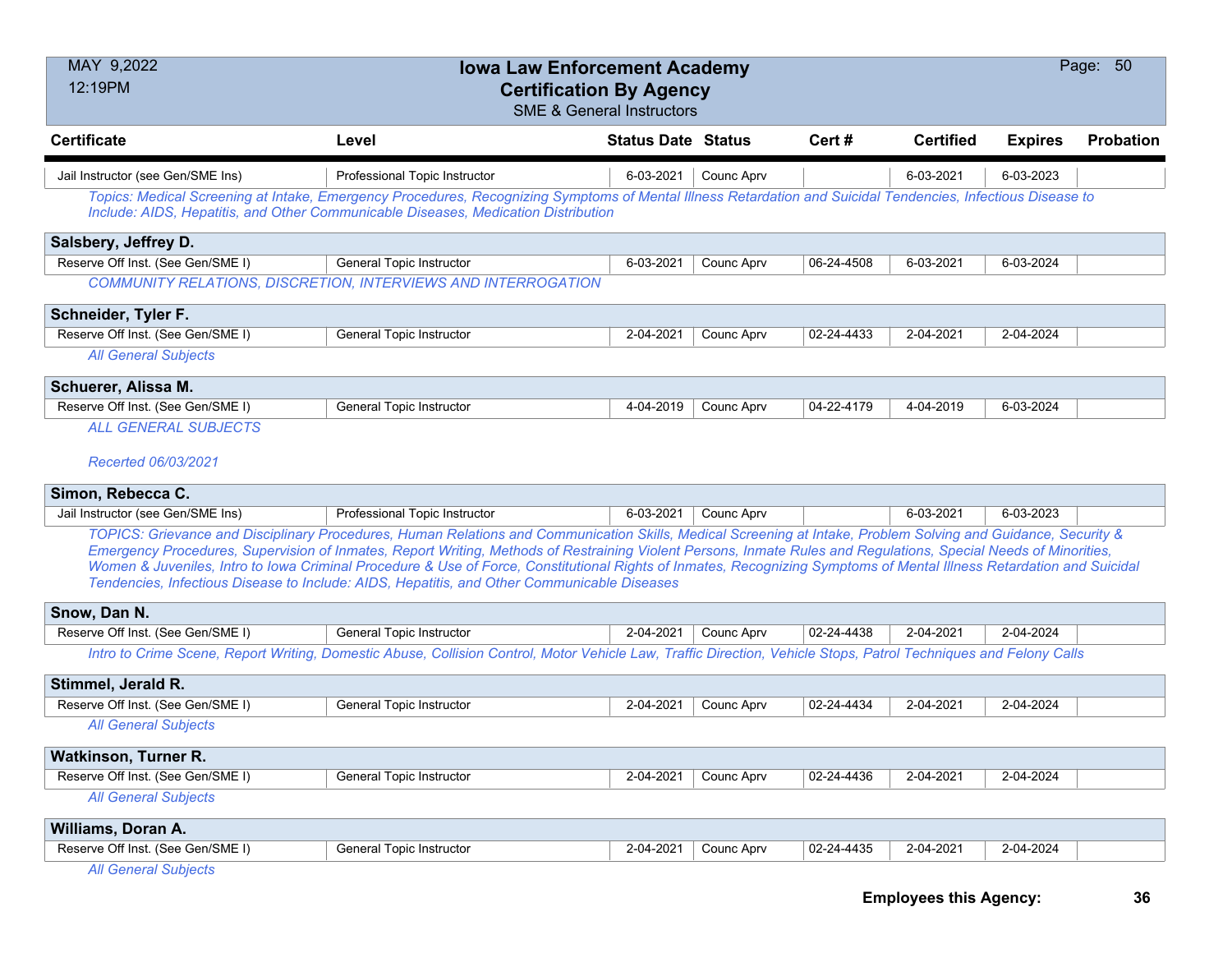| MAY 9,2022<br>12:19PM                    |                                 | <b>Iowa Law Enforcement Academy</b><br><b>Certification By Agency</b><br><b>SME &amp; General Instructors</b> |            |            |                               |                | Page: 51         |
|------------------------------------------|---------------------------------|---------------------------------------------------------------------------------------------------------------|------------|------------|-------------------------------|----------------|------------------|
| <b>Certificate</b>                       | Level                           | <b>Status Date Status</b>                                                                                     |            | Cert#      | <b>Certified</b>              | <b>Expires</b> | <b>Probation</b> |
| <b>KNOXVILLE POLICE DEPARTMENT</b>       |                                 |                                                                                                               |            |            |                               |                |                  |
| Bull, Edward W.                          |                                 |                                                                                                               |            |            |                               |                |                  |
| Reserve Off Inst. (See Gen/SME I)        | Legal Topic Instructor          | 4-02-2020                                                                                                     | Counc Aprv | 04-23-4307 | 4-02-2020                     | 4-02-2023      |                  |
| <b>ALL LEGAL SUBJECTS</b>                |                                 |                                                                                                               |            |            |                               |                |                  |
| Derby, Corey J.                          |                                 |                                                                                                               |            |            |                               |                |                  |
| Reserve Off Inst. (See Gen/SME I)        | General Topic Instructor        | 10-03-2019                                                                                                    | Counc Aprv | 10-22-4244 | 10-03-2019                    | 10-03-2022     |                  |
| <b>ALL GENERAL SUBJECTS</b>              |                                 |                                                                                                               |            |            |                               |                |                  |
| Fuller, Aaron M.                         |                                 |                                                                                                               |            |            |                               |                |                  |
| Reserve Off Inst. (See Gen/SME I)        | <b>General Topic Instructor</b> | 10-03-2019                                                                                                    | Counc Aprv | 10-22-4245 | 10-03-2019                    | 10-03-2022     |                  |
| <b>ALL GENERAL SUBJECTS</b>              |                                 |                                                                                                               |            |            |                               |                |                  |
| How, Eric A.                             |                                 |                                                                                                               |            |            |                               |                |                  |
| Reserve Off Inst. (See Gen/SME I)        | <b>General Topic Instructor</b> | 10-03-2019                                                                                                    | Counc Aprv | 10-22-4254 | 10-03-2019                    | 10-03-2022     |                  |
| <b>ALL GENERAL SUBJECTS</b>              |                                 |                                                                                                               |            |            |                               |                |                  |
| Keller, Kyle R.                          |                                 |                                                                                                               |            |            |                               |                |                  |
| Reserve Off Inst. (See Gen/SME I)        | Specialist Topic Instructor     | 10-04-2019                                                                                                    | Counc Aprv | 10-22-4246 | 10-03-2019                    | 10-03-2022     |                  |
| <b>CURRENT DRUG TRENDS/INVESTIGATION</b> |                                 |                                                                                                               |            |            |                               |                |                  |
| Rowland, Christopher W.                  |                                 |                                                                                                               |            |            |                               |                |                  |
| Reserve Off Inst. (See Gen/SME I)        | <b>General Topic Instructor</b> | 10-03-2019                                                                                                    | Counc Aprv | 10-22-4247 | 10-03-2019                    | 10-03-2022     |                  |
| <b>ALL GENERAL SUBJECTS</b>              |                                 |                                                                                                               |            |            |                               |                |                  |
| Verros, Skyler K.                        |                                 |                                                                                                               |            |            |                               |                |                  |
| Reserve Off Inst. (See Gen/SME I)        | General Topic Instructor        | 10-03-2019                                                                                                    | Counc Aprv | 10-22-4248 | 10-03-2019                    | 10-03-2022     |                  |
| <b>ALL GENERAL SUBJECTS</b>              |                                 |                                                                                                               |            |            |                               |                |                  |
|                                          |                                 |                                                                                                               |            |            | <b>Employees this Agency:</b> |                | $\overline{7}$   |

# **KOSSUTH COUNTY SHERIFF'S OFFICE**

| Briggs, Keith M.                  |                          |           |            |            |           |           |  |
|-----------------------------------|--------------------------|-----------|------------|------------|-----------|-----------|--|
| Reserve Off Inst. (See Gen/SME I) | General Topic Instructor | 6-04-2020 | Counc Aprv | 06-23-4358 | 6-04-2020 | 6-04-2023 |  |
| ALL GENERAL SUBJECTS              |                          |           |            |            |           |           |  |
| Holmes, Todd M.                   |                          |           |            |            |           |           |  |

| (See Gen/SME I`<br>Reserve Off Inst. | Legali<br>Topic Instructor | 6-06-2019 | Counc Aprv | $06 - 22 - 4187$ | 6-06-2019 | 6-06-2022 |  |
|--------------------------------------|----------------------------|-----------|------------|------------------|-----------|-----------|--|
| 771 CLID IEA<br>.                    |                            |           |            |                  |           |           |  |

*ALL LEGAL SUBJECTS*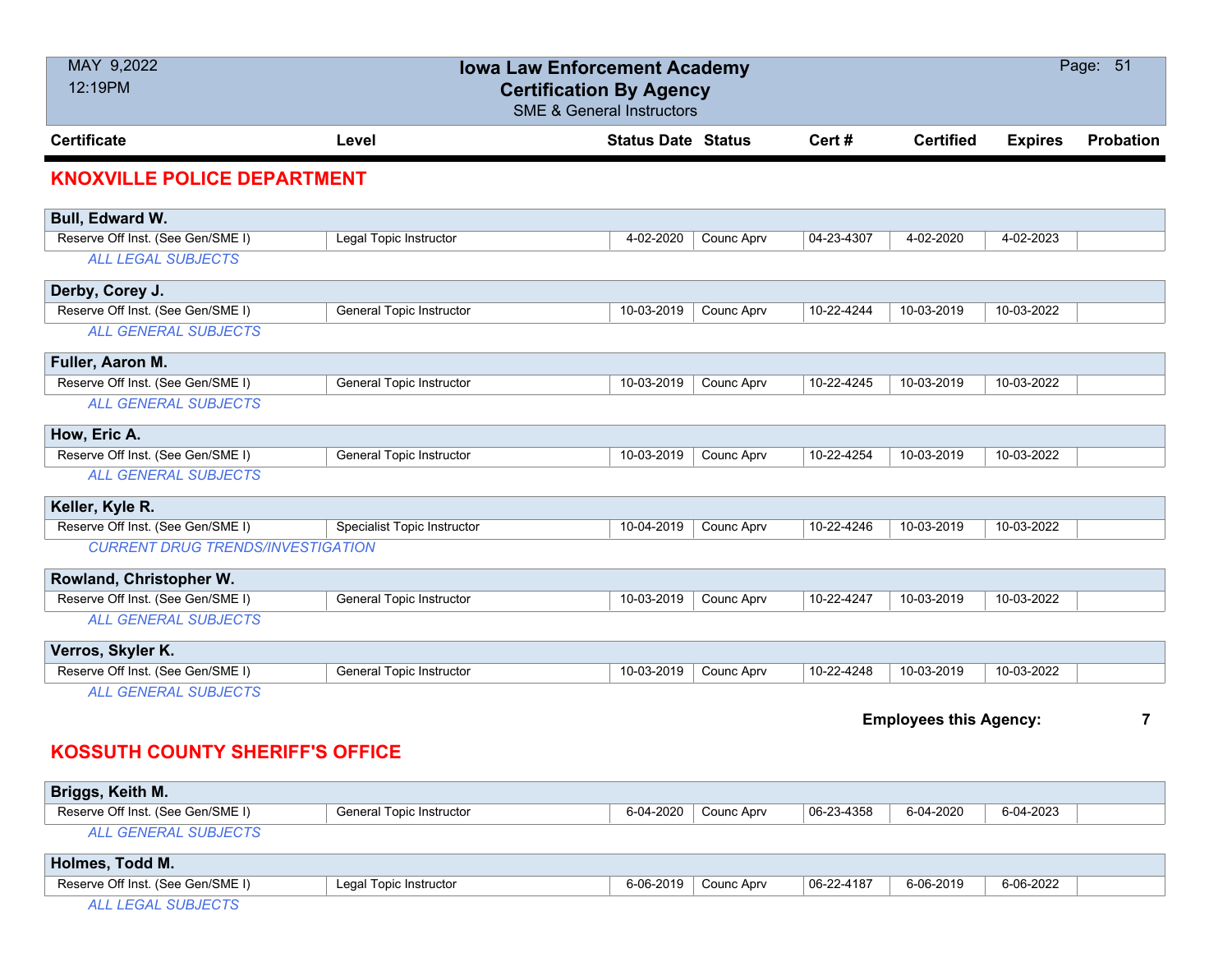| MAY 9,2022<br>12:19PM                                                                                 |                                    | <b>Iowa Law Enforcement Academy</b><br><b>Certification By Agency</b><br><b>SME &amp; General Instructors</b> |            |            |                               |                | Page: 52  |
|-------------------------------------------------------------------------------------------------------|------------------------------------|---------------------------------------------------------------------------------------------------------------|------------|------------|-------------------------------|----------------|-----------|
| <b>Certificate</b>                                                                                    | Level                              | <b>Status Date Status</b>                                                                                     |            | Cert #     | <b>Certified</b>              | <b>Expires</b> | Probation |
|                                                                                                       |                                    |                                                                                                               |            |            |                               |                |           |
| Sankey, Michael B.                                                                                    |                                    |                                                                                                               |            |            |                               |                |           |
| Reserve Off Inst. (See Gen/SME I)                                                                     | <b>General Topic Instructor</b>    | 6-04-2020                                                                                                     | Counc Aprv | 06-23-4354 | 6-04-2020                     | 6-04-2023      |           |
| <b>ALL GENERAL SUBJECTS</b><br><b>LE MARS FIRE RESCUE</b>                                             |                                    |                                                                                                               |            |            | <b>Employees this Agency:</b> |                | 3         |
| Schipper, David W.                                                                                    |                                    |                                                                                                               |            |            |                               |                |           |
| Regional Acmy Inst. (SeeG/SMEIns)                                                                     | <b>Specialist Topic Instructor</b> | 10-04-2018                                                                                                    | Counc Aprv |            | 10-04-2018                    | 10-04-2022     |           |
| <b>HAZARDOUS MATERIALS</b>                                                                            |                                    |                                                                                                               |            |            |                               |                |           |
| <b>LE MARS POLICE DEPARTMENT</b>                                                                      |                                    |                                                                                                               |            |            | <b>Employees this Agency:</b> |                | 1         |
| Daale, Justin D.                                                                                      |                                    |                                                                                                               |            |            |                               |                |           |
| Regional Acmy Inst. (SeeG/SMEIns)                                                                     | <b>Specialist Topic Instructor</b> | 12-03-2020                                                                                                    | Counc Aprv |            | 12-03-2020                    | 12-03-2024     |           |
| Fingerprinting                                                                                        |                                    |                                                                                                               |            |            |                               |                |           |
| Rohmiller, Robert G.                                                                                  |                                    |                                                                                                               |            |            |                               |                |           |
| Regional Acmy Inst. (SeeG/SMEIns)                                                                     | General Topic Instructor           | 8-05-2021                                                                                                     | Counc Aprv |            | 8-05-2021                     | 8-05-2025      |           |
| <b>Drugged Driving</b>                                                                                |                                    |                                                                                                               |            |            |                               |                |           |
| Vande Vegte, Kevin R.                                                                                 |                                    |                                                                                                               |            |            |                               |                |           |
| Regional Acmy Inst. (SeeG/SMEIns)                                                                     | <b>General Topic Instructor</b>    | 8-06-2020                                                                                                     | Counc Aprv |            | 8-06-2020                     | 8-06-2024      |           |
| <b>Bloodborne Pathogens, Crisis Intervention, Mental Health</b><br><b>LEE COUNTY SHERIFF'S OFFICE</b> |                                    |                                                                                                               |            |            | <b>Employees this Agency:</b> |                | 3         |
| <b>Schneider, Michael</b>                                                                             |                                    |                                                                                                               |            |            |                               |                |           |
| Reserve Off Inst. (See Gen/SME I)                                                                     | Specialist Topic Instructor        | 8-01-2019                                                                                                     | Counc Aprv | 08-22-4220 | 8-01-2019                     | 8-01-2022      |           |
| <b>HAZ MAT AWARENESS</b>                                                                              |                                    |                                                                                                               |            |            | <b>Employees this Agency:</b> |                | 1         |

#### **LINN COUNTY SHERIFF'S OFFICE**

**Ehrisman, Kelly**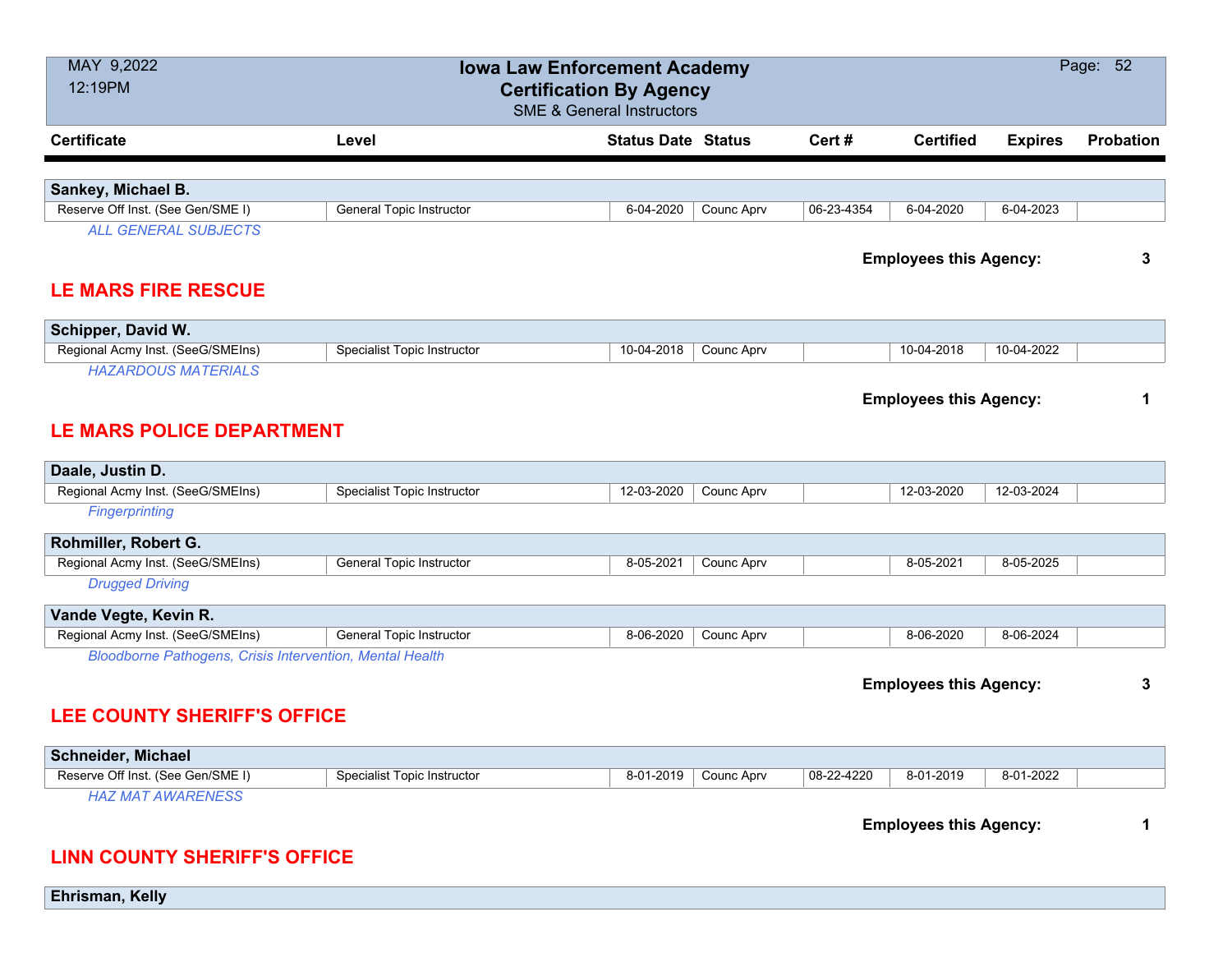| MAY 9,2022<br>12:19PM                 |                                                                                                                                                                                                                                                                                                                                                                                                                                                                 | <b>Iowa Law Enforcement Academy</b><br><b>Certification By Agency</b><br><b>SME &amp; General Instructors</b> |                   |       |                               |                | Page: 53  |
|---------------------------------------|-----------------------------------------------------------------------------------------------------------------------------------------------------------------------------------------------------------------------------------------------------------------------------------------------------------------------------------------------------------------------------------------------------------------------------------------------------------------|---------------------------------------------------------------------------------------------------------------|-------------------|-------|-------------------------------|----------------|-----------|
| <b>Certificate</b>                    | Level                                                                                                                                                                                                                                                                                                                                                                                                                                                           | <b>Status Date Status</b>                                                                                     |                   | Cert# | <b>Certified</b>              | <b>Expires</b> | Probation |
| Jail Instructor (see Gen/SME Ins)     | Professional Topic Instructor                                                                                                                                                                                                                                                                                                                                                                                                                                   | 4-04-2019                                                                                                     | <b>Counc Aprv</b> |       | 4-04-2019                     | 4-04-2023      |           |
| <b>MEDICATION MANAGEMENT</b>          |                                                                                                                                                                                                                                                                                                                                                                                                                                                                 |                                                                                                               |                   |       |                               |                |           |
| Grote, Corey L.                       |                                                                                                                                                                                                                                                                                                                                                                                                                                                                 |                                                                                                               |                   |       |                               |                |           |
| Jail Instructor (see Gen/SME Ins)     | <b>General Topic Instructor</b>                                                                                                                                                                                                                                                                                                                                                                                                                                 | 4-01-2021                                                                                                     | Counc Aprv        |       | 4-01-2021                     | 4-01-2023      |           |
| <b>Report Writing</b>                 |                                                                                                                                                                                                                                                                                                                                                                                                                                                                 |                                                                                                               |                   |       |                               |                |           |
| LeMense, Chad D.                      |                                                                                                                                                                                                                                                                                                                                                                                                                                                                 |                                                                                                               |                   |       |                               |                |           |
| Jail Instructor (see Gen/SME Ins)     | <b>General Topic Instructor</b>                                                                                                                                                                                                                                                                                                                                                                                                                                 | 4-01-2021                                                                                                     | Counc Aprv        |       | 4-04-2021                     | 4-04-2023      |           |
| Handcuffing                           |                                                                                                                                                                                                                                                                                                                                                                                                                                                                 |                                                                                                               |                   |       |                               |                |           |
| <b>Sandvick, Matthew E.</b>           |                                                                                                                                                                                                                                                                                                                                                                                                                                                                 |                                                                                                               |                   |       |                               |                |           |
| Jail Instructor (see Gen/SME Ins)     | General Topic Instructor                                                                                                                                                                                                                                                                                                                                                                                                                                        | 4-01-2021                                                                                                     | Counc Aprv        |       | 4-01-2021                     | 4-01-2023      |           |
|                                       | Grievance and Disciplinary Procedures, Human Relations and Communication Skills, Medical Screening at Intake, Problem Solving and Guidance, Security Procedures,<br>Supervision of Inmates, Emergency Procedures, Report Writing, Methods of Restraining Violent Persons, Inmate Rules and Regulations                                                                                                                                                          |                                                                                                               |                   |       |                               |                |           |
| Steenblock, Kent J.                   |                                                                                                                                                                                                                                                                                                                                                                                                                                                                 |                                                                                                               |                   |       |                               |                |           |
| Jail Instructor (see Gen/SME Ins)     | <b>General Topic Instructor</b>                                                                                                                                                                                                                                                                                                                                                                                                                                 | 4-01-2021                                                                                                     | Counc Aprv        |       | 4-01-2021                     | 4-01-2023      |           |
|                                       | PREA, Intro to Iowa Criminal Procedure incl. Use of Force, Grievance and Disciplinary Procedures, Medical Screening at Intake, Human Relations and Communication<br>Skills, Problem Solving and Guidance, Inmate Rules and Regulations, Supervision/Constitutional Rights of Inmates, Emergency/Security Procedures, Report Writing,<br>Methods of Restraining Violent Persons, Inmate Rules and Regulations, Special Needs of Minorities, Women, and Juveniles |                                                                                                               |                   |       |                               |                |           |
|                                       |                                                                                                                                                                                                                                                                                                                                                                                                                                                                 |                                                                                                               |                   |       | <b>Employees this Agency:</b> |                | 5         |
| <b>LOUISA COUNTY SHERIFF'S OFFICE</b> |                                                                                                                                                                                                                                                                                                                                                                                                                                                                 |                                                                                                               |                   |       |                               |                |           |
| Archer Zachary D                      |                                                                                                                                                                                                                                                                                                                                                                                                                                                                 |                                                                                                               |                   |       |                               |                |           |

| AVIVI, EUVINI J P.                |                                    |            |            |            |            |            |  |
|-----------------------------------|------------------------------------|------------|------------|------------|------------|------------|--|
| Reserve Off Inst. (See Gen/SME I) | General Topic Instructor           | 8-05-2021  | Counc Aprv | 08-24-4518 | 8-05-2021  | 8-05-2024  |  |
| <b>ALL GENERAL SUBJECTS</b>       |                                    |            |            |            |            |            |  |
| Hoffer, Gunnar R.                 |                                    |            |            |            |            |            |  |
| Reserve Off Inst. (See Gen/SME I) | <b>Specialist Topic Instructor</b> | 2-04-2021  | Counc Aprv | 02-24-4412 | 2-04-2021  | 2-04-2024  |  |
| <b>Blood Borne Pathogens</b>      |                                    |            |            |            |            |            |  |
| Marquardt, Brandon R.             |                                    |            |            |            |            |            |  |
| Reserve Off Inst. (See Gen/SME I) | <b>General Topic Instructor</b>    | 12-05-2019 | Counc Aprv | 12-22-4268 | 12-05-2019 | 12-05-2022 |  |
| <b>ALL GENERAL SUBJECTS</b>       |                                    |            |            |            |            |            |  |
| Parker, Edward B.                 |                                    |            |            |            |            |            |  |
| Reserve Off Inst. (See Gen/SME I) | <b>General Topic Instructor</b>    | 6-04-2020  | Counc Aprv | 06-23-4334 | 6-04-2020  | 6-04-2023  |  |
| <b>ALL GENERAL SUBJECTS</b>       |                                    |            |            |            |            |            |  |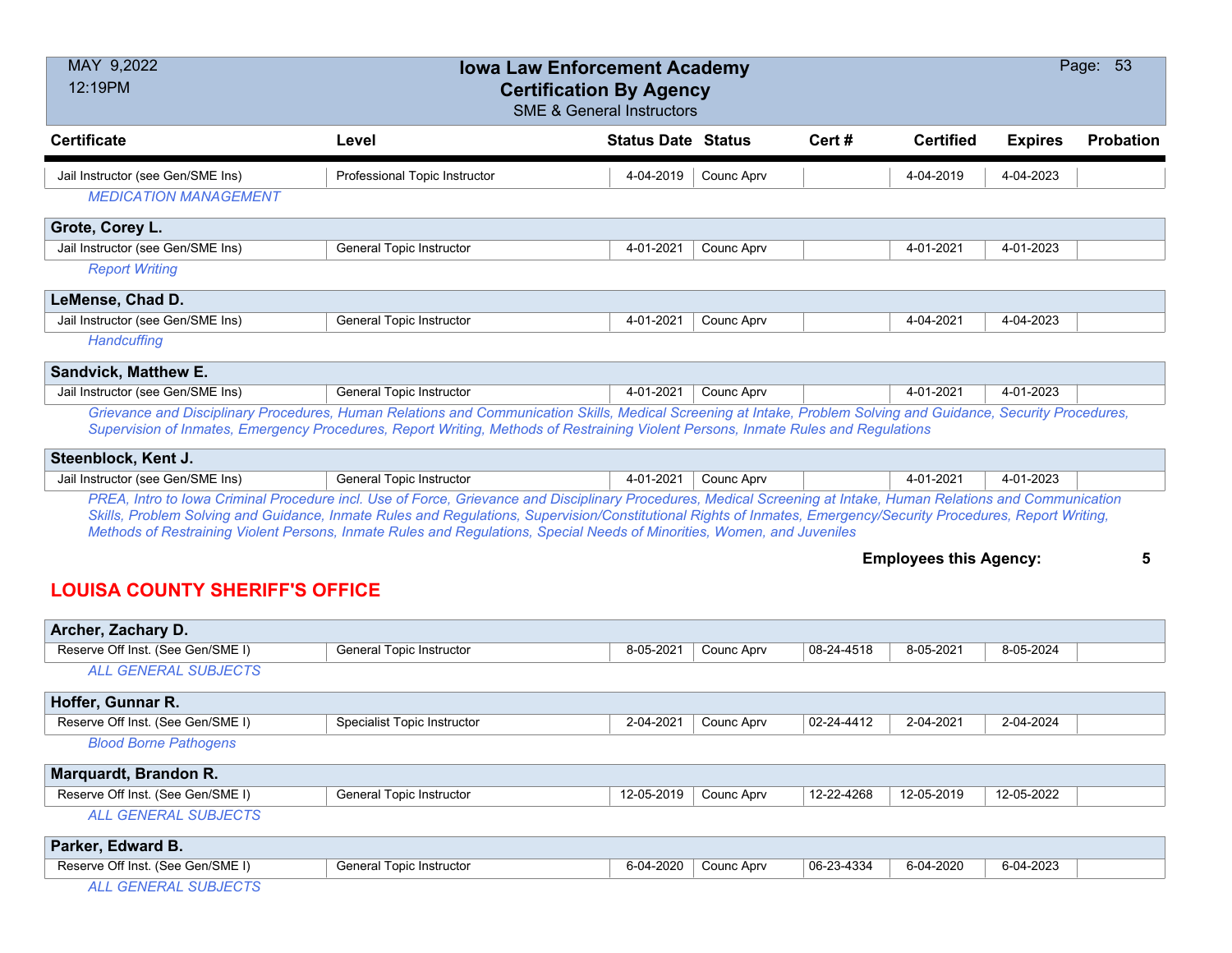| MAY 9,2022<br>12:19PM                                      |                                                                                                     | <b>Iowa Law Enforcement Academy</b><br><b>Certification By Agency</b><br><b>SME &amp; General Instructors</b> |            |            |                               |                | Page: 54         |
|------------------------------------------------------------|-----------------------------------------------------------------------------------------------------|---------------------------------------------------------------------------------------------------------------|------------|------------|-------------------------------|----------------|------------------|
| <b>Certificate</b>                                         | Level                                                                                               | <b>Status Date Status</b>                                                                                     |            | Cert#      | <b>Certified</b>              | <b>Expires</b> | <b>Probation</b> |
| <b>MAHASKA CO E911 CENTER</b>                              |                                                                                                     |                                                                                                               |            |            | <b>Employees this Agency:</b> |                | 4                |
|                                                            |                                                                                                     |                                                                                                               |            |            |                               |                |                  |
| Robinson, Jamey A.<br>Reserve Off Inst. (See Gen/SME I)    | Specialist Topic Instructor                                                                         | 12-03-2020                                                                                                    | Counc Aprv | 12-23-4392 | 12-03-2020                    | 12-03-2023     |                  |
|                                                            | haz mat awareness, role of emergency communication, weather preparedness, and blood borne pathogens |                                                                                                               |            |            |                               |                |                  |
| <b>MAHASKA COUNTY SHERIFF'S OFFICE</b><br>Arment, James G. |                                                                                                     |                                                                                                               |            |            | <b>Employees this Agency:</b> |                | 1                |
| Reserve Off Inst. (See Gen/SME I)                          | General Topic Instructor                                                                            | 2-04-2021                                                                                                     | Counc Aprv | 02-24-4443 | 2-04-2021                     | 2-04-2024      |                  |
| <b>All General Subjects</b>                                |                                                                                                     |                                                                                                               |            |            |                               |                |                  |
| Crookham-Johnson, Diane                                    |                                                                                                     |                                                                                                               |            |            |                               |                |                  |
| Reserve Off Inst. (See Gen/SME I)                          | Legal Topic Instructor                                                                              | 8-06-2020                                                                                                     | Counc Aprv | 08-23-4371 | 8-06-2020                     | 8-06-2023      |                  |
| <b>ALL LEGAL SUBJECTS</b>                                  |                                                                                                     |                                                                                                               |            |            |                               |                |                  |
| Johnston, Benjamin T.                                      |                                                                                                     |                                                                                                               |            |            |                               |                |                  |
| Reserve Off Inst. (See Gen/SME I)                          | General Topic Instructor                                                                            | 12-03-2020                                                                                                    | Counc Aprv | 12-23-4391 | 12-03-2020                    | 12-03-2023     |                  |
| all general subjects                                       |                                                                                                     |                                                                                                               |            |            |                               |                |                  |
| Robinson, Jamey A.                                         |                                                                                                     |                                                                                                               |            |            |                               |                |                  |
| Reserve Off Inst. (See Gen/SME I)                          | <b>Specialist Topic Instructor</b>                                                                  | 12-03-2020                                                                                                    | Counc Aprv | 12-23-4392 | 12-03-2020                    | 12-03-2023     |                  |
|                                                            | haz mat awareness, role of emergency communication, weather preparedness, and blood borne pathogens |                                                                                                               |            |            |                               |                |                  |
| Sanders, Jesse D.                                          |                                                                                                     |                                                                                                               |            |            |                               |                |                  |
| Reserve Off Inst. (See Gen/SME I)                          | General Topic Instructor                                                                            | 12-03-2020                                                                                                    | Counc Aprv | 12-23-4399 | 12-03-2020                    | 12-03-2023     |                  |
| all general subjects                                       |                                                                                                     |                                                                                                               |            |            |                               |                |                  |
| Van Renterghem, Russell J.                                 |                                                                                                     |                                                                                                               |            |            |                               |                |                  |
| Reserve Off Inst. (See Gen/SME I)                          | General Topic Instructor                                                                            | 12-03-2020                                                                                                    | Counc Aprv | 12-23-4393 | 12-03-2020                    | 12-03-2023     |                  |
| all general subjects                                       |                                                                                                     |                                                                                                               |            |            | <b>Employees this Agency:</b> |                | 6                |

#### **MANNING POLICE DEPARTMENT**

**Girard, Scott W.**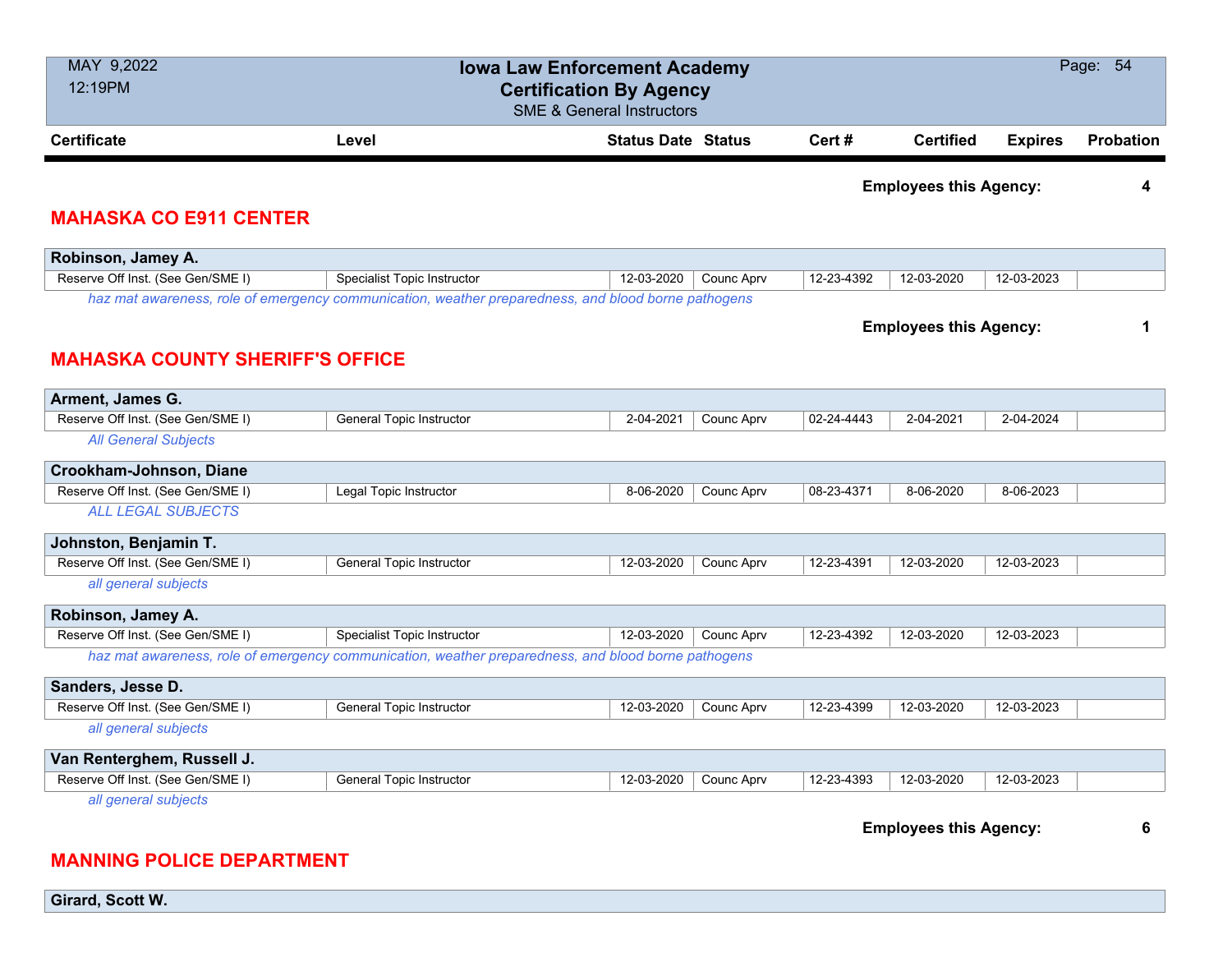| MAY 9,2022<br>12:19PM                                            |                          | <b>Iowa Law Enforcement Academy</b><br><b>Certification By Agency</b><br><b>SME &amp; General Instructors</b> |            |            |                               |                | Page: 55         |
|------------------------------------------------------------------|--------------------------|---------------------------------------------------------------------------------------------------------------|------------|------------|-------------------------------|----------------|------------------|
| <b>Certificate</b>                                               | Level                    | <b>Status Date Status</b>                                                                                     |            | Cert#      | <b>Certified</b>              | <b>Expires</b> | <b>Probation</b> |
| Reserve Off Inst. (See Gen/SME I)<br><b>ALL GENERAL SUBJECTS</b> | General Topic Instructor | 10-07-2021                                                                                                    | Counc Aprv | 10-24-4528 | 10-07-2021                    | 10-07-2024     |                  |
| Hansen, Samuel S.                                                |                          |                                                                                                               |            |            |                               |                |                  |
| Reserve Off Inst. (See Gen/SME I)                                | General Topic Instructor | 10-07-2021                                                                                                    | Counc Aprv | 10-24-4520 | 10-07-2021                    | 10-07-2024     |                  |
| <b>ALL GENERAL SUBJECTS</b>                                      |                          |                                                                                                               |            |            |                               |                |                  |
| Hoffmann, Tyler J.                                               |                          |                                                                                                               |            |            |                               |                |                  |
| Reserve Off Inst. (See Gen/SME I)                                | General Topic Instructor | 10-07-2021                                                                                                    | Counc Aprv | 10-24-4521 | 10-07-2021                    | 10-07-2024     |                  |
| <b>ALL GENERAL SUBJECTS</b>                                      |                          |                                                                                                               |            |            |                               |                |                  |
| <b>MAQUOKETA POLICE DEPARTMENT</b>                               |                          |                                                                                                               |            |            | <b>Employees this Agency:</b> |                | 3                |

# **Thomson, Jason P.** Reserve Off Inst. (See Gen/SME I) General Topic Instructor 4-01-2021 Counc Aprv 04-24-4452 4-01-2021 4-01-2024 *All General Subjects*

| <b>Zeimet, Brendan J.</b>                                               |                               |             |            |            |           |           |  |
|-------------------------------------------------------------------------|-------------------------------|-------------|------------|------------|-----------|-----------|--|
| Reserve Off Inst. (See Gen/SME I)                                       | I Topic Instructor<br>General | ่ 6-03-2021 | Counc Aprv | 06-24-4511 | 6-03-2021 | 6-03-2024 |  |
| $\cdots$ $\alpha$ $\cdots$ $\cdots$ $\alpha$ $\cdots$ $\alpha$ $\cdots$ |                               |             |            |            |           |           |  |

*ALL GENERAL SUBJECTS*

#### **Employees this Agency: 2**

### **MARENGO POLICE DEPARTMENT**

| Gray, Benjamin R.                 |                          |           |            |            |           |           |  |
|-----------------------------------|--------------------------|-----------|------------|------------|-----------|-----------|--|
| Reserve Off Inst. (See Gen/SME I) | General Topic Instructor | 4-01-2021 | Counc Aprv | 04-24-4488 | 4-01-2021 | 4-01-2024 |  |
| All General Subjects              |                          |           |            |            |           |           |  |

#### **Employees this Agency: 1**

### **MARION COUNTY SHERIFF'S OFFICE**

| <b>Folkerts, Carrie A.</b>        |                                                                                                                                                                                                                                                                                                                                                                                                                                                                                                        |            |            |            |            |  |
|-----------------------------------|--------------------------------------------------------------------------------------------------------------------------------------------------------------------------------------------------------------------------------------------------------------------------------------------------------------------------------------------------------------------------------------------------------------------------------------------------------------------------------------------------------|------------|------------|------------|------------|--|
| Jail Instructor (see Gen/SME Ins) | General Topic Instructor                                                                                                                                                                                                                                                                                                                                                                                                                                                                               | 10-07-2021 | Counc Aprv | 10-07-2021 | 10-07-2024 |  |
| Juveniles                         | In: Emergency Procedures Including Methods of Restraining Violent Persons; Problem Solving & Guidance; Grievance & Disciplinary/Security Procedures; Recognizing<br>Symptoms of Mental Illness Retardation and Suicidal Tendencies; Human Relations and Communication Skills; Report Writing; Inmate Rules and Regulations; Medical<br>Screening at Intake; Supervision of Inmates; Infectious Disease to Include AIDS, Hepatitis, & Other Communicable Diseases; Special Needs of Minorities, Women & |            |            |            |            |  |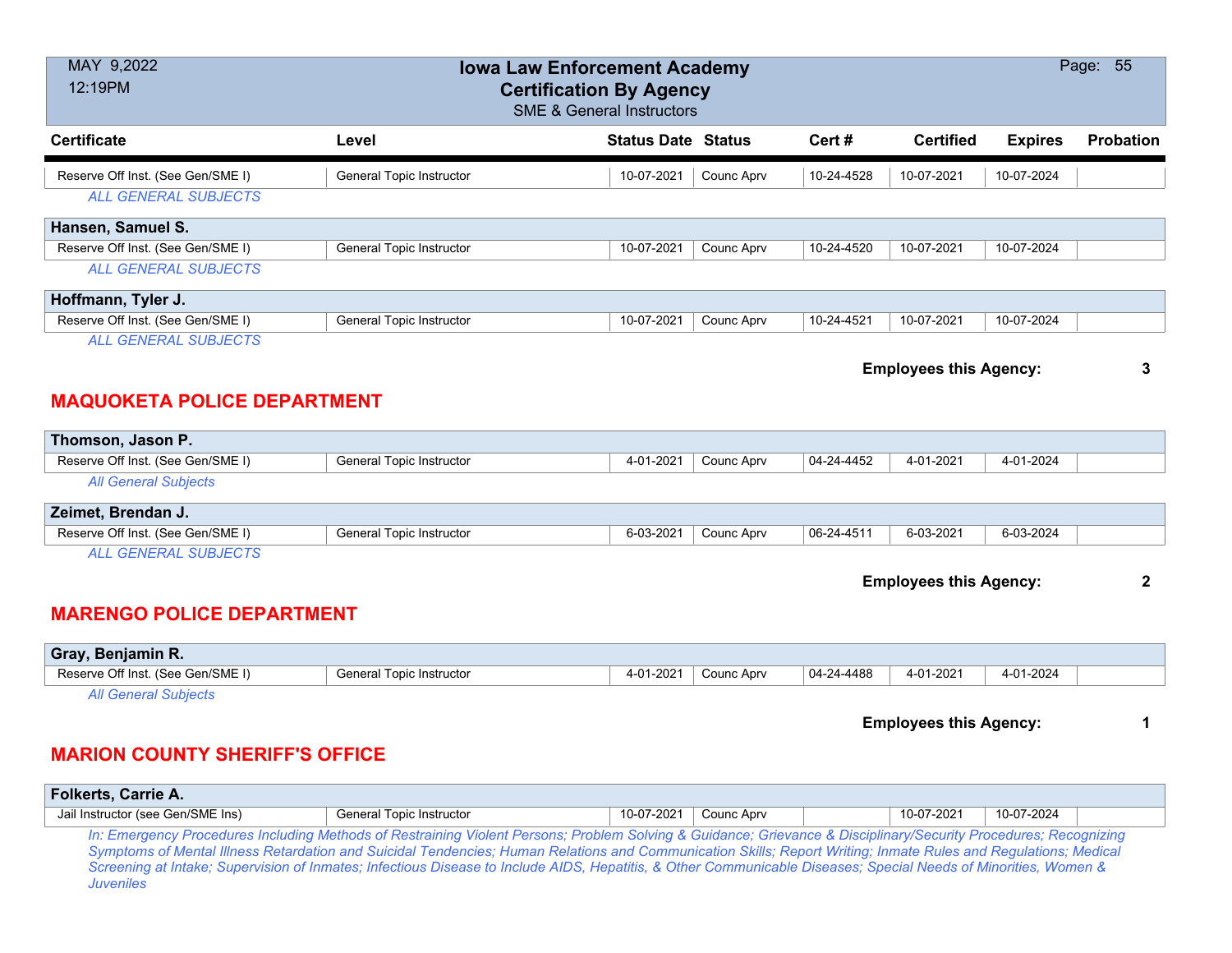| MAY 9,2022<br>Page: 56<br><b>Iowa Law Enforcement Academy</b><br>12:19PM<br><b>Certification By Agency</b><br><b>SME &amp; General Instructors</b> |                                                                                                                                                                                                                                                                                                                               |                           |            |            |                               |                |                  |  |
|----------------------------------------------------------------------------------------------------------------------------------------------------|-------------------------------------------------------------------------------------------------------------------------------------------------------------------------------------------------------------------------------------------------------------------------------------------------------------------------------|---------------------------|------------|------------|-------------------------------|----------------|------------------|--|
| <b>Certificate</b>                                                                                                                                 | Level                                                                                                                                                                                                                                                                                                                         | <b>Status Date Status</b> |            | Cert#      | <b>Certified</b>              | <b>Expires</b> | <b>Probation</b> |  |
| Harmon, Jared O. C.                                                                                                                                |                                                                                                                                                                                                                                                                                                                               |                           |            |            |                               |                |                  |  |
| Reserve Off Inst. (See Gen/SME I)                                                                                                                  | Legal Topic Instructor                                                                                                                                                                                                                                                                                                        | 8-01-2019                 | Counc Aprv | 08-22-4228 | 8-01-2019                     | 8-01-2022      |                  |  |
| <b>ALL LEGAL SUBJECTS</b>                                                                                                                          |                                                                                                                                                                                                                                                                                                                               |                           |            |            |                               |                |                  |  |
| Kingrey, Justin J.                                                                                                                                 |                                                                                                                                                                                                                                                                                                                               |                           |            |            |                               |                |                  |  |
| <b>General Instructor</b>                                                                                                                          |                                                                                                                                                                                                                                                                                                                               | 4-07-2022                 | Counc Aprv | 04-25-4562 | 4-07-2022                     | 4-07-2025      |                  |  |
|                                                                                                                                                    | Report Writing, Discretion, Interviews and Interrogation, Traffic Direction, Collision Scene Control, Recognizing Impairment, Felony Calls, Intro to Crime Scene, Crisis and<br>Conflict, Domestic Abuse, Weather Preparedness, Community Relations, Vehicle Stops, Orientation to Reserve Academy, Patrol Techniques, Ethics |                           |            |            |                               |                |                  |  |
| Kingrey, Michelle M.                                                                                                                               |                                                                                                                                                                                                                                                                                                                               |                           |            |            |                               |                |                  |  |
| Regional Acmy Inst. (SeeG/SMEIns)                                                                                                                  | Specialist Topic Instructor                                                                                                                                                                                                                                                                                                   | 8-01-2019                 | Counc Aprv |            | 8-01-2019                     | 8-01-2022      |                  |  |
| <b>ROLE OF EMERGENCY COMMUNICATION</b>                                                                                                             |                                                                                                                                                                                                                                                                                                                               |                           |            |            |                               |                |                  |  |
| Rankin, Cody A.                                                                                                                                    |                                                                                                                                                                                                                                                                                                                               |                           |            |            |                               |                |                  |  |
| Reserve Off Inst. (See Gen/SME I)                                                                                                                  | Specialist Topic Instructor                                                                                                                                                                                                                                                                                                   | 8-01-2019                 | Counc Aprv | 08-22-4230 | 8-01-2019                     | 8-01-2022      |                  |  |
| <b>ROLE OF EMERGENCY COMMUNICATION</b>                                                                                                             |                                                                                                                                                                                                                                                                                                                               |                           |            |            |                               |                |                  |  |
| Schuchhardt, Andrew G.                                                                                                                             |                                                                                                                                                                                                                                                                                                                               |                           |            |            |                               |                |                  |  |
| Reserve Off Inst. (See Gen/SME I)                                                                                                                  | <b>General Topic Instructor</b>                                                                                                                                                                                                                                                                                               | 4-01-2021                 | Counc Aprv | 04-24-4455 | 4-01-2021                     | 4-01-2024      |                  |  |
| <b>All General Subjects</b>                                                                                                                        |                                                                                                                                                                                                                                                                                                                               |                           |            |            |                               |                |                  |  |
| Vankooten, Teresa                                                                                                                                  |                                                                                                                                                                                                                                                                                                                               |                           |            |            |                               |                |                  |  |
| Reserve Off Inst. (See Gen/SME I)                                                                                                                  | Specialist Topic Instructor                                                                                                                                                                                                                                                                                                   | 4-01-2021                 | Counc Aprv | 04-24-4450 | 4-01-2021                     | 4-01-2024      |                  |  |
| <b>Bloodborne Pathogens</b>                                                                                                                        |                                                                                                                                                                                                                                                                                                                               |                           |            |            |                               |                |                  |  |
| Wyman, Calvin D.                                                                                                                                   |                                                                                                                                                                                                                                                                                                                               |                           |            |            |                               |                |                  |  |
| Reserve Off Inst. (See Gen/SME I)                                                                                                                  | <b>Specialist Topic Instructor</b>                                                                                                                                                                                                                                                                                            | 8-01-2019                 | Counc Aprv | 08-22-4232 | 8-01-2019                     | 8-01-2022      |                  |  |
| <b>HAZ MAT AWARENESS</b>                                                                                                                           |                                                                                                                                                                                                                                                                                                                               |                           |            |            |                               |                |                  |  |
|                                                                                                                                                    |                                                                                                                                                                                                                                                                                                                               |                           |            |            | <b>Employees this Agency:</b> |                | 8                |  |
| <b>MARION POLICE DEPARTMENT</b>                                                                                                                    |                                                                                                                                                                                                                                                                                                                               |                           |            |            |                               |                |                  |  |

| Herrig, Adam J.                                                                                                                                                                                                                                                                                                                            |                          |           |            |                  |           |           |  |
|--------------------------------------------------------------------------------------------------------------------------------------------------------------------------------------------------------------------------------------------------------------------------------------------------------------------------------------------|--------------------------|-----------|------------|------------------|-----------|-----------|--|
| Reserve Off Inst. (See Gen/SME I)                                                                                                                                                                                                                                                                                                          | General Topic Instructor | 2-04-2021 | Counc Aprv | $02 - 24 - 4437$ | 2-04-2021 | 2-04-2024 |  |
| $\mathbf{A} \mathbf{B}$ and $\mathbf{A} \mathbf{B}$ and $\mathbf{A} \mathbf{B}$ and $\mathbf{A} \mathbf{B}$ and $\mathbf{A} \mathbf{B}$ and $\mathbf{A} \mathbf{B}$ and $\mathbf{A} \mathbf{B}$ and $\mathbf{A} \mathbf{B}$ and $\mathbf{A} \mathbf{B}$ and $\mathbf{A} \mathbf{B}$ and $\mathbf{A} \mathbf{B}$ and $\mathbf{A} \mathbf{B$ |                          |           |            |                  |           |           |  |

*All General Subjects*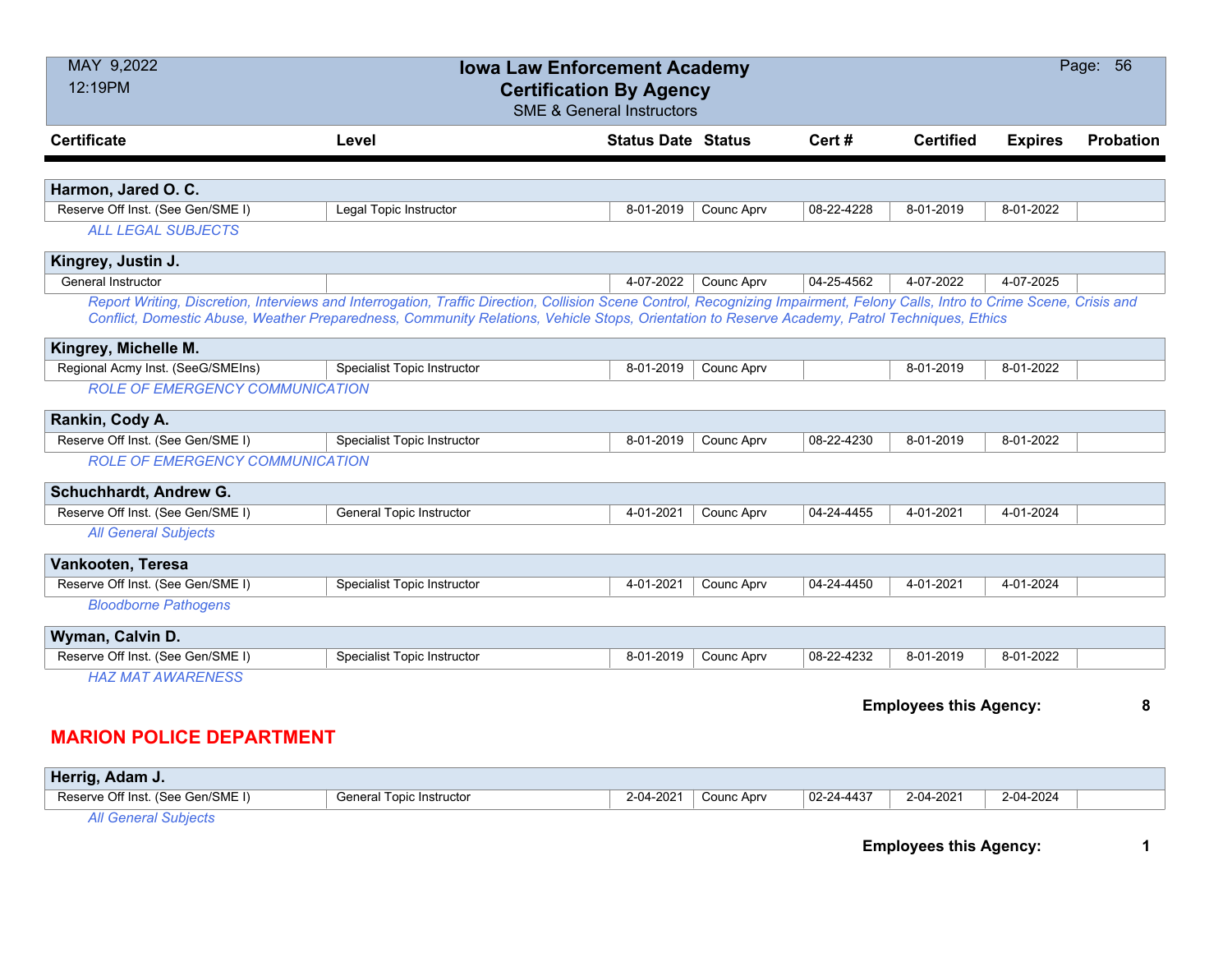| MAY 9,2022<br>12:19PM                       |                                 | <b>Iowa Law Enforcement Academy</b><br><b>Certification By Agency</b><br><b>SME &amp; General Instructors</b> |            |            |                               |                | Page: 57  |
|---------------------------------------------|---------------------------------|---------------------------------------------------------------------------------------------------------------|------------|------------|-------------------------------|----------------|-----------|
| <b>Certificate</b>                          | Level                           | <b>Status Date Status</b>                                                                                     |            | Cert#      | <b>Certified</b>              | <b>Expires</b> | Probation |
| <b>MARSHALL COUNTY COMMUNICATIONS CENTE</b> |                                 |                                                                                                               |            |            |                               |                |           |
| Ruopp, Melinda J.                           |                                 |                                                                                                               |            |            |                               |                |           |
| General Instructor                          |                                 | 5-10-2020                                                                                                     | Counc Aprv |            | 5-10-2020                     | 5-10-2023      |           |
| Backdated cert w/application 3/23/22 - KF   |                                 |                                                                                                               |            |            |                               |                |           |
| General: Dispatch Role in Responder Safety  |                                 |                                                                                                               |            |            |                               |                |           |
|                                             |                                 |                                                                                                               |            |            | <b>Employees this Agency:</b> |                | 1         |
| <b>MARSHALL COUNTY SHERIFF'S OFFICE</b>     |                                 |                                                                                                               |            |            |                               |                |           |
|                                             |                                 |                                                                                                               |            |            |                               |                |           |
| Modlin, Louis C.                            |                                 |                                                                                                               |            |            |                               |                |           |
| Reserve Off Inst. (See Gen/SME I)           | <b>General Topic Instructor</b> | 8-01-2019                                                                                                     | Counc Aprv | 08-22-4225 | 8-01-2019                     | 8-01-2022      |           |
| <b>ALL GENERAL SUBJECTS</b>                 |                                 |                                                                                                               |            |            |                               |                |           |
|                                             |                                 |                                                                                                               |            |            | <b>Employees this Agency:</b> |                | 1         |
| <b>MARSHALLTOWN POLICE DEPARTMENT</b>       |                                 |                                                                                                               |            |            |                               |                |           |
| Gaffney, Jordan                             |                                 |                                                                                                               |            |            |                               |                |           |
| Reserve Off Inst. (See Gen/SME I)           | Legal Topic Instructor          | 6-06-2019                                                                                                     | Counc Aprv | 06-22-4203 | 6-06-2019                     | 6-06-2022      |           |
| <b>ALL LEGAL SUBJECTS</b>                   |                                 |                                                                                                               |            |            |                               |                |           |
| Hansen, Luke                                |                                 |                                                                                                               |            |            |                               |                |           |
| Reserve Off Inst. (See Gen/SME I)           | Legal Topic Instructor          | 6-06-2019                                                                                                     | Counc Aprv | 06-22-4204 | 6-06-2019                     | 6-06-2022      |           |
| <b>ALL LEGAL SUBJECTS</b>                   |                                 |                                                                                                               |            |            |                               |                |           |
| Leichty, Joseph                             |                                 |                                                                                                               |            |            |                               |                |           |
| Reserve Off Inst. (See Gen/SME I)           | Legal Topic Instructor          | 6-06-2019                                                                                                     | Counc Aprv | 06-22-4205 | 6-06-2019                     | 6-06-2022      |           |
| <b>ALL LEGAL SUBJECTS</b>                   |                                 |                                                                                                               |            |            |                               |                |           |
| <b>Mahaffey, Richelle</b>                   |                                 |                                                                                                               |            |            |                               |                |           |
| Reserve Off Inst. (See Gen/SME I)           | Legal Topic Instructor          | 6-06-2019                                                                                                     | Counc Aprv | 06-22-4206 | 6-06-2019                     | 6-06-2022      |           |
| <b>ALL LEGAL SUBJECTS</b>                   |                                 |                                                                                                               |            |            |                               |                |           |
| Tupper, Sarah C.                            |                                 |                                                                                                               |            |            |                               |                |           |
| Reserve Off Inst. (See Gen/SME I)           | Legal Topic Instructor          | 6-06-2019                                                                                                     | Counc Aprv | 06-22-4207 | 6-06-2019                     | 6-06-2022      |           |
| <b>ALL LEGAL SUBJECTS</b>                   |                                 |                                                                                                               |            |            |                               |                |           |
| Wolf, Logan J.                              |                                 |                                                                                                               |            |            |                               |                |           |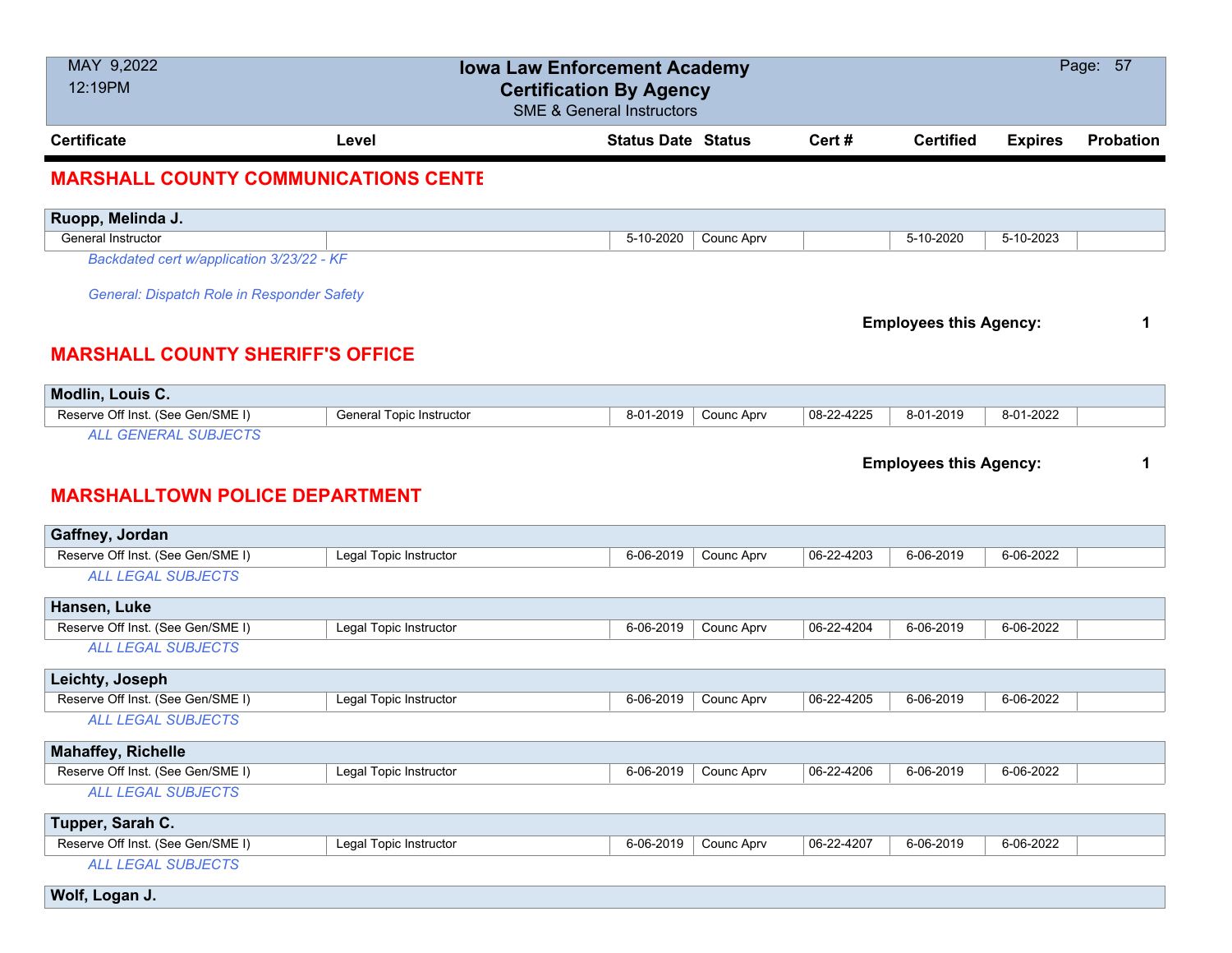| MAY 9,2022<br>12:19PM             | Page: 58<br><b>Iowa Law Enforcement Academy</b><br><b>Certification By Agency</b><br><b>SME &amp; General Instructors</b> |                           |            |            |                               |                |                  |  |  |
|-----------------------------------|---------------------------------------------------------------------------------------------------------------------------|---------------------------|------------|------------|-------------------------------|----------------|------------------|--|--|
| <b>Certificate</b>                | Level                                                                                                                     | <b>Status Date Status</b> |            | Cert #     | <b>Certified</b>              | <b>Expires</b> | <b>Probation</b> |  |  |
| Reserve Off Inst. (See Gen/SME I) | <b>General Topic Instructor</b>                                                                                           | $6 - 06 - 2019$           | Counc Aprv | 06-22-4208 | 6-06-2019                     | 6-06-2022      |                  |  |  |
|                                   | COMMUNITY POLICING, TRAFFIC DIRECTION, CRISIS CONFLICT, VEHICLE STOPS, WORKING WITH YOUR COMMUNITY, CULTURAL DIVERSITY    |                           |            |            |                               |                |                  |  |  |
|                                   |                                                                                                                           |                           |            |            | <b>Employees this Agency:</b> |                | 6                |  |  |

### **MASON CITY POLICE DEPARTMENT**

| Lillquist, Michael D.             |                             |            |            |            |            |            |  |
|-----------------------------------|-----------------------------|------------|------------|------------|------------|------------|--|
| Reserve Off Inst. (See Gen/SME I) | Specialist Topic Instructor | 12-05-2019 | Counc Apry | 12-22-4280 | 12-05-2019 | 12-05-2022 |  |
|                                   |                             |            |            |            |            |            |  |

**Employees this Agency: 1**

#### **MILFORD POLICE DEPARTMENT**

| Yungbluth, Andrew W.              |                                 |            |            |            |            |            |  |
|-----------------------------------|---------------------------------|------------|------------|------------|------------|------------|--|
| Subject Matter Expert Instructor  |                                 | 4-07-2022  | Counc Aprv | 04-24-4567 | 4-07-2022  | 3-31-2024  |  |
| <b>BLOOD BORNE PATHOGENS</b>      |                                 |            |            |            |            |            |  |
| Reserve Off Inst. (See Gen/SME I) | <b>General Topic Instructor</b> | 12-02-2021 | Counc Aprv | 12-24-4547 | 12-02-2021 | 12-02-2024 |  |
| 11.25                             |                                 |            |            |            |            |            |  |

*ALL GENERAL SUBJECTS*

**Employees this Agency: 1**

## **MILLS COUNTY SHERIFF'S OFFICE**

| Killpack, Alexander L.            |                                    |                                                                    |  |
|-----------------------------------|------------------------------------|--------------------------------------------------------------------|--|
| Reserve Off Inst. (See Gen/SME I) | General Topic Instructor           | 04-24-4459<br>4-01-2021<br>Counc Aprv<br>4-01-2021<br>4-01-2024    |  |
| <b>All General Subjects</b>       |                                    |                                                                    |  |
| Mather, Asa M.                    |                                    |                                                                    |  |
| Reserve Off Inst. (See Gen/SME I) | <b>Specialist Topic Instructor</b> | 12-03-2020<br>12-23-4411<br>Counc Aprv<br>12-03-2020<br>12-03-2023 |  |
| precision driving                 |                                    |                                                                    |  |
| Rice, Spencer J.                  |                                    |                                                                    |  |
| Reserve Off Inst. (See Gen/SME I) | General Topic Instructor           | 12-03-2020<br>12-23-4408<br>12-03-2020<br>12-03-2023<br>Counc Aprv |  |
| all general subjects              |                                    |                                                                    |  |

**Employees this Agency: 3**

# **MITCHELLVILLE POLICE DEPARTMENT**

**Albright, Brian R.**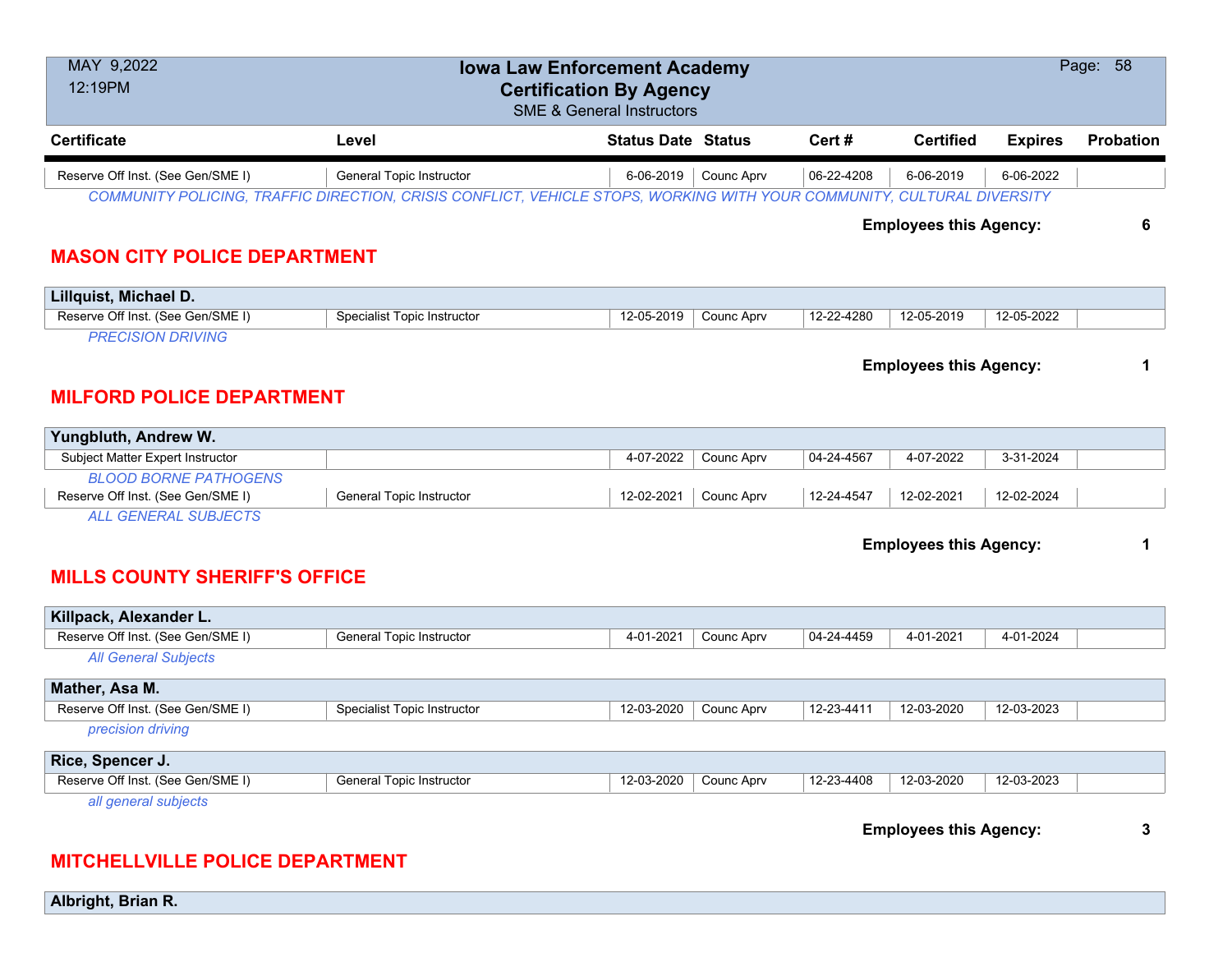| MAY 9,2022<br>Page: 59<br><b>Iowa Law Enforcement Academy</b><br>12:19PM<br><b>Certification By Agency</b><br><b>SME &amp; General Instructors</b> |                                 |                           |            |            |                               |                |                  |  |
|----------------------------------------------------------------------------------------------------------------------------------------------------|---------------------------------|---------------------------|------------|------------|-------------------------------|----------------|------------------|--|
| <b>Certificate</b>                                                                                                                                 | Level                           | <b>Status Date Status</b> |            | Cert#      | <b>Certified</b>              | <b>Expires</b> | <b>Probation</b> |  |
| <b>General Instructor</b>                                                                                                                          |                                 | 5-11-2020                 | Counc Aprv |            | 5-11-2020                     | 5-11-2023      |                  |  |
| Backdated cert w/application 3/22/22 - KF                                                                                                          |                                 |                           |            |            |                               |                |                  |  |
| <b>General: 40-Hour Scenarios Training</b>                                                                                                         |                                 |                           |            |            |                               |                |                  |  |
| Kinmonth, Kameron G.                                                                                                                               |                                 |                           |            |            |                               |                |                  |  |
| Reserve Off Inst. (See Gen/SME I)                                                                                                                  | <b>General Topic Instructor</b> | 6-03-2021                 | Counc Aprv | 06-24-4505 | 6-03-2021                     | 6-03-2024      |                  |  |
| <b>ALL GENERAL SUBJECTS</b>                                                                                                                        |                                 |                           |            |            |                               |                |                  |  |
| Thomas, Jon M.                                                                                                                                     |                                 |                           |            |            |                               |                |                  |  |
| Reserve Off Inst. (See Gen/SME I)                                                                                                                  | General Topic Instructor        | 8-06-2020                 | Counc Aprv | 08-23-4368 | 8-06-2020                     | 8-06-2023      |                  |  |
| <b>MONROE POLICE DEPARTMENT</b>                                                                                                                    |                                 |                           |            |            |                               |                |                  |  |
| Blom, Brandon M.                                                                                                                                   |                                 | 6-03-2021                 |            | 06-24-4491 | 6-03-2021                     | 6-03-2024      |                  |  |
| Reserve Off Inst. (See Gen/SME I)                                                                                                                  | General Topic Instructor        |                           | Counc Aprv |            |                               |                |                  |  |
| <b>ALL GENERAL SUBJECTS</b>                                                                                                                        |                                 |                           |            |            |                               |                |                  |  |
| <b>Chambers, Nicholas A.</b>                                                                                                                       |                                 |                           |            |            |                               |                |                  |  |
| Reserve Off Inst. (See Gen/SME I)                                                                                                                  | <b>General Topic Instructor</b> | 4-01-2021                 | Counc Aprv | 04-24-4472 | 4-01-2021                     | 4-01-2024      |                  |  |
| <b>All General Subjects</b>                                                                                                                        |                                 |                           |            |            |                               |                |                  |  |
|                                                                                                                                                    |                                 |                           |            |            |                               |                |                  |  |
|                                                                                                                                                    |                                 |                           |            |            | <b>Employees this Agency:</b> |                | $\mathbf{2}$     |  |
| <b>MONTGOMERY COUNTY SHERIFF'S OFFICE</b>                                                                                                          |                                 |                           |            |            |                               |                |                  |  |
| Stephens, Christopher C.                                                                                                                           |                                 |                           |            |            |                               |                |                  |  |
| Reserve Off Inst. (See Gen/SME I)                                                                                                                  | Specialist Topic Instructor     | 10-01-2020                | Counc Aprv | 10-22-4378 | 10-01-2020                    | 12-31-2022     |                  |  |
| <b>PRECISION DRIVING</b>                                                                                                                           |                                 |                           |            |            |                               |                |                  |  |
|                                                                                                                                                    |                                 |                           |            |            | <b>Employees this Agency:</b> |                |                  |  |

**Shields, Todd A.**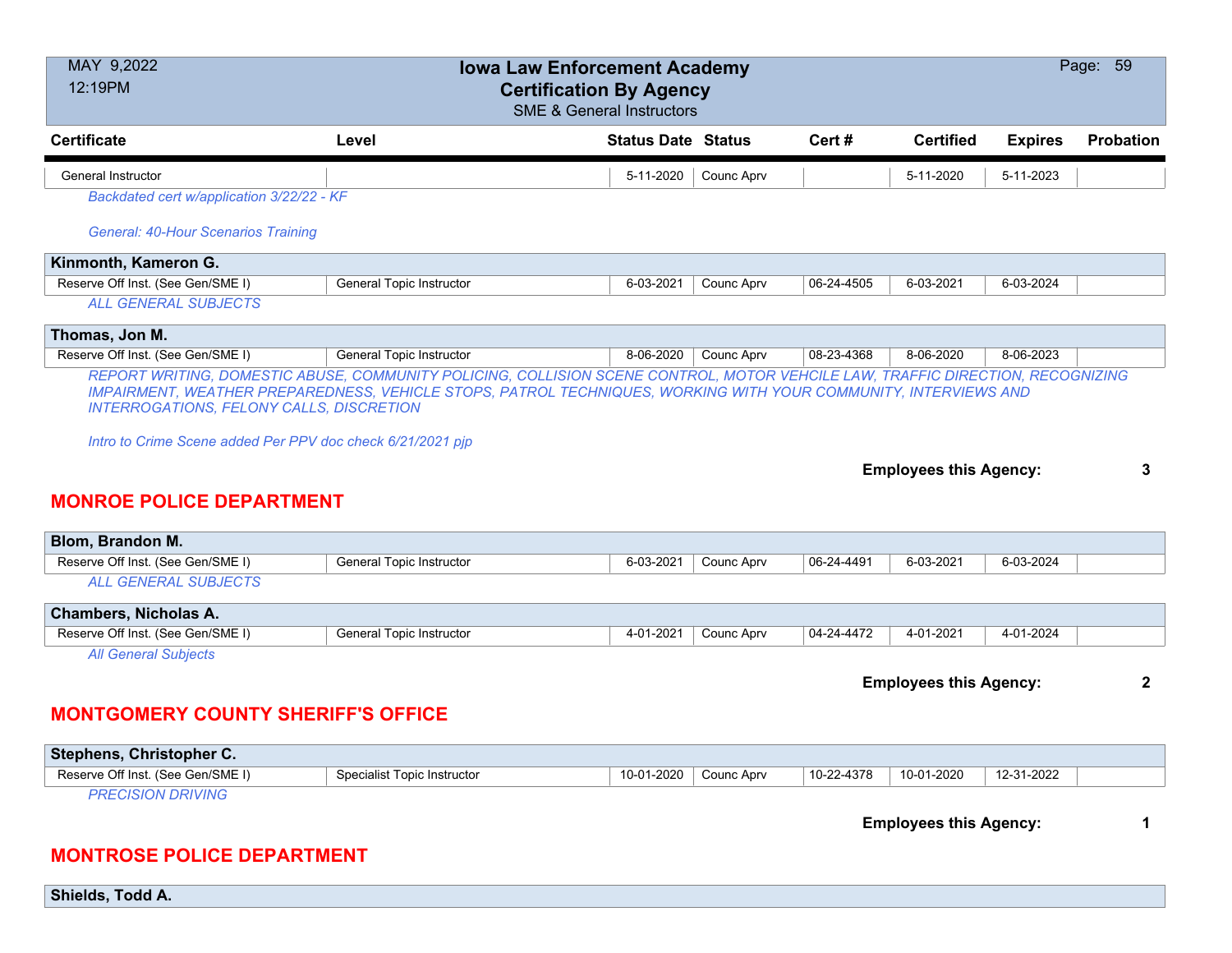| MAY 9,2022<br>12:19PM                                            | Page: 60<br><b>Iowa Law Enforcement Academy</b><br><b>Certification By Agency</b><br><b>SME &amp; General Instructors</b> |                           |            |            |                               |                |                  |  |  |
|------------------------------------------------------------------|---------------------------------------------------------------------------------------------------------------------------|---------------------------|------------|------------|-------------------------------|----------------|------------------|--|--|
| <b>Certificate</b>                                               | Level                                                                                                                     | <b>Status Date Status</b> |            | Cert#      | <b>Certified</b>              | <b>Expires</b> | <b>Probation</b> |  |  |
| Reserve Off Inst. (See Gen/SME I)                                | <b>General Topic Instructor</b>                                                                                           | 4-01-2021                 | Counc Aprv | 04-24-4473 | 4-01-2021                     | 4-01-2024      |                  |  |  |
| <b>All General Subjects</b>                                      |                                                                                                                           |                           |            |            | <b>Employees this Agency:</b> |                | 1                |  |  |
| <b>MT VERNON-LISBON POLICE DEPARTMENT</b>                        |                                                                                                                           |                           |            |            |                               |                |                  |  |  |
| Daubs, Daniel W.                                                 |                                                                                                                           |                           |            |            |                               |                |                  |  |  |
| Reserve Off Inst. (See Gen/SME I)                                | <b>General Topic Instructor</b>                                                                                           | 12-05-2019                | Counc Aprv | 12-22-4276 | $12 - 05 - 2019$              | 12-05-2022     |                  |  |  |
|                                                                  | REPORT WRITING, COLLISION SCENE CONTROL, TRAFFIC DIRECTION, M WEATHER PREPAREDNESS, VEHICLE STOPS, PATROL TECHNIQUES      |                           |            |            |                               |                |                  |  |  |
| Gehrke, Todd R.                                                  |                                                                                                                           |                           |            |            |                               |                |                  |  |  |
| Reserve Off Inst. (See Gen/SME I)                                | General Topic Instructor                                                                                                  | 12-05-2019                | Counc Aprv | 12-22-4285 | 12-05-2019                    | 12-05-2022     |                  |  |  |
| <b>NEW SHARON POLICE DEPARTMENT</b><br>Sanders, Jesse D.         |                                                                                                                           |                           |            |            |                               |                |                  |  |  |
| Reserve Off Inst. (See Gen/SME I)                                | General Topic Instructor                                                                                                  | 12-03-2020                | Counc Aprv | 12-23-4399 | 12-03-2020                    | 12-03-2023     |                  |  |  |
| all general subjects                                             |                                                                                                                           |                           |            |            |                               |                |                  |  |  |
| <b>O'BRIEN COUNTY SHERIFF'S OFFICE</b>                           |                                                                                                                           |                           |            |            | <b>Employees this Agency:</b> |                | 1                |  |  |
| Ervine, Alexandria R.                                            |                                                                                                                           |                           |            |            |                               |                |                  |  |  |
| Reserve Off Inst. (See Gen/SME I)                                | Specialist Topic Instructor                                                                                               | 12-05-2019                | Counc Aprv | 12-22-4284 | 12-05-2019                    | 12-05-2022     |                  |  |  |
| <b>ROLE OF EMERGENCY COMMUNICATION</b>                           |                                                                                                                           |                           |            |            |                               |                |                  |  |  |
|                                                                  |                                                                                                                           |                           |            |            |                               |                |                  |  |  |
|                                                                  |                                                                                                                           |                           |            |            | <b>Employees this Agency:</b> |                | 1                |  |  |
| <b>OGDEN POLICE DEPARTMENT</b>                                   |                                                                                                                           |                           |            |            |                               |                |                  |  |  |
| Spencer, Nathaniel A.                                            |                                                                                                                           |                           |            |            |                               |                |                  |  |  |
| Reserve Off Inst. (See Gen/SME I)<br><b>All General Subjects</b> | <b>General Topic Instructor</b>                                                                                           | 4-01-2021                 | Counc Aprv | 04-24-4490 | 4-01-2021                     | 4-01-2024      |                  |  |  |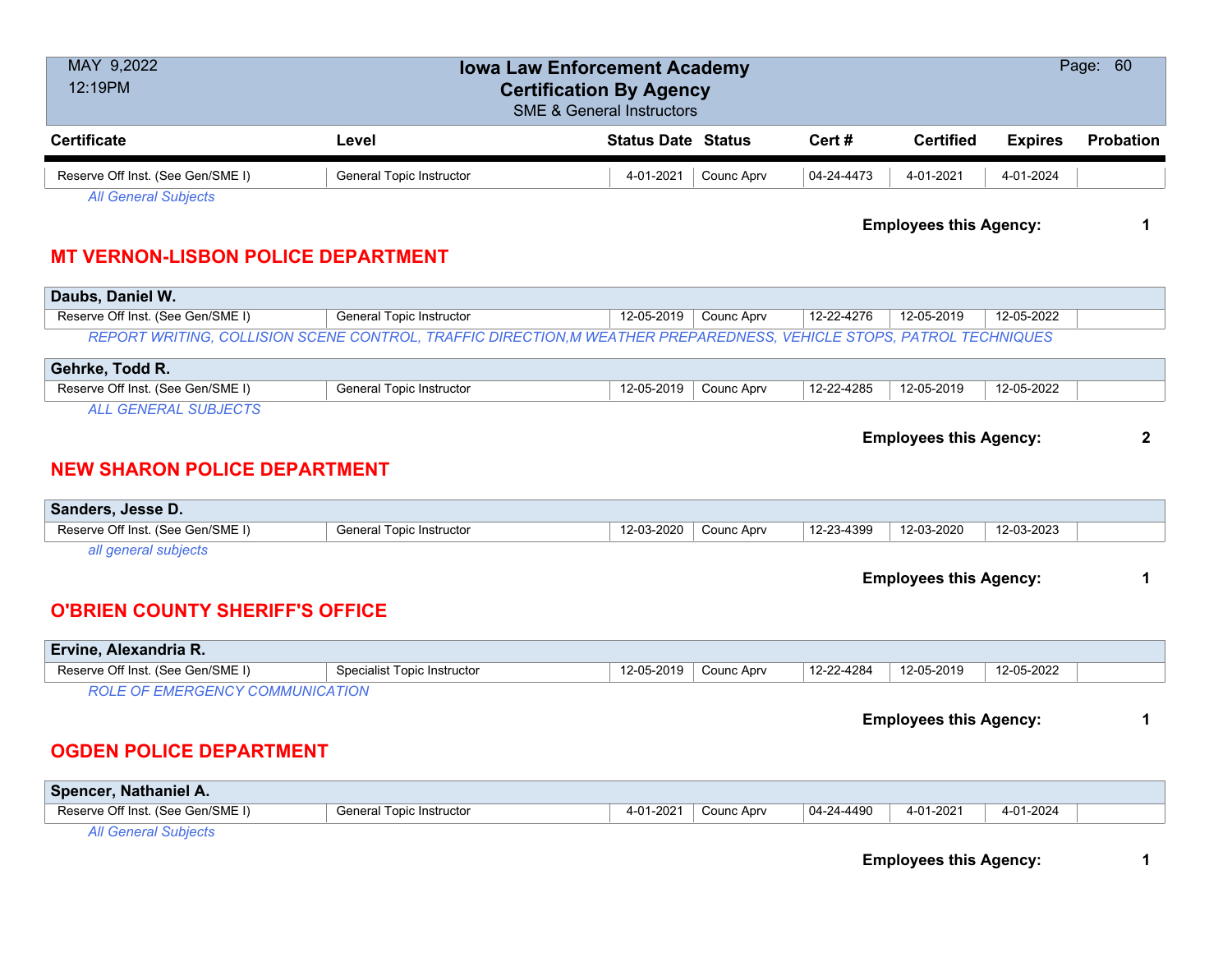| MAY 9,2022<br>12:19PM                    | Page: 61<br><b>Iowa Law Enforcement Academy</b><br><b>Certification By Agency</b><br><b>SME &amp; General Instructors</b> |                           |            |            |                               |                |                  |  |  |  |
|------------------------------------------|---------------------------------------------------------------------------------------------------------------------------|---------------------------|------------|------------|-------------------------------|----------------|------------------|--|--|--|
| <b>Certificate</b>                       | Level                                                                                                                     | <b>Status Date Status</b> |            | Cert#      | <b>Certified</b>              | <b>Expires</b> | <b>Probation</b> |  |  |  |
| <b>ORANGE CITY POLICE DEPARTMENT</b>     |                                                                                                                           |                           |            |            |                               |                |                  |  |  |  |
| Harmelink, Jacob D.                      |                                                                                                                           |                           |            |            |                               |                |                  |  |  |  |
| Reserve Off Inst. (See Gen/SME I)        | <b>Specialist Topic Instructor</b>                                                                                        | 12-03-2020                | Counc Aprv | 12-23-4400 | 12-03-2020                    | 12-03-2023     |                  |  |  |  |
| role of emergency communication          |                                                                                                                           |                           |            |            |                               |                |                  |  |  |  |
|                                          |                                                                                                                           |                           |            |            | <b>Employees this Agency:</b> |                | 1                |  |  |  |
| <b>PAGE COUNTY SHERIFF'S OFFICE</b>      |                                                                                                                           |                           |            |            |                               |                |                  |  |  |  |
|                                          |                                                                                                                           |                           |            |            |                               |                |                  |  |  |  |
| Haffner, Joshua D.                       |                                                                                                                           |                           |            |            |                               |                |                  |  |  |  |
| Reserve Off Inst. (See Gen/SME I)        | <b>General Topic Instructor</b>                                                                                           | 4-01-2021                 | Counc Aprv | 04-24-4451 | 4-01-2021                     | 4-01-2024      |                  |  |  |  |
| <b>All General Subjects</b>              |                                                                                                                           |                           |            |            |                               |                |                  |  |  |  |
| Sonksen, Carl M.                         |                                                                                                                           |                           |            |            |                               |                |                  |  |  |  |
| Reserve Off Inst. (See Gen/SME I)        | Legal Topic Instructor                                                                                                    | 6-06-2019                 | Counc Aprv | 06-22-4212 | 6-06-2019                     | 6-06-2022      |                  |  |  |  |
| <b>ALL LEGAL SUBJECTS</b>                |                                                                                                                           |                           |            |            |                               |                |                  |  |  |  |
|                                          |                                                                                                                           |                           |            |            | <b>Employees this Agency:</b> |                | $\mathbf{2}$     |  |  |  |
| <b>PALO ALTO COUNTY SHERIFF'S OFFICE</b> |                                                                                                                           |                           |            |            |                               |                |                  |  |  |  |
| Kollasch, Mackenzie J.                   |                                                                                                                           |                           |            |            |                               |                |                  |  |  |  |
| Reserve Off Inst. (See Gen/SME I)        | <b>Specialist Topic Instructor</b>                                                                                        | 4-01-2021                 | Counc Aprv | 04-24-4476 | 4-01-2021                     | 4-01-2024      |                  |  |  |  |
| <b>Role of Emergency Communicator</b>    |                                                                                                                           |                           |            |            |                               |                |                  |  |  |  |
|                                          |                                                                                                                           |                           |            |            | <b>Employees this Agency:</b> |                | 1                |  |  |  |
|                                          |                                                                                                                           |                           |            |            |                               |                |                  |  |  |  |
| <b>PELLA POLICE DEPARTMENT</b>           |                                                                                                                           |                           |            |            |                               |                |                  |  |  |  |
| Cox, Shane T.                            |                                                                                                                           |                           |            |            |                               |                |                  |  |  |  |
| Reserve Off Inst. (See Gen/SME I)        | <b>General Topic Instructor</b>                                                                                           | 12-05-2019                | Counc Aprv | 12-22-4258 | 12-05-2019                    | 12-05-2022     |                  |  |  |  |
| <b>ALL GENERAL SUBJECTS</b>              |                                                                                                                           |                           |            |            |                               |                |                  |  |  |  |
|                                          |                                                                                                                           |                           |            |            | <b>Employees this Agency:</b> |                | 1                |  |  |  |
| PLEASANTVILLE POLICE DEPARTMENT          |                                                                                                                           |                           |            |            |                               |                |                  |  |  |  |
| Aswegan, Matthew A.                      |                                                                                                                           |                           |            |            |                               |                |                  |  |  |  |

Reserve Off Inst. (See Gen/SME I) General Topic Instructor 2-06-2020 2-06-2020 Counc Aprv 02-23-4278 2-06-2020 2-06-2023

*ALL GENERAL SUBJECTS*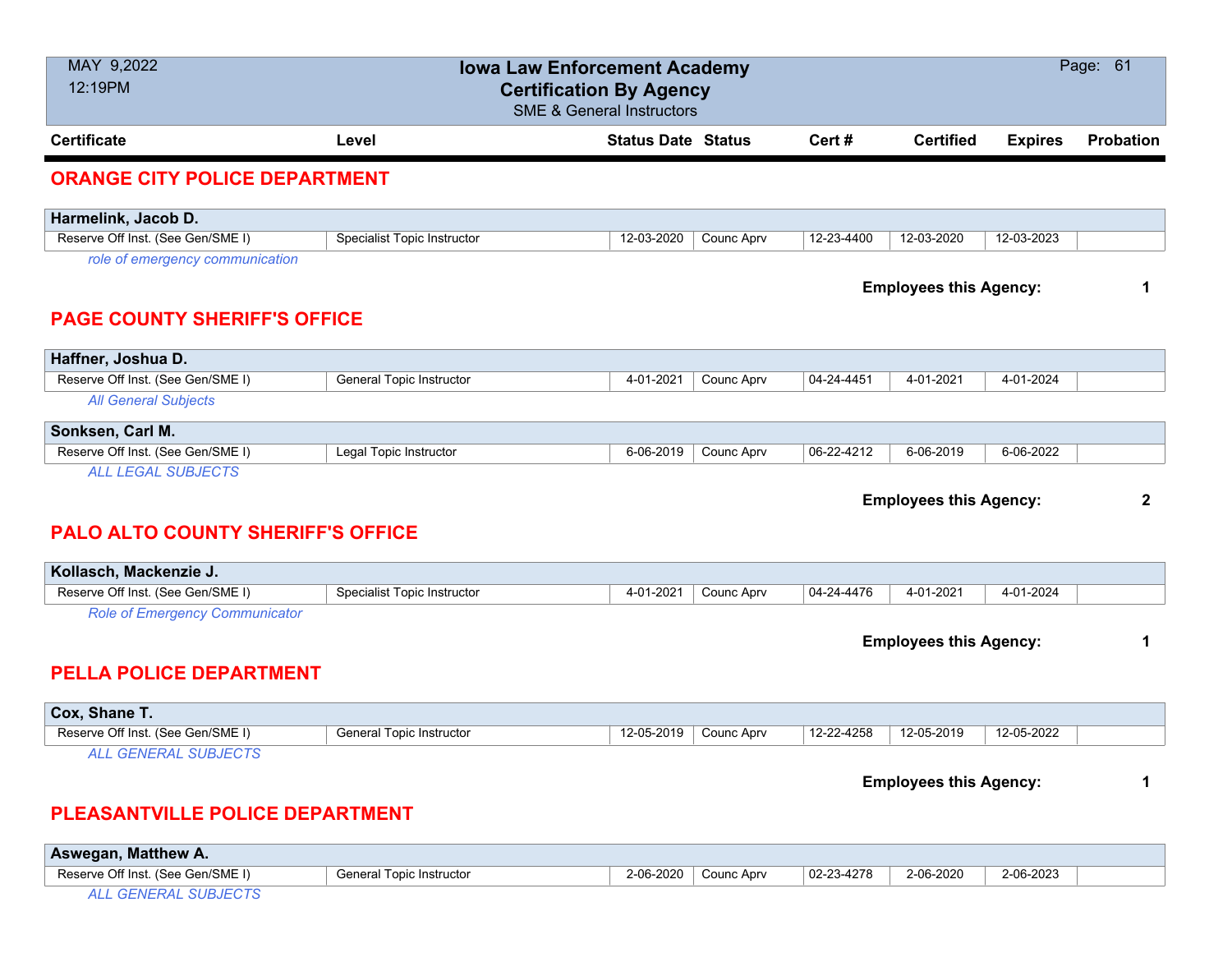| MAY 9,2022<br>12:19PM                                               | <b>Iowa Law Enforcement Academy</b><br><b>Certification By Agency</b><br><b>SME &amp; General Instructors</b> |                           |        |                               |                |                  |  |  |
|---------------------------------------------------------------------|---------------------------------------------------------------------------------------------------------------|---------------------------|--------|-------------------------------|----------------|------------------|--|--|
| <b>Certificate</b>                                                  | Level                                                                                                         | <b>Status Date Status</b> | Cert # | <b>Certified</b>              | <b>Expires</b> | <b>Probation</b> |  |  |
|                                                                     |                                                                                                               |                           |        | <b>Employees this Agency:</b> |                |                  |  |  |
| <b>PLYMOUTH COUNTY SHERIFF'S OFFICE</b>                             |                                                                                                               |                           |        |                               |                |                  |  |  |
| Fifita, Dawn M.                                                     |                                                                                                               |                           |        |                               |                |                  |  |  |
| Regional Acmy Inst. (SeeG/SMEIns)                                   | <b>Specialist Topic Instructor</b>                                                                            | 8-06-2020<br>Counc Aprv   |        | 8-06-2020                     | 8-06-2024      |                  |  |  |
| <b>Defensive Tactics, Taser</b>                                     |                                                                                                               |                           |        |                               |                |                  |  |  |
| Ok'ed by Rachael. 12/18/2020 Leave as is due to Covid proclamation. |                                                                                                               |                           |        |                               |                |                  |  |  |
| Singer, Ricky W.                                                    |                                                                                                               |                           |        |                               |                |                  |  |  |
| Regional Acmy Inst. (SeeG/SMEIns)                                   | General Topic Instructor                                                                                      | 8-05-2021<br>Counc Aprv   |        | 8-05-2021                     | 8-05-2025      |                  |  |  |

|                       | $(0.11)$ (called the $(0.000)$ called the $(0.000)$ |  |
|-----------------------|-----------------------------------------------------|--|
| <b>Active Shooter</b> |                                                     |  |

| TeBrink, Jeffrey J.               |                             |            |            |            |            |  |
|-----------------------------------|-----------------------------|------------|------------|------------|------------|--|
| Regional Acmy Inst. (SeeG/SMEIns) | Specialist Topic Instructor | 12-06-2018 | Counc Apry | 12-06-2018 | 12-06-2022 |  |
| <b>FIREARMJ</b>                   |                             |            |            |            |            |  |

**Employees this Agency: 3**

### **POCAHONTAS COUNTY SHERIFF'S OFFICE**

| <b>Christians, Thomas N.</b>               |                                    |            |            |            |            |            |  |  |  |
|--------------------------------------------|------------------------------------|------------|------------|------------|------------|------------|--|--|--|
| Reserve Off Inst. (See Gen/SME I)          | Specialist Topic Instructor        | 2-03-2022  | Counc Aprv | 02-24-4552 | 2-03-2022  | 12-31-2024 |  |  |  |
| <b>DFENSSIVE TACTICS, FORCE MANAGEMENT</b> |                                    |            |            |            |            |            |  |  |  |
| Paulsen, Jessica L.                        |                                    |            |            |            |            |            |  |  |  |
| Reserve Off Inst. (See Gen/SME I)          | <b>Specialist Topic Instructor</b> | 4-02-2020  | Counc Aprv | 04-23-4325 | 4-02-2020  | 4-02-2023  |  |  |  |
| <b>ROLE OF EMERGENCY COMMUNICATION</b>     |                                    |            |            |            |            |            |  |  |  |
| Toner, Christopher S.                      |                                    |            |            |            |            |            |  |  |  |
| Reserve Off Inst. (See Gen/SME I)          | Specialist Topic Instructor        | 12-05-2019 | Counc Aprv | 12-22-4260 | 12-05-2019 | 12-05-2022 |  |  |  |
| <b>DEFENSIVE TACTICS/FORCE MANAGEMENT</b>  |                                    |            |            |            |            |            |  |  |  |
| Van Donge, Weston J.                       |                                    |            |            |            |            |            |  |  |  |
| Reserve Off Inst. (See Gen/SME I)          | General Topic Instructor           | 10-07-2021 | Counc Aprv | 10-24-4537 | 10-07-2021 | 10-07-2024 |  |  |  |
| <b>ALL GENERAL SUBJECTS</b>                |                                    |            |            |            |            |            |  |  |  |
| Watson, Jeremy T.                          |                                    |            |            |            |            |            |  |  |  |
| Reserve Off Inst. (See Gen/SME I)          | General Topic Instructor           | 6-04-2020  | Counc Aprv | 06-23-4349 | 6-04-2020  | 6-04-2023  |  |  |  |

*ALL GENERAL SUBJECTS*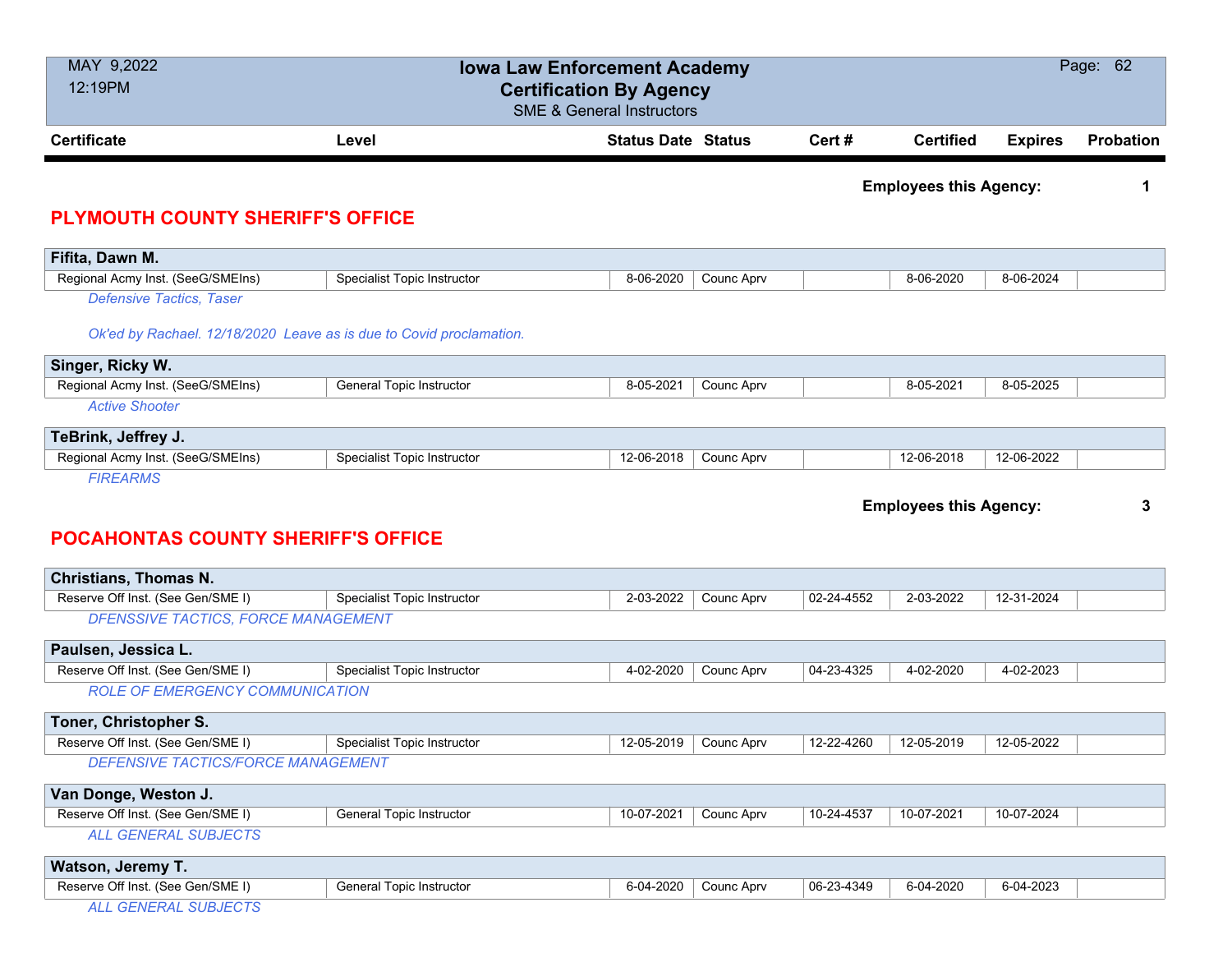| MAY 9,2022<br>12:19PM                                             | <b>Iowa Law Enforcement Academy</b><br><b>Certification By Agency</b><br><b>SME &amp; General Instructors</b> |                           |            |            |                               |                | Page: 63         |
|-------------------------------------------------------------------|---------------------------------------------------------------------------------------------------------------|---------------------------|------------|------------|-------------------------------|----------------|------------------|
| <b>Certificate</b>                                                | Level                                                                                                         | <b>Status Date Status</b> |            | Cert#      | <b>Certified</b>              | <b>Expires</b> | <b>Probation</b> |
| <b>POCAHONTAS POLICE DEPARTMENT</b>                               |                                                                                                               |                           |            |            | <b>Employees this Agency:</b> |                | 5                |
| Malecek, James                                                    |                                                                                                               |                           |            |            |                               |                |                  |
| Reserve Off Inst. (See Gen/SME I)                                 | Specialist Topic Instructor                                                                                   | 4-02-2020                 | Counc Aprv | 04-23-4314 | 4-02-2020                     | 4-02-2023      |                  |
| <b>HAZ MAT AWARENESS</b>                                          |                                                                                                               |                           |            |            |                               |                |                  |
| Meyer, Ben C C.                                                   |                                                                                                               |                           |            |            |                               |                |                  |
| Reserve Off Inst. (See Gen/SME I)                                 | Legal Topic Instructor                                                                                        | 12-05-2019                | Counc Aprv | 12-22-4264 | 12-05-2019                    | 12-05-2022     |                  |
| <b>ALL LEGAL SUBJECTS</b>                                         |                                                                                                               |                           |            |            |                               |                |                  |
| Watson, Jeremy T.                                                 |                                                                                                               |                           |            |            |                               |                |                  |
| Reserve Off Inst. (See Gen/SME I)                                 | General Topic Instructor                                                                                      | 6-04-2020                 | Counc Aprv | 06-23-4349 | 6-04-2020                     | 6-04-2023      |                  |
| <b>ALL GENERAL SUBJECTS</b><br><b>POLK CITY POLICE DEPARTMENT</b> |                                                                                                               |                           |            |            | <b>Employees this Agency:</b> |                | 3                |
| Aswegan, Matthew A.                                               |                                                                                                               |                           |            |            |                               |                |                  |
| Reserve Off Inst. (See Gen/SME I)                                 | General Topic Instructor                                                                                      | 2-06-2020                 | Counc Aprv | 02-23-4278 | 2-06-2020                     | 2-06-2023      |                  |
| <b>ALL GENERAL SUBJECTS</b>                                       |                                                                                                               |                           |            |            |                               |                |                  |
| Lamfers, Ronald L.                                                |                                                                                                               |                           |            |            |                               |                |                  |
| Reserve Off Inst. (See Gen/SME I)                                 | General Topic Instructor                                                                                      | 2-06-2020                 | Counc Aprv | 02-23-4279 | 2-06-2020                     | 2-06-2023      |                  |
| <b>ALL GENERAL SUBJECTS</b>                                       |                                                                                                               |                           |            |            |                               |                |                  |
| Siepker, Jeremy M.                                                |                                                                                                               |                           |            |            |                               |                |                  |
| Reserve Off Inst. (See Gen/SME I)                                 | <b>General Topic Instructor</b>                                                                               | 2-06-2020                 | Counc Aprv | 02-23-4280 | 2-06-2020                     | 2-06-2023      |                  |
| <b>ALL GENERAL SUBJECTS</b>                                       |                                                                                                               |                           |            |            | <b>Employees this Agency:</b> |                | 3                |

#### **POLK COUNTY ATTORNEY'S OFFICE**

| <b>Bogolin, Shannon M.</b>        |                               |           |            |                |           |  |
|-----------------------------------|-------------------------------|-----------|------------|----------------|-----------|--|
| Regional Acmy Inst. (SeeG/SMEIns) | Professional Topic Instructor | 2-04-2021 | Counc Aprv | $2 - 04 - 202$ | 2-04-2025 |  |
| $\sim$                            |                               |           |            |                |           |  |

*Simple Misdemeanor and Domestic Abuse*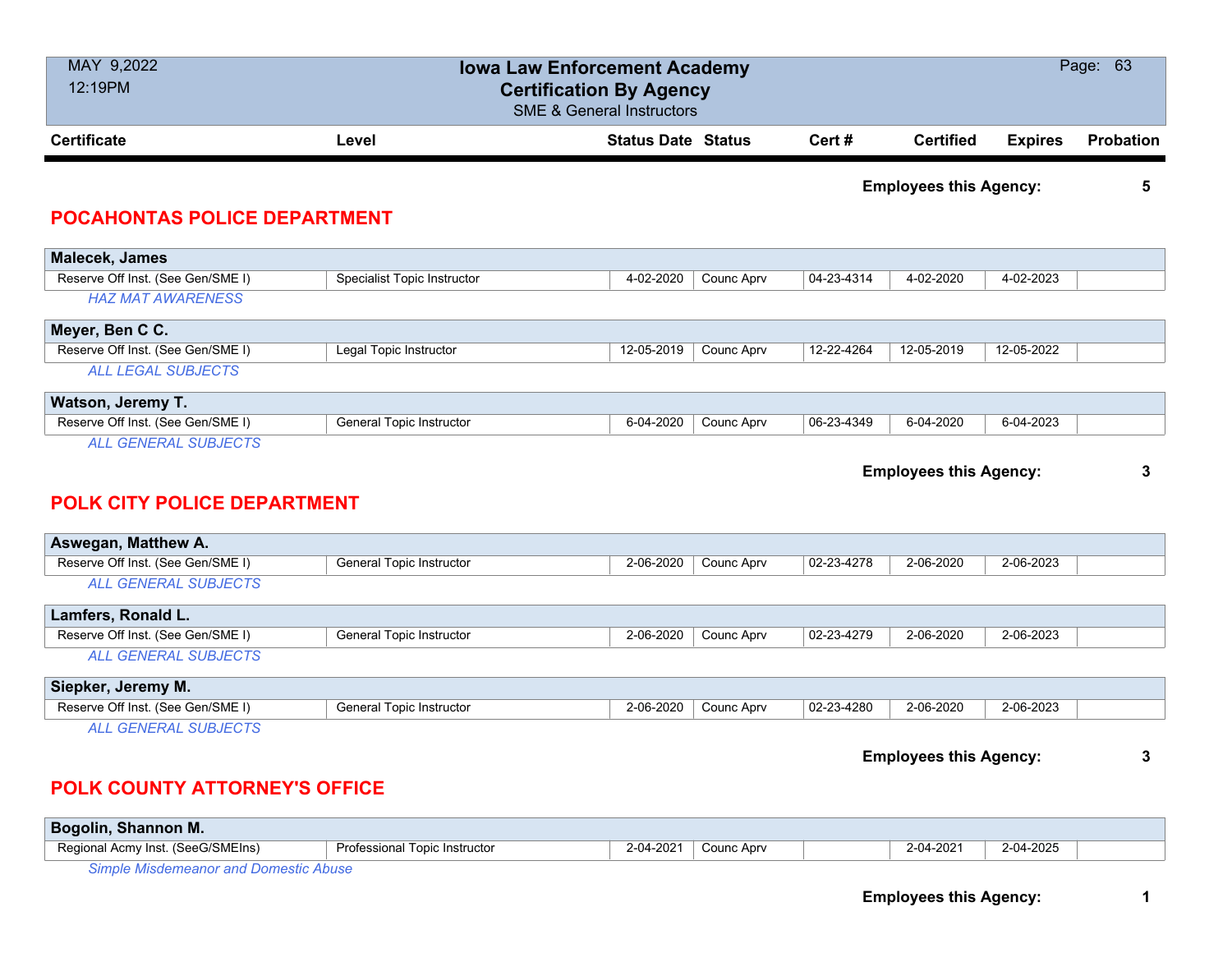| MAY 9,2022<br>12:19PM                                                                            | Page: 64<br><b>Iowa Law Enforcement Academy</b><br><b>Certification By Agency</b><br><b>SME &amp; General Instructors</b>                                           |                           |                   |            |                  |                |                  |  |  |  |
|--------------------------------------------------------------------------------------------------|---------------------------------------------------------------------------------------------------------------------------------------------------------------------|---------------------------|-------------------|------------|------------------|----------------|------------------|--|--|--|
| <b>Certificate</b>                                                                               | Level                                                                                                                                                               | <b>Status Date Status</b> |                   | Cert#      | <b>Certified</b> | <b>Expires</b> | <b>Probation</b> |  |  |  |
| <b>POLK COUNTY CONSERVATION BOARD</b>                                                            |                                                                                                                                                                     |                           |                   |            |                  |                |                  |  |  |  |
| Janssen, Bradley J.                                                                              |                                                                                                                                                                     |                           |                   |            |                  |                |                  |  |  |  |
| Reserve Off Inst. (See Gen/SME I)                                                                | Specialist Topic Instructor                                                                                                                                         | 12-05-2019                | Counc Aprv        | 12-22-4286 | 12-05-2019       | 12-05-2022     |                  |  |  |  |
| <b>DEFENSIVE TACTICS</b><br><b>Employees this Agency:</b><br><b>POLK COUNTY SHERIFF'S OFFICE</b> |                                                                                                                                                                     |                           |                   |            |                  |                |                  |  |  |  |
| Clark, Nicholas B.                                                                               |                                                                                                                                                                     |                           |                   |            |                  |                |                  |  |  |  |
| Jail Instructor (see Gen/SME Ins)                                                                | General Topic Instructor                                                                                                                                            | 12-06-2018                | Counc Aprv        |            | 12-06-2018       | 12-06-2022     |                  |  |  |  |
| USE OF FORCE, CPR, FIRST AID, AND DEFENSIVE TACTICS                                              |                                                                                                                                                                     |                           |                   |            |                  |                |                  |  |  |  |
| Dagenais, Austin W.                                                                              |                                                                                                                                                                     |                           |                   |            |                  |                |                  |  |  |  |
| Reserve Off Inst. (See Gen/SME I)                                                                | General Topic Instructor                                                                                                                                            | 12-02-2021                | Counc Aprv        | 12-24-4548 | 12-02-2021       | 12-02-2024     |                  |  |  |  |
| <b>ALL GENERAL SUBJECTS</b>                                                                      |                                                                                                                                                                     |                           |                   |            |                  |                |                  |  |  |  |
| Fritz, James C.                                                                                  |                                                                                                                                                                     |                           |                   |            |                  |                |                  |  |  |  |
| Jail Instructor (see Gen/SME Ins)                                                                | General Topic Instructor                                                                                                                                            | 10-07-2021                | Counc Aprv        |            | 10-07-2021       | 10-07-2024     |                  |  |  |  |
| <i>Inmates</i>                                                                                   | In: Problem Solving & Guidance; Security Procedures; Emergency Procedures; Methods of Restraining Violent Persons; Inmate Rules and Regulations; Supervision of     |                           |                   |            |                  |                |                  |  |  |  |
| Gillette, Brandon L.                                                                             |                                                                                                                                                                     |                           |                   |            |                  |                |                  |  |  |  |
| Jail Instructor (see Gen/SME Ins)                                                                | General Topic Instructor                                                                                                                                            | 10-07-2021                | Counc Aprv        |            | 10-07-2021       | 10-07-2024     |                  |  |  |  |
| <b>Procedures</b>                                                                                | In: Problem Solving & Guidance; Security Procedures; Inmate Rules and Regulations; Supervision of Inmates; Methods of Restraining Violent Persons; Emergency        |                           |                   |            |                  |                |                  |  |  |  |
| Greenfield, Ryan                                                                                 |                                                                                                                                                                     |                           |                   |            |                  |                |                  |  |  |  |
| Jail Instructor (see Gen/SME Ins)                                                                | <b>General Topic Instructor</b>                                                                                                                                     | 10-07-2021                | <b>Counc Aprv</b> |            | 10-07-2021       | 10-06-2023     |                  |  |  |  |
| <b>Violent Persons</b>                                                                           | Certified in: Security Procedures, Supervision of Inmates, Inmate Rules and Regulations, Problem Solving and Guidance, Emergency Procedures, Methods of Restraining |                           |                   |            |                  |                |                  |  |  |  |
| Harris, John W.                                                                                  |                                                                                                                                                                     |                           |                   |            |                  |                |                  |  |  |  |
| Reserve Off Inst. (See Gen/SME I)                                                                | <b>General Topic Instructor</b>                                                                                                                                     | 6-03-2021                 | Counc Aprv        | 06-24-4510 | 6-03-2021        | 6-03-2024      |                  |  |  |  |
| <b>PREPAREDNESS</b>                                                                              | COMMUNITY RELATIONS, CRISIS AND CONFLICT, DE-ESCALATION, DISCRETION, FELONY CALLS, PATROL TECHNIQUES, VEHICLE STOPS, WEATHER                                        |                           |                   |            |                  |                |                  |  |  |  |
| Jacquin, Joshua T.                                                                               |                                                                                                                                                                     |                           |                   |            |                  |                |                  |  |  |  |
| Jail Instructor (see Gen/SME Ins)                                                                | General Topic Instructor                                                                                                                                            | 12-06-2018                | Counc Aprv        |            | 12-06-2018       | 12-06-2022     |                  |  |  |  |
| <b>COMMUNICATIONS SKILLS</b>                                                                     | HUMAN RELATIONS AND COMMUNICATIONS, CONSTITUTIONAL RIGHTS OF INMATES, PERSONAL AND CELL SEARCHES, INTRA-PERSONAL                                                    |                           |                   |            |                  |                |                  |  |  |  |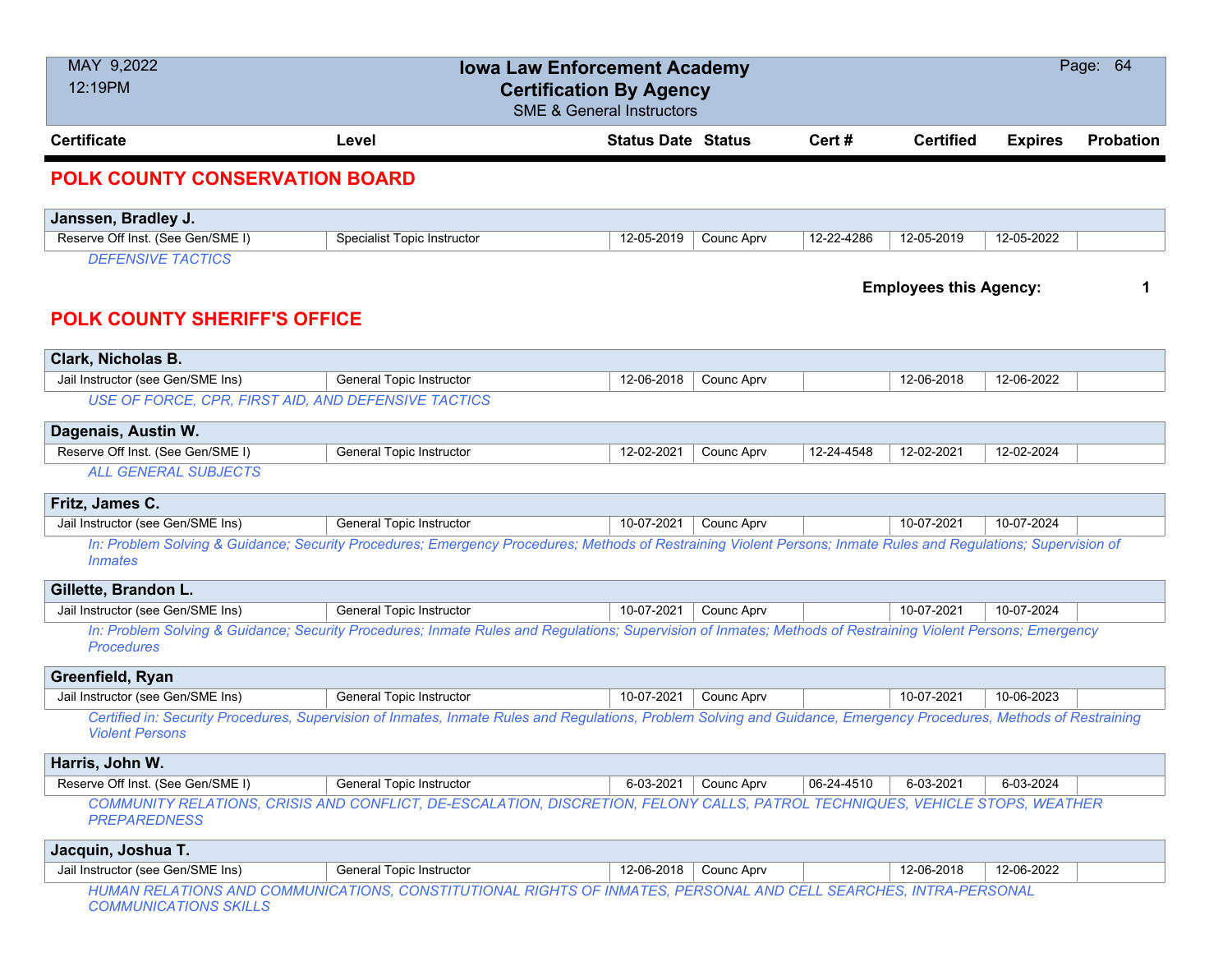| MAY 9,2022<br>Page: 65<br><b>Iowa Law Enforcement Academy</b><br>12:19PM<br><b>Certification By Agency</b><br><b>SME &amp; General Instructors</b> |                                                                                                                                                                        |                           |            |            |                  |                |                  |  |  |
|----------------------------------------------------------------------------------------------------------------------------------------------------|------------------------------------------------------------------------------------------------------------------------------------------------------------------------|---------------------------|------------|------------|------------------|----------------|------------------|--|--|
| <b>Certificate</b>                                                                                                                                 | Level                                                                                                                                                                  | <b>Status Date Status</b> |            | Cert#      | <b>Certified</b> | <b>Expires</b> | <b>Probation</b> |  |  |
|                                                                                                                                                    |                                                                                                                                                                        |                           |            |            |                  |                |                  |  |  |
| Killam, Devon C.                                                                                                                                   |                                                                                                                                                                        |                           |            |            |                  |                |                  |  |  |
| Jail Instructor (see Gen/SME Ins)                                                                                                                  | Professional Topic Instructor                                                                                                                                          | 10-07-2021                | Counc Aprv |            | 10-07-2021       | 10-07-2024     |                  |  |  |
| In: IPC Skills; How to Run Direct Supervision Housing; Hazmat and Fire for Law Enforcement                                                         |                                                                                                                                                                        |                           |            |            |                  |                |                  |  |  |
| McCarthy, Anthony J.                                                                                                                               |                                                                                                                                                                        |                           |            |            |                  |                |                  |  |  |
| General Instructor                                                                                                                                 |                                                                                                                                                                        | 4-07-2022                 | Counc Aprv |            | 4-07-2022        | 4-07-2025      |                  |  |  |
|                                                                                                                                                    | Security Procedures, Supervision of Inmates, Report Writing, Inmate Rules & Regulations, Problem Solving & Guidance, IPC, De-escalation. DFH                           |                           |            |            |                  |                |                  |  |  |
| Naggar, Ayal M.                                                                                                                                    |                                                                                                                                                                        |                           |            |            |                  |                |                  |  |  |
| Jail Instructor (see Gen/SME Ins)                                                                                                                  | General Topic Instructor                                                                                                                                               | 10-07-2021                | Counc Aprv |            | 10-07-2021       | 10-07-2024     |                  |  |  |
|                                                                                                                                                    | In: Problem Solving & Guidance; Grievance & Disciplinary/Security Procedures; Report Writing; Inmate Rules and Regulations; Supervision of Inmates; Infectious Disease |                           |            |            |                  |                |                  |  |  |
|                                                                                                                                                    | to Include AIDS, Hepatitis, & Other Communicable Diseases; Emergency Procedures                                                                                        |                           |            |            |                  |                |                  |  |  |
| Obranovic, Karina I.                                                                                                                               |                                                                                                                                                                        |                           |            |            |                  |                |                  |  |  |
| Jail Instructor (see Gen/SME Ins)                                                                                                                  | Professional Topic Instructor                                                                                                                                          | 10-07-2021                | Counc Aprv |            | 10-07-2021       | 10-07-2024     |                  |  |  |
| In: PREA                                                                                                                                           |                                                                                                                                                                        |                           |            |            |                  |                |                  |  |  |
| <b>Oliver, Rodney</b>                                                                                                                              |                                                                                                                                                                        |                           |            |            |                  |                |                  |  |  |
| Jail Instructor (see Gen/SME Ins)                                                                                                                  | General Topic Instructor                                                                                                                                               | 6-05-2020                 | Counc Aprv |            | 6-04-2020        | 6-04-2022      |                  |  |  |
|                                                                                                                                                    | Method of Restraining Violent Persons, Human Relations and Communications Skills, and Interpersonal Communications Skills                                              |                           |            |            |                  |                |                  |  |  |
| Pilch, Kenneth A.                                                                                                                                  |                                                                                                                                                                        |                           |            |            |                  |                |                  |  |  |
| Reserve Off Inst. (See Gen/SME I)                                                                                                                  | General Topic Instructor                                                                                                                                               | 2-06-2020                 | Counc Aprv | 02-23-4298 | 2-06-2020        | 2-06-2023      |                  |  |  |
| <b>FELONY CALLS, DISCRETION</b>                                                                                                                    | REPORT WRITING, DOMESTIC ABUSE, COMMUNITY POLICING, TRAFFIC DIRECTION, ETHICS, CRISIS CONTROL, VEHICLE STOPS, PATROL TECHNIQUES,                                       |                           |            |            |                  |                |                  |  |  |
| <b>Reznik, Ferenc</b>                                                                                                                              |                                                                                                                                                                        |                           |            |            |                  |                |                  |  |  |
| Jail Instructor (see Gen/SME Ins)                                                                                                                  | General Topic Instructor                                                                                                                                               | 12-06-2019                | Counc Aprv |            | 12-06-2019       | 12-06-2022     |                  |  |  |
| <b>DEFENSIVE TACTICS</b>                                                                                                                           |                                                                                                                                                                        |                           |            |            |                  |                |                  |  |  |
| Schoeppner, Michael J.                                                                                                                             |                                                                                                                                                                        |                           |            |            |                  |                |                  |  |  |
| Jail Instructor (see Gen/SME Ins)                                                                                                                  | General Topic Instructor                                                                                                                                               | 10-07-2021                | Counc Aprv |            | 10-07-2021       | 10-07-2024     |                  |  |  |
| <b>Procedures</b>                                                                                                                                  | In: Problem Solving & Guidance; Security Procedures; Inmate Rules and Regulations; Supervision of Inmates; Methods of Restraining Violent Persons; Emergency           |                           |            |            |                  |                |                  |  |  |
| Shepley, Galen L.                                                                                                                                  |                                                                                                                                                                        |                           |            |            |                  |                |                  |  |  |
| Jail Instructor (see Gen/SME Ins)                                                                                                                  | Specialist Topic Instructor                                                                                                                                            | 12-06-2018                | Counc Aprv |            | 12-06-2018       | 12-06-2022     |                  |  |  |
|                                                                                                                                                    | RECOGNIZING SYMPTOMS OF MENTAL ILLNESS AND SUICIDAL TENDENCIES                                                                                                         |                           |            |            |                  |                |                  |  |  |
| Shiber, Stephen D.                                                                                                                                 |                                                                                                                                                                        |                           |            |            |                  |                |                  |  |  |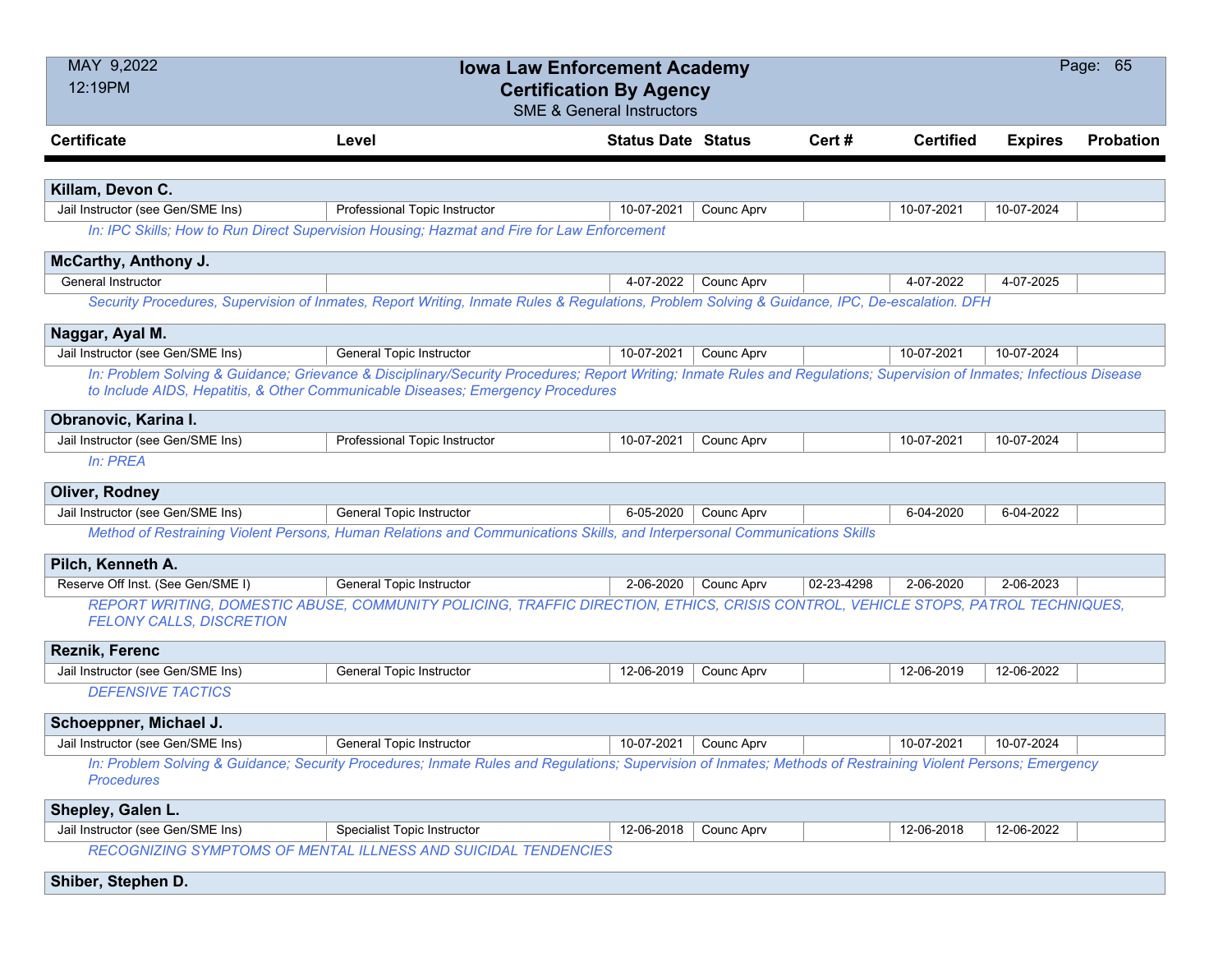| MAY 9,2022<br>Page: 66<br><b>Iowa Law Enforcement Academy</b><br>12:19PM<br><b>Certification By Agency</b><br><b>SME &amp; General Instructors</b> |                                                                                                                                                                                                                                                  |                           |            |            |                               |                |           |  |
|----------------------------------------------------------------------------------------------------------------------------------------------------|--------------------------------------------------------------------------------------------------------------------------------------------------------------------------------------------------------------------------------------------------|---------------------------|------------|------------|-------------------------------|----------------|-----------|--|
| <b>Certificate</b>                                                                                                                                 | Level                                                                                                                                                                                                                                            | <b>Status Date Status</b> |            | Cert#      | <b>Certified</b>              | <b>Expires</b> | Probation |  |
| Jail Instructor (see Gen/SME Ins)                                                                                                                  | General Topic Instructor                                                                                                                                                                                                                         | 10-07-2021                | Counc Aprv |            | 10-07-2021                    | 10-07-2024     |           |  |
|                                                                                                                                                    | In: Security Procedures; Emergency Procedures; Supervision of Inmates                                                                                                                                                                            |                           |            |            |                               |                |           |  |
| Van De Pol, Tina T.                                                                                                                                |                                                                                                                                                                                                                                                  |                           |            |            |                               |                |           |  |
| Jail Instructor (see Gen/SME Ins)                                                                                                                  | Professional Topic Instructor                                                                                                                                                                                                                    | 10-07-2021                | Counc Aprv |            | 10-07-2021                    | 10-07-2024     |           |  |
| In: PREA                                                                                                                                           |                                                                                                                                                                                                                                                  |                           |            |            |                               |                |           |  |
| Van Der Weide, Scott A.                                                                                                                            |                                                                                                                                                                                                                                                  |                           |            |            |                               |                |           |  |
| Reserve Off Inst. (See Gen/SME I)                                                                                                                  | General Topic Instructor                                                                                                                                                                                                                         | 2-06-2020                 | Counc Aprv | 02-23-4300 | 2-06-2020                     | 2-06-2023      |           |  |
|                                                                                                                                                    | COLLISION SCENE CONTROL, TRAFFIC DIRECTION, RECOGNIZING IMPAIRMENT, VEHICLE STOPS, PATROL TECHNIQUES, FELONY CALLS                                                                                                                               |                           |            |            |                               |                |           |  |
| Wong, Angela D.                                                                                                                                    |                                                                                                                                                                                                                                                  |                           |            |            |                               |                |           |  |
| Reserve Off Inst. (See Gen/SME I)                                                                                                                  | <b>General Topic Instructor</b>                                                                                                                                                                                                                  | 10-03-2019                | Counc Aprv | 10-22-4250 | 10-03-2019                    | 10-03-2022     |           |  |
|                                                                                                                                                    | INTRO TO CRIME SCENE, REPORT WRITING, DOMESTIC ABUSE, COMMUNITY POLICING, COLLISION SCENE CONTROL, MOTOR VEHICLE LAW, TRAFFIC                                                                                                                    |                           |            |            |                               |                |           |  |
| <b>POTTAWATTAMIE COUNTY COMMUNICATIONS</b>                                                                                                         | <b>INTERVIEWS AND INTERROGATION, FELONY CALLS, DISCRETION, CULTURAL DIVERSITY</b>                                                                                                                                                                |                           |            |            | <b>Employees this Agency:</b> |                | 20        |  |
| Dobyns, Angela                                                                                                                                     |                                                                                                                                                                                                                                                  |                           |            |            |                               |                |           |  |
| Reserve Off Inst. (See Gen/SME I)                                                                                                                  | <b>Specialist Topic Instructor</b>                                                                                                                                                                                                               | 10-03-2019                | Counc Aprv | 10-22-4256 | 10-03-2019                    | 10-03-2022     |           |  |
| <b>ROLE OF EMERGENCY COMMUNICATION</b><br><b>POTTAWATTAMIE COUNTY SHERIFF'S OFFICE</b>                                                             |                                                                                                                                                                                                                                                  |                           |            |            | <b>Employees this Agency:</b> |                |           |  |
| Awe Jr, Robert L.                                                                                                                                  |                                                                                                                                                                                                                                                  |                           |            |            |                               |                |           |  |
| Jail Instructor (see Gen/SME Ins)                                                                                                                  | General Topic Instructor                                                                                                                                                                                                                         | 6-04-2020                 | Counc Aprv |            | 6-04-2020                     | 6-04-2022      |           |  |
|                                                                                                                                                    | Security Procedures, Methods of Restraining Violent Persons, Human Relations and Communication Skills, Problem solving and Guidance, Supervision of Inmates,<br>Report Writing, Inmate Rules and Regulations, Interpersonal Communication Skills |                           |            |            |                               |                |           |  |
| Brannan, Roger                                                                                                                                     |                                                                                                                                                                                                                                                  |                           |            |            |                               |                |           |  |
| Jail Instructor (see Gen/SME Ins)                                                                                                                  | <b>General Topic Instructor</b>                                                                                                                                                                                                                  | 6-04-2020                 | Counc Aprv |            | 6-04-2020                     | 6-04-2022      |           |  |
| C3 DE-ESCALATION                                                                                                                                   |                                                                                                                                                                                                                                                  |                           |            |            |                               |                |           |  |
| <b>Ceder, Dustin</b>                                                                                                                               |                                                                                                                                                                                                                                                  |                           |            |            |                               |                |           |  |
| Jail Instructor (see Gen/SME Ins)                                                                                                                  | General Topic Instructor                                                                                                                                                                                                                         | 6-04-2020                 | Counc Aprv |            | 6-04-2020                     | 6-04-2022      |           |  |
|                                                                                                                                                    | Security Procedures, Emergency Procedures, Human Relations and Communication Skills, Problem Solving and Guidance, Supervision of Inmates, Report Writing,                                                                                       |                           |            |            |                               |                |           |  |

*Inmate Rules and Regulations, Interpersonal Communication, Prison Rape Elimination Act (PREA)*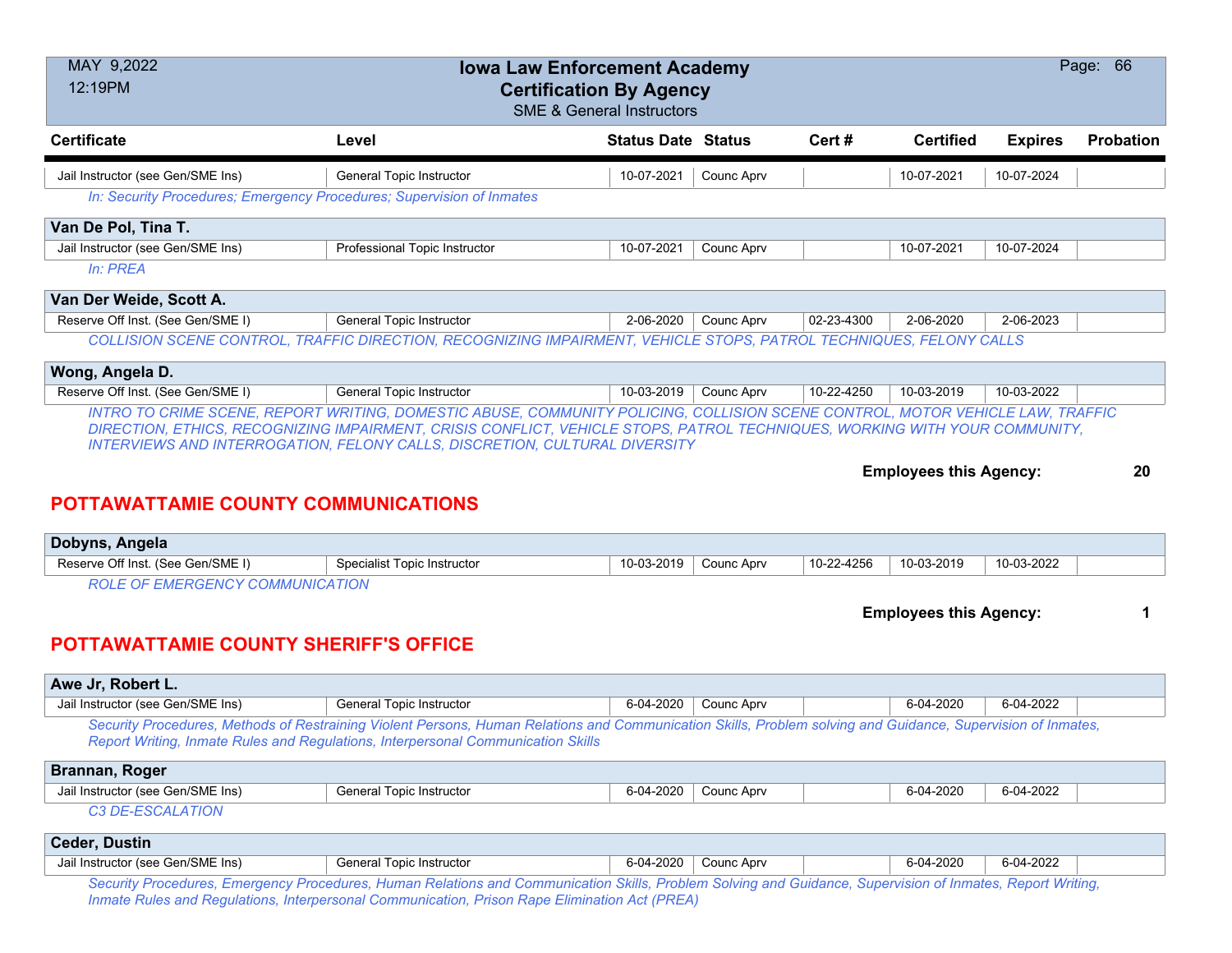| MAY 9,2022<br><b>Iowa Law Enforcement Academy</b><br>12:19PM<br><b>Certification By Agency</b> |                                                                                                                                                                  |                           |            |            |                  |                | Page: 67         |
|------------------------------------------------------------------------------------------------|------------------------------------------------------------------------------------------------------------------------------------------------------------------|---------------------------|------------|------------|------------------|----------------|------------------|
|                                                                                                | <b>SME &amp; General Instructors</b>                                                                                                                             |                           |            |            |                  |                |                  |
| <b>Certificate</b>                                                                             | Level                                                                                                                                                            | <b>Status Date Status</b> |            | Cert #     | <b>Certified</b> | <b>Expires</b> | <b>Probation</b> |
|                                                                                                |                                                                                                                                                                  |                           |            |            |                  |                |                  |
| Doty, James T.                                                                                 |                                                                                                                                                                  |                           |            |            |                  |                |                  |
| Reserve Off Inst. (See Gen/SME I)                                                              | <b>General Topic Instructor</b>                                                                                                                                  | 8-01-2019                 | Counc Aprv | 08-22-4234 | 8-01-2019        | 8-01-2022      |                  |
|                                                                                                | INTRO TO CRIME SCENE, REPORT WRITING, CRISIS CONFLICT, INTERVIEWS AND INTERROGATION, DISCRETION                                                                  |                           |            |            |                  |                |                  |
| Ferguson, Kurt M.                                                                              |                                                                                                                                                                  |                           |            |            |                  |                |                  |
| Reserve Off Inst. (See Gen/SME I)                                                              | General Topic Instructor                                                                                                                                         | 10-03-2019                | Counc Aprv | 10-22-4251 | 10-03-2019       | 10-03-2022     |                  |
| <b>CULTURAL DIVERSITY</b>                                                                      | INTRO TO CRIME SCENE, REPORT WRITING, DOMESTIC ABUSE, COMMUNITY POLICING, VEHICLE STOPS, PATROL TECHNIQUES, FELONY CALLS,                                        |                           |            |            |                  |                |                  |
| Freeman, Marc C.                                                                               |                                                                                                                                                                  |                           |            |            |                  |                |                  |
| Reserve Off Inst. (See Gen/SME I)                                                              | General Topic Instructor                                                                                                                                         | 8-06-2020                 | Counc Aprv | 08-23-4365 | 8-06-2020        | 8-06-2023      |                  |
| <b>TRAFFIC DIRECTION, VEHICLE STOPS</b>                                                        |                                                                                                                                                                  |                           |            |            |                  |                |                  |
| Hiatt, Richard D.                                                                              |                                                                                                                                                                  |                           |            |            |                  |                |                  |
| Reserve Off Inst. (See Gen/SME I)                                                              | General Topic Instructor                                                                                                                                         | 8-01-2019                 | Counc Aprv | 08-22-4226 | 8-01-2019        | 8-01-2022      |                  |
|                                                                                                | REPORT WRITING, DOMESTIC ABUSE, COMMUNITY POLICING, MOTOR VEHICLE LAW, ETHICS, VEHICLE STOPS, PATROL TECHNIQUES, DISCRETION                                      |                           |            |            |                  |                |                  |
|                                                                                                |                                                                                                                                                                  |                           |            |            |                  |                |                  |
| <b>Little, Corey</b>                                                                           |                                                                                                                                                                  |                           |            |            |                  |                |                  |
| Jail Instructor (see Gen/SME Ins)                                                              | <b>General Topic Instructor</b>                                                                                                                                  | 6-04-2020                 | Counc Aprv |            | 6-04-2020        | 6-04-2022      |                  |
| C3 De-Escalation                                                                               |                                                                                                                                                                  |                           |            |            |                  |                |                  |
| Poore, Jonathan P.                                                                             |                                                                                                                                                                  |                           |            |            |                  |                |                  |
| Jail Instructor (see Gen/SME Ins)                                                              | General Topic Instructor                                                                                                                                         | 6-06-2020                 | Counc Aprv |            | 6-04-2020        | 12-06-2022     |                  |
| and Regulations, Bleeding Control Basics.                                                      | Grievance and Disciplinary Procedures, Security Procedures, Emergency Procedures, Human Relations and Communication Skills, Supervision of Inmates, Inmate Rules |                           |            |            |                  |                |                  |
| Ramsey, Brandon L.                                                                             |                                                                                                                                                                  |                           |            |            |                  |                |                  |
| Reserve Off Inst. (See Gen/SME I)                                                              | <b>General Topic Instructor</b>                                                                                                                                  | 10-01-2020                | Counc Aprv | 10-23-4379 | 10-01-2020       | 10-01-2023     |                  |
| <b>RECOGNIZING IMPAIRMENT</b>                                                                  |                                                                                                                                                                  |                           |            |            |                  |                |                  |
| <b>Rubek, Anthony</b>                                                                          |                                                                                                                                                                  |                           |            |            |                  |                |                  |
| Jail Instructor (see Gen/SME Ins)                                                              | <b>General Topic Instructor</b>                                                                                                                                  | 6-04-2020                 | Counc Aprv |            | 6-04-2020        | 6-04-2022      |                  |
|                                                                                                | Supervision of inmates, Field Training Officer, Interpersonal Communication Skills, Jail Training Officer, Prison Rape Elimination Act (PREA)                    |                           |            |            |                  |                |                  |
| Smeal, Kayla N.                                                                                |                                                                                                                                                                  |                           |            |            |                  |                |                  |
| Jail Instructor (see Gen/SME Ins)                                                              | <b>General Topic Instructor</b>                                                                                                                                  | 6-04-2020                 | Counc Aprv |            | 6-04-2020        | 6-04-2022      |                  |
| C3 De-Escalation, Direct Supervision and Interpersonal Communications.                         |                                                                                                                                                                  |                           |            |            |                  |                |                  |
| Smith, Thomas                                                                                  |                                                                                                                                                                  |                           |            |            |                  |                |                  |
| Jail Instructor (see Gen/SME Ins)                                                              | General Topic Instructor                                                                                                                                         | 6-04-2020                 | Counc Aprv |            | 6-04-2020        | 6-04-2022      |                  |
| <b>Interpersonal Communications</b>                                                            |                                                                                                                                                                  |                           |            |            |                  |                |                  |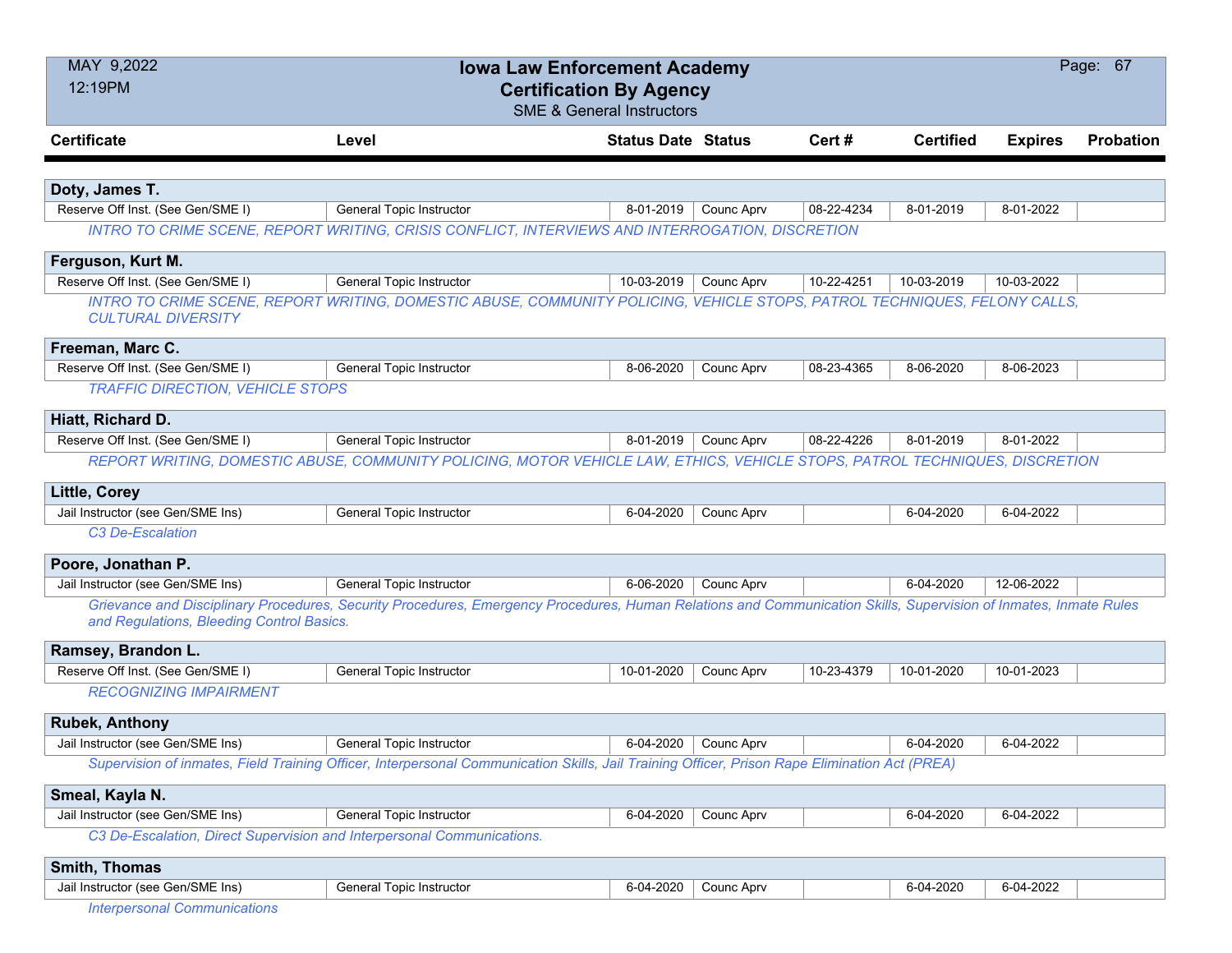| MAY 9,2022<br>12:19PM                                             |                                    | Page: 68<br><b>Iowa Law Enforcement Academy</b><br><b>Certification By Agency</b><br><b>SME &amp; General Instructors</b> |            |                               |                               |                |                  |  |  |
|-------------------------------------------------------------------|------------------------------------|---------------------------------------------------------------------------------------------------------------------------|------------|-------------------------------|-------------------------------|----------------|------------------|--|--|
| <b>Certificate</b>                                                | Level                              | <b>Status Date Status</b>                                                                                                 |            | Cert#                         | <b>Certified</b>              | <b>Expires</b> | <b>Probation</b> |  |  |
| Volkens, Lee M.                                                   |                                    |                                                                                                                           |            |                               |                               |                |                  |  |  |
| Reserve Off Inst. (See Gen/SME I)                                 | <b>Specialist Topic Instructor</b> | 10-01-2020                                                                                                                | Counc Aprv | 10-22-4380                    | 10-01-2020                    | 12-31-2022     |                  |  |  |
| <b>PRECISION DRIVING</b>                                          |                                    |                                                                                                                           |            |                               |                               |                |                  |  |  |
| Wirt, Megan L.                                                    |                                    |                                                                                                                           |            |                               |                               |                |                  |  |  |
| Reserve Off Inst. (See Gen/SME I)                                 | <b>Specialist Topic Instructor</b> | 8-06-2020                                                                                                                 | Counc Aprv | 08-22-4372                    | 8-06-2020                     | 12-31-2022     |                  |  |  |
| <b>PRECISION DRIVING</b><br><b>PRAIRIE CITY POLICE DEPARTMENT</b> |                                    |                                                                                                                           |            | <b>Employees this Agency:</b> |                               |                |                  |  |  |
| Davenport, Matthew B.                                             |                                    |                                                                                                                           |            |                               |                               |                |                  |  |  |
| Reserve Off Inst. (See Gen/SME I)                                 | General Topic Instructor           | 4-01-2021                                                                                                                 | Counc Aprv | 04-24-4470                    | 4-01-2021                     | 4-01-2024      |                  |  |  |
| <b>All General Subjects</b>                                       |                                    |                                                                                                                           |            |                               |                               |                |                  |  |  |
| Kinmonth, Kameron G.                                              |                                    |                                                                                                                           |            |                               |                               |                |                  |  |  |
| Reserve Off Inst. (See Gen/SME I)                                 | General Topic Instructor           | 6-03-2021                                                                                                                 | Counc Aprv | 06-24-4505                    | 6-03-2021                     | 6-03-2024      |                  |  |  |
| <b>ALL GENERAL SUBJECTS</b>                                       |                                    |                                                                                                                           |            |                               |                               |                |                  |  |  |
| Sickels, William R.                                               |                                    |                                                                                                                           |            |                               |                               |                |                  |  |  |
| Reserve Off Inst. (See Gen/SME I)                                 | <b>General Topic Instructor</b>    | 4-01-2021                                                                                                                 | Counc Aprv | 04-24-4471                    | 4-01-2021                     | 4-01-2024      |                  |  |  |
| <b>All General Subjects</b>                                       |                                    |                                                                                                                           |            |                               |                               |                |                  |  |  |
| <b>RED OAK POLICE DEPARTMENT</b>                                  |                                    |                                                                                                                           |            |                               | <b>Employees this Agency:</b> |                | 3                |  |  |
| Smith, Adam A.                                                    |                                    |                                                                                                                           |            |                               |                               |                |                  |  |  |
| Reserve Off Inst. (See Gen/SME I)                                 | General Topic Instructor           | 2-04-2021                                                                                                                 | Counc Aprv | 02-24-4414                    | 2-04-2021                     | 2-04-2024      |                  |  |  |
| <b>Vehicle Stops</b>                                              |                                    |                                                                                                                           |            |                               |                               |                |                  |  |  |
| Swanson, Drew B.                                                  |                                    |                                                                                                                           |            |                               |                               |                |                  |  |  |
| Reserve Off Inst. (See Gen/SME I)                                 | Legal Topic Instructor             | 10-01-2020                                                                                                                | Counc Aprv | 10-23-4384                    | 10-01-2020                    | 10-01-2023     |                  |  |  |
| <b>LEGAL</b>                                                      |                                    |                                                                                                                           |            |                               | <b>Employees this Agency:</b> |                | $\mathbf 2$      |  |  |
| <b>REMSEN POLICE DEPARTMENT</b>                                   |                                    |                                                                                                                           |            |                               |                               |                |                  |  |  |

**Miene, Kurt J.**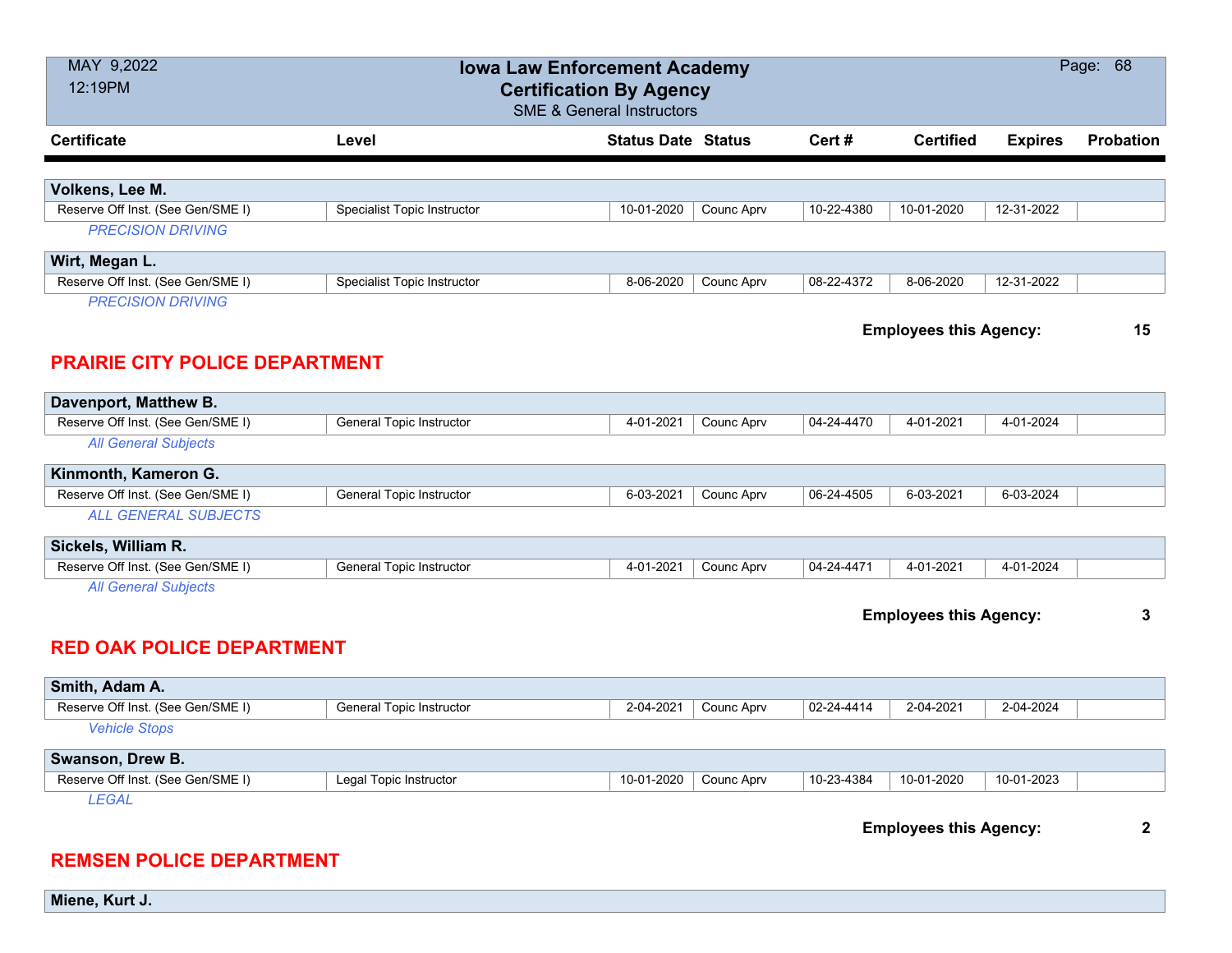| MAY 9,2022<br>12:19PM                                                 | <b>Iowa Law Enforcement Academy</b><br><b>Certification By Agency</b><br><b>SME &amp; General Instructors</b> |                           |            |                               |                               |                | Page: 69         |  |  |
|-----------------------------------------------------------------------|---------------------------------------------------------------------------------------------------------------|---------------------------|------------|-------------------------------|-------------------------------|----------------|------------------|--|--|
| <b>Certificate</b>                                                    | Level                                                                                                         | <b>Status Date Status</b> |            | Cert#                         | <b>Certified</b>              | <b>Expires</b> | <b>Probation</b> |  |  |
| Regional Acmy Inst. (SeeG/SMEIns)                                     | General Topic Instructor                                                                                      | 8-05-2021                 | Counc Aprv |                               | 8-05-2021                     | 8-05-2025      |                  |  |  |
| <b>Basic Incident Command &amp; Human Trafficking</b>                 |                                                                                                               |                           |            |                               |                               |                |                  |  |  |
| Rohmiller, Robert G.                                                  |                                                                                                               |                           |            |                               |                               |                |                  |  |  |
| Regional Acmy Inst. (SeeG/SMEIns)                                     | <b>General Topic Instructor</b>                                                                               | 8-05-2021                 | Counc Aprv |                               | 8-05-2021                     | 8-05-2025      |                  |  |  |
| <b>Drugged Driving</b><br><b>SAC COUNTY SHERIFF'S OFFICE</b>          |                                                                                                               |                           |            | <b>Employees this Agency:</b> |                               |                |                  |  |  |
| Meyer, Jonathan C.                                                    |                                                                                                               |                           |            |                               |                               |                |                  |  |  |
| Reserve Off Inst. (See Gen/SME I)                                     | Specialist Topic Instructor                                                                                   | 12-03-2020                | Counc Aprv | 12-23-4394                    | 12-03-2020                    | 12-03-2023     |                  |  |  |
| current drug trends/investigation<br><b>SANBORN POLICE DEPARTMENT</b> |                                                                                                               |                           |            |                               | <b>Employees this Agency:</b> |                | 1                |  |  |
| Meinecke, Eric S.                                                     |                                                                                                               |                           |            |                               |                               |                |                  |  |  |
| Reserve Off Inst. (See Gen/SME I)<br><b>Precision Driving</b>         | <b>Specialist Topic Instructor</b>                                                                            | 4-01-2021                 | Counc Aprv | 04-24-4447                    | 4-01-2021                     | 4-02-2024      |                  |  |  |
| <b>SCOTT COUNTY SHERIFF'S OFFICE</b>                                  |                                                                                                               |                           |            |                               | <b>Employees this Agency:</b> |                | 1                |  |  |
| Burton, Eric R.                                                       |                                                                                                               |                           |            |                               |                               |                |                  |  |  |
| Reserve Off Inst. (See Gen/SME I)                                     | <b>Specialist Topic Instructor</b>                                                                            | 10-07-2021                | Counc Aprv | 10-24-4522                    | 10-07-2021                    | 10-07-2024     |                  |  |  |
| <b>CURRENT DRUG TRENDS/INVESTIGATION</b>                              |                                                                                                               |                           |            |                               |                               |                |                  |  |  |
| <b>Cervantes, Elizabeth</b>                                           |                                                                                                               |                           |            |                               |                               |                |                  |  |  |
| Reserve Off Inst. (See Gen/SME I)                                     | Legal Topic Instructor                                                                                        | 4-01-2021                 | Counc Aprv | 04-24-4475                    | 4-01-2021                     | 4-01-2024      |                  |  |  |
| Juvenile Law                                                          |                                                                                                               |                           |            |                               |                               |                |                  |  |  |
| Furlong, Daniel P.                                                    |                                                                                                               |                           |            |                               |                               |                |                  |  |  |
| Reserve Off Inst. (See Gen/SME I)                                     | <b>General Topic Instructor</b>                                                                               | 2-04-2021                 | Counc Aprv | 02-24-4442                    | 2-04-2021                     | 2-04-2024      |                  |  |  |
|                                                                       | Felony Calls; Interviews & Interrogation; Patrol Techniques; Report Writing; Vehicle Stops                    |                           |            |                               |                               |                |                  |  |  |
| Huff IV, Samuel H.                                                    |                                                                                                               |                           |            |                               |                               |                |                  |  |  |
| Reserve Off Inst. (See Gen/SME I)                                     | Legal Topic Instructor                                                                                        | 6-06-2019                 | Counc Aprv | 06-22-4183                    | 6-06-2019                     | 6-06-2022      |                  |  |  |
|                                                                       | CRIMINAL LAW, TESTIFYING IN COURT, LAWS OF ARREST, SEARCH AND SEIZURE, COURT ORGANIZATION                     |                           |            |                               |                               |                |                  |  |  |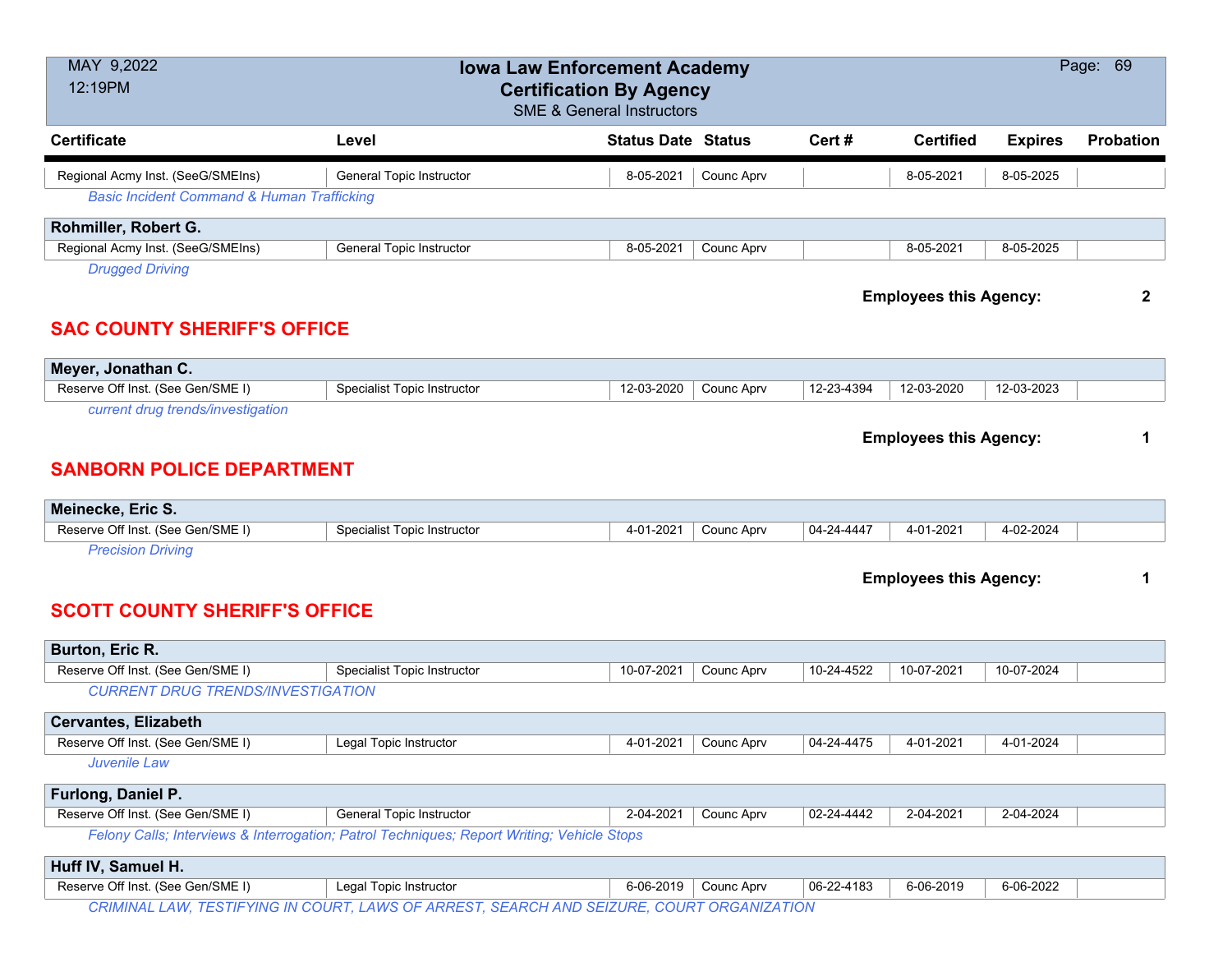| MAY 9,2022<br>12:19PM                                   | Page: 70<br><b>Iowa Law Enforcement Academy</b><br><b>Certification By Agency</b><br><b>SME &amp; General Instructors</b>                                                |                           |            |            |                               |                |           |  |  |
|---------------------------------------------------------|--------------------------------------------------------------------------------------------------------------------------------------------------------------------------|---------------------------|------------|------------|-------------------------------|----------------|-----------|--|--|
| <b>Certificate</b>                                      | Level                                                                                                                                                                    | <b>Status Date Status</b> |            | Cert#      | <b>Certified</b>              | <b>Expires</b> | Probation |  |  |
| Lage, Ryan P.                                           |                                                                                                                                                                          |                           |            |            |                               |                |           |  |  |
| Reserve Off Inst. (See Gen/SME I)                       | General Topic Instructor                                                                                                                                                 | 2-03-2022                 | Counc Aprv | 02-25-4551 | 2-03-2022                     | 2-03-2025      |           |  |  |
| <b>ALL GENERAL SUBJECTS</b>                             |                                                                                                                                                                          |                           |            |            |                               |                |           |  |  |
| Leonard, Thomas J.                                      |                                                                                                                                                                          |                           |            |            |                               |                |           |  |  |
| Reserve Off Inst. (See Gen/SME I)                       | <b>General Topic Instructor</b>                                                                                                                                          | 2-04-2021                 | Counc Aprv | 02-24-4441 | 2-04-2021                     | 2-04-2024      |           |  |  |
| <b>Report Writing; Traffic Direction; Vehicle Stops</b> | Collision Scene Control, Community Relations, Discretion, Ethics, Felony Calls, Interviews/Interrogations; Motor Vehicle Law; Patrol Techniques; Recognizing Impairment; |                           |            |            |                               |                |           |  |  |
| Morehouse, Jane                                         |                                                                                                                                                                          |                           |            |            |                               |                |           |  |  |
| Reserve Off Inst. (See Gen/SME I)                       | Specialist Topic Instructor                                                                                                                                              | 6-03-2021                 | Counc Aprv | 06-24-4502 | 6-03-2021                     | 6-03-2024      |           |  |  |
| <b>BLOOD BORNE PATHOGENS</b>                            |                                                                                                                                                                          |                           |            |            |                               |                |           |  |  |
| Repp, Nathan                                            |                                                                                                                                                                          |                           |            |            |                               |                |           |  |  |
| Reserve Off Inst. (See Gen/SME I)                       | Legal Topic Instructor                                                                                                                                                   | 6-03-2021                 | Counc Aprv | 06-24-4504 | 6-03-2021                     | 6-03-2024      |           |  |  |
| CRIMINAL LAW, SEARCH AND SEIZURE, TESTIFYING IN COURT   |                                                                                                                                                                          |                           |            |            |                               |                |           |  |  |
| <b>Widmer, Caleb</b>                                    |                                                                                                                                                                          |                           |            |            |                               |                |           |  |  |
| Reserve Off Inst. (See Gen/SME I)                       | Legal Topic Instructor                                                                                                                                                   | 4-01-2021                 | Counc Aprv | 04-24-4468 | 4-01-2021                     | 4-01-2024      |           |  |  |
| <b>All Legal Subjects</b>                               |                                                                                                                                                                          |                           |            |            |                               |                |           |  |  |
|                                                         |                                                                                                                                                                          |                           |            |            | <b>Employees this Agency:</b> |                | 9         |  |  |
| <b>SERGEANT BLUFF POLICE DEPARTMENT</b>                 |                                                                                                                                                                          |                           |            |            |                               |                |           |  |  |
| Moeller, Jonathan                                       |                                                                                                                                                                          |                           |            |            |                               |                |           |  |  |
| <b>General Instructor</b>                               |                                                                                                                                                                          | 4-07-2022                 | Counc Aprv | 04-25-4559 | 4-07-2022                     | 4-07-2025      |           |  |  |
| <b>ALL GENERAL SUBJECTS</b>                             |                                                                                                                                                                          |                           |            |            |                               |                |           |  |  |
|                                                         |                                                                                                                                                                          |                           |            |            | <b>Employees this Agency:</b> |                | 1         |  |  |
| <b>SHELBY COUNTY SHERIFF'S OFFICE</b>                   |                                                                                                                                                                          |                           |            |            |                               |                |           |  |  |

| Bielenberg, Richard J.            |                          |            |            |            |            |            |  |
|-----------------------------------|--------------------------|------------|------------|------------|------------|------------|--|
| Reserve Off Inst. (See Gen/SME I) | General Topic Instructor | 10-01-2020 | Counc Apry | 10-23-4377 | 10-01-2020 | 10-01-2023 |  |
| ALL CEMEDAL SUBJECTS              |                          |            |            |            |            |            |  |

*ALL GENERAL SUBJECTS*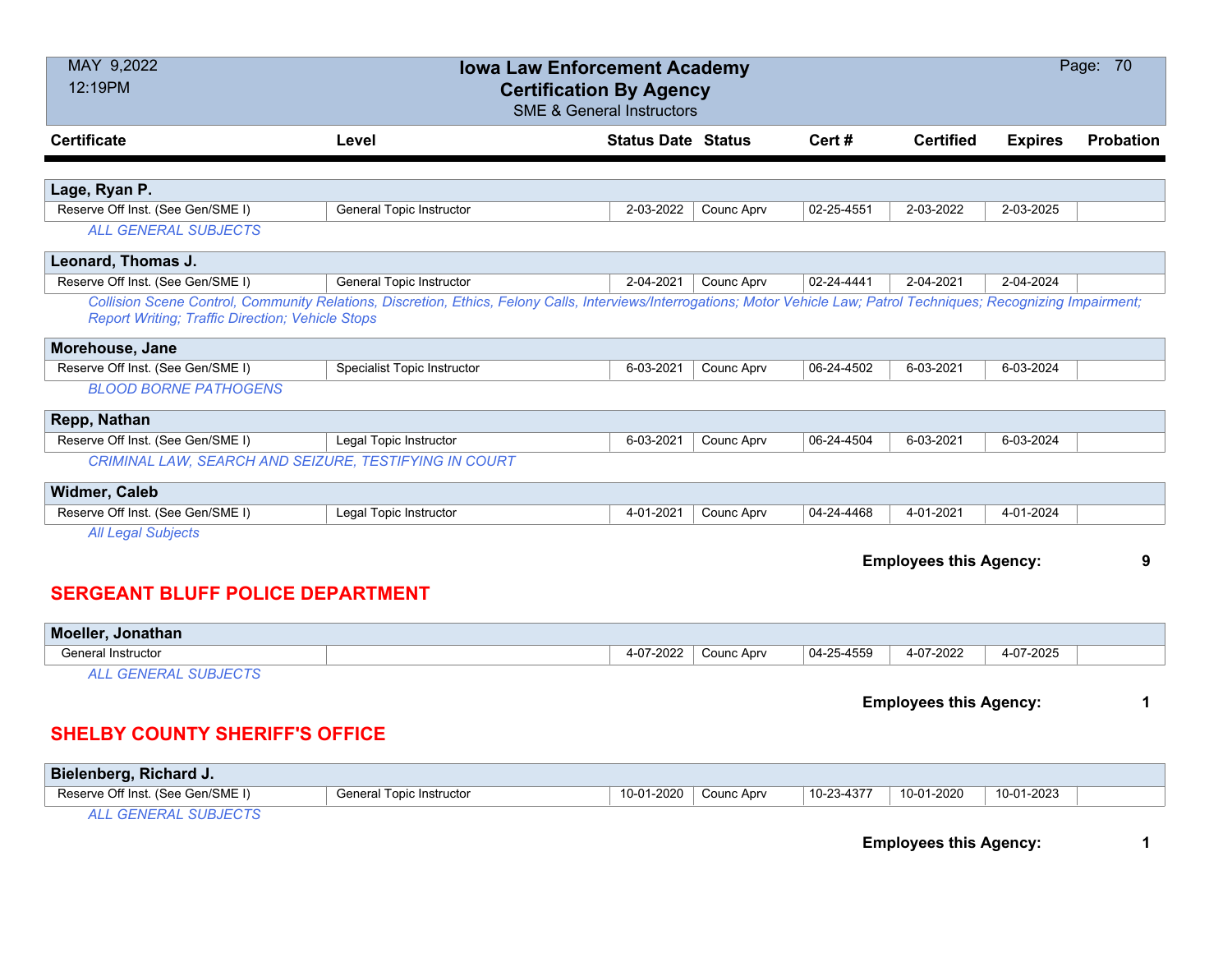| MAY 9,2022<br>12:19PM                                                | Page: 71<br><b>Iowa Law Enforcement Academy</b><br><b>Certification By Agency</b><br><b>SME &amp; General Instructors</b>                                                                                                                                                                                                        |                           |            |            |                               |                |           |
|----------------------------------------------------------------------|----------------------------------------------------------------------------------------------------------------------------------------------------------------------------------------------------------------------------------------------------------------------------------------------------------------------------------|---------------------------|------------|------------|-------------------------------|----------------|-----------|
| <b>Certificate</b>                                                   | Level                                                                                                                                                                                                                                                                                                                            | <b>Status Date Status</b> |            | Cert#      | <b>Certified</b>              | <b>Expires</b> | Probation |
| <b>SHELDON POLICE DEPARTMENT</b>                                     |                                                                                                                                                                                                                                                                                                                                  |                           |            |            |                               |                |           |
| Burtch, Scott J.                                                     |                                                                                                                                                                                                                                                                                                                                  |                           |            |            |                               |                |           |
| Reserve Off Inst. (See Gen/SME I)                                    | <b>General Topic Instructor</b>                                                                                                                                                                                                                                                                                                  | 4-01-2021                 | Counc Aprv | 04-24-4446 | 4-01-2021                     | 4-01-2024      |           |
| Techniques; Report Writing; Traffic Directions & Vehicle Stops       | Community Relations; Crisis & Conflict; Discretion; Domestic Abuse; Ethics; Felony Calls; Interviews & Interrogation; Intro. to Crime Scene; Motor Vehicle Law; Patrol                                                                                                                                                           |                           |            |            |                               |                |           |
| Crawley, Daniel B.                                                   |                                                                                                                                                                                                                                                                                                                                  |                           |            |            |                               |                |           |
| Reserve Off Inst. (See Gen/SME I)                                    | <b>General Topic Instructor</b>                                                                                                                                                                                                                                                                                                  | 8-05-2021                 | Counc Aprv | 08-24-4517 | 8-05-2021                     | 8-05-2024      |           |
|                                                                      | COMMUNITY RELATIONS, DE-ESCALATION, DISCRETION, ETHICS, FELONY CALLS, IMPLICIT BIAS, PATROL TECHNIQUES, REPORT WRITING, VEHICLE STOPS                                                                                                                                                                                            |                           |            |            |                               |                |           |
| Meinecke, Eric S.                                                    |                                                                                                                                                                                                                                                                                                                                  |                           |            |            |                               |                |           |
| Reserve Off Inst. (See Gen/SME I)                                    | Specialist Topic Instructor                                                                                                                                                                                                                                                                                                      | 4-01-2021                 | Counc Aprv | 04-24-4447 | 4-01-2021                     | 4-02-2024      |           |
| <b>Precision Driving</b>                                             |                                                                                                                                                                                                                                                                                                                                  |                           |            |            |                               |                |           |
| Wood, Todd A.                                                        |                                                                                                                                                                                                                                                                                                                                  |                           |            |            |                               |                |           |
| Reserve Off Inst. (See Gen/SME I)                                    | <b>General Topic Instructor</b>                                                                                                                                                                                                                                                                                                  | 6-03-2021                 | Counc Aprv | 06-24-4513 | 6-03-2021                     | 6-03-2024      |           |
|                                                                      | COLLISION SCENE CONTROL, COMMUNITY RELATIONS, CRISIS AND CONFLICT, DE-ESCALATION, DISCRETION, ETHICS, FELONY CALLS, IMPLICIT BIAS,<br>INTERVIEWS AND INTERROGATION, INTO TO CRIME SCENE, MOTOR VEHICLE LAW, PATROL TECHNIQUES, RECOGNIZING IMPAIRMENT, REPORT WRITING,<br>TRAFFIC DIRECTION, VEHICLE STOPS, WEATHER PREPAREDNESS |                           |            |            | <b>Employees this Agency:</b> |                | 4         |
| <b>SHENANDOAH POLICE DEPARTMENT</b>                                  |                                                                                                                                                                                                                                                                                                                                  |                           |            |            |                               |                |           |
| Nicholas, Mitchell D.                                                |                                                                                                                                                                                                                                                                                                                                  |                           |            |            |                               |                |           |
| Reserve Off Inst. (See Gen/SME I)                                    | <b>General Topic Instructor</b>                                                                                                                                                                                                                                                                                                  | 12-02-2021                | Counc Aprv | 12-24-4549 | 12-02-2021                    | 12-02-2024     |           |
| <b>ALL GENERAL SUBJECTS</b><br><b>SIOUX CENTER POLICE DEPARTMENT</b> |                                                                                                                                                                                                                                                                                                                                  |                           |            |            | <b>Employees this Agency:</b> |                | 1         |
|                                                                      |                                                                                                                                                                                                                                                                                                                                  |                           |            |            |                               |                |           |
| Harmelink, Jacob D.                                                  |                                                                                                                                                                                                                                                                                                                                  |                           |            |            |                               |                |           |
| Reserve Off Inst. (See Gen/SME I)                                    | Specialist Topic Instructor                                                                                                                                                                                                                                                                                                      | 12-03-2020                | Counc Aprv | 12-23-4400 | 12-03-2020                    | 12-03-2023     |           |

*role of emergency communication*

**Employees this Agency: 1**

### **SIOUX CITY POLICE DEPARTMENT**

**Dutler, Andrew J.**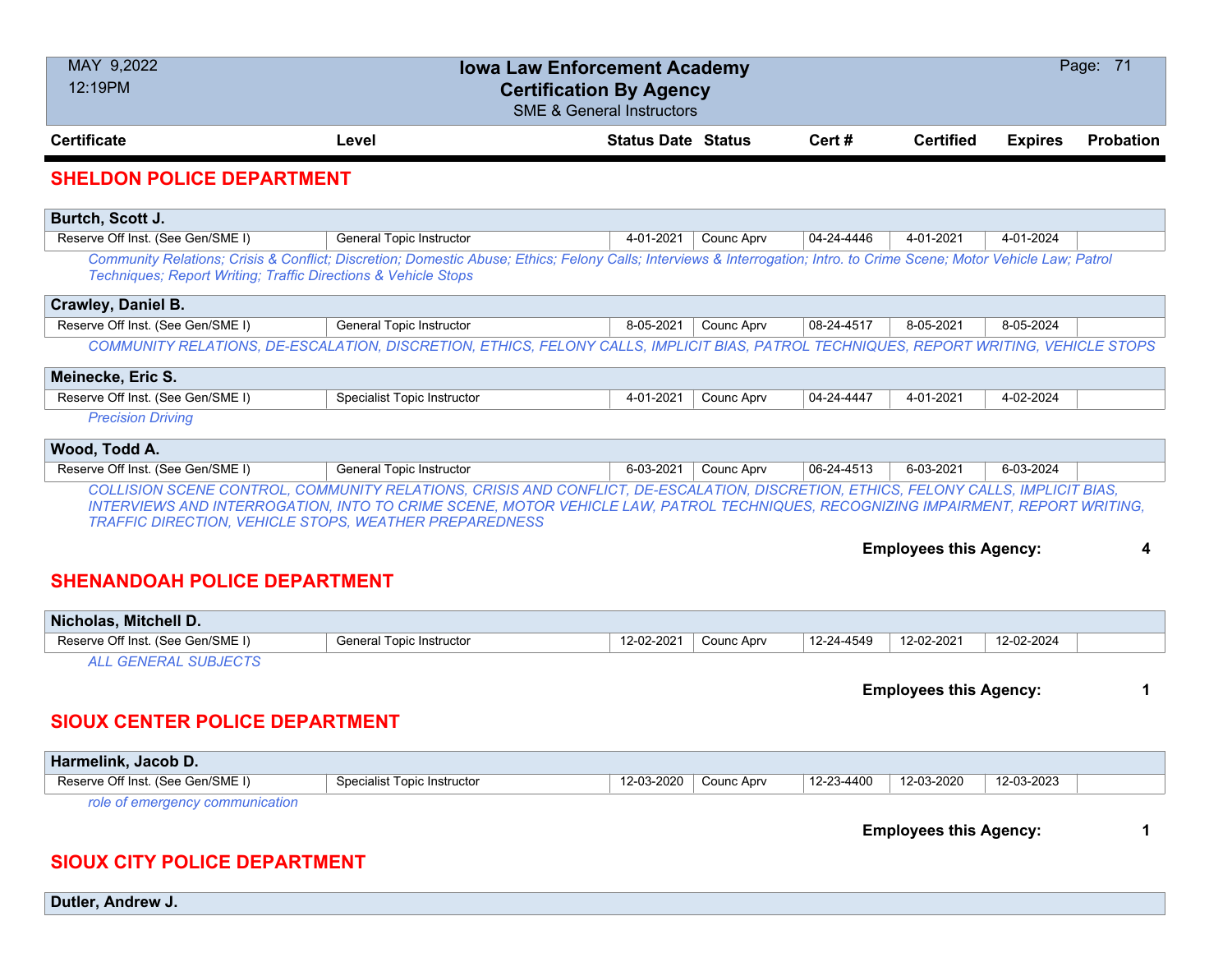| MAY 9,2022<br>Page: 72<br><b>Iowa Law Enforcement Academy</b><br>12:19PM<br><b>Certification By Agency</b><br><b>SME &amp; General Instructors</b> |                                                                                      |                           |                   |            |                               |                |                  |  |
|----------------------------------------------------------------------------------------------------------------------------------------------------|--------------------------------------------------------------------------------------|---------------------------|-------------------|------------|-------------------------------|----------------|------------------|--|
| <b>Certificate</b>                                                                                                                                 | Level                                                                                | <b>Status Date Status</b> |                   | Cert#      | <b>Certified</b>              | <b>Expires</b> | <b>Probation</b> |  |
| Regional Acmy Inst. (SeeG/SMEIns)                                                                                                                  | Professional Topic Instructor                                                        | 8-05-2021                 | Counc Aprv        |            | 8-05-2021                     | 8-05-2025      |                  |  |
| <b>Mental Health Training for WIT.</b>                                                                                                             |                                                                                      |                           |                   |            |                               |                |                  |  |
| Huberty, Mark A.                                                                                                                                   |                                                                                      |                           |                   |            |                               |                |                  |  |
| Regional Acmy Inst. (SeeG/SMEIns)                                                                                                                  | <b>General Topic Instructor</b>                                                      | 8-06-2020                 | Counc Aprv        |            | 8-06-2020                     | 8-06-2024      |                  |  |
| <b>Interviews and Interrogations</b>                                                                                                               |                                                                                      |                           |                   |            |                               |                |                  |  |
| Shoumaker III, Nobert A.                                                                                                                           |                                                                                      |                           |                   |            |                               |                |                  |  |
| Regional Acmy Inst. (SeeG/SMEIns)                                                                                                                  | <b>General Topic Instructor</b>                                                      | 8-06-2020                 | <b>Counc Aprv</b> |            | 8-06-2020                     | 8-06-2024      |                  |  |
| <b>Active Shooter</b>                                                                                                                              |                                                                                      |                           |                   |            |                               |                |                  |  |
| for WIT                                                                                                                                            |                                                                                      |                           |                   |            |                               |                |                  |  |
| Ten Napel, Steven G.                                                                                                                               |                                                                                      |                           |                   |            |                               |                |                  |  |
| Regional Acmy Inst. (SeeG/SMEIns)                                                                                                                  | <b>General Topic Instructor</b>                                                      | 8-06-2020                 | Counc Aprv        |            | 8-06-2020                     | 8-06-2024      |                  |  |
| for WIT                                                                                                                                            | Active Shooter, Interview and Interrogation, EVOC, Report Writing, Domestic Violence |                           |                   |            |                               |                |                  |  |
| West, Nathan W.                                                                                                                                    |                                                                                      |                           |                   |            |                               |                |                  |  |
| Regional Acmy Inst. (SeeG/SMEIns)                                                                                                                  | General Topic Instructor                                                             | 8-06-2020                 | Counc Aprv        |            | 8-06-2020                     | 8-06-2024      |                  |  |
| Gangs<br>for WIT                                                                                                                                   |                                                                                      |                           |                   |            |                               |                |                  |  |
|                                                                                                                                                    |                                                                                      |                           |                   |            | <b>Employees this Agency:</b> |                | 5                |  |
| <b>SIOUX COUNTY SHERIFF'S OFFICE</b>                                                                                                               |                                                                                      |                           |                   |            |                               |                |                  |  |
| Harmelink, Jacob D.                                                                                                                                |                                                                                      |                           |                   |            |                               |                |                  |  |
| Reserve Off Inst. (See Gen/SME I)                                                                                                                  | <b>Specialist Topic Instructor</b>                                                   | 12-03-2020                | Counc Aprv        | 12-23-4400 | 12-03-2020                    | 12-03-2023     |                  |  |

*role of emergency communication*

**Employees this Agency: 1**

## **SOUTH IOWA AREA CRIME COMMISSION**

| <b>Folkerts, Carrie A.</b>                                                                                                                                       |                                                                                                                                                                 |                       |  |  |            |            |  |  |  |
|------------------------------------------------------------------------------------------------------------------------------------------------------------------|-----------------------------------------------------------------------------------------------------------------------------------------------------------------|-----------------------|--|--|------------|------------|--|--|--|
| Jail Instructor (see Gen/SME Ins)                                                                                                                                | General Topic Instructor                                                                                                                                        | 10-07-2021 Counc Aprv |  |  | 10-07-2021 | 10-07-2024 |  |  |  |
| In: Emergency Procedures Including Methods of Restraining Violent Persons; Problem Solving & Guidance; Grievance & Disciplinary/Security Procedures; Recognizing |                                                                                                                                                                 |                       |  |  |            |            |  |  |  |
|                                                                                                                                                                  | Symptoms of Mental Illness Peterdation and Suisidal Tendencies: Human Pelations and Communication Skills: Penert Writing: Inmate Pulse and Pequlations: Medical |                       |  |  |            |            |  |  |  |

*Symptoms of Mental Illness Retardation and Suicidal Tendencies; Human Relations and Communication Skills; Report Writing; Inmate Rules and Regulations; Medical Screening at Intake; Supervision of Inmates; Infectious Disease to Include AIDS, Hepatitis, & Other Communicable Diseases; Special Needs of Minorities, Women & Juveniles*

**Tedrow, Shelli R.**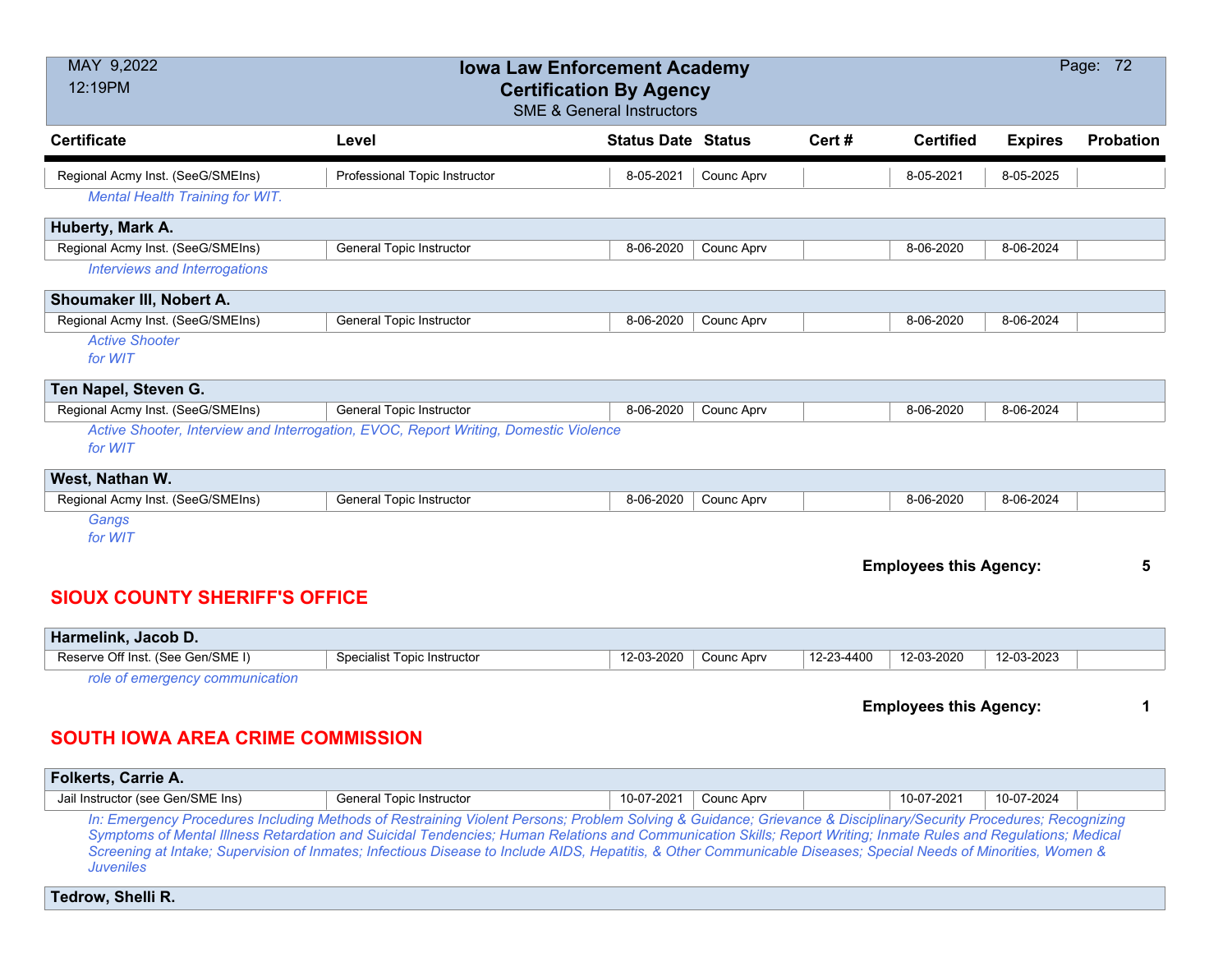| MAY 9,2022<br><b>Iowa Law Enforcement Academy</b><br>12:19PM<br><b>Certification By Agency</b><br><b>SME &amp; General Instructors</b>                                                                                                                                                                                                                                                                                                                           |                                    |                           |                   |            |                               |                | Page: 73         |  |
|------------------------------------------------------------------------------------------------------------------------------------------------------------------------------------------------------------------------------------------------------------------------------------------------------------------------------------------------------------------------------------------------------------------------------------------------------------------|------------------------------------|---------------------------|-------------------|------------|-------------------------------|----------------|------------------|--|
| <b>Certificate</b>                                                                                                                                                                                                                                                                                                                                                                                                                                               | Level                              | <b>Status Date Status</b> |                   | Cert#      | <b>Certified</b>              | <b>Expires</b> | <b>Probation</b> |  |
| Jail Instructor (see Gen/SME Ins)                                                                                                                                                                                                                                                                                                                                                                                                                                | <b>General Topic Instructor</b>    | 10-07-2021                | <b>Counc Aprv</b> |            | 10-07-2021                    | 10-07-2024     |                  |  |
| In: Emergency Procedures Including Methods of Restraining Violent Persons; Problem Solving & Guidance; Grievance & Disciplinary/Security Procedures; Recognizing<br>Symptoms of Mental Illness Retardation and Suicidal Tendencies; Human Relations and Communication Skills; Report Writing; Inmate Rules and Regulations; Medical<br>Screening at Intake; Supervision of Inmates; Infectious Disease to Include AIDS, Hepatitis, & Other Communicable Diseases |                                    |                           |                   |            |                               |                |                  |  |
| <b>STATE CENTER POLICE DEPARTMENT</b>                                                                                                                                                                                                                                                                                                                                                                                                                            |                                    |                           |                   |            | <b>Employees this Agency:</b> |                | 2                |  |
| Goode, Glenn O.                                                                                                                                                                                                                                                                                                                                                                                                                                                  |                                    |                           |                   |            |                               |                |                  |  |
| Subject Matter Expert Instructor                                                                                                                                                                                                                                                                                                                                                                                                                                 |                                    | 4-07-2022                 | Counc Aprv        | 04-25-4563 | 4-07-2022                     | 4-07-2025      |                  |  |
| <b>HAZ MAT AWARENESS</b>                                                                                                                                                                                                                                                                                                                                                                                                                                         |                                    |                           |                   |            |                               |                |                  |  |
| Reserve Off Inst. (See Gen/SME I)                                                                                                                                                                                                                                                                                                                                                                                                                                | <b>Specialist Topic Instructor</b> | 12-05-2019                | Counc Aprv        | 12-22-4282 | 12-05-2019                    | 12-05-2022     |                  |  |
| <b>HAZ MAT AWARENESS</b>                                                                                                                                                                                                                                                                                                                                                                                                                                         |                                    |                           |                   |            |                               |                |                  |  |
| Quigley, Daniel M.                                                                                                                                                                                                                                                                                                                                                                                                                                               |                                    |                           |                   |            |                               |                |                  |  |
| Reserve Off Inst. (See Gen/SME I)                                                                                                                                                                                                                                                                                                                                                                                                                                | General Topic Instructor           | 12-05-2019                | Counc Aprv        | 12-22-4267 | 12-05-2019                    | 12-05-2022     |                  |  |
| <b>ALL GENERAL SUBJECTS</b>                                                                                                                                                                                                                                                                                                                                                                                                                                      |                                    |                           |                   |            |                               |                |                  |  |
| Rodriquez, Anthony R.                                                                                                                                                                                                                                                                                                                                                                                                                                            |                                    |                           |                   |            |                               |                |                  |  |
| Reserve Off Inst. (See Gen/SME I)                                                                                                                                                                                                                                                                                                                                                                                                                                | <b>General Topic Instructor</b>    | 12-03-2020                | Counc Aprv        | 12-23-4405 | 12-03-2020                    | 12-03-2023     |                  |  |
| all general subjects                                                                                                                                                                                                                                                                                                                                                                                                                                             |                                    |                           |                   |            |                               |                |                  |  |
| Thomas, Jon M.                                                                                                                                                                                                                                                                                                                                                                                                                                                   |                                    |                           |                   |            |                               |                |                  |  |
| Reserve Off Inst. (See Gen/SME I)                                                                                                                                                                                                                                                                                                                                                                                                                                | <b>General Topic Instructor</b>    | 8-06-2020                 | Counc Aprv        | 08-23-4368 | 8-06-2020                     | 8-06-2023      |                  |  |

*REPORT WRITING, DOMESTIC ABUSE, COMMUNITY POLICING, COLLISION SCENE CONTROL, MOTOR VEHCILE LAW, TRAFFIC DIRECTION, RECOGNIZING IMPAIRMENT, WEATHER PREPAREDNESS, VEHICLE STOPS, PATROL TECHNIQUES, WORKING WITH YOUR COMMUNITY, INTERVIEWS AND INTERROGATIONS, FELONY CALLS, DISCRETION*

*Intro to Crime Scene added Per PPV doc check 6/21/2021 pjp*

| <b>Employees this Agency:</b> |  |  |
|-------------------------------|--|--|
|-------------------------------|--|--|

# **STATE FIRE MARSHAL'S OFFICE**

| Lestina, Joseph K.                              |                          |                  |            |                                                                                              |           |  |
|-------------------------------------------------|--------------------------|------------------|------------|----------------------------------------------------------------------------------------------|-----------|--|
| Regional Acmy Inst. (SeeG/SMEIns)               | General Topic Instructor | 1-2021 ،<br>4-01 | Counc Aprv | 4-01-2021<br>the contract of the contract of the contract of the contract of the contract of | 4-01-2025 |  |
| Death Investigations & Burglary Investigations. |                          |                  |            |                                                                                              |           |  |

*Death Investigations & Burglary Investigations.*

| <b>Ossman, Lucas D.</b>           |                          |                          |           |           |
|-----------------------------------|--------------------------|--------------------------|-----------|-----------|
| Regional Acmy Inst. (SeeG/SMEIns) | General Topic Instructor | 10-03-2019<br>Counc Apry | 4-01-2021 | 4-01-2025 |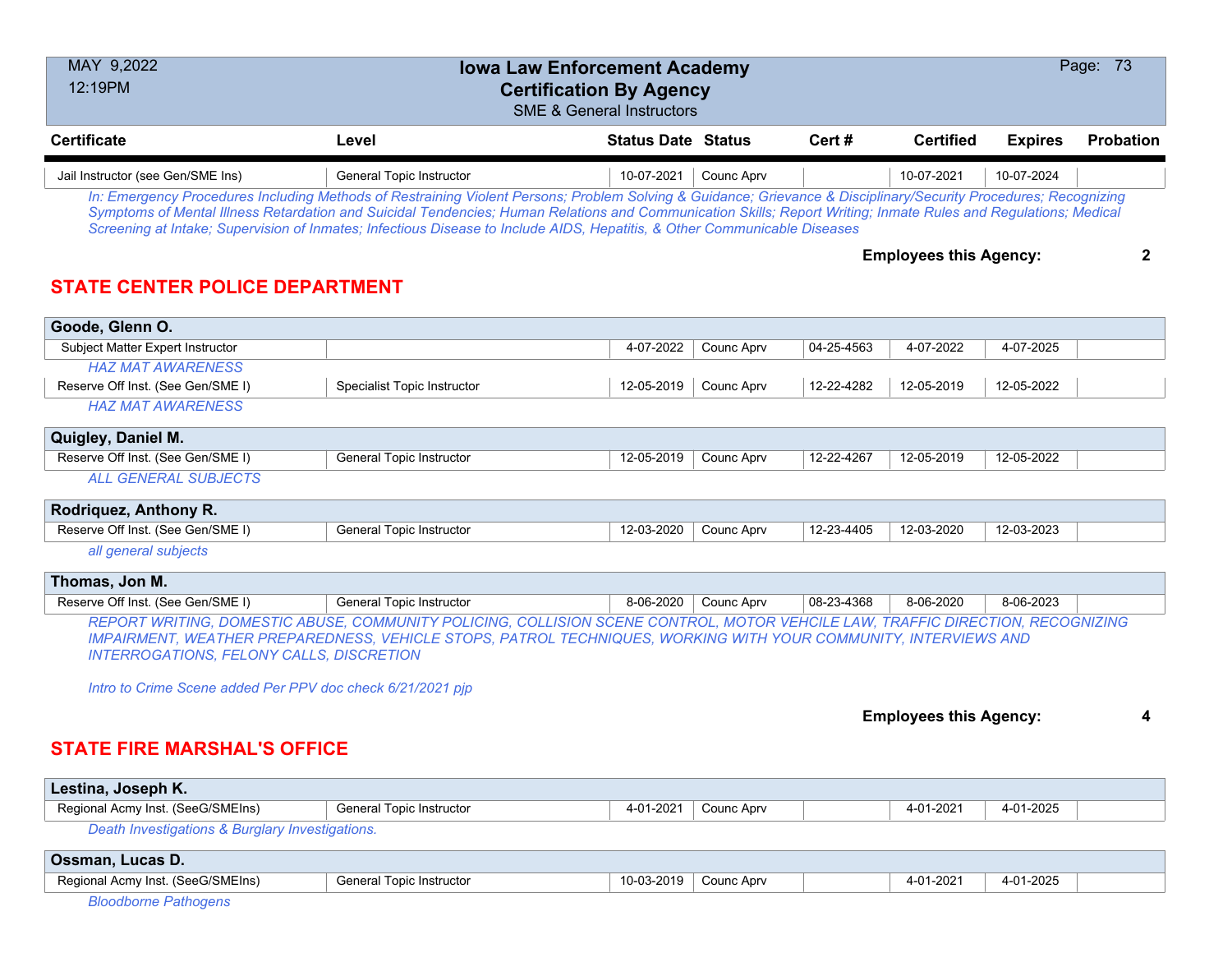| MAY 9,2022<br>12:19PM                                                                     |                                                                                                                                                                | <b>Iowa Law Enforcement Academy</b><br><b>Certification By Agency</b><br><b>SME &amp; General Instructors</b> |                   |            |                               |                | Page: 74     |
|-------------------------------------------------------------------------------------------|----------------------------------------------------------------------------------------------------------------------------------------------------------------|---------------------------------------------------------------------------------------------------------------|-------------------|------------|-------------------------------|----------------|--------------|
| <b>Certificate</b>                                                                        | Level                                                                                                                                                          | <b>Status Date Status</b>                                                                                     |                   | Cert#      | <b>Certified</b>              | <b>Expires</b> | Probation    |
| <b>STORM LAKE STATE RADIO</b>                                                             |                                                                                                                                                                |                                                                                                               |                   |            | <b>Employees this Agency:</b> |                | $\mathbf{2}$ |
| Erpelding, Lucas A.                                                                       |                                                                                                                                                                |                                                                                                               |                   |            |                               |                |              |
| Regional Acmy Inst. (SeeG/SMEIns)                                                         | <b>General Topic Instructor</b>                                                                                                                                | 6-03-2021                                                                                                     | Counc Aprv        |            | 6-03-2021                     | 6-03-2025      |              |
|                                                                                           | Emergency Radio Communications, Radio Communications & ISICS Statewide Radio Platform and SOP                                                                  |                                                                                                               |                   |            |                               |                |              |
| Ervine, Alexandria R.                                                                     |                                                                                                                                                                |                                                                                                               |                   |            |                               |                |              |
| Reserve Off Inst. (See Gen/SME I)                                                         | <b>Specialist Topic Instructor</b>                                                                                                                             | 12-05-2019                                                                                                    | Counc Aprv        | 12-22-4284 | 12-05-2019                    | 12-05-2022     |              |
| <b>STORY COUNTY SHERIFF'S OFFICE</b>                                                      |                                                                                                                                                                |                                                                                                               |                   |            | <b>Employees this Agency:</b> |                | $\mathbf{2}$ |
| Quinn, Elizabeth C.                                                                       |                                                                                                                                                                |                                                                                                               |                   |            |                               |                |              |
| General Instructor<br>Preparedness, Interview and Interrogations                          | Motor Vehicle Law, Felony Calls, Report Writing, Traffic Direction, Vehicle Stops, Patrol Techniques, Community Policing, Working with your Community, Weather | 4-07-2022                                                                                                     | Counc Aprv        | 04-25-4568 | 4-07-2022                     | 4-07-2025      |              |
| Spencer, Melissa                                                                          |                                                                                                                                                                |                                                                                                               |                   |            |                               |                |              |
| Subject Matter Expert Instructor                                                          |                                                                                                                                                                | 5-11-2020                                                                                                     | Counc Aprv        |            | 5-11-2020                     | 5-11-2023      |              |
| Backdated cert w/application - KF                                                         |                                                                                                                                                                |                                                                                                               |                   |            |                               |                |              |
| <b>SME: Emergency Management in Iowa</b><br><b>SUMNER POLICE DEPARTMENT</b>               |                                                                                                                                                                |                                                                                                               |                   |            | <b>Employees this Agency:</b> |                | $\mathbf{2}$ |
| Morrison, Braxton A.                                                                      |                                                                                                                                                                |                                                                                                               |                   |            |                               |                |              |
| Regional Acmy Inst. (SeeG/SMEIns)                                                         | Professional Topic Instructor                                                                                                                                  | 6-04-2020                                                                                                     | <b>Counc Aprv</b> |            | 6-04-2020                     | 6-04-2024      |              |
| <b>Crisis Intervention, Basic Incident Command</b><br><b>TAMA COUNTY SHERIFF'S OFFICE</b> |                                                                                                                                                                |                                                                                                               |                   |            | <b>Employees this Agency:</b> |                | 1            |

**Quigley, Daniel M.**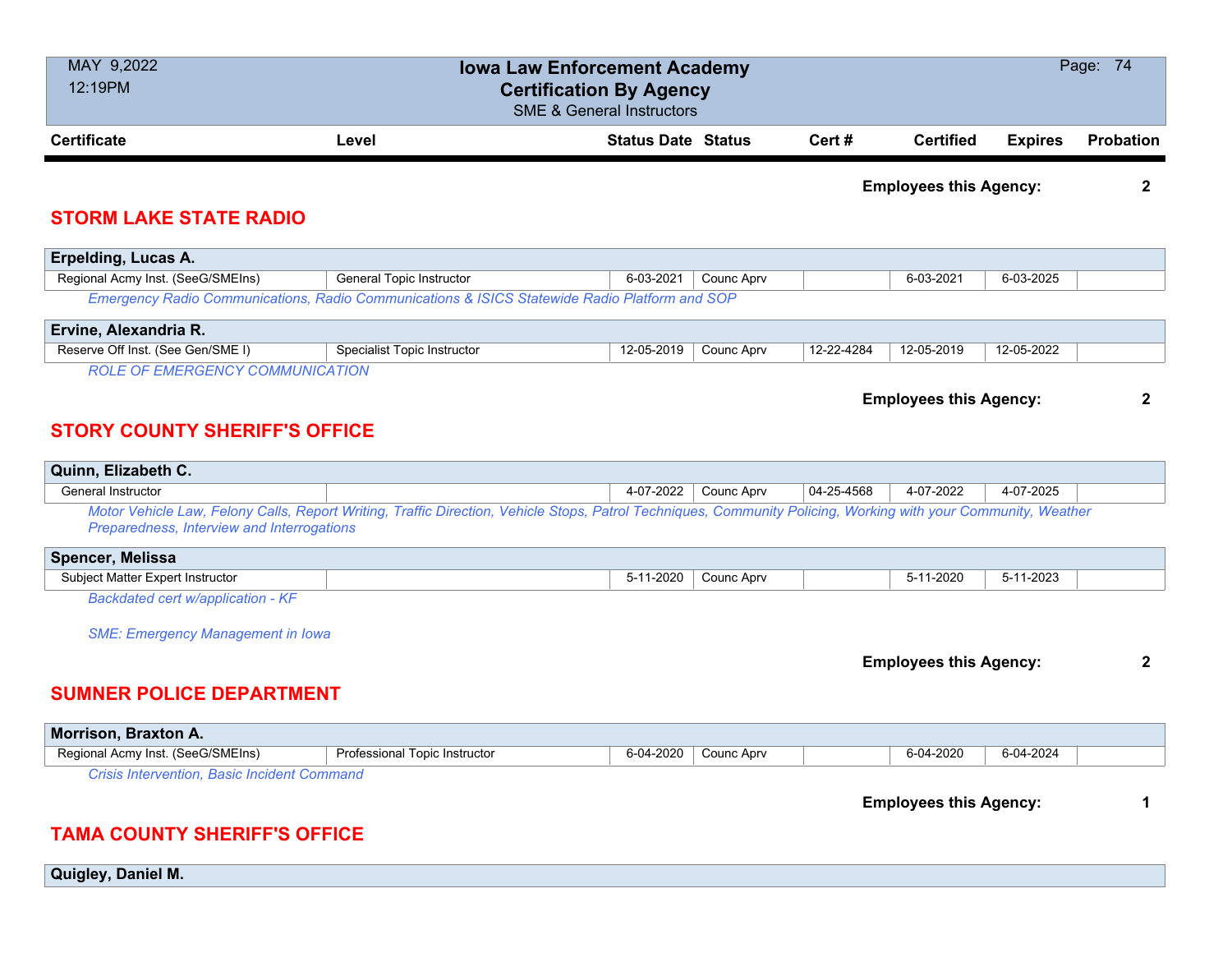| MAY 9,2022<br>12:19PM                                             |                                    | <b>Iowa Law Enforcement Academy</b><br><b>Certification By Agency</b><br><b>SME &amp; General Instructors</b> |            |            |                               |                | Page: 75         |
|-------------------------------------------------------------------|------------------------------------|---------------------------------------------------------------------------------------------------------------|------------|------------|-------------------------------|----------------|------------------|
| <b>Certificate</b>                                                | Level                              | <b>Status Date Status</b>                                                                                     |            | Cert#      | <b>Certified</b>              | <b>Expires</b> | <b>Probation</b> |
| Reserve Off Inst. (See Gen/SME I)                                 | <b>General Topic Instructor</b>    | 12-05-2019                                                                                                    | Counc Aprv | 12-22-4267 | 12-05-2019                    | 12-05-2022     |                  |
| <b>ALL GENERAL SUBJECTS</b>                                       |                                    |                                                                                                               |            |            |                               |                |                  |
|                                                                   |                                    |                                                                                                               |            |            | <b>Employees this Agency:</b> |                | 1                |
| <b>TAMA POLICE DEPARTMENT</b>                                     |                                    |                                                                                                               |            |            |                               |                |                  |
| Bina, Jason C.                                                    |                                    |                                                                                                               |            |            |                               |                |                  |
| Reserve Off Inst. (See Gen/SME I)                                 | <b>General Topic Instructor</b>    | 12-03-2020                                                                                                    | Counc Aprv | 12-23-4404 | 12-03-2020                    | 12-03-2023     |                  |
| all general subjects                                              |                                    |                                                                                                               |            |            |                               |                |                  |
| Rodriquez, Anthony R.                                             |                                    |                                                                                                               |            |            |                               |                |                  |
| Reserve Off Inst. (See Gen/SME I)                                 | <b>General Topic Instructor</b>    | 12-03-2020                                                                                                    | Counc Aprv | 12-23-4405 | 12-03-2020                    | 12-03-2023     |                  |
| all general subjects<br><b>TOLEDO POLICE DEPARTMENT</b>           |                                    |                                                                                                               |            |            | <b>Employees this Agency:</b> |                | $\mathbf{2}$     |
| Benson, Mindy M.                                                  |                                    |                                                                                                               |            |            |                               |                |                  |
| Reserve Off Inst. (See Gen/SME I)                                 | <b>Specialist Topic Instructor</b> | 12-03-2020                                                                                                    | Counc Aprv | 12-23-4398 | 12-03-2020                    | 12-03-2023     |                  |
| role of emergency communication and weather preparedness          |                                    |                                                                                                               |            |            |                               |                |                  |
| <b>Marquess, Michael</b>                                          |                                    |                                                                                                               |            |            |                               |                |                  |
| Reserve Off Inst. (See Gen/SME I)                                 | Legal Topic Instructor             | 8-01-2019                                                                                                     | Counc Aprv | 08-22-4221 | 8-01-2019                     | 8-01-2022      |                  |
| <b>ALL LEGAL SUBJECTS</b>                                         |                                    |                                                                                                               |            |            |                               |                |                  |
| Quigley, Daniel M.                                                |                                    |                                                                                                               |            |            |                               |                |                  |
| Reserve Off Inst. (See Gen/SME I)                                 | <b>General Topic Instructor</b>    | 12-05-2019                                                                                                    | Counc Aprv | 12-22-4267 | 12-05-2019                    | 12-05-2022     |                  |
| <b>ALL GENERAL SUBJECTS</b><br>UNIVERSITY OF IOWA POLICE DIVISION |                                    |                                                                                                               |            |            | <b>Employees this Agency:</b> |                | 3                |

| 12-05-2022<br>12-05-2019<br>12-22-4277<br>12-05-2019<br>Reserve Off Inst. (See Gen/SME I)<br>Specialist Topic Instructor<br>Counc Apry |  |
|----------------------------------------------------------------------------------------------------------------------------------------|--|
|                                                                                                                                        |  |

*ROLE OF EMERGENCY COMMUNICATION*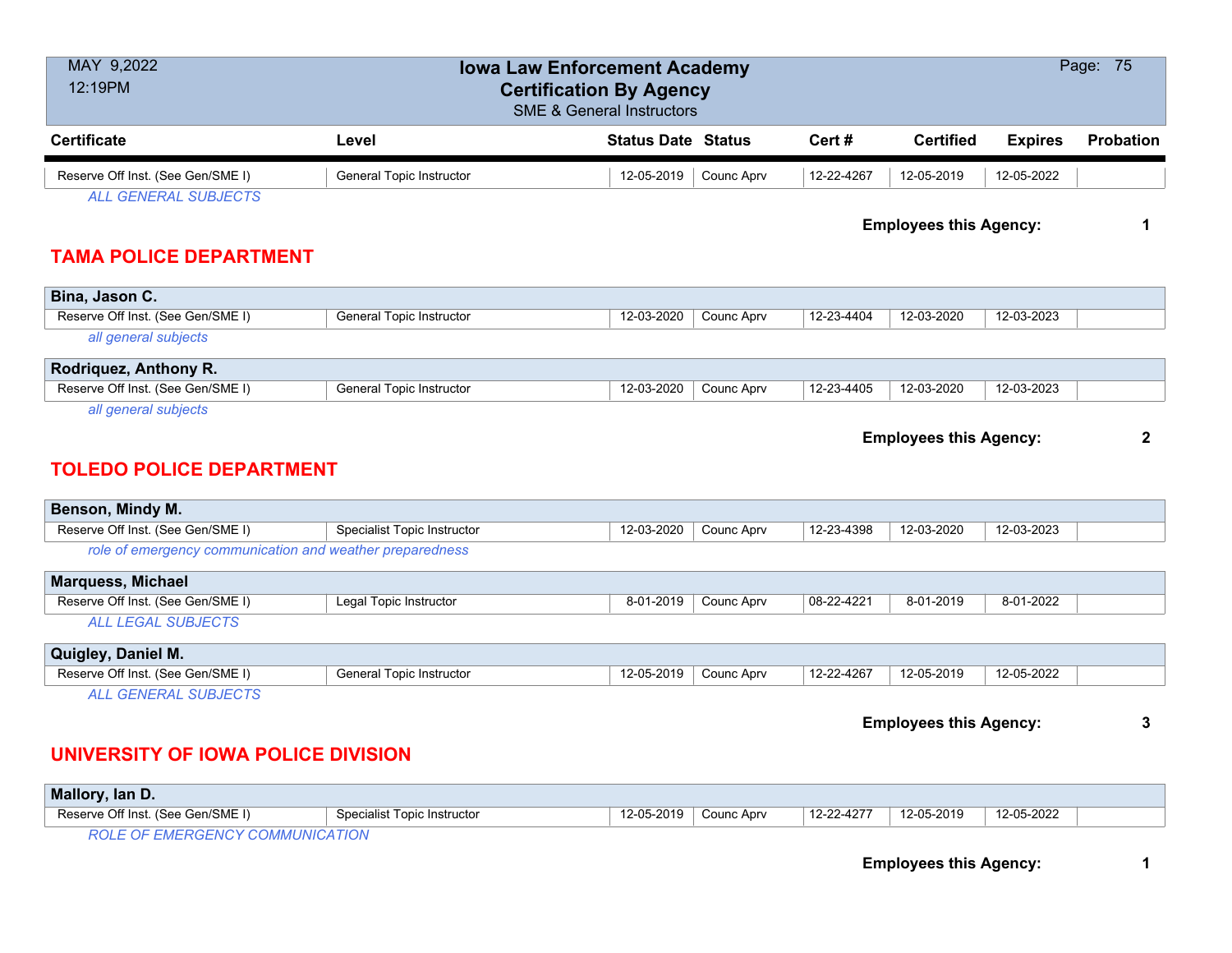| MAY 9,2022<br>12:19PM                                      | <b>Iowa Law Enforcement Academy</b><br><b>Certification By Agency</b><br><b>SME &amp; General Instructors</b>                                                                                                                             |                           |            |            |                               |                | Page: 76         |
|------------------------------------------------------------|-------------------------------------------------------------------------------------------------------------------------------------------------------------------------------------------------------------------------------------------|---------------------------|------------|------------|-------------------------------|----------------|------------------|
| <b>Certificate</b>                                         | Level                                                                                                                                                                                                                                     | <b>Status Date Status</b> |            | Cert #     | <b>Certified</b>              | <b>Expires</b> | <b>Probation</b> |
| UNIVERSITY OF NORTHERN IOWA POLICE DIVIS                   |                                                                                                                                                                                                                                           |                           |            |            |                               |                |                  |
| See, Rodney A.                                             |                                                                                                                                                                                                                                           |                           |            |            |                               |                |                  |
| Reserve Off Inst. (See Gen/SME I)                          | <b>General Topic Instructor</b>                                                                                                                                                                                                           | 6-06-2019                 | Counc Aprv | 06-22-4192 | 6-06-2019                     | 6-06-2022      |                  |
| <b>ALL GENERAL SUBJECTS</b><br>URBANDALE POLICE DEPARTMENT |                                                                                                                                                                                                                                           |                           |            |            | <b>Employees this Agency:</b> |                | 1                |
| <b>Brooks, Anthony M.</b>                                  |                                                                                                                                                                                                                                           |                           |            |            |                               |                |                  |
| Reserve Off Inst. (See Gen/SME I)                          | General Topic Instructor                                                                                                                                                                                                                  | 8-05-2021                 | Counc Aprv | 08-24-4516 | 8-05-2021                     | 8-05-2024      |                  |
| <b>PREPAREDNESS</b>                                        | COLLISION SCENE CONTROL, COMMUNITY RELATIONS, IMPLICIT BIAS, INTRO TO CRIME SCENE, PATROL TECHNIQUES, VEHICLE STOPS, WEATHER                                                                                                              |                           |            |            |                               |                |                  |
| Casey, Jeffrey J.                                          |                                                                                                                                                                                                                                           |                           |            |            |                               |                |                  |
| Reserve Off Inst. (See Gen/SME I)                          | <b>General Topic Instructor</b>                                                                                                                                                                                                           | 10-07-2021                | Counc Aprv | 10-24-4529 | 10-07-2021                    | 10-07-2024     |                  |
| <b>ALL GENERAL SUBJECTS</b>                                |                                                                                                                                                                                                                                           |                           |            |            |                               |                |                  |
| Fisher, Joseph K.                                          |                                                                                                                                                                                                                                           |                           |            |            |                               |                |                  |
| Reserve Off Inst. (See Gen/SME I)                          | General Topic Instructor                                                                                                                                                                                                                  | 10-07-2021                | Counc Aprv | 10-24-4530 | 10-07-2021                    | 10-07-2024     |                  |
|                                                            | COLLISION SCENE CONTROL, CRISIS AND CONFLICT, DE-ESCALATION, DISCRETION, DOMESTIC ABUSE, ETHICS, FELONY CALLS, INTERVIEWS AND<br>INTERROGATION, PATROL TECHNIQUES, REPORT WRITING, TRAFFIC DIRECTION, VEHICLE STOPS, WEATHER PREPAREDNESS |                           |            |            |                               |                |                  |
| Flattery, Matthew J.                                       |                                                                                                                                                                                                                                           |                           |            |            |                               |                |                  |
| Reserve Off Inst. (See Gen/SME I)                          | <b>General Topic Instructor</b>                                                                                                                                                                                                           | 10-07-2021                | Counc Aprv | 10-24-4532 | 10-07-2021                    | 10-07-2024     |                  |
| <b>ALL GENERAL SUBJECTS</b>                                |                                                                                                                                                                                                                                           |                           |            |            |                               |                |                  |
| Gausman, Matthew J.                                        |                                                                                                                                                                                                                                           |                           |            |            |                               |                |                  |
| Reserve Off Inst. (See Gen/SME I)                          | <b>General Topic Instructor</b>                                                                                                                                                                                                           | 6-03-2021                 | Counc Aprv | 06-24-4494 | 6-03-2021                     | 6-03-2024      |                  |
| <b>ALL GENERAL SUBJECTS</b>                                |                                                                                                                                                                                                                                           |                           |            |            |                               |                |                  |
| Gibney, Corey J.                                           |                                                                                                                                                                                                                                           |                           |            |            |                               |                |                  |
| Reserve Off Inst. (See Gen/SME I)                          | <b>General Topic Instructor</b>                                                                                                                                                                                                           | 10-07-2021                | Counc Aprv | 10-24-4539 | 10-07-2021                    | 10-07-2024     |                  |
| <b>ALL GENERAL SUBJECTS</b>                                |                                                                                                                                                                                                                                           |                           |            |            |                               |                |                  |
| Hazel, Nicholas R.                                         |                                                                                                                                                                                                                                           |                           |            |            |                               |                |                  |
| Reserve Off Inst. (See Gen/SME I)                          | General Topic Instructor                                                                                                                                                                                                                  | 10-07-2021                | Counc Aprv | 10-24-4533 | 10-07-2021                    | 10-07-2024     |                  |
| <b>ALL GENERAL SUBJECTS</b>                                |                                                                                                                                                                                                                                           |                           |            |            |                               |                |                  |
| Morlan, Andrew R.                                          |                                                                                                                                                                                                                                           |                           |            |            |                               |                |                  |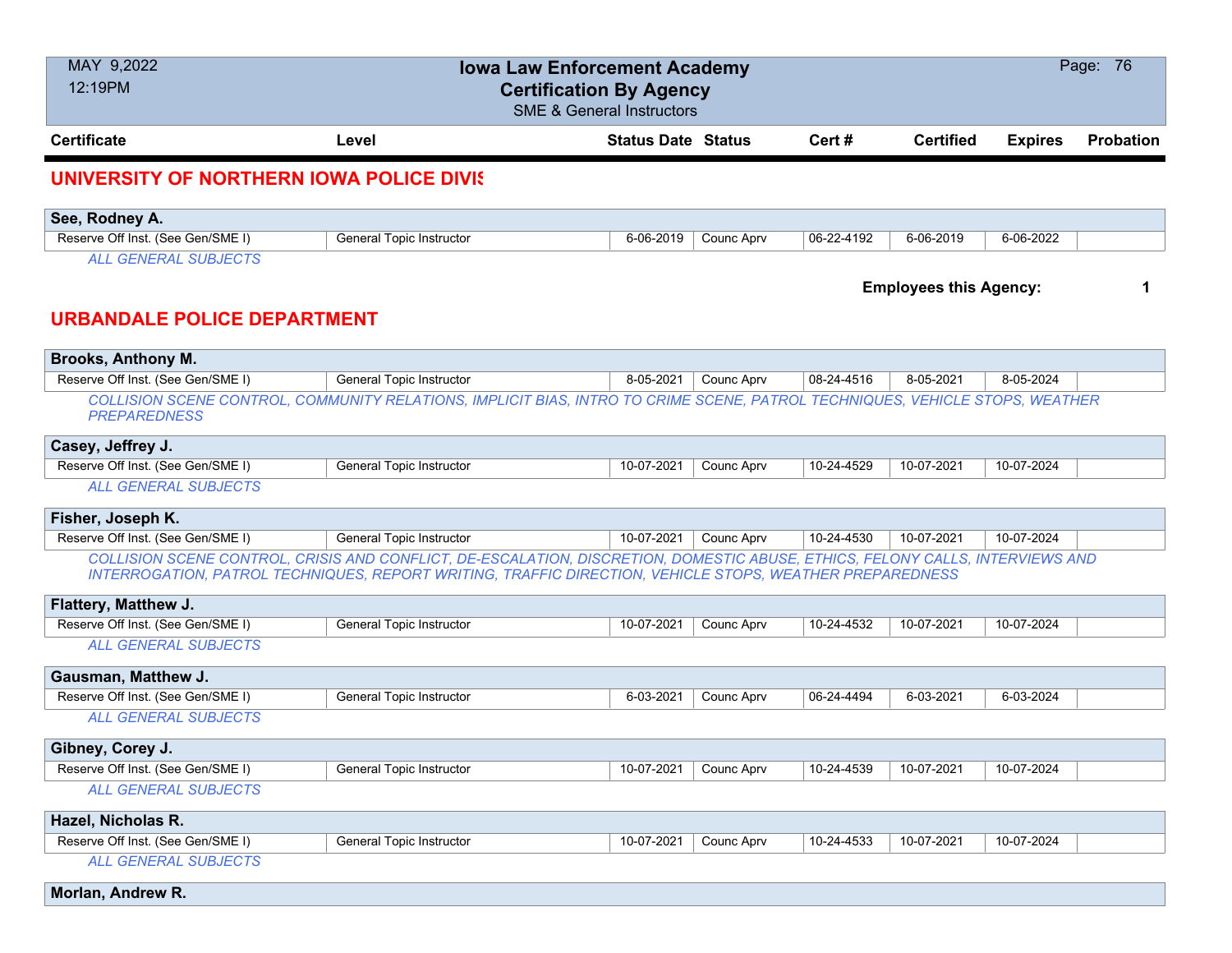| MAY 9,2022<br>12:19PM                | <b>Iowa Law Enforcement Academy</b><br><b>Certification By Agency</b><br><b>SME &amp; General Instructors</b>                                                                                                                                                       |                           |            |            |                  |                | Page: 77         |
|--------------------------------------|---------------------------------------------------------------------------------------------------------------------------------------------------------------------------------------------------------------------------------------------------------------------|---------------------------|------------|------------|------------------|----------------|------------------|
| <b>Certificate</b>                   | Level                                                                                                                                                                                                                                                               | <b>Status Date Status</b> |            | Cert#      | <b>Certified</b> | <b>Expires</b> | <b>Probation</b> |
| Reserve Off Inst. (See Gen/SME I)    | General Topic Instructor                                                                                                                                                                                                                                            | 10-07-2021                | Counc Aprv | 10-24-4525 | 10-07-2021       | 10-07-2024     |                  |
| <b>ALL GENERAL SUBJECTS</b>          |                                                                                                                                                                                                                                                                     |                           |            |            |                  |                |                  |
| Oldenburger, Nickolas S.             |                                                                                                                                                                                                                                                                     |                           |            |            |                  |                |                  |
| Reserve Off Inst. (See Gen/SME I)    | General Topic Instructor                                                                                                                                                                                                                                            | 10-07-2021                | Counc Aprv | 10-24-4531 | 10-07-2021       | 10-07-2024     |                  |
| <b>IMPLICIT BIAS</b>                 |                                                                                                                                                                                                                                                                     |                           |            |            |                  |                |                  |
| Peterson, Randall J.                 |                                                                                                                                                                                                                                                                     |                           |            |            |                  |                |                  |
| Reserve Off Inst. (See Gen/SME I)    | General Topic Instructor                                                                                                                                                                                                                                            | 10-07-2021                | Counc Aprv | 10-24-4540 | 10-07-2021       | 10-07-2024     |                  |
|                                      | COLLISION SCENE CONTROL, COMMUNITY RELATIONS, CRISIS AND CONFLICT, DE-ESCALATION, DISCRETION, DOMESTIC ABUSE, ETHICS, FELONY CALLS,                                                                                                                                 |                           |            |            |                  |                |                  |
|                                      | INTERVIEWS AND INTERROGATION, MOTOR VEHICLE LAW, PATROL TECHNIQUES, REPORT WRITING, TRAFFIC DIRECTION, VEHICLE STOPS                                                                                                                                                |                           |            |            |                  |                |                  |
| Ploeger, Michael J.                  |                                                                                                                                                                                                                                                                     |                           |            |            |                  |                |                  |
| Reserve Off Inst. (See Gen/SME I)    | General Topic Instructor                                                                                                                                                                                                                                            | 10-07-2021                | Counc Aprv | 10-24-4541 | 10-07-2021       | 10-07-2024     |                  |
| <b>ALL GENERAL SUBJECTS</b>          |                                                                                                                                                                                                                                                                     |                           |            |            |                  |                |                  |
| Sisson, Michael A.                   |                                                                                                                                                                                                                                                                     |                           |            |            |                  |                |                  |
| Reserve Off Inst. (See Gen/SME I)    | General Topic Instructor                                                                                                                                                                                                                                            | 10-07-2021                | Counc Aprv | 10-24-4534 | 10-07-2021       | 10-07-2024     |                  |
| <b>ALL GENERAL SUBJECTS</b>          |                                                                                                                                                                                                                                                                     |                           |            |            |                  |                |                  |
| Smith, Peter V.                      |                                                                                                                                                                                                                                                                     |                           |            |            |                  |                |                  |
| Reserve Off Inst. (See Gen/SME I)    | General Topic Instructor                                                                                                                                                                                                                                            | 10-07-2021                | Counc Aprv | 10-24-4542 | 10-07-2021       | 10-07-2024     |                  |
| <b>REPORT WRITING, VEHICLE STOPS</b> | DE-ESCALATION, INTERVIEWS AND INTERROGATION, INTRO TO CRIME SCENE, MOTOR VEHICLE LAW, PATROL TECHNIQUES, RECOGNIZING IMPAIRMENT,                                                                                                                                    |                           |            |            |                  |                |                  |
| Stein, Daniel E.                     |                                                                                                                                                                                                                                                                     |                           |            |            |                  |                |                  |
| Reserve Off Inst. (See Gen/SME I)    | General Topic Instructor                                                                                                                                                                                                                                            | 10-07-2021                | Counc Aprv | 10-24-4526 | 10-07-2021       | 10-07-2024     |                  |
| <b>STOPS, WEATHER PREPAREDNESS</b>   | COLLISION SCENE CONTROL, CIMMUNITY RELATIONS, CRISIS AND CONFLICT, DE-ESCALATION, DOMESTIC ABUSE, ETHICS, FELONY CALLS, INTERVIEWS<br>AND INTERROGATION, INTO TO CRIME SCENE, PATROL TECHNIQUES, RECOGNIZING IMPAIRMENT, REPORT WRITING, TRAFFIC DIRECTION, VEHICLE |                           |            |            |                  |                |                  |
| Taylor, Shane A.                     |                                                                                                                                                                                                                                                                     |                           |            |            |                  |                |                  |
| Reserve Off Inst. (See Gen/SME I)    | General Topic Instructor                                                                                                                                                                                                                                            | 6-03-2021                 | Counc Aprv | 06-24-4509 | 6-03-2021        | 6-03-2024      |                  |
| <b>ALL GENERAL SUBJECTS</b>          |                                                                                                                                                                                                                                                                     |                           |            |            |                  |                |                  |
| Vestal, Donald A.                    |                                                                                                                                                                                                                                                                     |                           |            |            |                  |                |                  |
| Reserve Off Inst. (See Gen/SME I)    | General Topic Instructor                                                                                                                                                                                                                                            | 10-07-2021                | Counc Aprv | 10-24-4527 | 10-07-2021       | 10-07-2024     |                  |
|                                      | DOMESTIC ABUSE, INTERVIEWS AND INTERROGATION, REPORT WRITING                                                                                                                                                                                                        |                           |            |            |                  |                |                  |
| Winter, Jessica F.                   |                                                                                                                                                                                                                                                                     |                           |            |            |                  |                |                  |
| Reserve Off Inst. (See Gen/SME I)    | General Topic Instructor                                                                                                                                                                                                                                            | 10-07-2021                | Counc Aprv | 10-24-4543 | 10-07-2021       | 10-07-2024     |                  |
| <b>ALL GENERAL SUBJECTS</b>          |                                                                                                                                                                                                                                                                     |                           |            |            |                  |                |                  |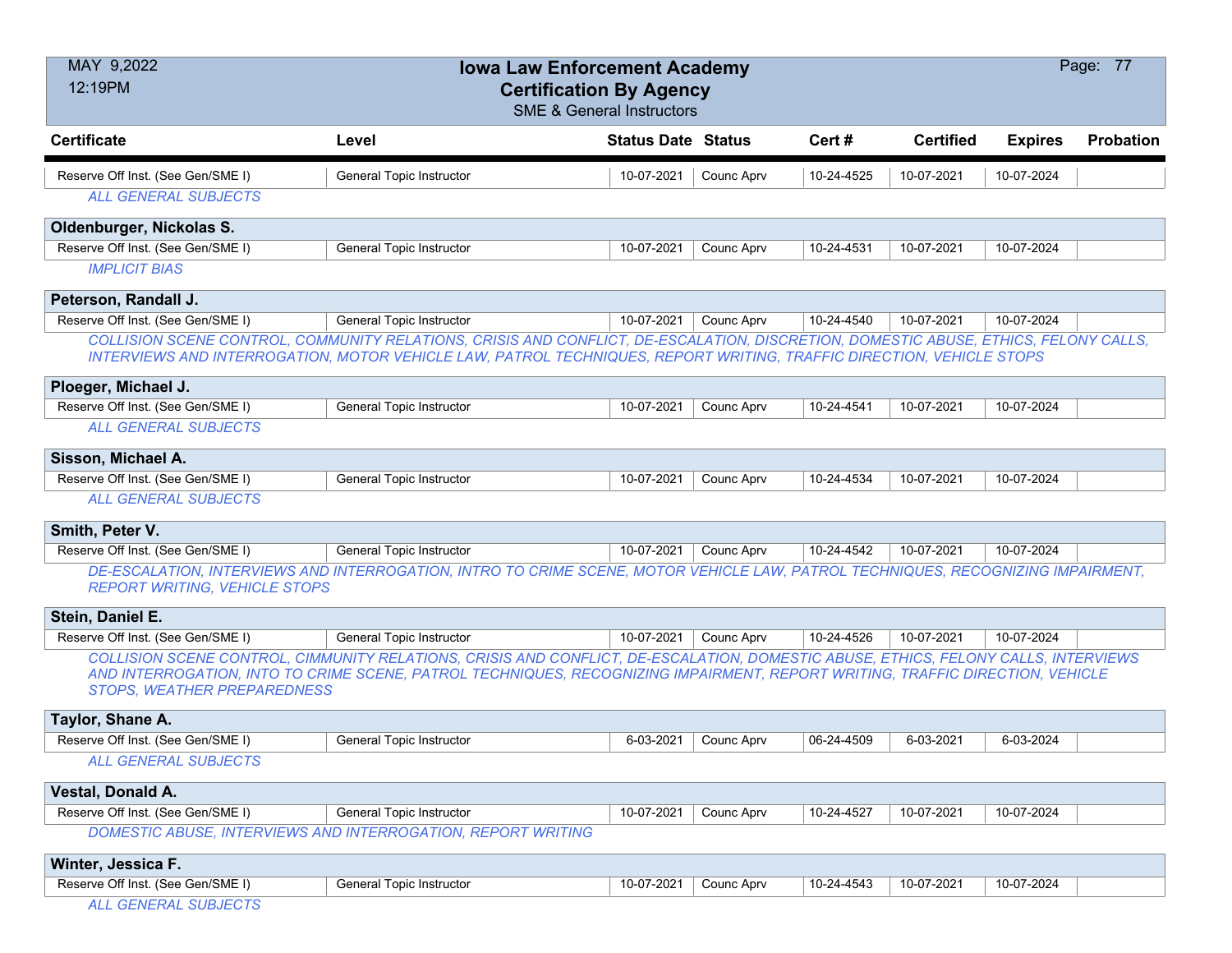| MAY 9,2022<br>12:19PM                                            |                          | <b>Iowa Law Enforcement Academy</b><br><b>Certification By Agency</b><br><b>SME &amp; General Instructors</b> |            |            |                               |                | Page: 78         |
|------------------------------------------------------------------|--------------------------|---------------------------------------------------------------------------------------------------------------|------------|------------|-------------------------------|----------------|------------------|
| <b>Certificate</b>                                               | Level                    | <b>Status Date Status</b>                                                                                     |            | Cert#      | <b>Certified</b>              | <b>Expires</b> | <b>Probation</b> |
|                                                                  |                          |                                                                                                               |            |            | <b>Employees this Agency:</b> |                | 17               |
|                                                                  |                          |                                                                                                               |            |            |                               |                |                  |
| <b>VAN BUREN COUNTY SHERIFF'S OFFICE</b><br>Morris, Geoffrey W.  |                          |                                                                                                               |            |            |                               |                |                  |
| Reserve Off Inst. (See Gen/SME I)<br><b>ALL GENERAL SUBJECTS</b> | General Topic Instructor | 6-04-2020                                                                                                     | Counc Aprv | 06-23-4350 | 6-04-2020                     | 6-04-2023      |                  |
| his temp certificate had the wrong instructor# (4359)            |                          |                                                                                                               |            |            |                               |                |                  |
| Tedrow, Shelli R.                                                |                          |                                                                                                               |            |            |                               |                |                  |

| Vandegriff, L<br>Lacev            |                             |                 |            |            |           |           |
|-----------------------------------|-----------------------------|-----------------|------------|------------|-----------|-----------|
| Reserve Off Inst. (See Gen/SME I) | Specialist Topic Instructor | $-2021$<br>4-U. | Counc Aprv | 02-24-4415 | 2-04-2021 | 4-01-2024 |
| __<br>---                         |                             |                 |            |            |           |           |

*Screening at Intake; Supervision of Inmates; Infectious Disease to Include AIDS, Hepatitis, & Other Communicable Diseases*

*Role of Emergency Communicator*

**Employees this Agency: 3**

# **VAN METER POLICE DEPARTMENT**

| <b>Boswell, Christopher D.</b>    |                             |            |            |                  |            |            |  |
|-----------------------------------|-----------------------------|------------|------------|------------------|------------|------------|--|
| Subject Matter Expert Instructor  |                             | 4-07-2022  | Counc Aprv | $04 - 25 - 4561$ | 12-05-2019 | 4-07-2025  |  |
| HAZ MAT AWARENESS                 |                             |            |            |                  |            |            |  |
| Reserve Off Inst. (See Gen/SME I) | Specialist Topic Instructor | 12-05-2019 | Counc Aprv | 12-22-4283       | 12-05-2019 | 12-05-2022 |  |
| HAZ MAT AWARENESS                 |                             |            |            |                  |            |            |  |

### **Employees this Agency: 1**

# **VINTON POLICE DEPARTMENT**

| Dickinson, Eric M.                |                                 |            |                        |            |            |  |
|-----------------------------------|---------------------------------|------------|------------------------|------------|------------|--|
| Reserve Off Inst. (See Gen/SME I) | <b>General Topic Instructor</b> | 12-03-2020 | Counc Aprv             | 12-03-2020 | 12-03-2023 |  |
| all general subjects              |                                 |            |                        |            |            |  |
| Regional Acmy Inst. (SeeG/SMEIns) | <b>General Topic Instructor</b> |            | $8-06-2020$ Counc Aprv | 8-06-2020  | 8-06-2024  |  |
| Below 100                         |                                 |            |                        |            |            |  |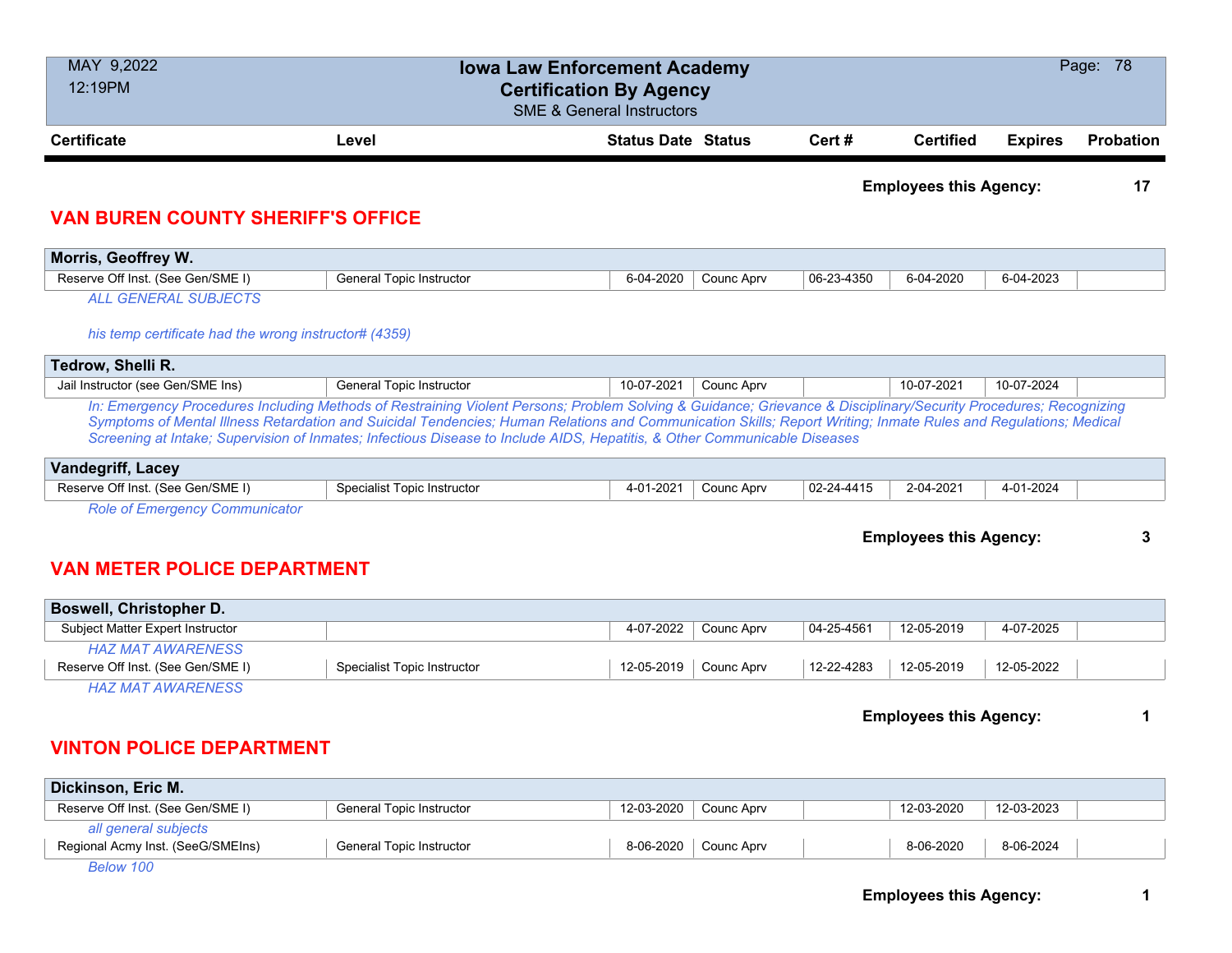| MAY 9,2022<br>12:19PM                                                 | <b>Iowa Law Enforcement Academy</b><br><b>Certification By Agency</b> | <b>SME &amp; General Instructors</b> |            |            |                               |                | Page: 79         |
|-----------------------------------------------------------------------|-----------------------------------------------------------------------|--------------------------------------|------------|------------|-------------------------------|----------------|------------------|
| <b>Certificate</b>                                                    | Level                                                                 | <b>Status Date Status</b>            |            | Cert#      | <b>Certified</b>              | <b>Expires</b> | <b>Probation</b> |
| <b>WALCOTT POLICE DEPARTMENT</b>                                      |                                                                       |                                      |            |            |                               |                |                  |
| Meier, Michael E.                                                     |                                                                       |                                      |            |            |                               |                |                  |
| Reserve Off Inst. (See Gen/SME I)                                     | <b>General Topic Instructor</b>                                       | 4-02-2020                            | Counc Aprv | 04-23-4302 | 4-02-2020                     | 4-02-2023      |                  |
| <b>ALL GENERAL SUBJECTS</b><br><b>WAPELLO COUNTY SHERIFF'S OFFICE</b> |                                                                       |                                      |            |            | <b>Employees this Agency:</b> |                | 1                |
| <b>Ballard, Mark</b>                                                  |                                                                       |                                      |            |            |                               |                |                  |
| Reserve Off Inst. (See Gen/SME I)                                     | Legal Topic Instructor                                                | 2-06-2020                            | Counc Aprv | 02-23-4276 | 2-06-2020                     | 2-06-2023      |                  |
| CRIMINAL LAW, TESTIFYING IN COURT, SEARCH AND SEIZURE                 |                                                                       |                                      |            |            |                               |                |                  |
| Caldwell, Todd E.                                                     |                                                                       |                                      |            |            |                               |                |                  |
| Reserve Off Inst. (See Gen/SME I)                                     | General Topic Instructor                                              | 8-01-2019                            | Counc Aprv | 08-22-4235 | 8-01-2019                     | 8-01-2022      |                  |
| <b>ALL GENERAL SUBJECTS</b>                                           |                                                                       |                                      |            |            |                               |                |                  |
| Craff, Michael W.                                                     |                                                                       |                                      |            |            |                               |                |                  |
| Reserve Off Inst. (See Gen/SME I)                                     | Specialist Topic Instructor                                           | 4-01-2021                            | Counc Aprv | 04-24-4474 | 4-01-2021                     | 4-01-2024      |                  |
| <b>Haz Mat Awareness</b>                                              |                                                                       |                                      |            |            |                               |                |                  |
| Hobbs, Seth T.                                                        |                                                                       |                                      |            |            |                               |                |                  |
| Reserve Off Inst. (See Gen/SME I)                                     | General Topic Instructor                                              | 4-02-2020                            | Counc Aprv | 04-23-4308 | 4-02-2020                     | 4-02-2023      |                  |
| <b>ALL GENERAL SUBJECTS</b>                                           |                                                                       |                                      |            |            |                               |                |                  |
| Neis, Clint L.                                                        |                                                                       |                                      |            |            |                               |                |                  |
| Reserve Off Inst. (See Gen/SME I)                                     | General Topic Instructor                                              | 4-02-2020                            | Counc Aprv | 04-23-4310 | 4-02-2020                     | 4-02-2023      |                  |
| <b>ALL GENERAL SUBJECTS</b>                                           |                                                                       |                                      |            |            |                               |                |                  |
| Phillips, Donald L.                                                   |                                                                       |                                      |            |            |                               |                |                  |
| Reserve Off Inst. (See Gen/SME I)                                     | <b>General Topic Instructor</b>                                       | 2-06-2020                            | Counc Aprv | 02-23-4277 | 2-06-2020                     | 2-06-2023      |                  |
| <b>ALL GENERAL SUBJECTS</b>                                           |                                                                       |                                      |            |            |                               |                |                  |
| <b>Schomaker, Carly</b>                                               |                                                                       |                                      |            |            |                               |                |                  |
| Reserve Off Inst. (See Gen/SME I)                                     | Legal Topic Instructor                                                | 4-02-2020                            | Counc Aprv | 04-23-4318 | 4-02-2020                     | 4-02-2023      |                  |
| <b>ALL LEGAL SUBJECTS</b>                                             |                                                                       |                                      |            |            |                               |                |                  |
| Shadduck, Christopher M.                                              |                                                                       |                                      |            |            |                               |                |                  |
| Reserve Off Inst. (See Gen/SME I)                                     | General Topic Instructor                                              | 4-02-2020                            | Counc Aprv | 04-23-4312 | 4-02-2020                     | 4-02-2023      |                  |
| ALL GENERAL SUBJECTS                                                  |                                                                       |                                      |            |            |                               |                |                  |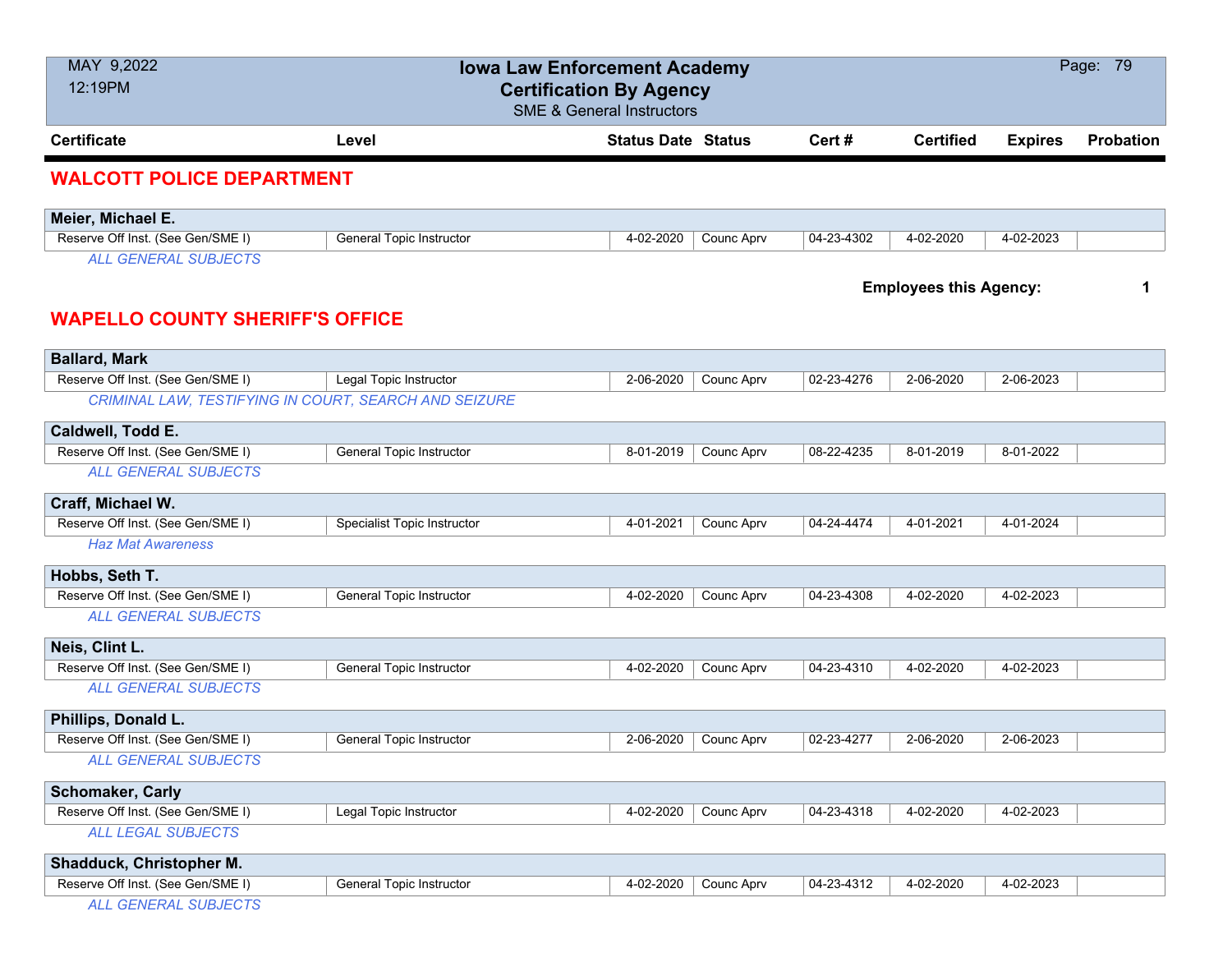| MAY 9,2022<br>12:19PM                               | <b>Iowa Law Enforcement Academy</b><br><b>Certification By Agency</b>                                                                                             | <b>SME &amp; General Instructors</b> |            |            |                               |                | Page: 80         |
|-----------------------------------------------------|-------------------------------------------------------------------------------------------------------------------------------------------------------------------|--------------------------------------|------------|------------|-------------------------------|----------------|------------------|
| <b>Certificate</b>                                  | Level                                                                                                                                                             | <b>Status Date Status</b>            |            | Cert#      | <b>Certified</b>              | <b>Expires</b> | <b>Probation</b> |
|                                                     |                                                                                                                                                                   |                                      |            |            |                               |                |                  |
| Wonderlin, Martin A.                                |                                                                                                                                                                   |                                      |            |            |                               |                |                  |
| Reserve Off Inst. (See Gen/SME I)                   | General Topic Instructor                                                                                                                                          | 4-01-2021                            | Counc Aprv | 04-24-4483 | 4-01-2021                     | 4-01-2024      |                  |
|                                                     | Community Relations; Discrection; Domestic Abuse; Ethics; Interviews & Interrogation; Intro to Crime Scene; Patrol Techniques; Report Writing; Vehicle Stops      |                                      |            |            |                               |                |                  |
| <b>WATERLOO POLICE DEPARTMENT</b>                   |                                                                                                                                                                   |                                      |            |            | <b>Employees this Agency:</b> |                | 9                |
| Bose, Steven D.                                     |                                                                                                                                                                   |                                      |            |            |                               |                |                  |
| <b>General Instructor</b>                           |                                                                                                                                                                   | 4-07-2022                            | Counc Aprv |            | 4-07-2022                     | 4-07-2025      |                  |
| Force, Vehicle Stops. DFH                           | Basic Incident Command, Critical Incident Stress Management, Felony Calls in Progress, Officer Involved Shootings, Stress Management, Survivial Awareness, Use of |                                      |            |            |                               |                |                  |
| Christiansen, Caleb R.                              |                                                                                                                                                                   |                                      |            |            |                               |                |                  |
| Reserve Off Inst. (See Gen/SME I)                   | Specialist Topic Instructor                                                                                                                                       | 4-01-2021                            | Counc Aprv | 04-24-4449 | 4-01-2021                     | 4-01-2024      |                  |
| <b>Precision Driving</b>                            |                                                                                                                                                                   |                                      |            |            |                               |                |                  |
| Regional Acmy Inst. (SeeG/SMEIns)                   | General Topic Instructor                                                                                                                                          | 4-02-2020                            | Counc Aprv |            | 4-02-2020                     | 4-02-2024      |                  |
| Vehicle Operations, Vehicle Stops, Felony Calls     |                                                                                                                                                                   |                                      |            |            |                               |                |                  |
| Ehlers, Jordan R.                                   |                                                                                                                                                                   |                                      |            |            |                               |                |                  |
| Regional Acmy Inst. (SeeG/SMEIns)                   | General Topic Instructor                                                                                                                                          | 6-04-2020                            | Counc Aprv |            | 6-04-2020                     | 6-04-2024      |                  |
| Vehicle Stops, Felony Calls, Gangs, Search Warrants |                                                                                                                                                                   |                                      |            |            |                               |                |                  |
| Erie, Gregory D.                                    |                                                                                                                                                                   |                                      |            |            |                               |                |                  |
| Regional Acmy Inst. (SeeG/SMEIns)                   | <b>General Topic Instructor</b>                                                                                                                                   | 10-01-2020                           | Counc Aprv |            | 10-01-2020                    | 10-01-2024     |                  |
| <b>Use of Force</b>                                 |                                                                                                                                                                   |                                      |            |            |                               |                |                  |
| Gergen, Christopher J.                              |                                                                                                                                                                   |                                      |            |            |                               |                |                  |
| Reserve Off Inst. (See Gen/SME I)                   | <b>General Topic Instructor</b>                                                                                                                                   | 2-04-2021                            | Counc Aprv | 02-24-4416 | 2-04-2021                     | 2-04-2024      |                  |
| All general subjects                                |                                                                                                                                                                   |                                      |            |            |                               |                |                  |
| Girsch, Michael P.                                  |                                                                                                                                                                   |                                      |            |            |                               |                |                  |
| Reserve Off Inst. (See Gen/SME I)                   | <b>General Topic Instructor</b>                                                                                                                                   | 2-04-2021                            | Counc Aprv | 02-24-4413 | 2-04-2021                     | 2-04-2024      |                  |
| Felony Calls, Vehicle Stops                         |                                                                                                                                                                   |                                      |            |            |                               |                |                  |
| Regional Acmy Inst. (SeeG/SMEIns)                   | General Topic Instructor                                                                                                                                          | 6-04-2020                            | Counc Aprv |            | 10-04-2018                    | 6-04-2024      |                  |
|                                                     | Building Searches, Vehicle Stops, Felony Calls in Progress, Drug Recognition                                                                                      |                                      |            |            |                               |                |                  |
| Hesse, Stacy D.                                     |                                                                                                                                                                   |                                      |            |            |                               |                |                  |
| Subject Matter Expert Instructor                    |                                                                                                                                                                   | 4-07-2022                            | Counc Aprv |            | 4-07-2022                     | 4-07-2025      |                  |

*Domestic Violence, Iowa Missing Persons, Sexual Abuse Investigation, Stalking. DFH*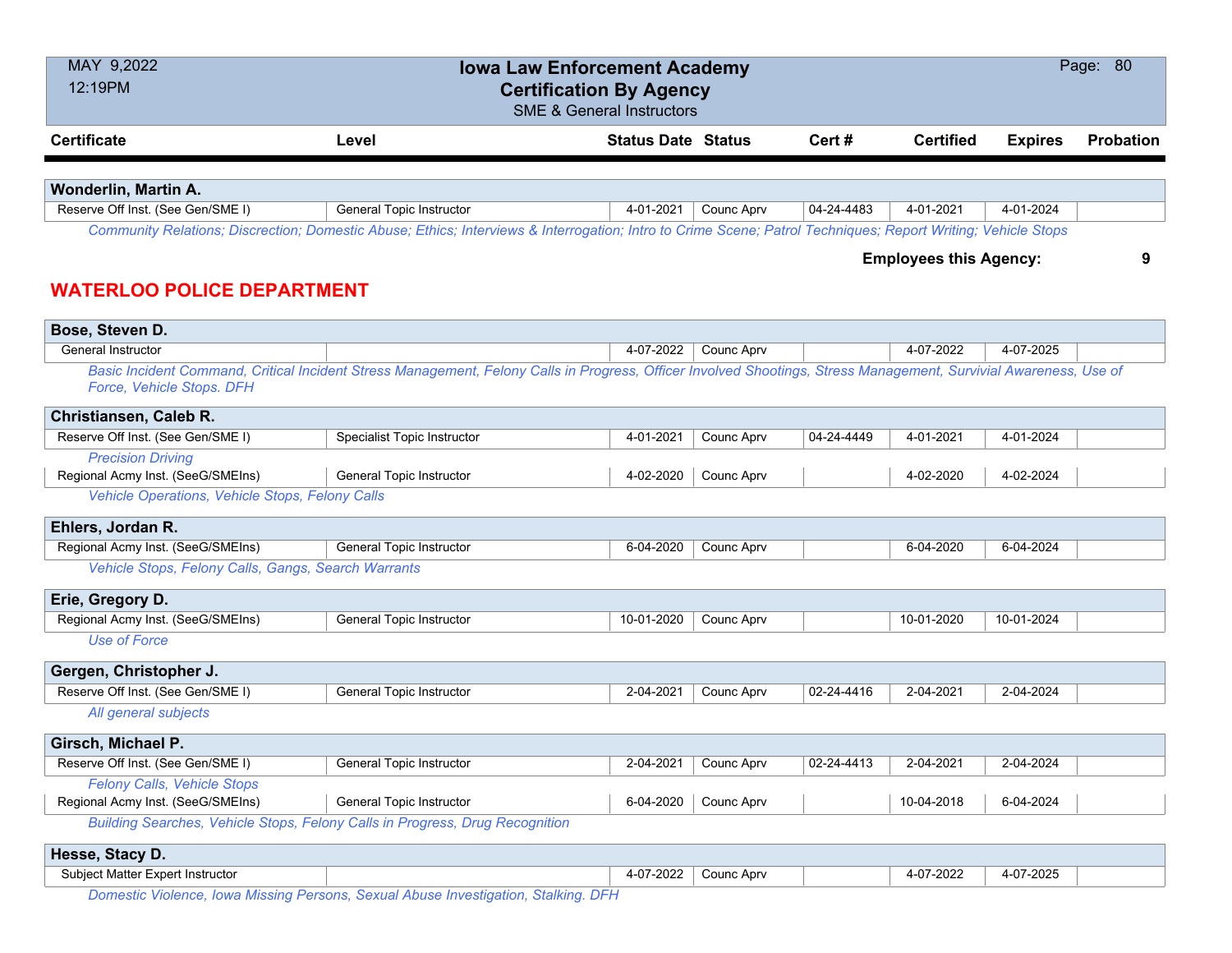| MAY 9,2022<br>12:19PM                                               | <b>Iowa Law Enforcement Academy</b>                                                                                                   | <b>Certification By Agency</b><br><b>SME &amp; General Instructors</b> |            |            |                  |                | Page: 81  |
|---------------------------------------------------------------------|---------------------------------------------------------------------------------------------------------------------------------------|------------------------------------------------------------------------|------------|------------|------------------|----------------|-----------|
| <b>Certificate</b>                                                  | Level                                                                                                                                 | <b>Status Date Status</b>                                              |            | Cert #     | <b>Certified</b> | <b>Expires</b> | Probation |
|                                                                     |                                                                                                                                       |                                                                        |            |            |                  |                |           |
| Koontz, John B.                                                     |                                                                                                                                       |                                                                        |            |            |                  |                |           |
| Reserve Off Inst. (See Gen/SME I)                                   | <b>Specialist Topic Instructor</b>                                                                                                    | 2-04-2021                                                              | Counc Aprv | 02-24-4444 | 2-04-2021        | 2-04-2024      |           |
| <b>Defensive Tactics</b>                                            |                                                                                                                                       |                                                                        |            |            |                  |                |           |
| Regional Acmy Inst. (SeeG/SMEIns)                                   | General Topic Instructor                                                                                                              | 6-04-2020                                                              | Counc Aprv |            | 4-02-2020        | 6-04-2024      |           |
| <b>Drug Recognition for Street Officers</b>                         |                                                                                                                                       |                                                                        |            |            |                  |                |           |
| Ludwig, Melissa A.                                                  |                                                                                                                                       |                                                                        |            |            |                  |                |           |
| Regional Acmy Inst. (SeeG/SMEIns)                                   | <b>General Topic Instructor</b>                                                                                                       | 6-04-2020                                                              | Counc Aprv |            | 6-04-2020        | 6-04-2024      |           |
|                                                                     | Card Fraud, Cultural Competency, Iowa Lottery Security, Verbal Defense, Traffic Direction, Blue Courage, Below 100, Unbiased Policing |                                                                        |            |            |                  |                |           |
| Reserve Off Inst. (See Gen/SME I)                                   | <b>General Topic Instructor</b>                                                                                                       | 12-05-2019                                                             | Counc Aprv | 12-22-4261 | 12-05-2019       | 12-05-2022     |           |
| <b>ALL GENERAL SUBJECTS</b>                                         |                                                                                                                                       |                                                                        |            |            |                  |                |           |
| Roberts, Christopher C.                                             |                                                                                                                                       |                                                                        |            |            |                  |                |           |
| Regional Acmy Inst. (SeeG/SMEIns)                                   | General Topic Instructor                                                                                                              | 4-01-2021                                                              | Counc Aprv |            | 4-01-2021        | 4-01-2025      |           |
| Felony Calls, Vehicle Stops & Below 100                             |                                                                                                                                       |                                                                        |            |            |                  |                |           |
| Reserve Off Inst. (See Gen/SME I)                                   | <b>General Topic Instructor</b>                                                                                                       | 4-01-2021                                                              | Counc Aprv | 04-24-4457 | 4-01-2021        | 4-01-2024      |           |
| Felony Calls; Patrol Techniques; Vehicle Stops                      |                                                                                                                                       |                                                                        |            |            |                  |                |           |
| Savage, Edward R.                                                   |                                                                                                                                       |                                                                        |            |            |                  |                |           |
| Regional Acmy Inst. (SeeG/SMEIns)                                   | General Topic Instructor                                                                                                              | 12-03-2020                                                             | Counc Aprv |            | 12-03-2020       | 12-03-2024     |           |
| Gangs                                                               |                                                                                                                                       |                                                                        |            |            |                  |                |           |
| Schuster, Kristin L.                                                |                                                                                                                                       |                                                                        |            |            |                  |                |           |
| Regional Acmy Inst. (SeeG/SMEIns)                                   | <b>Specialist Topic Instructor</b>                                                                                                    | 2-04-2021                                                              | Counc Aprv |            | 2-04-2021        | 2-04-2025      |           |
| PT                                                                  |                                                                                                                                       |                                                                        |            |            |                  |                |           |
| Watson, Nathan T.                                                   |                                                                                                                                       |                                                                        |            |            |                  |                |           |
| Subject Matter Expert Instructor                                    |                                                                                                                                       | 4-07-2022                                                              | Counc Aprv |            | 4-07-2022        | 4-07-2025      |           |
| Bombing & Arson, Crime Scene Investigation, Terrorism Awarenss. DFH |                                                                                                                                       |                                                                        |            |            |                  |                |           |
| Wertz, Matthew A.                                                   |                                                                                                                                       |                                                                        |            |            |                  |                |           |
| Reserve Off Inst. (See Gen/SME I)                                   | <b>Specialist Topic Instructor</b>                                                                                                    | 2-03-2022                                                              | Counc Aprv | 02-23-4550 | 2-03-2022        | 12-31-2023     |           |
| <b>PRECISION DRIVING</b>                                            |                                                                                                                                       |                                                                        |            |            |                  |                |           |
| Regional Acmy Inst. (SeeG/SMEIns)                                   | <b>Specialist Topic Instructor</b>                                                                                                    | 6-03-2021                                                              | Counc Aprv |            | 6-03-2021        | 6-03-2025      |           |
| Collinian Invantigation                                             |                                                                                                                                       |                                                                        |            |            |                  |                |           |

*Collision Investigation*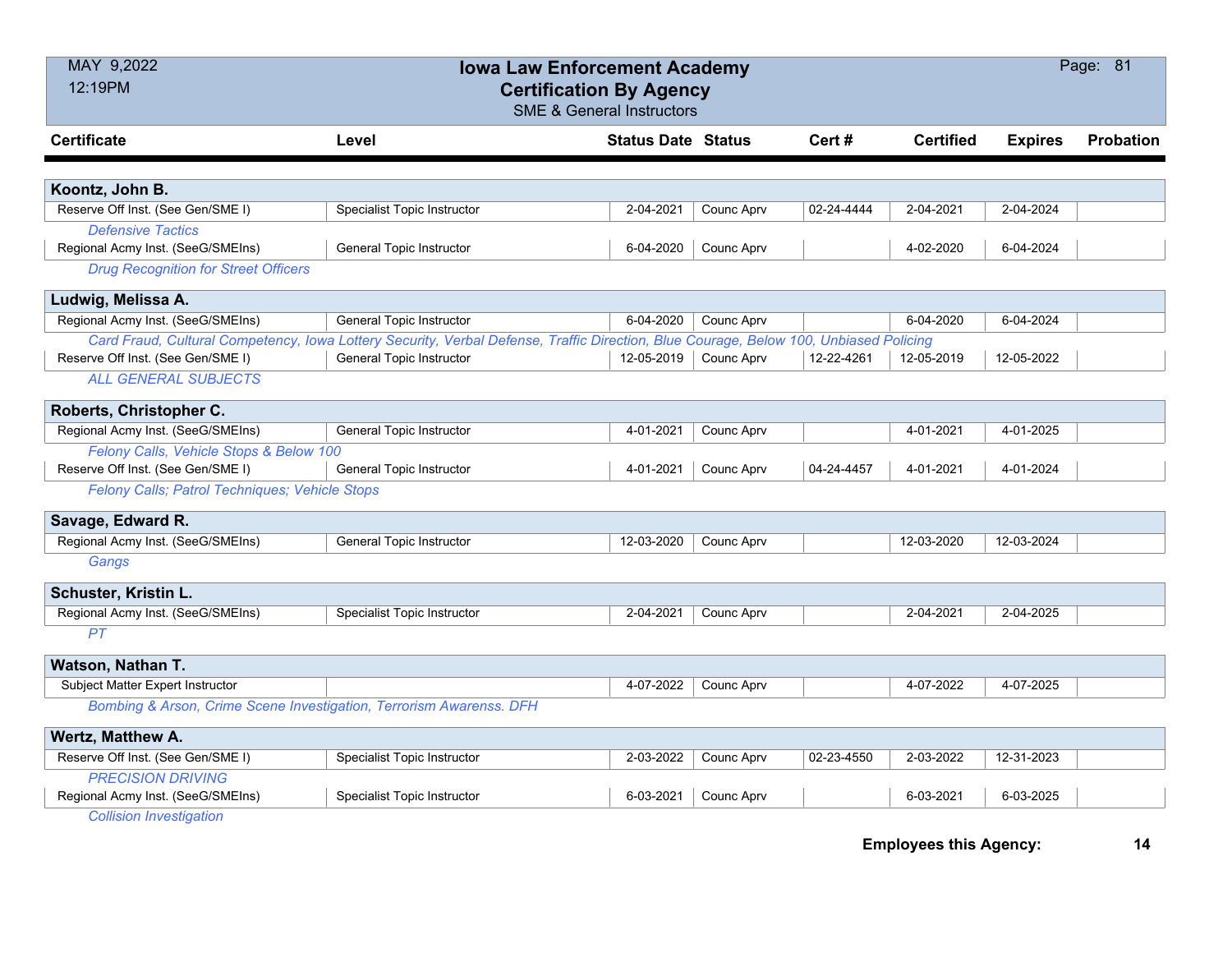| MAY 9,2022<br>12:19PM                                            | <b>Iowa Law Enforcement Academy</b>                                                                                          | <b>Certification By Agency</b><br><b>SME &amp; General Instructors</b> |            |            |                               |                | Page: 82  |
|------------------------------------------------------------------|------------------------------------------------------------------------------------------------------------------------------|------------------------------------------------------------------------|------------|------------|-------------------------------|----------------|-----------|
| <b>Certificate</b>                                               | Level                                                                                                                        | <b>Status Date Status</b>                                              |            | Cert #     | <b>Certified</b>              | <b>Expires</b> | Probation |
| <b>WEBSTER COUNTY SHERIFF'S OFFICE</b>                           |                                                                                                                              |                                                                        |            |            |                               |                |           |
| Gerhardt, Patrick A.                                             |                                                                                                                              |                                                                        |            |            |                               |                |           |
| Reserve Off Inst. (See Gen/SME I)                                | <b>General Topic Instructor</b>                                                                                              | 8-05-2021                                                              | Counc Aprv | 08-24-4519 | 8-05-2021                     | 8-05-2024      |           |
| <b>ALL GENERAL SUBJECTS</b>                                      |                                                                                                                              |                                                                        |            |            |                               |                |           |
| Steck, Thomas L.                                                 |                                                                                                                              |                                                                        |            |            |                               |                |           |
| Reserve Off Inst. (See Gen/SME I)                                | <b>General Topic Instructor</b>                                                                                              | 8-06-2020                                                              | Counc Aprv | 08-23-4373 | 8-06-2020                     | 8-06-2023      |           |
| <b>CALLS, DISCRETION</b>                                         | INTRO TO CRIME SCENE, REPORT WRITING, DOMESTIC ABUSE, VEHICLE STOPS, PATROL TECHNIQUES, INTERVIEWS AND INTERROGATION, FELONY |                                                                        |            |            |                               |                |           |
| Stringer, Amy J.                                                 |                                                                                                                              |                                                                        |            |            |                               |                |           |
| Reserve Off Inst. (See Gen/SME I)<br><b>ALL GENERAL SUBJECTS</b> | <b>General Topic Instructor</b>                                                                                              | 2-06-2020                                                              | Counc Aprv | 02-23-4288 | 2-06-2020                     | 2-06-2023      |           |
| <b>WEST BURLINGTON POLICE DEPARTMENT</b>                         |                                                                                                                              |                                                                        |            |            | <b>Employees this Agency:</b> |                | 3         |
| Dunham, Nathan P.<br>Reserve Off Inst. (See Gen/SME I)           | General Topic Instructor                                                                                                     | 6-06-2019                                                              | Counc Aprv | 06-22-4209 | 6-06-2019                     | 6-06-2022      |           |
| <b>ALL GENERAL SUBJECTS</b>                                      |                                                                                                                              |                                                                        |            |            |                               |                |           |
| <b>WEST POINT POLICE DEPARTMENT</b>                              |                                                                                                                              |                                                                        |            |            | <b>Employees this Agency:</b> |                | 1         |
| Roberts, Bradley L.                                              |                                                                                                                              |                                                                        |            |            |                               |                |           |
| Reserve Off Inst. (See Gen/SME I)                                | <b>General Topic Instructor</b>                                                                                              | 4-01-2021                                                              | Counc Aprv | 04-24-4489 | 4-01-2021                     | 4-01-2024      |           |
| <b>All General Subjects</b><br><b>WESTCOM</b>                    |                                                                                                                              |                                                                        |            |            | <b>Employees this Agency:</b> |                | 1         |
| Albright, Brian R.                                               |                                                                                                                              |                                                                        |            |            |                               |                |           |
| General Instructor                                               |                                                                                                                              | 5-11-2020                                                              | Counc Aprv |            | 5-11-2020                     | 5-11-2023      |           |

*Backdated cert w/application 3/22/22 - KF*

*General: 40-Hour Scenarios Training*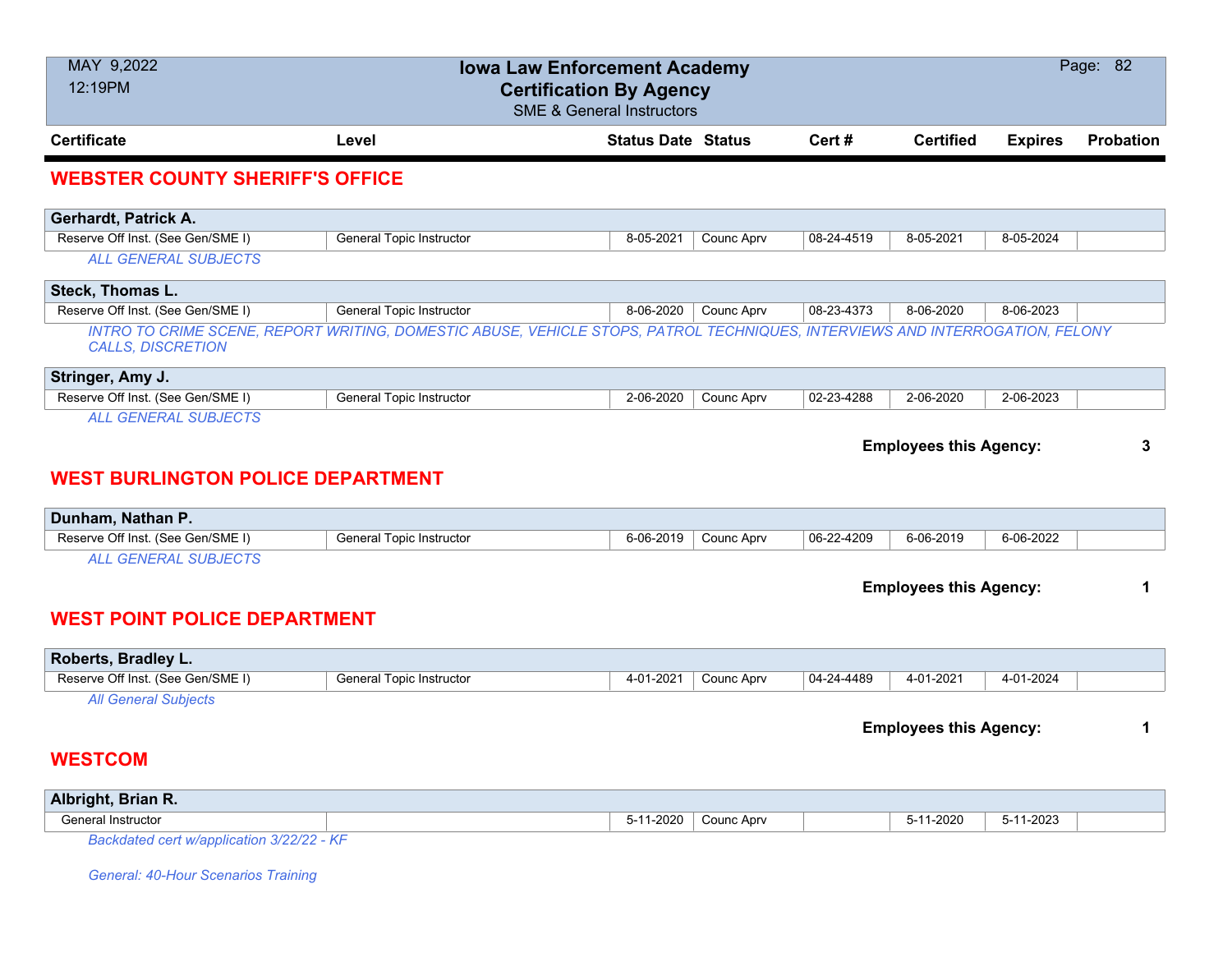| MAY 9,2022                                                          | <b>Iowa Law Enforcement Academy</b>                                                                                                                                                                                                                                                                            |                                      |            |            |                               |                | Page: 83         |
|---------------------------------------------------------------------|----------------------------------------------------------------------------------------------------------------------------------------------------------------------------------------------------------------------------------------------------------------------------------------------------------------|--------------------------------------|------------|------------|-------------------------------|----------------|------------------|
| 12:19PM                                                             | <b>Certification By Agency</b>                                                                                                                                                                                                                                                                                 |                                      |            |            |                               |                |                  |
|                                                                     |                                                                                                                                                                                                                                                                                                                | <b>SME &amp; General Instructors</b> |            |            |                               |                |                  |
| <b>Certificate</b>                                                  | Level                                                                                                                                                                                                                                                                                                          | <b>Status Date Status</b>            |            | Cert#      | <b>Certified</b>              | <b>Expires</b> | <b>Probation</b> |
|                                                                     |                                                                                                                                                                                                                                                                                                                |                                      |            |            |                               |                |                  |
|                                                                     |                                                                                                                                                                                                                                                                                                                |                                      |            |            | <b>Employees this Agency:</b> |                | 1                |
| <b>WESTERN IOWA TECHNICAL COLLEGE</b>                               |                                                                                                                                                                                                                                                                                                                |                                      |            |            |                               |                |                  |
| Anderson, Richard A.                                                |                                                                                                                                                                                                                                                                                                                |                                      |            |            |                               |                |                  |
| Regional Acmy Inst. (SeeG/SMEIns)                                   | <b>General Topic Instructor</b>                                                                                                                                                                                                                                                                                | 8-06-2020                            | Counc Aprv |            | 8-06-2020                     | 8-06-2024      |                  |
| <b>Meth Labs</b>                                                    |                                                                                                                                                                                                                                                                                                                |                                      |            |            |                               |                |                  |
|                                                                     |                                                                                                                                                                                                                                                                                                                |                                      |            |            |                               |                |                  |
| Daale, Justin D.                                                    | <b>Specialist Topic Instructor</b>                                                                                                                                                                                                                                                                             | 12-03-2020                           |            |            | 12-03-2020                    | 12-03-2024     |                  |
| Regional Acmy Inst. (SeeG/SMEIns)<br>Fingerprinting                 |                                                                                                                                                                                                                                                                                                                |                                      | Counc Aprv |            |                               |                |                  |
|                                                                     |                                                                                                                                                                                                                                                                                                                |                                      |            |            |                               |                |                  |
| Dorn, Donald J.                                                     |                                                                                                                                                                                                                                                                                                                |                                      |            |            |                               |                |                  |
| Regional Acmy Inst. (SeeG/SMEIns)                                   | General Topic Instructor                                                                                                                                                                                                                                                                                       | 10-04-2018                           | Counc Aprv |            | 10-04-2018                    | 10-04-2022     |                  |
| STOPS, FELONY CALLS, REPORT WRITING, TRAFFIC DIRECTION              | MOTOR VEHICLE LAW, DOMESTIC LAW, OWI LAW, TRAFFIC LAW, BUILDING SEARCHES, TRAFFIC STOPS, FELONY CALLS, REPORT WRITING, TRAFFIC                                                                                                                                                                                 |                                      |            |            |                               |                |                  |
| Drew, David A.                                                      |                                                                                                                                                                                                                                                                                                                |                                      |            |            |                               |                |                  |
| Regional Acmy Inst. (SeeG/SMEIns)                                   | General Topic Instructor                                                                                                                                                                                                                                                                                       | 4-01-2021                            | Counc Aprv |            | 4-01-2021                     | 4-01-2025      |                  |
|                                                                     | Domestic Abuse, Sexual Abuse Investigation, Card Fraud, Human Trafficking, Unbiased Policing, Death Investigation, Ethics, Mental Health, Building Searches, Report<br>Writing, Felony Calls, Narcotic Law, Traffic Direction, narcotics Investigation, Basic Incident, Interview and Interrogation & Cultural |                                      |            |            |                               |                |                  |
| Fifita, Dawn M.                                                     |                                                                                                                                                                                                                                                                                                                |                                      |            |            |                               |                |                  |
| Regional Acmy Inst. (SeeG/SMEIns)                                   | <b>Specialist Topic Instructor</b>                                                                                                                                                                                                                                                                             | 8-06-2020                            | Counc Aprv |            | 8-06-2020                     | 8-06-2024      |                  |
| <b>Defensive Tactics, Taser</b>                                     |                                                                                                                                                                                                                                                                                                                |                                      |            |            |                               |                |                  |
| Ok'ed by Rachael. 12/18/2020 Leave as is due to Covid proclamation. |                                                                                                                                                                                                                                                                                                                |                                      |            |            |                               |                |                  |
| Hess, Wendi L.                                                      |                                                                                                                                                                                                                                                                                                                |                                      |            |            |                               |                |                  |
| Jail Instructor (see Gen/SME Ins)                                   | <b>Subject Matter Expert</b>                                                                                                                                                                                                                                                                                   | 8-06-2020                            | Counc Aprv |            | 8-06-2020                     | 8-06-2024      |                  |
| <b>NCIC</b>                                                         |                                                                                                                                                                                                                                                                                                                |                                      |            |            |                               |                |                  |
| Lamp, Scott E.                                                      |                                                                                                                                                                                                                                                                                                                |                                      |            |            |                               |                |                  |
| Regional Acmy Inst. (SeeG/SMEIns)                                   | General Topic Instructor                                                                                                                                                                                                                                                                                       | 6-07-2018                            | Counc Aprv |            | 6-07-2018                     | 6-07-2022      |                  |
|                                                                     | CRIME SCENE SEARCH AND RECORD, INTERVIEWS AND INTERROGATION, REPORT WRITING, DOMESTIC ABUSE, DISCRETION, NARCOTICS                                                                                                                                                                                             |                                      |            |            |                               |                |                  |
| <b>INVESTIGATIONS</b><br>Reserve Off Inst. (See Gen/SME I)          | General Topic Instructor                                                                                                                                                                                                                                                                                       | 10-01-2015                           | Counc Aprv | 10-18-2440 | 10-01-2015                    | 6-07-2022      |                  |

*INTRO TO CRIME SCENE, REPORT WRITING, COMMUNITY POLICING, ETHICS, WORKING WITH YOUR COMMUNITY. INTERVIEWS AND INTERROGATION, DISCRETION, CULTURAL DIVERSITY*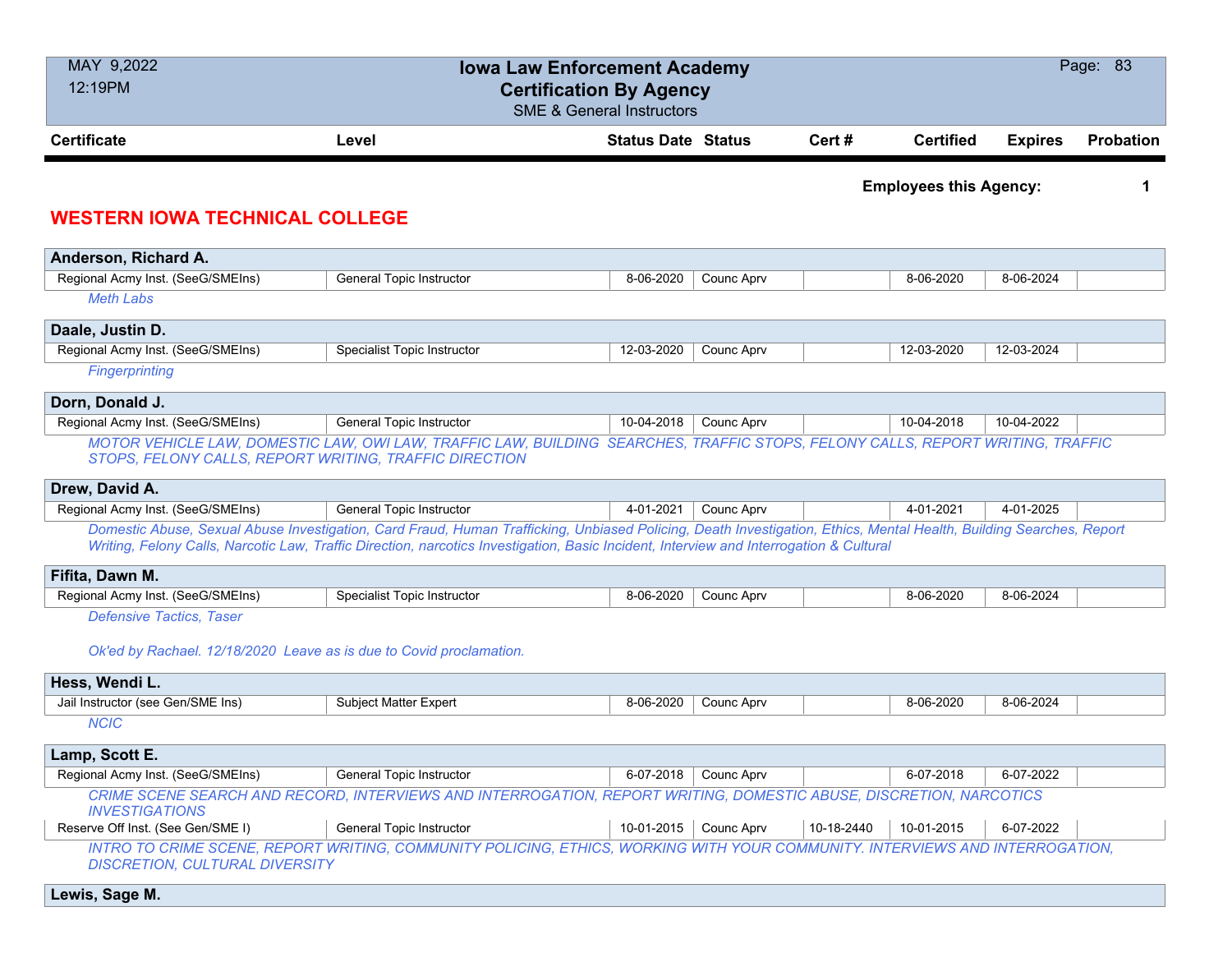| <b>Certificate</b><br><b>Certified</b><br><b>Status Date Status</b><br>Cert#<br><b>Expires</b><br><b>Probation</b><br>Level<br>Regional Acmy Inst. (SeeG/SMEIns)<br><b>General Topic Instructor</b><br>12-03-2020<br>Counc Aprv<br>12-03-2020<br>12-03-2024<br><b>TASER</b><br>Lorenzen, David J.<br>Regional Acmy Inst. (SeeG/SMEIns)<br><b>General Topic Instructor</b><br>10-07-2021<br>Counc Aprv<br>10-07-2021<br>10-07-2025<br><b>Blue Courage</b><br>MacGregor, John<br>Regional Acmy Inst. (SeeG/SMEIns)<br>Specialist Topic Instructor<br>8-06-2024<br>8-06-2020<br>8-06-2020<br>Counc Aprv<br><b>ILEECP</b> | MAY 9,2022<br>12:19PM | <b>Iowa Law Enforcement Academy</b><br><b>Certification By Agency</b><br><b>SME &amp; General Instructors</b> |  |  | Page: 84 |
|-----------------------------------------------------------------------------------------------------------------------------------------------------------------------------------------------------------------------------------------------------------------------------------------------------------------------------------------------------------------------------------------------------------------------------------------------------------------------------------------------------------------------------------------------------------------------------------------------------------------------|-----------------------|---------------------------------------------------------------------------------------------------------------|--|--|----------|
|                                                                                                                                                                                                                                                                                                                                                                                                                                                                                                                                                                                                                       |                       |                                                                                                               |  |  |          |
|                                                                                                                                                                                                                                                                                                                                                                                                                                                                                                                                                                                                                       |                       |                                                                                                               |  |  |          |
|                                                                                                                                                                                                                                                                                                                                                                                                                                                                                                                                                                                                                       |                       |                                                                                                               |  |  |          |
|                                                                                                                                                                                                                                                                                                                                                                                                                                                                                                                                                                                                                       |                       |                                                                                                               |  |  |          |
|                                                                                                                                                                                                                                                                                                                                                                                                                                                                                                                                                                                                                       |                       |                                                                                                               |  |  |          |
|                                                                                                                                                                                                                                                                                                                                                                                                                                                                                                                                                                                                                       |                       |                                                                                                               |  |  |          |
|                                                                                                                                                                                                                                                                                                                                                                                                                                                                                                                                                                                                                       |                       |                                                                                                               |  |  |          |
|                                                                                                                                                                                                                                                                                                                                                                                                                                                                                                                                                                                                                       |                       |                                                                                                               |  |  |          |
|                                                                                                                                                                                                                                                                                                                                                                                                                                                                                                                                                                                                                       |                       |                                                                                                               |  |  |          |
|                                                                                                                                                                                                                                                                                                                                                                                                                                                                                                                                                                                                                       | Miene, Kurt J.        |                                                                                                               |  |  |          |
| Regional Acmy Inst. (SeeG/SMEIns)<br><b>General Topic Instructor</b><br>8-05-2021<br>8-05-2025<br>Counc Aprv<br>8-05-2021                                                                                                                                                                                                                                                                                                                                                                                                                                                                                             |                       |                                                                                                               |  |  |          |
| <b>Basic Incident Command &amp; Human Trafficking</b>                                                                                                                                                                                                                                                                                                                                                                                                                                                                                                                                                                 |                       |                                                                                                               |  |  |          |
| Murray, Edward W.                                                                                                                                                                                                                                                                                                                                                                                                                                                                                                                                                                                                     |                       |                                                                                                               |  |  |          |
| Regional Acmy Inst. (SeeG/SMEIns)<br><b>General Topic Instructor</b><br>12-06-2018<br>12-06-2018<br>12-06-2022<br>Counc Aprv                                                                                                                                                                                                                                                                                                                                                                                                                                                                                          |                       |                                                                                                               |  |  |          |
| MOTOR VEHICLE LAW, CULTURAL AWARENESS/MINORITY RELATIONS, CRIME SCENE INVESTIGATION, CRISIS INTERVENTION, DEATH INVESTIGATION,<br>DOMESTIC ABUSE, INTERVIEW/INTERROGATIONS, REPORT WRITING, VEHICLE STOPS, TRAFFIC DIRECTION                                                                                                                                                                                                                                                                                                                                                                                          |                       |                                                                                                               |  |  |          |
| Neary, Jeffrey                                                                                                                                                                                                                                                                                                                                                                                                                                                                                                                                                                                                        |                       |                                                                                                               |  |  |          |
| Regional Acmy Inst. (SeeG/SMEIns)<br>Professional Topic Instructor<br>8-06-2020<br>8-06-2024<br>Counc Aprv<br>8-06-2020                                                                                                                                                                                                                                                                                                                                                                                                                                                                                               |                       |                                                                                                               |  |  |          |
| <b>Use of Force</b>                                                                                                                                                                                                                                                                                                                                                                                                                                                                                                                                                                                                   |                       |                                                                                                               |  |  |          |
| Nixa, Luke C.                                                                                                                                                                                                                                                                                                                                                                                                                                                                                                                                                                                                         |                       |                                                                                                               |  |  |          |
| Reserve Off Inst. (See Gen/SME I)<br>Specialist Topic Instructor<br>4-01-2021<br>04-24-4460<br>4-01-2024<br>Counc Aprv<br>4-01-2021                                                                                                                                                                                                                                                                                                                                                                                                                                                                                   |                       |                                                                                                               |  |  |          |
| <b>Bloodborne Pathogens; HazMat Awareness; Weather Preparedness</b>                                                                                                                                                                                                                                                                                                                                                                                                                                                                                                                                                   |                       |                                                                                                               |  |  |          |
| Regional Acmy Inst. (SeeG/SMEIns)<br><b>General Topic Instructor</b><br>4-02-2020<br>Counc Aprv<br>4-02-2024<br>4-02-2020<br>Hazmat, Weather Preparedness, Bloodborne Pathogens                                                                                                                                                                                                                                                                                                                                                                                                                                       |                       |                                                                                                               |  |  |          |
|                                                                                                                                                                                                                                                                                                                                                                                                                                                                                                                                                                                                                       |                       |                                                                                                               |  |  |          |
| Rohmiller, Robert G.<br>Regional Acmy Inst. (SeeG/SMEIns)<br>General Topic Instructor<br>8-05-2021<br><b>Counc Aprv</b><br>8-05-2021<br>8-05-2025                                                                                                                                                                                                                                                                                                                                                                                                                                                                     |                       |                                                                                                               |  |  |          |
| <b>Drugged Driving</b>                                                                                                                                                                                                                                                                                                                                                                                                                                                                                                                                                                                                |                       |                                                                                                               |  |  |          |
| Schipper, David W.                                                                                                                                                                                                                                                                                                                                                                                                                                                                                                                                                                                                    |                       |                                                                                                               |  |  |          |
| Regional Acmy Inst. (SeeG/SMEIns)<br>10-04-2018<br><b>Specialist Topic Instructor</b><br><b>Counc Aprv</b><br>10-04-2018<br>10-04-2022                                                                                                                                                                                                                                                                                                                                                                                                                                                                                |                       |                                                                                                               |  |  |          |
| <b>HAZARDOUS MATERIALS</b>                                                                                                                                                                                                                                                                                                                                                                                                                                                                                                                                                                                            |                       |                                                                                                               |  |  |          |
| Singer, Ricky W.                                                                                                                                                                                                                                                                                                                                                                                                                                                                                                                                                                                                      |                       |                                                                                                               |  |  |          |
| Regional Acmy Inst. (SeeG/SMEIns)<br><b>General Topic Instructor</b><br>8-05-2021<br>8-05-2025<br>Counc Aprv<br>8-05-2021                                                                                                                                                                                                                                                                                                                                                                                                                                                                                             |                       |                                                                                                               |  |  |          |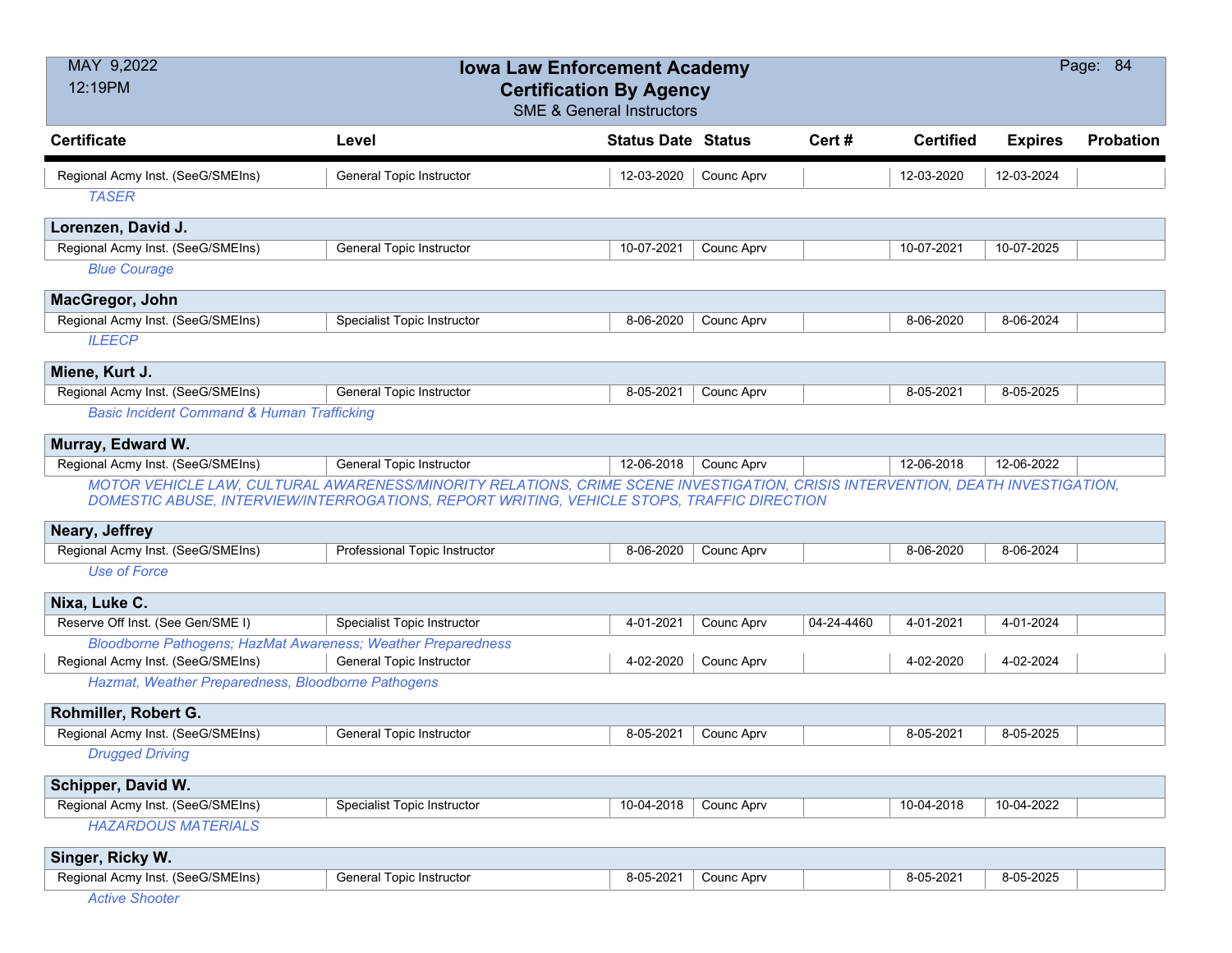| MAY 9,2022<br>12:19PM                                    |                                 | <b>Iowa Law Enforcement Academy</b><br><b>Certification By Agency</b><br><b>SME &amp; General Instructors</b> |            |            |                               |                | Page: 85         |
|----------------------------------------------------------|---------------------------------|---------------------------------------------------------------------------------------------------------------|------------|------------|-------------------------------|----------------|------------------|
| <b>Certificate</b>                                       | Level                           | <b>Status Date Status</b>                                                                                     |            | Cert#      | <b>Certified</b>              | <b>Expires</b> | <b>Probation</b> |
|                                                          |                                 |                                                                                                               |            |            |                               |                |                  |
| TeBrink, Jeffrey J.                                      |                                 |                                                                                                               |            |            |                               |                |                  |
| Regional Acmy Inst. (SeeG/SMEIns)<br><b>FIREARMS</b>     | Specialist Topic Instructor     | 12-06-2018                                                                                                    | Counc Aprv |            | 12-06-2018                    | 12-06-2022     |                  |
| Timko, Roger M.                                          |                                 |                                                                                                               |            |            |                               |                |                  |
| Regional Acmy Inst. (SeeG/SMEIns)                        | <b>General Topic Instructor</b> | 2-07-2019                                                                                                     | Counc Aprv |            | 2-07-2019                     | 2-07-2023      |                  |
| <b>NARCOTIC LAW</b>                                      |                                 |                                                                                                               |            |            |                               |                |                  |
| Utech, Corey K.                                          |                                 |                                                                                                               |            |            |                               |                |                  |
| Regional Acmy Inst. (SeeG/SMEIns)                        | General Topic Instructor        | 8-05-2021                                                                                                     | Counc Aprv |            | 8-05-2021                     | 8-05-2025      |                  |
| Drug Investigation & Use of Force                        |                                 |                                                                                                               |            |            |                               |                |                  |
| Reserve Off Inst. (See Gen/SME I)                        | <b>General Topic Instructor</b> | 12-03-2020                                                                                                    | Counc Aprv | 12-23-4402 | 12-03-2020                    | 12-03-2023     |                  |
| all general subjects                                     |                                 |                                                                                                               |            |            |                               |                |                  |
| Vande Vegte, Kevin R.                                    |                                 |                                                                                                               |            |            |                               |                |                  |
| Regional Acmy Inst. (SeeG/SMEIns)                        | <b>General Topic Instructor</b> | 8-06-2020                                                                                                     | Counc Aprv |            | 8-06-2020                     | 8-06-2024      |                  |
| Bloodborne Pathogens, Crisis Intervention, Mental Health |                                 |                                                                                                               |            |            |                               |                |                  |
| Willis, Ian T.                                           |                                 |                                                                                                               |            |            |                               |                |                  |
| Regional Acmy Inst. (SeeG/SMEIns)                        | <b>General Topic Instructor</b> | 10-04-2018                                                                                                    | Counc Aprv |            | 10-04-2018                    | 10-04-2022     |                  |
| <b>MOTOR VEHICLE LAW</b>                                 |                                 |                                                                                                               |            |            |                               |                |                  |
|                                                          |                                 |                                                                                                               |            |            | <b>Employees this Agency:</b> |                | 22               |
| <b>WINNEBAGO CO COMMUNICATIONS</b>                       |                                 |                                                                                                               |            |            |                               |                |                  |
| Knebel, Kevin D.                                         |                                 |                                                                                                               |            |            |                               |                |                  |
| Reserve Off Inst. (See Gen/SME I)                        | Specialist Topic Instructor     | 8-01-2019                                                                                                     | Counc Aprv | 08-22-4239 | 8-01-2019                     | 8-01-2022      |                  |
| <b>ROLE OF EMERGENCY COMMUNICATION</b>                   |                                 |                                                                                                               |            |            |                               |                |                  |
|                                                          |                                 |                                                                                                               |            |            | <b>Employees this Agency:</b> |                | 1                |
| <b>WINNEBAGO COUNTY SHERIFF'S OFFICE</b>                 |                                 |                                                                                                               |            |            |                               |                |                  |

| ∣ Douglas, Joshua M. ∖            |                                                                                               |                      |            |           |           |  |
|-----------------------------------|-----------------------------------------------------------------------------------------------|----------------------|------------|-----------|-----------|--|
| Reserve Off Inst. (See Gen/SME I) | General Topic Instructor                                                                      | 6-06-2019 Counc Aprv | 06-22-4198 | 6-06-2019 | 6-06-2022 |  |
|                                   | REPORT WRITING, COMMUNITY POLICING, WORKING WITH YOUR COMMUNITY, INTERVIEWS AND INTERROGATION |                      |            |           |           |  |

| <b>Gerdes, Matthew J.</b>         |                          |           |            |            |           |           |  |
|-----------------------------------|--------------------------|-----------|------------|------------|-----------|-----------|--|
| Reserve Off Inst. (See Gen/SME I) | General Topic Instructor | 6-06-2019 | Counc Aprv | 06-22-4200 | 6-06-2019 | 6-06-2022 |  |
| CENTRAL OUR IFOTO                 |                          |           |            |            |           |           |  |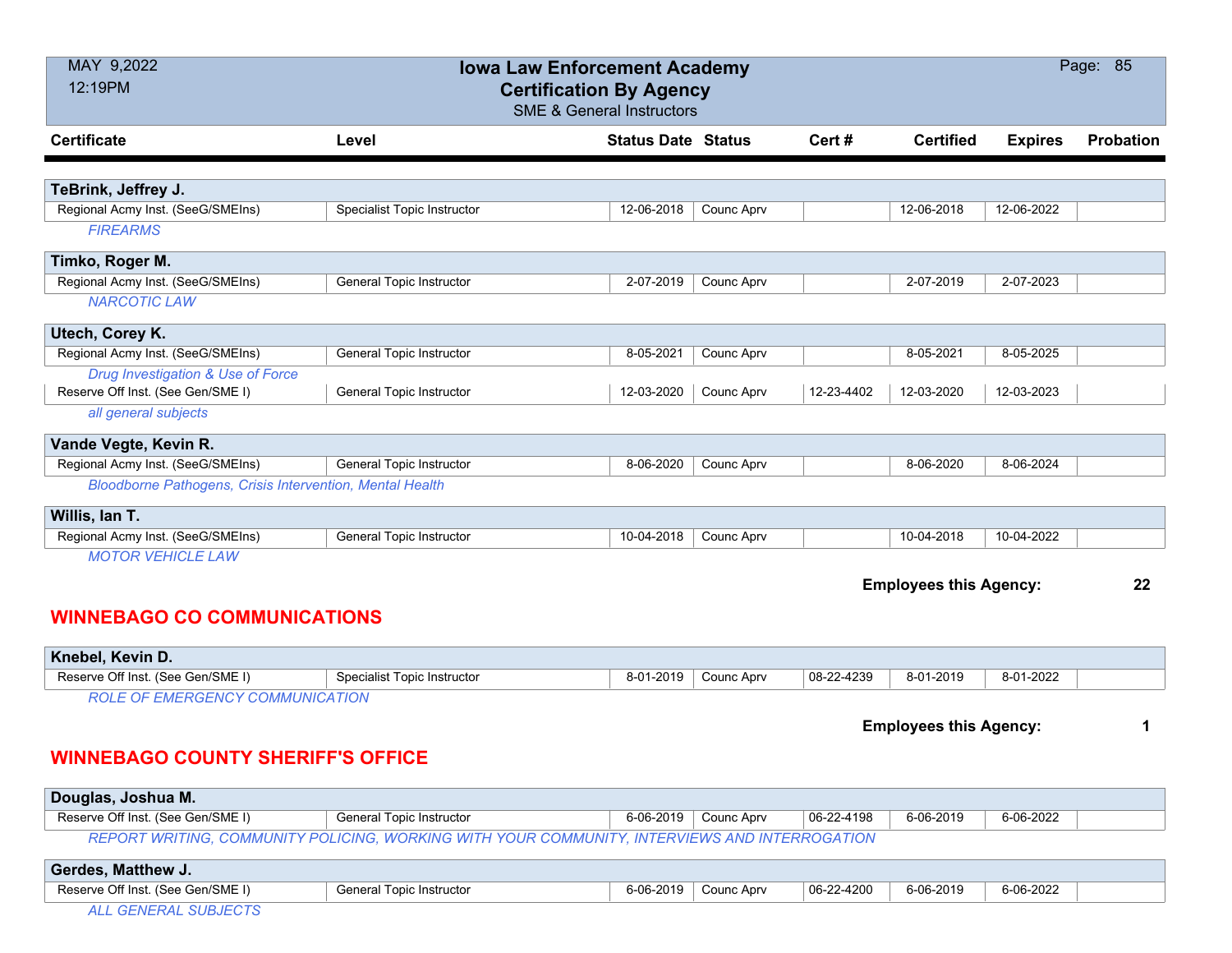| MAY 9,2022<br>12:19PM |                                       | <b>Iowa Law Enforcement Academy</b><br><b>Certification By Agency</b><br><b>SME &amp; General Instructors</b> |        |                               |                | Page: 86         |
|-----------------------|---------------------------------------|---------------------------------------------------------------------------------------------------------------|--------|-------------------------------|----------------|------------------|
| <b>Certificate</b>    | Level                                 | <b>Status Date Status</b>                                                                                     | Cert # | <b>Certified</b>              | <b>Expires</b> | <b>Probation</b> |
|                       | <b>WOODBURY COUNTY COMMUNICATIONS</b> |                                                                                                               |        | <b>Employees this Agency:</b> |                |                  |

## **Cipperley, Travis** Reserve Off Inst. (See Gen/SME I) Specialist Topic Instructor 2-04-2021 Counc Aprv 02-24-4440 2-04-2021 2-04-2024 *Role of Emergency Communication* **Hess, Wendi L.** Jail Instructor (see Gen/SME Ins) Subject Matter Expert 8-06-2020 8-06-2020 Counc Aprv 8-06-2020 8-06-2020 8-06-2024 *NCIC*

**Employees this Agency: 2**

## **WOODBURY COUNTY SHERIFF'S OFFICE**

| <b>Armstrong, Donald F.</b>       |                                                                                                                                                                                                                                                            |            |            |            |            |            |  |
|-----------------------------------|------------------------------------------------------------------------------------------------------------------------------------------------------------------------------------------------------------------------------------------------------------|------------|------------|------------|------------|------------|--|
| Reserve Off Inst. (See Gen/SME I) | General Topic Instructor                                                                                                                                                                                                                                   | 4-01-2021  | Counc Aprv | 04-24-4458 | 4-01-2021  | 4-01-2024  |  |
|                                   | Community Relations; Crisis and Conflict; Discretion; Domestic Abuse; De-escalation; Ethics; Felony Calls; Interviews & Interrogation; Intro to Crime Scene; Motor Vehicle<br>Law; Patrol Techniques; Report Writing; Traffic Directions and Vehicle Stops |            |            |            |            |            |  |
| De Groot, Dustin D.               |                                                                                                                                                                                                                                                            |            |            |            |            |            |  |
| Reserve Off Inst. (See Gen/SME I) | General Topic Instructor                                                                                                                                                                                                                                   | 4-01-2021  | Counc Aprv | 04-24-4485 | 4-01-2021  | 4-01-2024  |  |
| <b>All General Subjects</b>       |                                                                                                                                                                                                                                                            |            |            |            |            |            |  |
| <b>Garrett III, Willie E.</b>     |                                                                                                                                                                                                                                                            |            |            |            |            |            |  |
| General Instructor                |                                                                                                                                                                                                                                                            | 4-07-2022  | Counc Aprv |            | 4-07-2022  | 4-07-2025  |  |
| <b>Physical Training. DFH</b>     |                                                                                                                                                                                                                                                            |            |            |            |            |            |  |
| Handke, Kevin                     |                                                                                                                                                                                                                                                            |            |            |            |            |            |  |
| Reserve Off Inst. (See Gen/SME I) | <b>Specialist Topic Instructor</b>                                                                                                                                                                                                                         | 10-08-2021 | Counc Aprv | 10-24-4523 | 10-07-2021 | 10-07-2024 |  |
| <b>HAZ MAT AWARENESS</b>          |                                                                                                                                                                                                                                                            |            |            |            |            |            |  |
| Jansen, Christopher P.            |                                                                                                                                                                                                                                                            |            |            |            |            |            |  |
| Reserve Off Inst. (See Gen/SME I) | General Topic Instructor                                                                                                                                                                                                                                   | 12-02-2021 | Counc Aprv | 12-24-4544 | 12-02-2021 | 12-02-2024 |  |
| <b>ALL GENERAL SUBJECTS</b>       |                                                                                                                                                                                                                                                            |            |            |            |            |            |  |
| Regional Acmy Inst. (SeeG/SMEIns) | General Topic Instructor                                                                                                                                                                                                                                   | 8-05-2021  | Counc Aprv |            | 8-05-2021  | 8-05-2025  |  |
|                                   | Report Writing, Domestic Abuse, Traffic Direction & Crime Scene for WIT.                                                                                                                                                                                   |            |            |            |            |            |  |

**Klocke, Amy**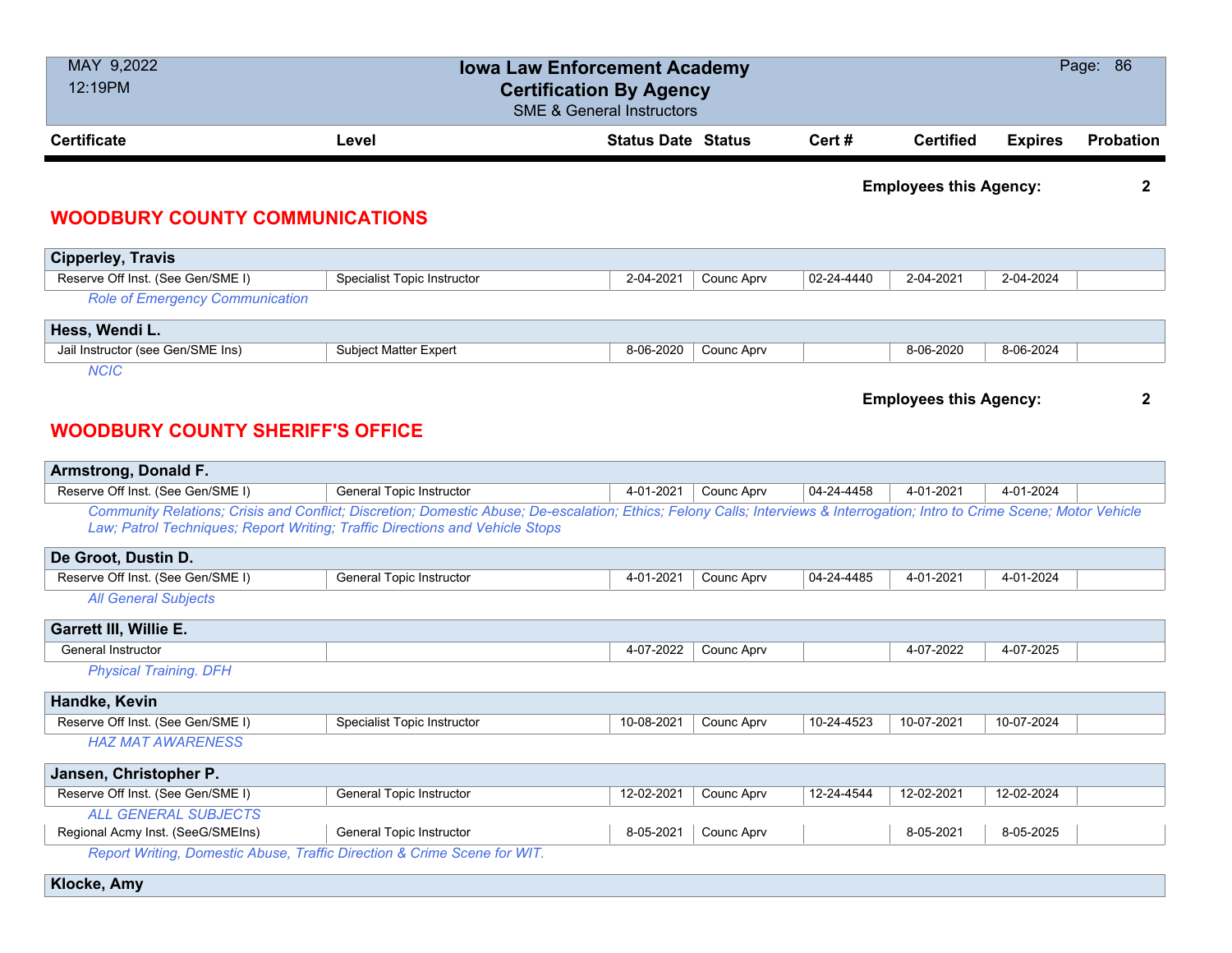| MAY 9,2022<br>12:19PM                                                                 | Page: 87                                                                                                                                                                                                                                                          |                           |            |            |                               |                |                  |  |  |  |
|---------------------------------------------------------------------------------------|-------------------------------------------------------------------------------------------------------------------------------------------------------------------------------------------------------------------------------------------------------------------|---------------------------|------------|------------|-------------------------------|----------------|------------------|--|--|--|
| <b>Certificate</b>                                                                    | Level                                                                                                                                                                                                                                                             | <b>Status Date Status</b> |            | Cert#      | <b>Certified</b>              | <b>Expires</b> | <b>Probation</b> |  |  |  |
| Reserve Off Inst. (See Gen/SME I)                                                     | Legal Topic Instructor                                                                                                                                                                                                                                            | 2-06-2020                 | Counc Aprv | 02-23-4301 | 2-06-2020                     | 2-06-2023      |                  |  |  |  |
| <b>ALL LEGAL SUBJECTS</b>                                                             |                                                                                                                                                                                                                                                                   |                           |            |            |                               |                |                  |  |  |  |
| Lenz, Michael W.                                                                      |                                                                                                                                                                                                                                                                   |                           |            |            |                               |                |                  |  |  |  |
| Reserve Off Inst. (See Gen/SME I)                                                     | <b>Specialist Topic Instructor</b>                                                                                                                                                                                                                                | 4-01-2021                 | Counc Aprv | 04-24-4486 | 4-01-2021                     | 4-01-2024      |                  |  |  |  |
| <b>Precision Driving</b>                                                              |                                                                                                                                                                                                                                                                   |                           |            |            |                               |                |                  |  |  |  |
| Lewis, Sage M.                                                                        |                                                                                                                                                                                                                                                                   |                           |            |            |                               |                |                  |  |  |  |
| Regional Acmy Inst. (SeeG/SMEIns)                                                     | General Topic Instructor                                                                                                                                                                                                                                          | 12-03-2020                | Counc Aprv |            | 12-03-2020                    | 12-03-2024     |                  |  |  |  |
| <b>TASER</b>                                                                          |                                                                                                                                                                                                                                                                   |                           |            |            |                               |                |                  |  |  |  |
| Moeller, Jonathan                                                                     |                                                                                                                                                                                                                                                                   |                           |            |            |                               |                |                  |  |  |  |
| <b>General Instructor</b>                                                             |                                                                                                                                                                                                                                                                   | 4-07-2022                 | Counc Aprv | 04-25-4559 | 4-07-2022                     | 4-07-2025      |                  |  |  |  |
| <b>WOODWARD POLICE DEPARTMENT</b>                                                     |                                                                                                                                                                                                                                                                   |                           |            |            | <b>Employees this Agency:</b> |                | 9                |  |  |  |
| Buck, Shane M.                                                                        |                                                                                                                                                                                                                                                                   |                           |            |            |                               |                |                  |  |  |  |
| Reserve Off Inst. (See Gen/SME I)                                                     | General Topic Instructor                                                                                                                                                                                                                                          | 12-03-2020                | Counc Aprv | 12-23-4396 | 12-03-2020                    | 12-03-2023     |                  |  |  |  |
| all general subjects                                                                  |                                                                                                                                                                                                                                                                   |                           |            |            |                               |                |                  |  |  |  |
| Pontius, Brian J.                                                                     |                                                                                                                                                                                                                                                                   |                           |            |            |                               |                |                  |  |  |  |
| Reserve Off Inst. (See Gen/SME I)                                                     | General Topic Instructor                                                                                                                                                                                                                                          | 6-03-2021                 | Counc Aprv | 06-24-4506 | 6-03-2021                     | 6-03-2024      |                  |  |  |  |
| <b>DIRECTION, VEHICLE STOPS,</b>                                                      | COLLISION SCENE CONTROL, COMMUNITY RELATIONS, CRISIS AND CONFLICT, DISCRETION, DOMEXTIC ABUSE, ETHICS, FELONY CALLS, INTERVIEWS AND<br>INTERROGATION, INTRO TO CRIME SCENE, MOTOR VEHICLE LAW, PATROL TECHNIQUES, RECOGNIZING IMPAIRMENT, REPORT WRITING, TRAFFIC |                           |            |            |                               |                |                  |  |  |  |
| $\mathbf{2}$<br><b>Employees this Agency:</b><br><b>WORTH COUNTY SHERIFF'S OFFICE</b> |                                                                                                                                                                                                                                                                   |                           |            |            |                               |                |                  |  |  |  |
| Luther, Jesse E.                                                                      |                                                                                                                                                                                                                                                                   |                           |            |            |                               |                |                  |  |  |  |
| Reserve Off Inst. (See Gen/SME I)                                                     | General Topic Instructor                                                                                                                                                                                                                                          | 6-06-2019                 | Counc Aprv | 06-22-4212 | 6-06-2019                     | 6-06-2022      |                  |  |  |  |
| <b>ALL GENERAL SUBJECTS</b>                                                           |                                                                                                                                                                                                                                                                   |                           |            |            |                               |                |                  |  |  |  |
| Olson, Bryon J.                                                                       |                                                                                                                                                                                                                                                                   |                           |            |            |                               |                |                  |  |  |  |
| Reserve Off Inst. (See Gen/SME I)                                                     | General Topic Instructor                                                                                                                                                                                                                                          | 4-02-2020                 | Counc Aprv | 04-23-4328 | 4-02-2020                     | 4-02-2023      |                  |  |  |  |
| <b>ALL GENERAL SUBJECTS</b>                                                           |                                                                                                                                                                                                                                                                   |                           |            |            |                               |                |                  |  |  |  |

**Schutz, Jill**